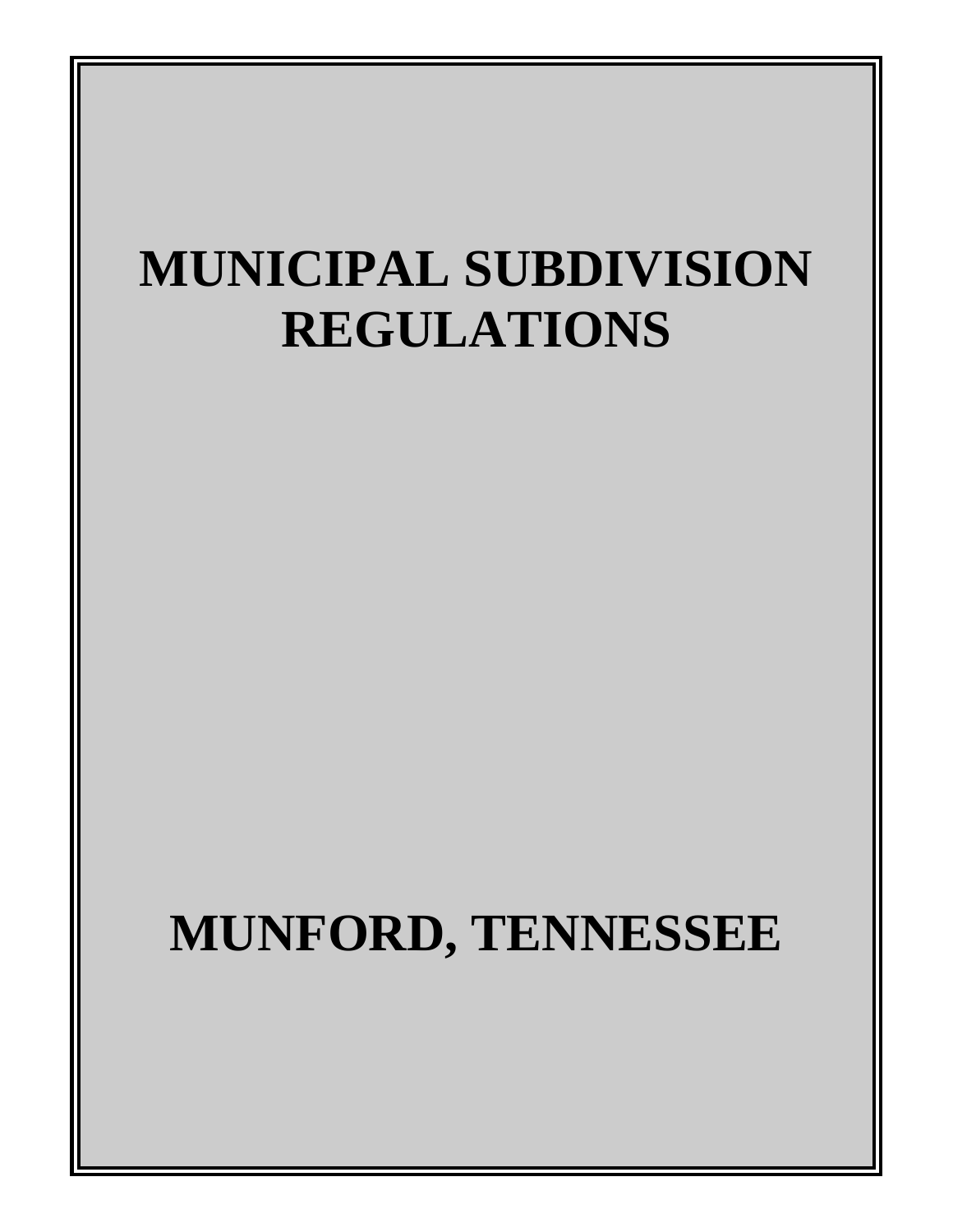# **MUNFORD MUNICIPAL SUBDIVISION REGULATIONS**

As officially readopted on November 12, 2013

**Prepared by the**

# **MUNFORD MUNICIPAL / REGIONAL PLANNING COMMISSION**

**Assisted by:** 



245 West Sycamore Street Jackson, TN 38301

**Will Radford, Community Planner**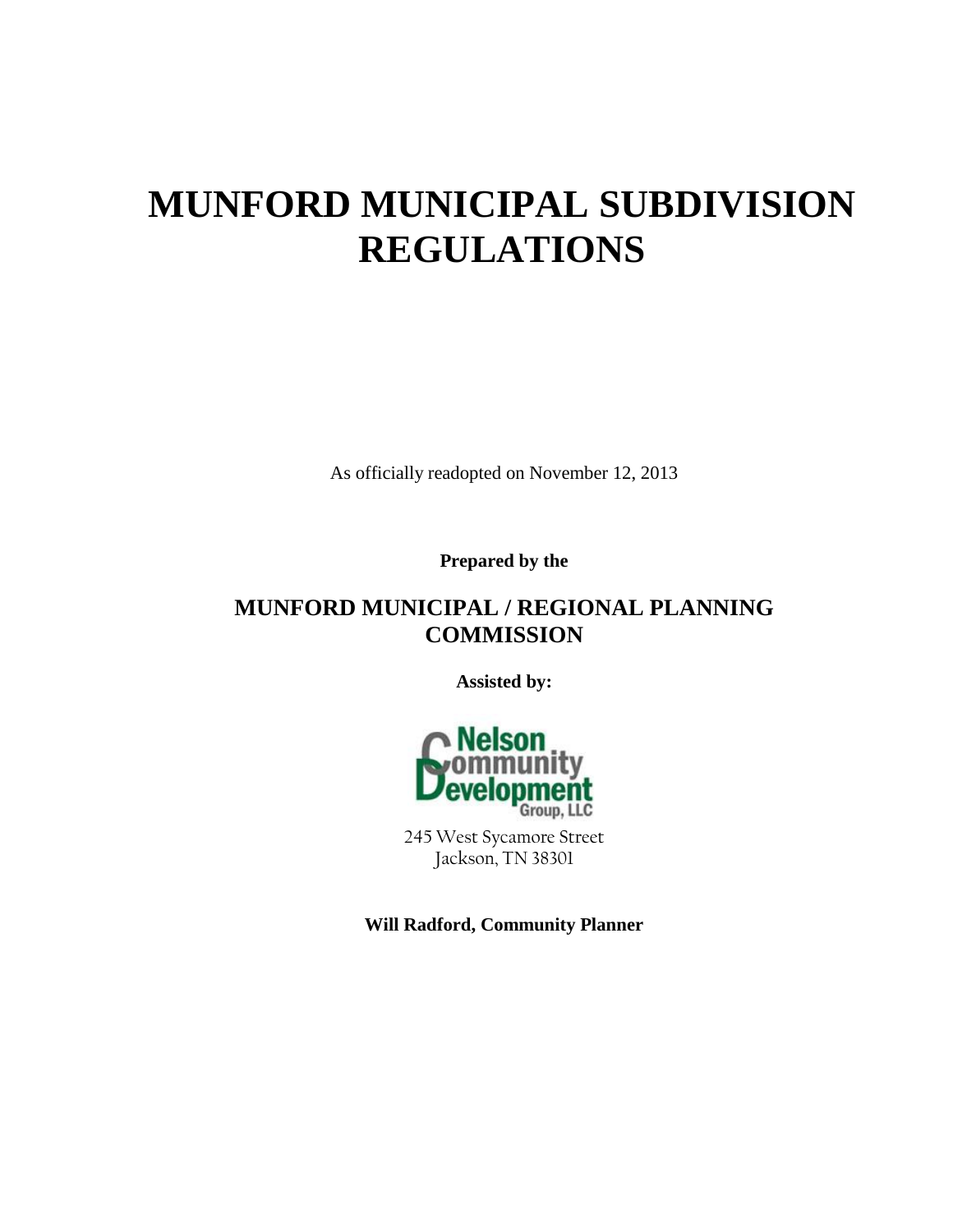# **TABLE OF CONTENTS**

| v |
|---|
|   |

| <b>ARTICLE I</b>  |                     | <b>GENERAL PROVISIONS</b>                                          | $I-1$    |
|-------------------|---------------------|--------------------------------------------------------------------|----------|
| <b>ARTICLE II</b> |                     | PROCEDURE FOR MAJOR SUBDIVISION APPROVAL                           | $\Pi-1$  |
|                   | <b>ARTICLE III</b>  | PROCEDURE FOR MINOR SUBDIVISION APPROVAL                           | $III-1$  |
|                   | <b>ARTICLE IV</b>   | ASSURANCE FOR COMPLETION AND<br><b>MAINTENANCE OF IMPROVEMENTS</b> | $IV-1$   |
| <b>ARTICLE V</b>  |                     | GENERAL REQUIREMENTS AND STANDARDS<br><b>OF DESIGN</b>             | $V-1$    |
|                   | <b>ARTICLE VI</b>   | PREREQUISITES TO FINAL SUBDIVISION APPROVAL                        | $VI-1$   |
|                   | <b>ARTICLE VII</b>  | <b>LEGAL STATUS PROVISIONS</b>                                     | $VII-1$  |
|                   | <b>ARTICLE VIII</b> | VARIANCES, APPEALS AND AMENDMENTS                                  | $VIII-1$ |
|                   | <b>ARTICLE IX</b>   | <b>SEVERABILITY</b>                                                | $IX-1$   |
|                   | <b>ARTICLE X</b>    | ADOPTION AND EFFECTIVE DATE                                        | $X-1$    |
|                   | <b>APPENDICES</b>   |                                                                    |          |
|                   | <b>APPENDIX I</b>   |                                                                    | $AI-1$   |
|                   | <b>APPENDIX II</b>  |                                                                    | $AII-1$  |
|                   | <b>APPENDIX III</b> |                                                                    | $AIII-1$ |
|                   |                     |                                                                    |          |

APPENDIX IV AIV-1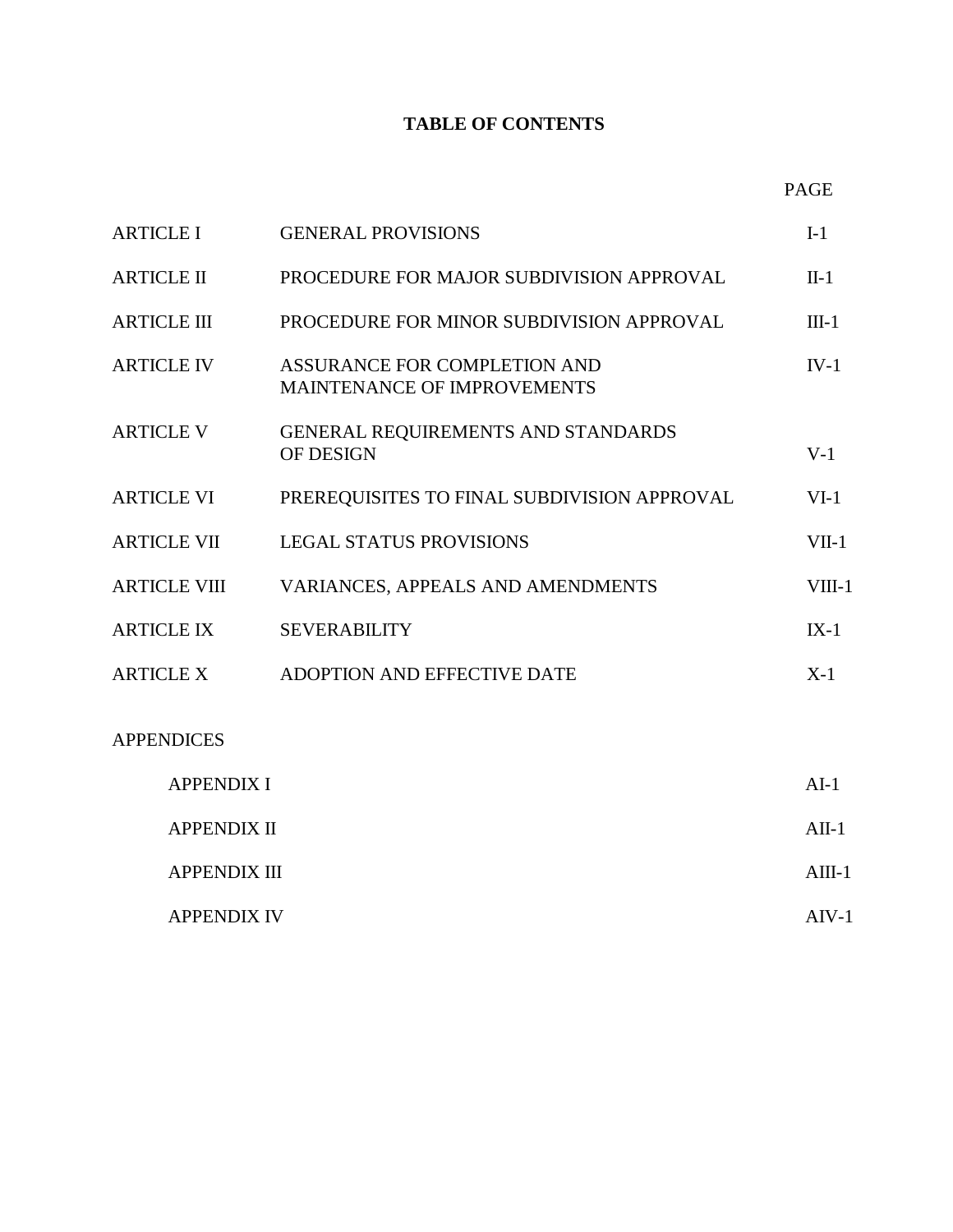#### **ARTICLE I**

#### **GENERAL PROVISIONS**

# **A. TITLE**

These regulations shall herein-after be known and cited as the Municipal Subdivision Regulations of Munford, Tennessee.

# **B. AUTHORITY**

These Subdivision Regulations are adopted by the Munford Municipal/Regional Planning Commission under authority granted by Sections 13-4-301 through 13-7-309 of the Tennessee Code Annotated and are adopted in conformity with said statues by having filed a copy of the Major Road Plan in the office of the Registrar of Tipton County and having held a Public Hearing on the Subdivision Regulations after fifteen (15) days notice in a newspaper of general circulation.

# **C. JURISDICTION**

These Subdivision Regulations shall apply to all subdivisions, as herein defined, located within the corporate limits of Munford, Tennessee. No land shall be subdivided within the jurisdiction of these Subdivision Regulations until a plat is submitted by the subdivider in accordance with these Subdivision Regulations, the plat is approved by the Planning Commission, and the plat is filed with the County Registrar.

# **D. PURPOSE**

These regulations are adopted for the following purposes:

- 1. To promote the public health, safety and general welfare of the jurisdictional area.
- 2. To guide the development of the jurisdictional area in accordance with the Land Development Plan, considering the suitability of nonresidential and public areas and having regard for the most beneficial land use in such areas.
- 3. To provide for adequate light, air, and privacy; to secure safety from fire, flood and other dangers and to prevent overcrowding of the land and undue congestion of population.
- 4. To enhance the character and economic stability and encourage the orderly, beneficial development of the jurisdictional area.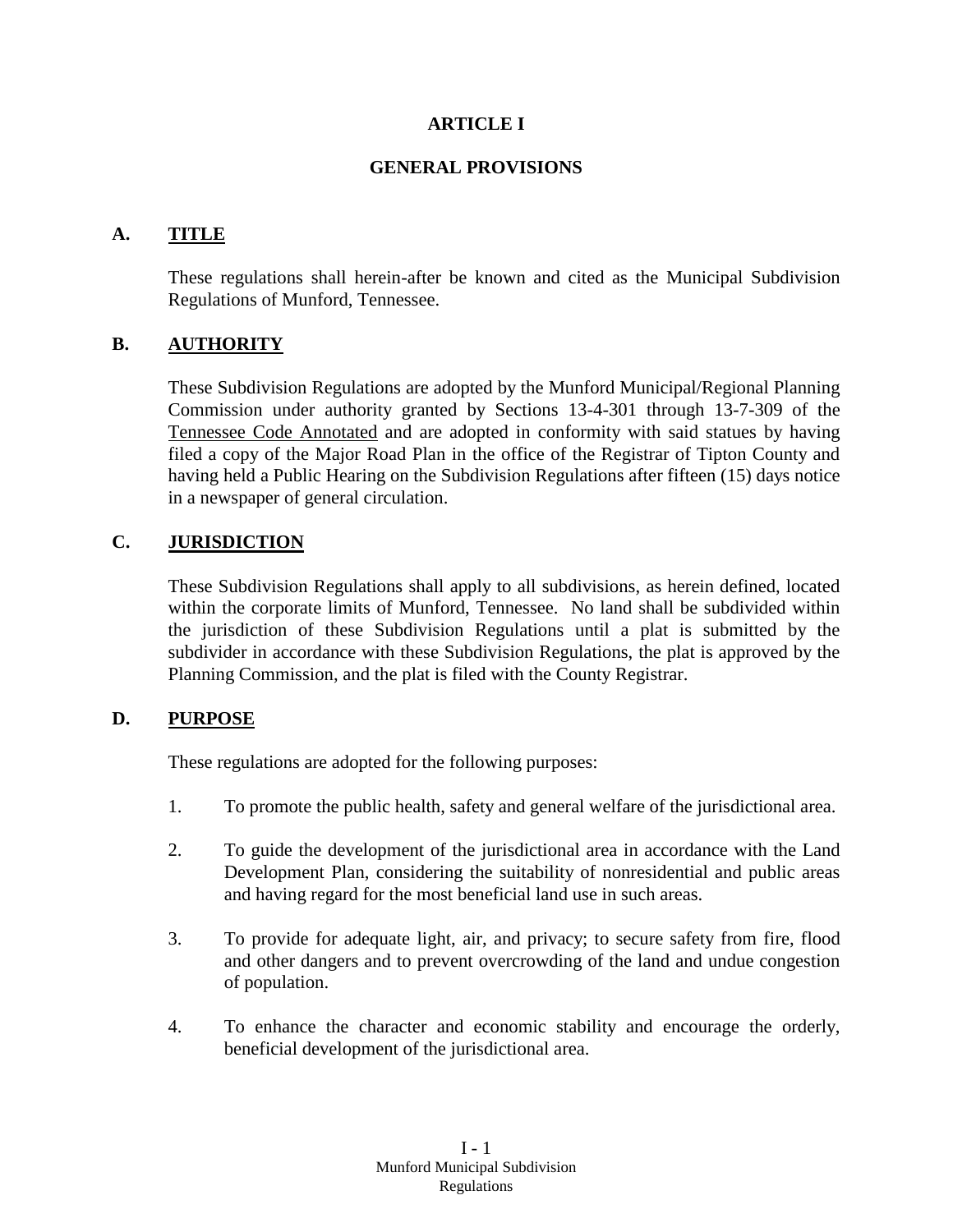- 5. To conserve the value of land, buildings and improvements throughout the jurisdictional area and to minimize detrimental conflicts among the uses of land and structures.
- 6. To guide public and private policy and action providing for transportation, water, sewerage, schools, recreational areas and other public requirements and facilities.
- 7. To provide for the most beneficial relationship between the uses of land and buildings and the efficient traffic movement throughout the jurisdictional area.
- 8. To establish reasonable standards of design and procedures for subdivisions and re-subdivisions; to further the orderly layout and use of land; and to insure proper legal descriptions and proper monumenting of land.
- 9. To insure that public services are available and will have a sufficient capacity to serve the proposed subdivision.
- 10. To prevent the pollution of air, streams and ponds; to assure the adequacy of drainage facilities; to safeguard the water table and to preserve the integrity, stability, beauty and value of the jurisdictional area.
- 11. To preserve the natural beauty and topography of the jurisdictional area and to insure appropriate development with regard to these natural features.
- 12. To provide for open spaces through efficient design and layout of the land, including the use of average density in providing for minimum width and area of lots, while preserving the density of land as established in the zoning Ordinance.
- 13. To encourage subdivision design which would maximize the conservation of all forms of energy.

# **E. POLICY**

It is the policy of the Planning Commission to review plats and proposed subdivision developments for conformity to the Comprehensive Plan, the Land Use Plan, the Transportation Plan, the Capital Improvements Program and the Zoning Ordinance of Munford, Tennessee, and to require conformity as a condition of plat approval.

It is further the policy of the Planning Commission to review plats and proposed subdivision developments in the context of existing land use and development, population and traffic distribution and the needs and best interests of the immediate community and to require that a particular subdivision exceed the minimum standards set within these Subdivision Regulations when specific site conditions or immediate community conditions warrant.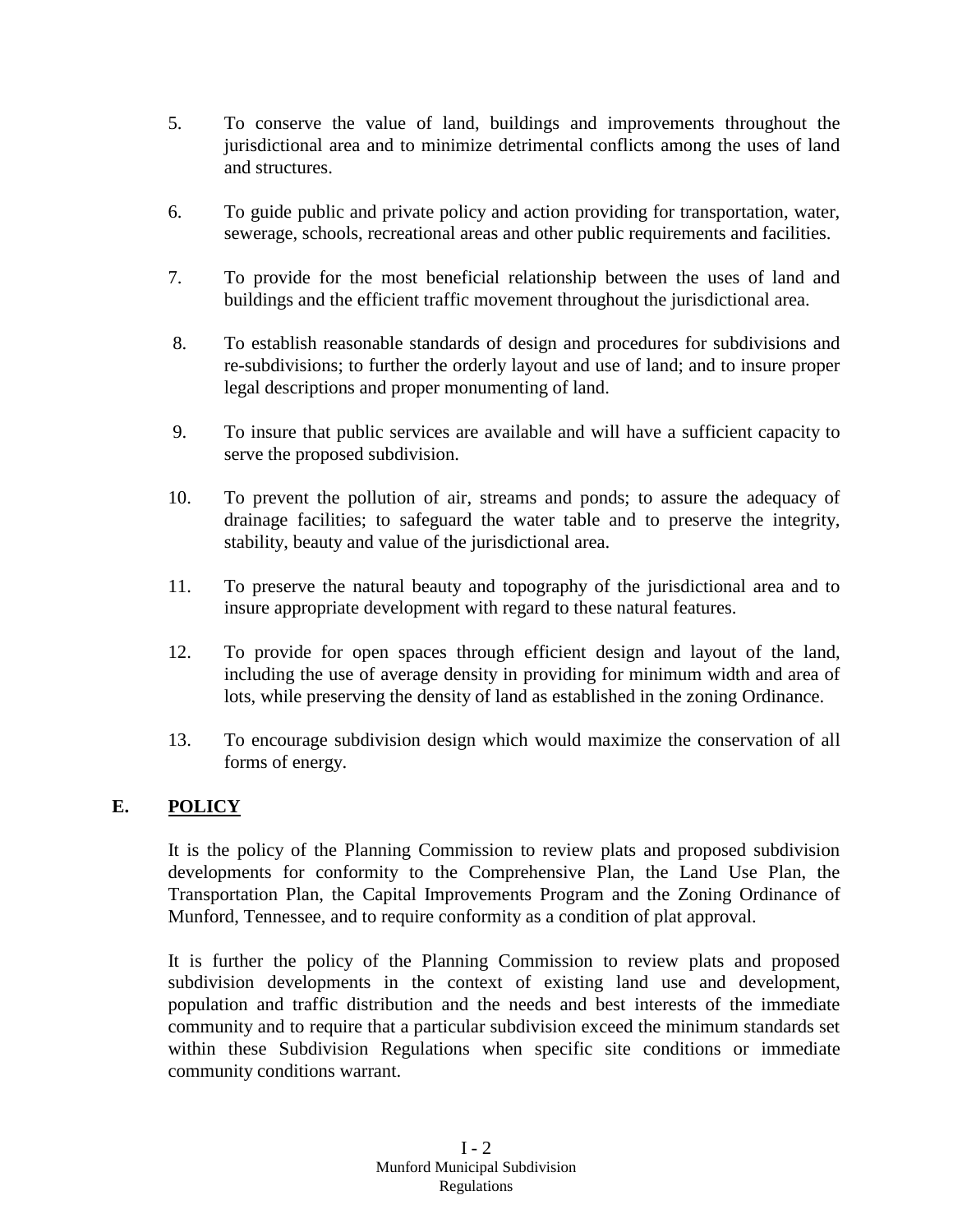#### **F. DEFINITIONS**

Except as specifically defined herein all words used in these regulations have their customary dictionary definitions where not inconsistent with the context.

For the purposes of these regulations and in order to carry out the provisions and intentions as set forth herein, certain words, terms and phrases are to be used and interpreted as defined hereinafter. Words used in the present tense include the future tenses; words in the singular number include the plural, and words in the plural number include the singular; the word "person" includes a firm, partnership, or corporation as well as an individual; the word "lot" includes the word "plot" or "parcel"; the word "building" includes the word "structure"; and the terms "shall" and "will" are always mandatory and not directory; and the word "may" is permissive.

The following words, terms and phrases are hereby defined as follows and shall be interpreted as such throughout these regulations.

**Alley** - A public or private right-of-way primarily designed to serve as secondary access to the side or rear of those properties whose principal frontage is on some other street.

**Applicant** - The owner of land proposed to be subdivided or his authorized representative. Consent shall be required from the legal owner of the premises(s).

Architect - Any architect or landscape architect certified and registered by the State Board of Architectural and Engineer Examiners pursuant to Title 62, Chapter 2, Tennessee Code Annotated, to practice in Tennessee.

**Arterial Street or Road** - A major public way intended to move traffic to and from major industrial areas or a route for traffic between communities or large area and which has an average daily traffic count in excess of three thousand (3,000).

**Base Flood Elevation** - The highest elevation, expressed in feet above sea level, of the level of flood waters occurring in the regulatory base flood.

**Base Map** - A map having sufficient points of reference, such as state, county or municipal boundary lines, streets, easements, and other selected physical features to allow the plotting of other data.

**Block** - A tract of land bounded by public ways or by public parks, cemeteries, railroad rights-of-way or shorelines or waterways or a combination of such.

**Building** - Any structure built for the support, shelter or enclosure of persons, animals, or movable property of any kind and includes any structure.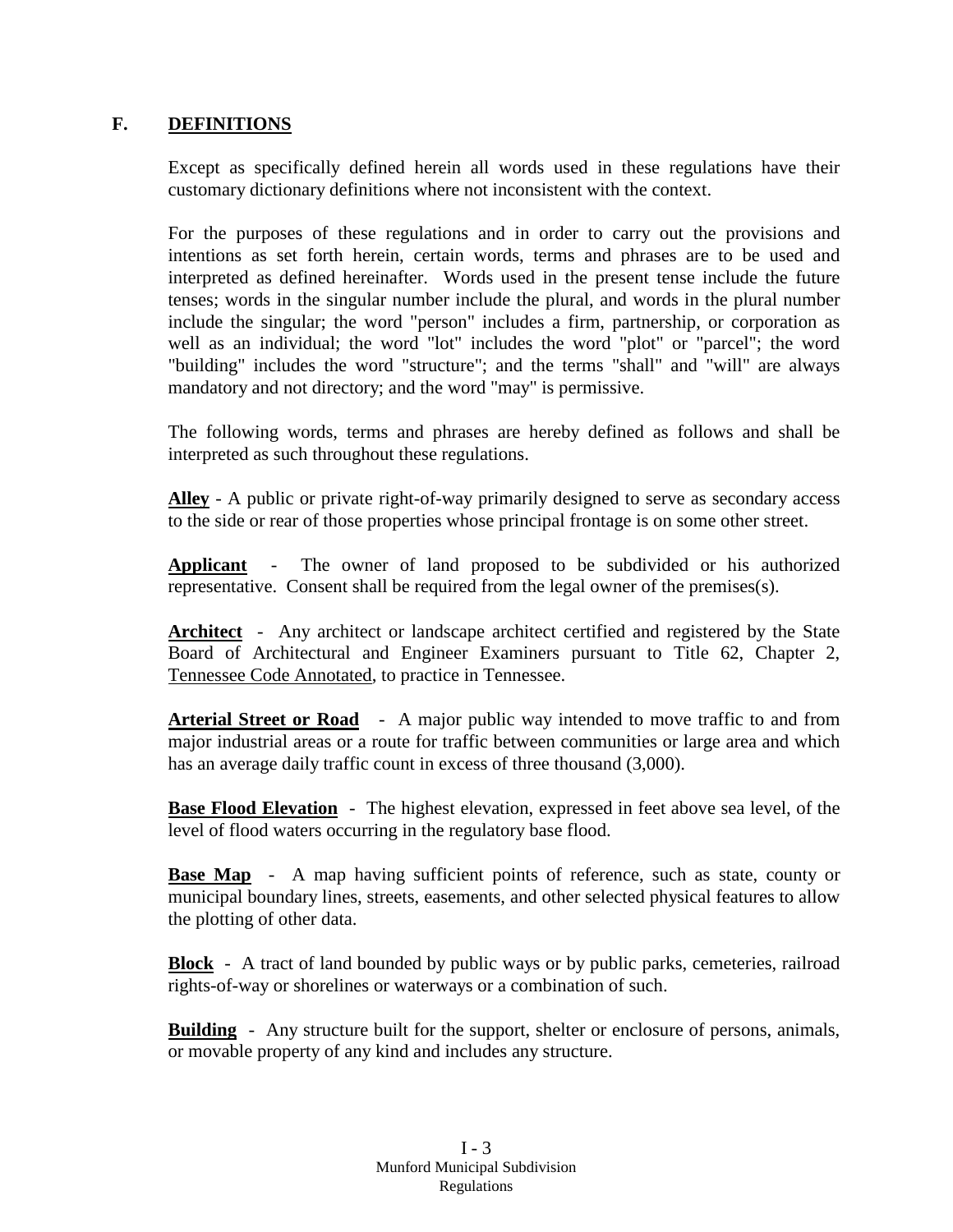**Building Setback Line** - A line in the interior of a lot which is generally parallel to and a specified distance from the street right-of-way line or lines; which creates a space between such lines in which no building shall be placed.

**Buildable Area of a Lot** - That portion of a lot bounded by the required rear and side yards and the building setback line.

**Capital Improvements Program** - A proposed schedule of future projects, listed in order of construction priority, together with cost estimates and the anticipated means of financing each project. All major projects requiring the expenditure of public funds, over and above the annual local government operating expenses, for the purchase, construction, or replacement of the physical assets of the community are included for the purpose of these Subdivision Regulations, in the Munford Capital Improvements Program.

**Cluster** - A development design technique that concentrates buildings in specific areas on the site to allow the remaining land to be used for recreation, common open space and preservation of environmentally sensitive features.

**Cluster Subdivision** - A form of development for single-family residential subdivisions that permits a reduction in lot area and bulk requirements, provided there is no increase in the number of lots permitted under a conventional subdivision and the resultant area is devoted to open space.

**Collector Street or Road** - A major public way intended to move traffic from local ways to arterial routes. Collector routes serve a neighborhood or large subdivision(s) and normally have an average daily traffic count ranging from one thousand and one  $(1,001)$ to three thousand (3,000).

**Common Elements** - Any portion of a condominium which is held in common by owners of condominium units. These elements may be either general common elements or limited common elements, as defined below.

**General Common Elements** - Any of the common elements of a condominium which are held in joint ownership by all owners of the condominium.

**Limited Common Elements** - Any of the common elements of a condominium which are reserved for use by the owner of a particular condominium unit or group of units.

**Community Association** - A homeowners association organized to own, maintain, and operate common facilities and to enhance and protect their common interests.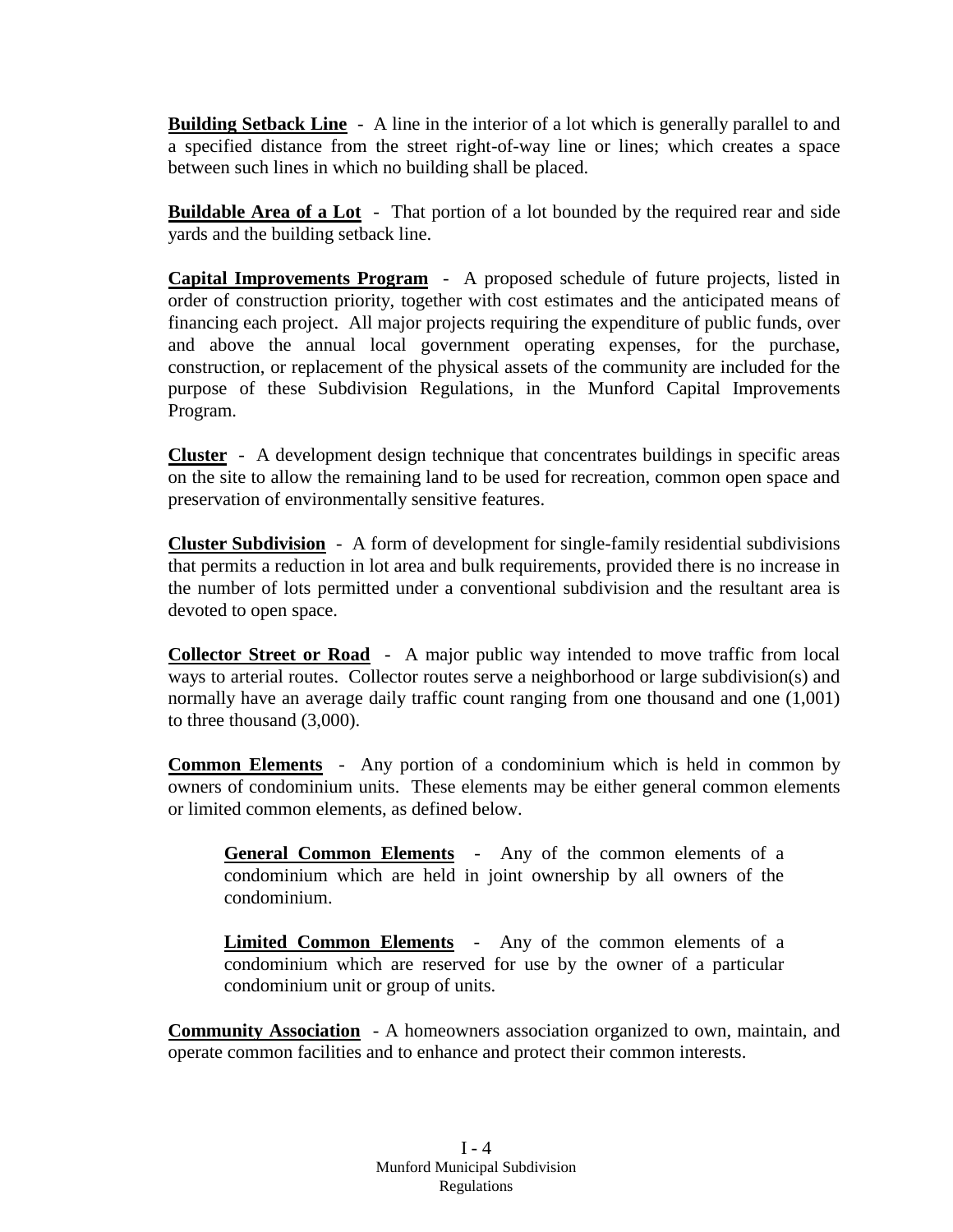**Comprehensive Plan** - A comprehensive long-range plan is intended to guide the growth and development of a community or region and one that includes analysis, recommendations and proposals for the community's population, economy, housing, transportation, community facilities and land use. For the purpose of these Subdivision Regulations, the Munford Comprehensive Plan.

**Condominium** - A form of ownership of less than the whole of a building or system of buildings under the provisions of Title 66, Chapter 27, Tennessee Code Annotated, which provides the mechanics and facilities for formal filing and re-coordination of divided interests in real property, whether the division is vertical or horizontal.

**Condominium Subdivision** - The subdivision of property through the establishment of a condominium or horizontal property regime.

**Horizontal Condominium Subdivision** - A subdivision where each unit occupies some ground space.

**Vertical Condominium Subdivision** - A subdivision of a multi-story building in which one (1) or more units do not occupy ground space.

**Condominium Unit** - A space conveyed by separate title and located within a condominium structure.

**Construction Plat** - The maps or drawings of a subdivision showing the specific location and design of improvements to be installed in the subdivision in accordance with these regulations submitted to the Planning Commission for approval.

**Contractor** - An individual, firm, or corporation with whom an owner or authorized agent has executed a work agreement.

**County Environmentalist** - An agent designated to administer local and/or state health regulations.

**Cul-de-sac** - A minor street having only one outlet and having an appropriate terminal for the safe and convenient reversal of traffic movement; definition includes: dead end, turn-around, or turn-about.

**Culvert** - A drain, ditch or conduit not incorporated in a closed system, that carries drainage water under a driveway, roadway, railroad, pedestrian walk or public way.

**Curb** - A stone or concrete boundary usually marking the edge of the roadway or paved area.

**Curvilinear Street System** - A pattern of streets which is curved.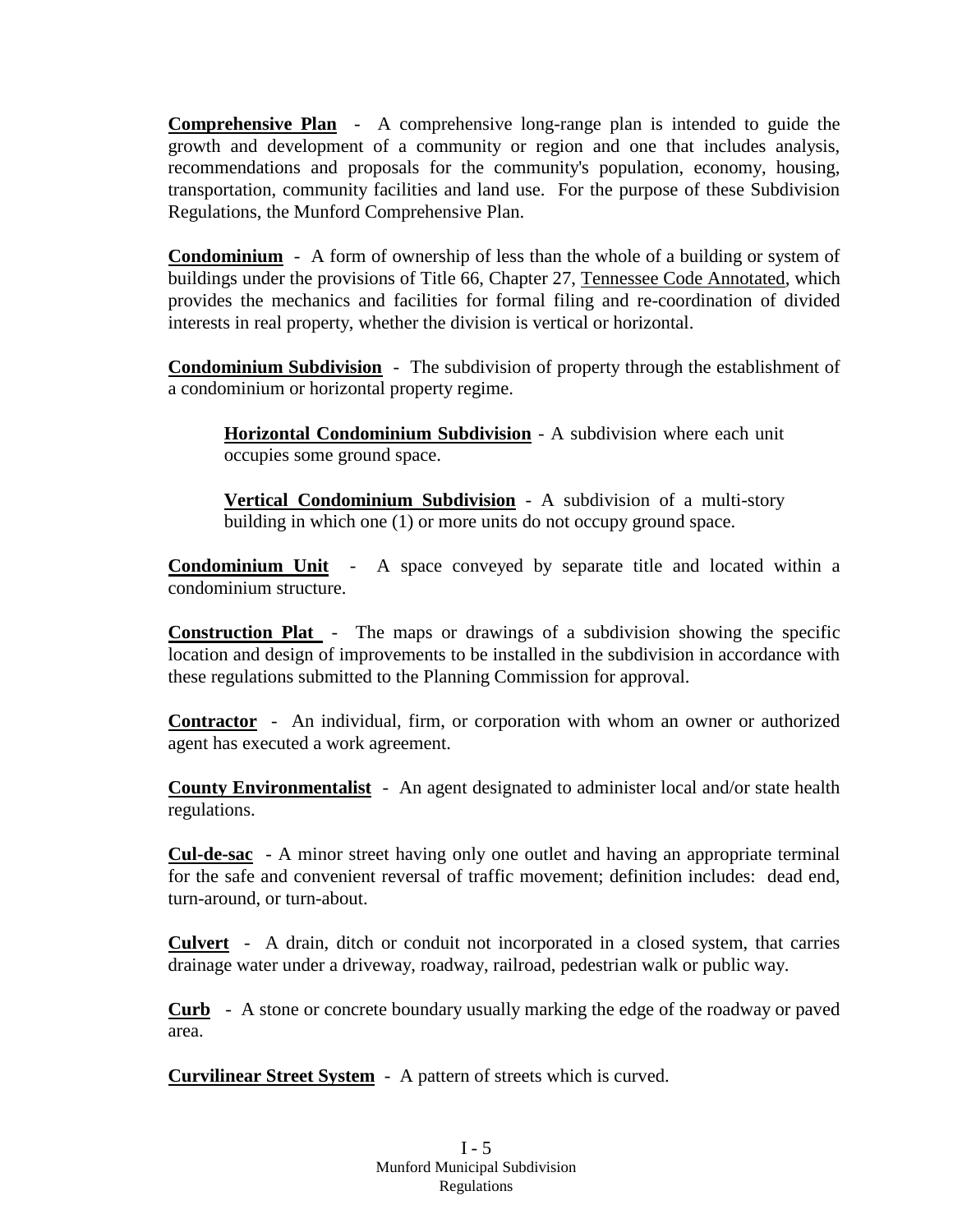**Dedication** - Gift or donation of property by the owner to another party.

**Density** - The number of families, individuals, dwelling units, or housing structures per unit of land.

**Design Specifications** - Written descriptions of a technical nature of materials, equipment, construction systems, standards, and workmanship required for a project intended for local government ownership or maintenance.

**Design Plat** - A map of a proposed subdivision showing the lot sizes and layout, location and sizes of streets and used as an aid in discussing the design of the proposed subdivision.

**Developer** - The legal or beneficial owner of a lot or of any land included in a proposed development including the holder of an option or contract to purchase, or other persons having enforceable proprietary interests in such land, and which undertakes the activities covered by these regulations. In as much as the subdivision plan drawings are merely a necessary means to the end of assuring satisfactory development, the term "developer" includes "subdivider", "owner" or "builder" even though the persons and their precise interests may vary at different project stages.

**Drainage** - (1) Surface water runoff; (2) the removal of surface water or ground water from land by drains, grading or other means which include runoff controls to minimize erosion and sedimentation during and after construction or development, the means for preserving the water supply and the prevention or alleviation of flooding.

**Drainage Area** - That area in which all of the surface runoff resulting from precipitation is concentrated into a particular stream.

**Drainage System** - Pipes, swells, natural features and man-made improvements designed to carry drainage.

**Dwelling Unit** - A room, or rooms connected together constituting a separate, independent housekeeping establishment for owner occupancy, rental or lease on a daily, weekly, monthly, or longer basis; physically separated from any other room(s) or dwelling units which may be in the same structure; and containing independent cooking and sleeping facilities.

**Easement** - Authorization by a property owner for the use by another, for a specified purpose, of any designated part of his property.

**Easement Area** - A strip of land over, under, or through which an easement has been granted.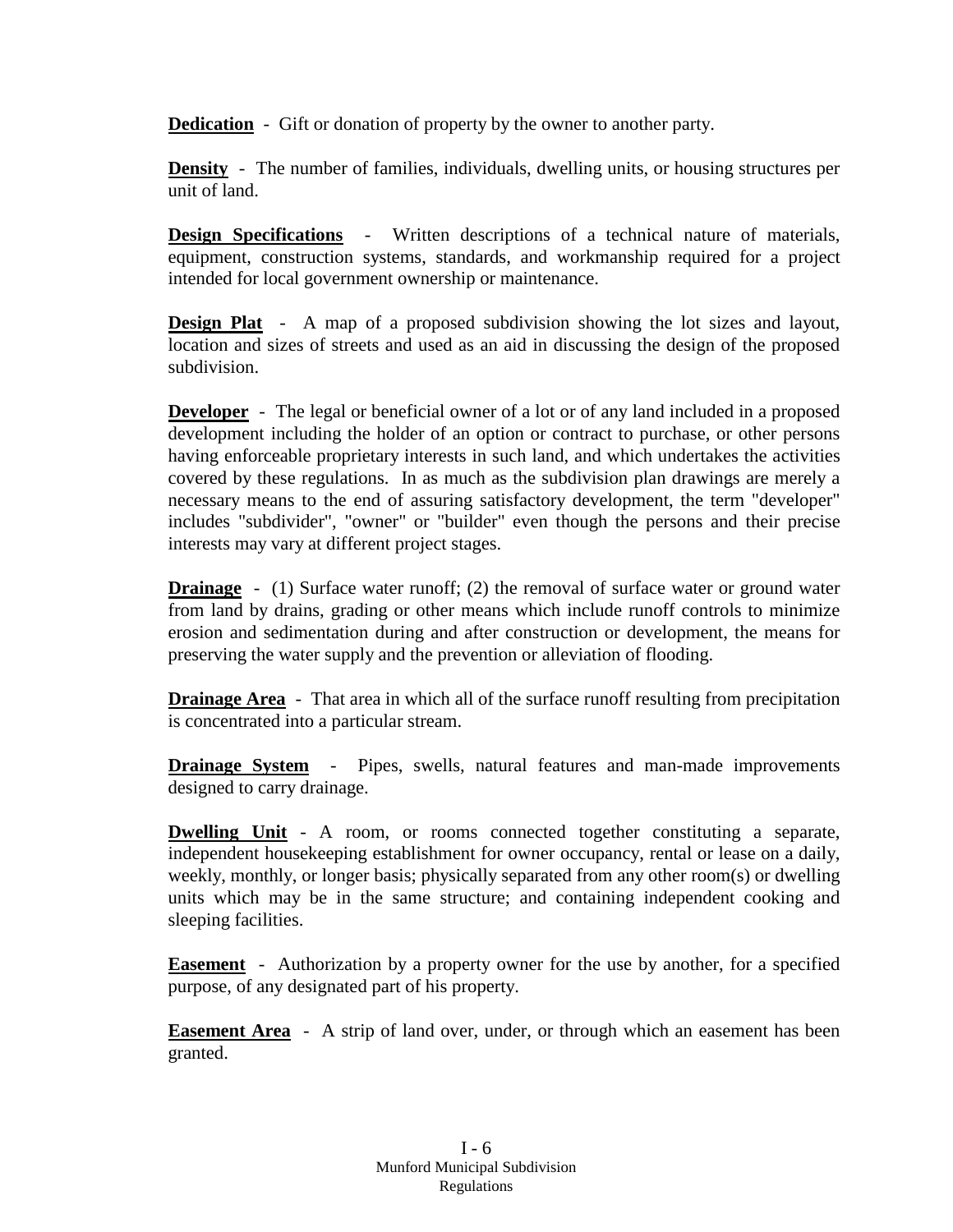**Enforcing Officer** - The building inspector or such person designated by the chief executive officer to be responsible for enforcing the provisions of these regulations.

**Engineer** - An engineer certified and registered by the State Board of Architectural and Engineer Examiners pursuant to Title 62, Chapter 2, Tennessee Code Annotated, to practice in Tennessee.

**Equal Degree of Encroachment** - The delineation of floodway limits so that floodplain lands on both sides of a stream are capable of conveying a proportionate share of flood flows. This is determined by considering the hydraulic conveyance of the floodplain along both sides of a stream for a significant reach.

**Escrow** - A fiduciary agreement with the local government in lieu of actual performance and intended to assure performance. An escrow account may be provided as a surety instrument subject to agreement of the Planning Commission.

**External Subdivision Boundary** - All points along the periphery of a subdivision.

**Final Plat** - The final map or drawing and accompanying materials, described in these regulations, on which the subdivider's plan of the subdivision is presented to the Planning Commission for approval and which, if approved by the Commission, is recorded with the County Registrar of Deeds.

**Flood** - A temporary rise in stream level that results in inundation of areas not ordinarily covered by water.

**Flood Frequency** - The statistically determined average for how often a specific flood level or discharge may be equaled or exceeded.

**Flood Hazard Boundary Map** - An official map on which the boundaries of the floodplain areas having special flood hazards have been delineated.

**Flood Hazard or Flood-prone Area** - The maximum area of the floodplain that, on the average, is likely to be flooded once every one hundred (100) years (i.e., that has a one percent (1%) chance of being flooded in any year).

**Flood Insurance Rate Map** - The official map on which the Federal Insurance Administration has delineated both the areas of special flood hazards and the risk premium zones applicable to the community.

**Floodplain** - A land area adjoining a river, stream watercourse, bay, or lake which is likely to be flooded. It is composed of floodway and floodway fringe.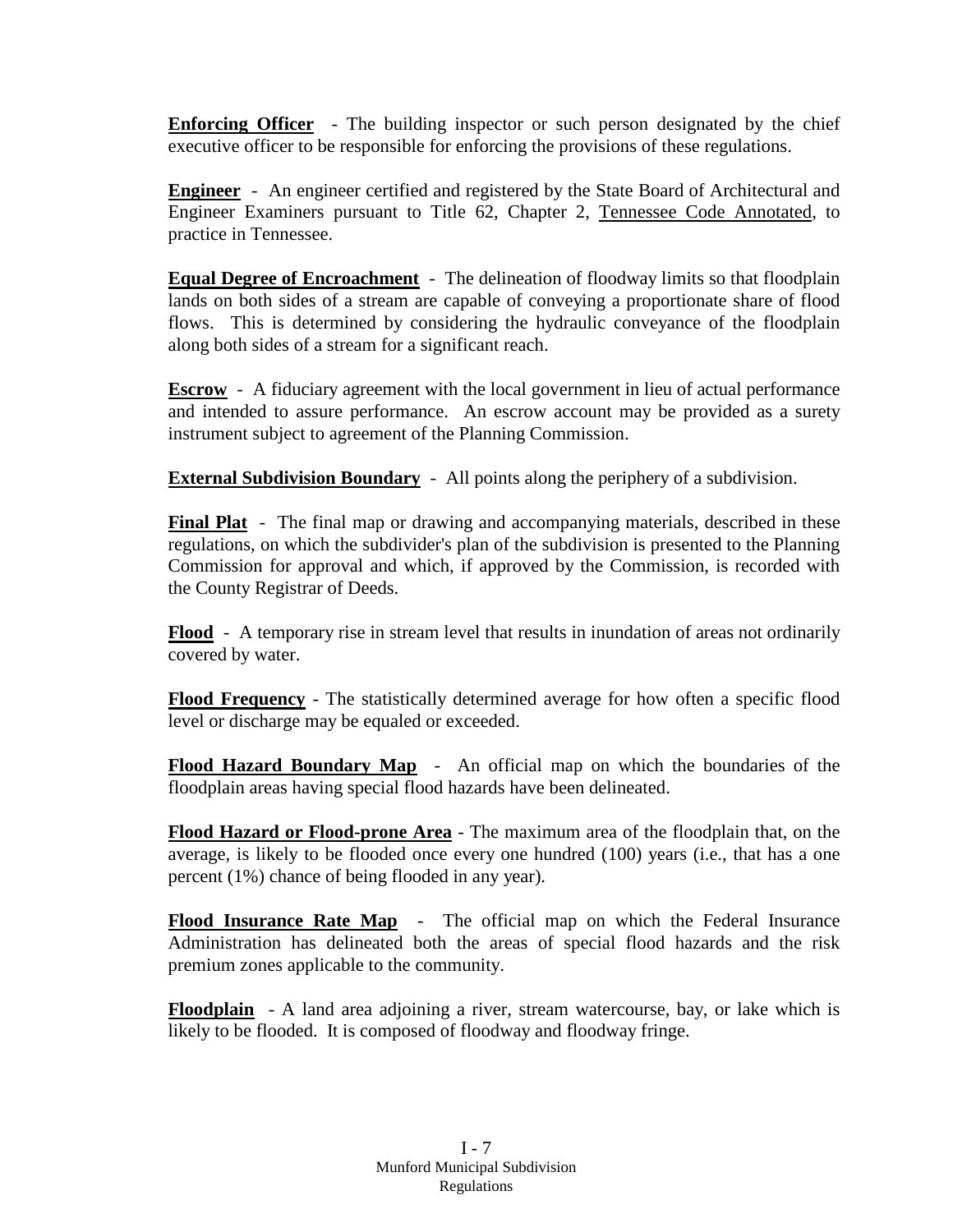**Floodplain Management Program** - The overall program of corrective and preventive measures for reducing flood damage, including, but not limited to emergency preparedness plans, flood control works, building code regulations, health regulations, Zoning Ordinance regulations and these Subdivision Regulations.

**Flood Profile** - A graph showing the water surface elevation or height or a particular flood event for any point along the longitudinal course of a stream. The flood profile is determined through the use of standard open-channel hydraulic calculations.

**Flood Proofing** - Any combination of structural and non-structural additions, changes, or adjustments to properties and structures which reduce or eliminate potential flood damage to lands, water facilities, sanitary facilities and other utilities; structures; and contents of buildings; and which prevent pollution of floodwaters from such natural or man-made sources.

**Floodway** - The stream channel and adjacent overbank areas required to carry and safely discharge the one hundred (100) year flood without increase flood levels more than one foot above natural flood levels.

**Floodway Encroachment Limits** - The lines marking the limits of floodways on official federal, state and local floodplain maps.

**Floodway Fringe** - The area adjoining a watercourse which, although not lying within a floodway, has been or may hereafter be covered by a one hundred (100) year flood.

**Frontage** - That side of a lot abutting a public way ordinarily regarded as the front of the lot. It shall not be considered as the ordinary side of a corner lot.

**General Plan** - The official statement of the Planning Commission which sets forth major policies concerning future development of the jurisdictional area and meeting the provisions set forth in Sections 13-3-301, and 13-3-302, Tennessee Code Annotated.

**Governmental Agency** - Any public body other than the governing body.

**Governing Body** - The chief legislative body of any government.

**Governmental Representative** - An outside person or designated local official or employee authorized to act on behalf of the governing body in making determinations regarding legal, public works, planning, community development, or other public business.

**Grade** - The degree of rise or descent of a sloping surface.

**Grade, Finished** - The final elevation of the ground surface after development.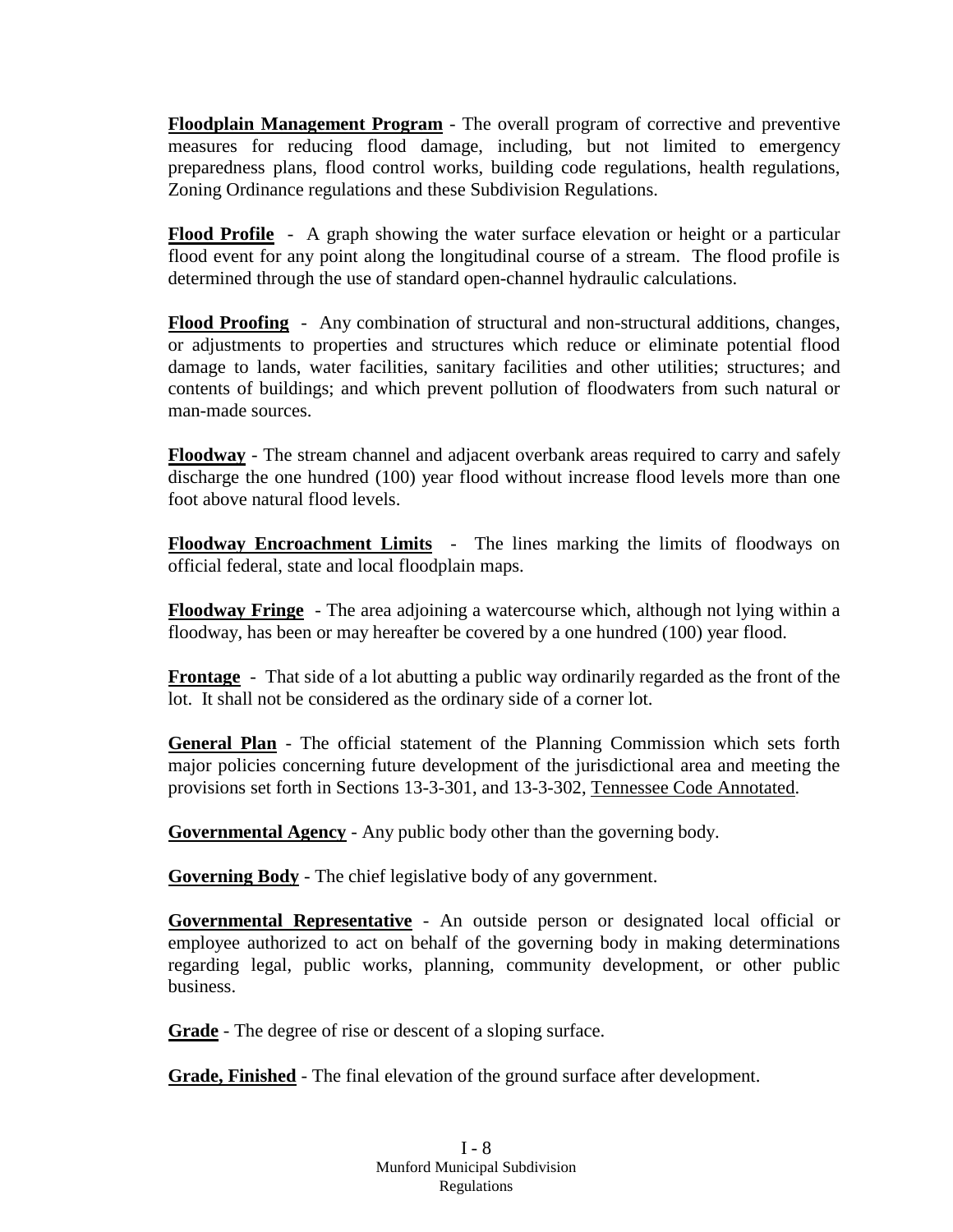**Grade, Natural** - The elevation of the ground surface in its natural state, before manmade alterations.

**Grading** - Any stripping, cutting, filling, stockpiling of earth or land, including the land in its cut or filled condition.

**Health Department** - The Tipton County Health Department.

**Highway Department** - The Tipton County Highway Department.

**Highway, Limited Access** - A freeway or expressway providing a traffic way for through traffic, in respect to which owners or occupants of abutting property(s) or lands and other persons have no legal right of access to or from the traffic way, except at such points and in such manner as may be determined by the public authority having jurisdiction over such traffic way.

**Homeowners Association** - A community association, other than a condominium association, which is organized in a development in which individual owners share common interests in open space or facilities.

**Horizontal Property Act** - "The Tennessee Horizontal Property Act" as codified in Title 66, Chapter 2, Tennessee Code Annotated.

**Improvements** - Physical changes made to raw land and structures on or under the land surface in order to make the land more usable for man's activities. Typical improvements in these regulations would include but not be limited to grading, street pavement, curbs, gutters, drainage ditches, storm and sanitary sewers, street name signs and street trees.

**Individual Sewage Disposal System** - A septic tank, seepage title sewage disposal system, or any other sewage treatment device other than a public treatment system approved by the appropriate governmental representative.

**Internal Subdivision Boundary** - All points within a subdivision which do not constitute external boundaries.

**Joint Ownership** - The equal estate interest of two or more persons. Joint ownership among persons shall be construed as the same owner for the purpose of imposing Subdivision Regulations.

**Jurisdictional Area** - Planning boundary(s) established in keeping with Sections 13-3-102, 13-3-201 and 13-3-301, Tennessee Code Annotated.

**Land Development Plan** - An element of the general plan which sets out a plan or scheme of future land usage.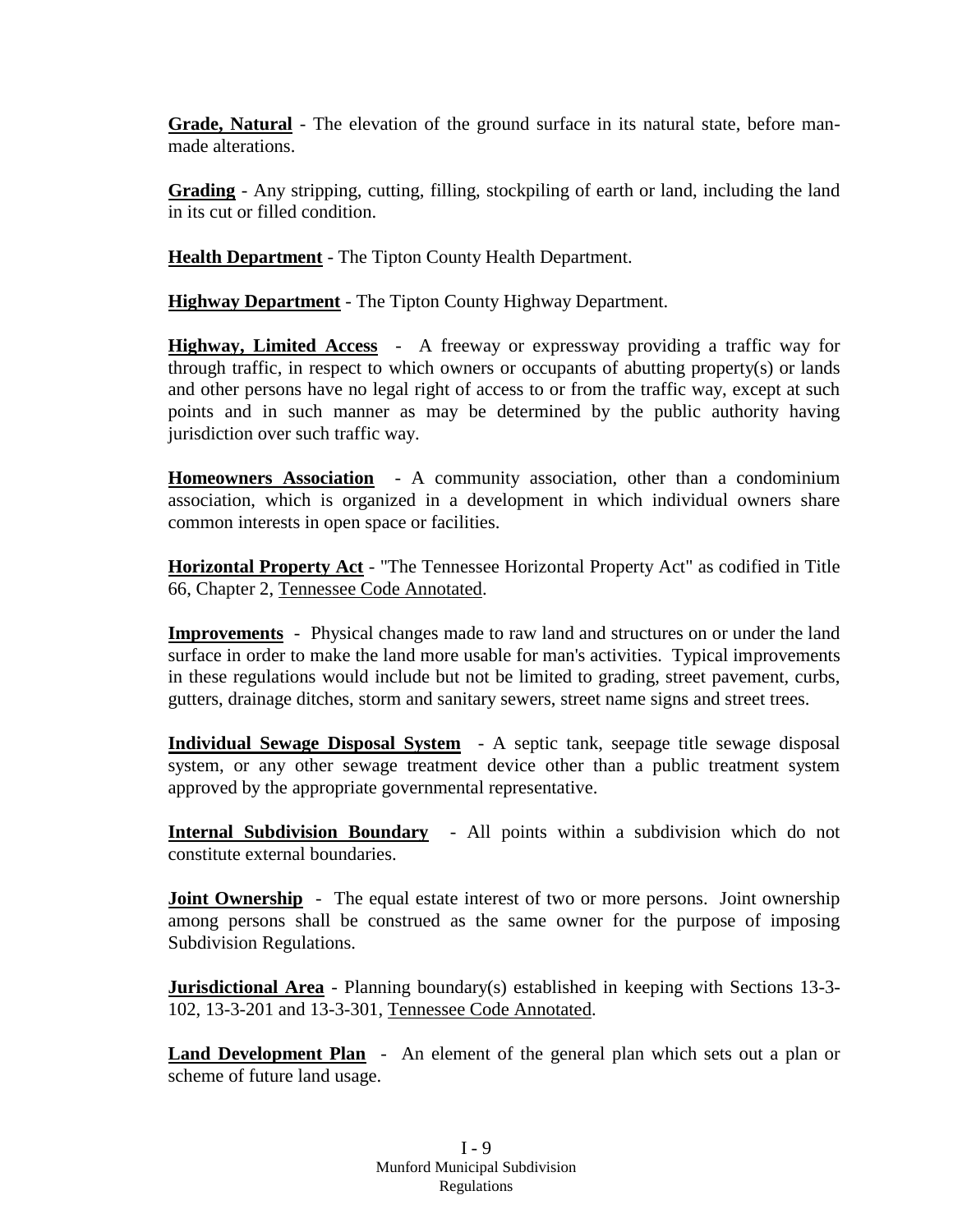**Land Surveyor** - A land surveyor certified and registered by the State Board of Land Survey Examiners pursuant to Title 62, Chapter 18, Tennessee Code Annotated, to practice in Tennessee.

**Land Use Plan** - A plan showing the existing and proposed location, extent and intensity of development of land to be used in the future for varying types of residential, commercial, industrial, agricultural, recreational, educational and other public and private purposes or combination of purposes. For the purpose of these Subdivision Regulations, the Munford Municipal Land Use Plan.

**Legal Counsel** - The person designated by the governing body to provide legal assistance for the administration of these and other regulations.

**Lot** - A tract, plot or portion of a subdivision or parcel of land intended as a unit for the purpose, whether immediate or future, of transfer of ownership or for building development.

**Lot Area** - The total horizontal area included within lot lines.

**Lot, Corner** - A lot situated at the intersection of two (2) or more public ways.

**Lot Depth** - The average distance from the street line of the lot to its rear line measured in the general direction of the side lines of the lot.

**Lot Frontage** - That dimension of a lot or portion of a lot abutting on a street excluding the side dimension of a corner lot.

**Lot Improvements** - Any building, structure, place, work of art, or other object or improvement of the land on which they are situated constituting a physical betterment of real property, or any part of such betterment.

**Lot Lines** - The lines bounding a lot as defined herein.

**Lot Number** - The official number assigned to a lot for identification purposes.

Lot Width - The width of a lot at the building setback line measured at right angles to its depth.

**Major Street or Road** - A public way which is classified as a collector or arterial public way according to these regulations or by the Major Road Plan for the jurisdictional area.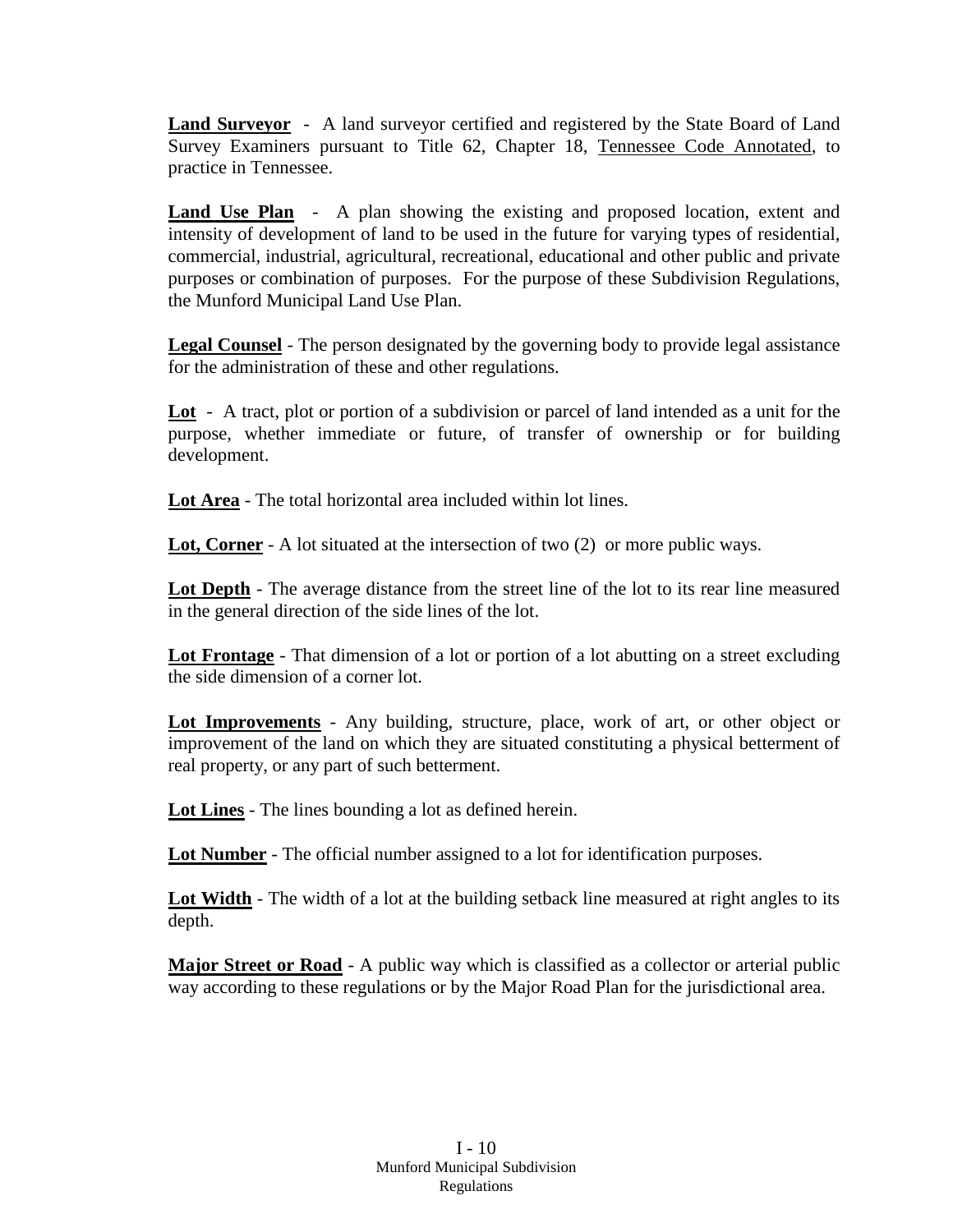**Major Road Plan** - The plan adopted by the Planning Commission, pursuant to Sections 13-3-402 and 13-4-302, Tennessee Code Annotated, showing, among other things, the general location, character and extent of public ways... (and) the removal, relocation, extension, widening, narrowing, vacating, abandonment or change of use of existing public ways. For the purpose of these Subdivision Regulations, the Munford Major Street and Road Plan as registered at the Tipton County Registrar's Office.

**Major Subdivision** - All subdivisions not classified as minor subdivisions including but not limited to subdivisions of five (5) or more lots or subdivisions of any size requiring any new or improved road, the extension of government services, or the creation of any public improvements, or containing any flood prone area.

**Metes and Bounds** - A method of describing the boundaries of land by directions and distances from a known point of reference.

**Minor Street or Road** - A public way which is not classified as an arterial or collector.

**Minor Subdivision** - Any subdivision containing less than five (5) lots fronting on an existing public way; not involving any new or improved public way, the extension of public facilities, or the creation of any public improvements, and not in conflict with any provision of the adoption general plan, Major Road Plan, Zoning Ordinance or these regulations.

**Monuments** - Markers placed on or in the land.

**National Flood Insurance Program** - A program established by the U.S. Government in the National Flood Insurance Act of 1968, and expanded in the Flood Disaster Protection Act of 1973, in order to provide a flood insurance at rates made affordable through a federal subsidy in local political jurisdictions which adopt and enforce floodplain management programs meeting the requirements of the National Flood Insurance Program regulations. The program regulations are found at 24 Code of Federal Regulations, Chapter X, Subchapter B.

**Off-site** - Any premise not located within the area of the property to be subdivided, whether or not in the same ownership of the applicant for subdivision approval.

**One Hundred-Year Flood** - A flood having an average frequency of occurrence of once in one hundred (100) years, although it may occur in any year. It is based on statistical analysis of stream flow records available for the watershed and analysis of rainfall and runoff characteristics in the general region of the watershed.

**Open Space** - Any parcel or area of land or water essentially unimproved and set aside, dedicated, designated or reserved for public or private use or enjoyment, or for the use and enjoyment of owners and occupants of land adjoining or neighboring such open space.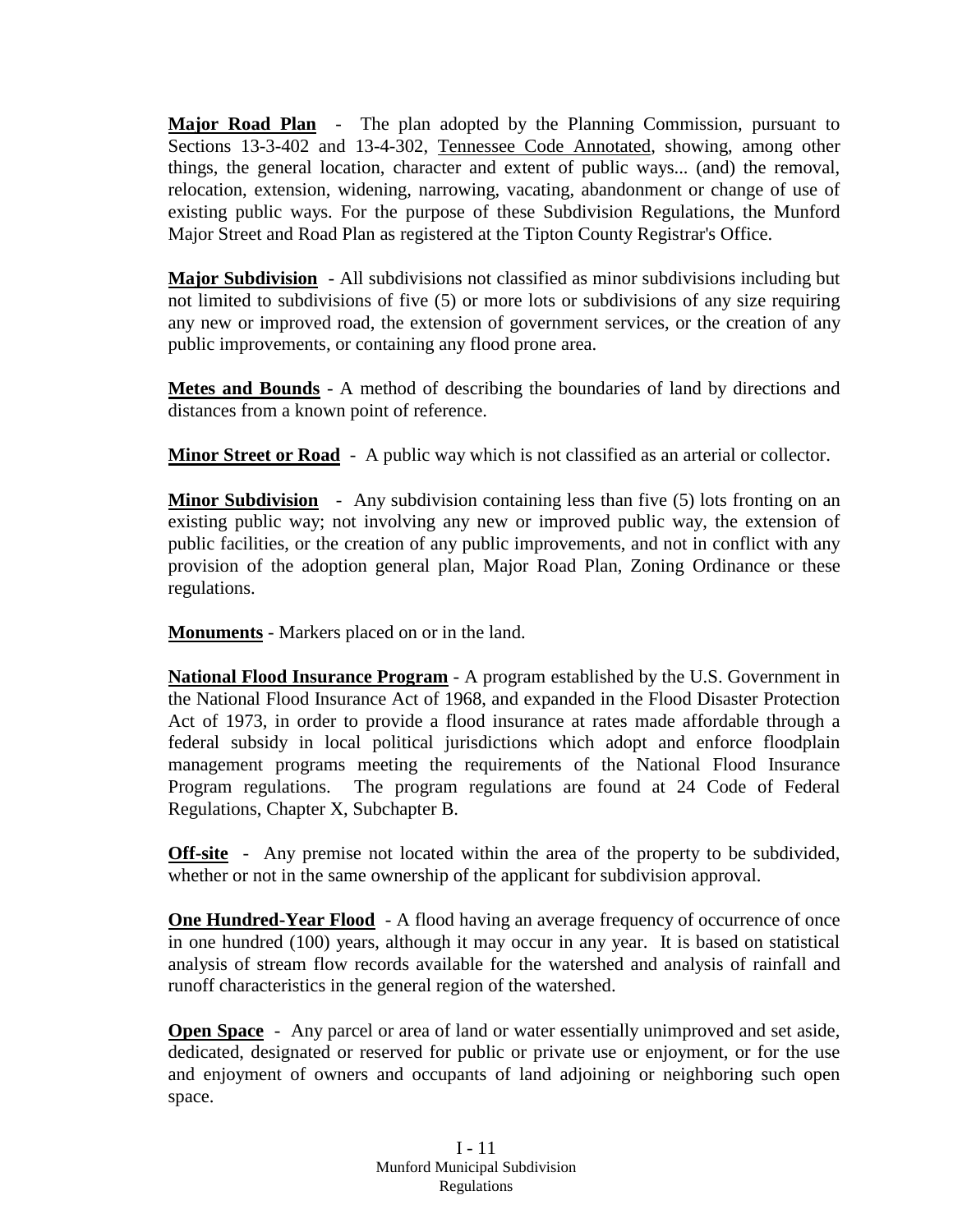**Owner** - Any person, group of persons, firm or firms, corporation or corporations, or any other legal entity having title to or sufficient proprietary interest in the real property to seek subdivision or development of that property.

**Park** - An open area set aside for leisure activities which is not used for the operation of a profit making venture, such as, but not limited to playgrounds, athletic or playfields and picnic areas.

**Percolation Test** - An examination of subsoil used in determining the acceptability of the site an the design of the subsurface disposal system.

**Performance Bond** - See Surety Instrument.

**Perimeter Landscaped** – A landscaped area intended to enhance the appearance of parking lots and other outdoor auto related uses or to screen incompatible uses from each other along their boundaries.

**Perimeter Street** - Any existing street to which the parcel of land to be subdivided abuts on only one side.

**Planning Commission** - A public planning body established pursuant to Title 13, Chapter 2 or 5, Tennessee Code Annotated, to execute a partial or full planning program within authorized area limits. For the purpose of these Subdivision Regulations, the Munford Municipal-Regional Planning Commission.

**Preliminary Plat** - The preliminary drawing or drawings, described in these regulations, indicating the proposed manner of layout of the subdivision to be submitted to the Planning Commission for approval.

**Premise(s)** - A tract of land together with any buildings or structures which may be thereon.

**Protective Covenants** - Contracts between the land subdivider and lot purchaser expressing agreement covering use of the land.

**Public Improvements** - Any drainage ditch, roadway, parkway, sidewalk, pedestrian way, tree, lawn, off-street parking area, lot improvement, or other facility for which the local government may ultimately assume the responsibility for maintenance and operation or which may affect an improvement for which government responsibility is established.

**Public Sewer System** - A central sewer system, owned, operated and maintained by the City of Munford.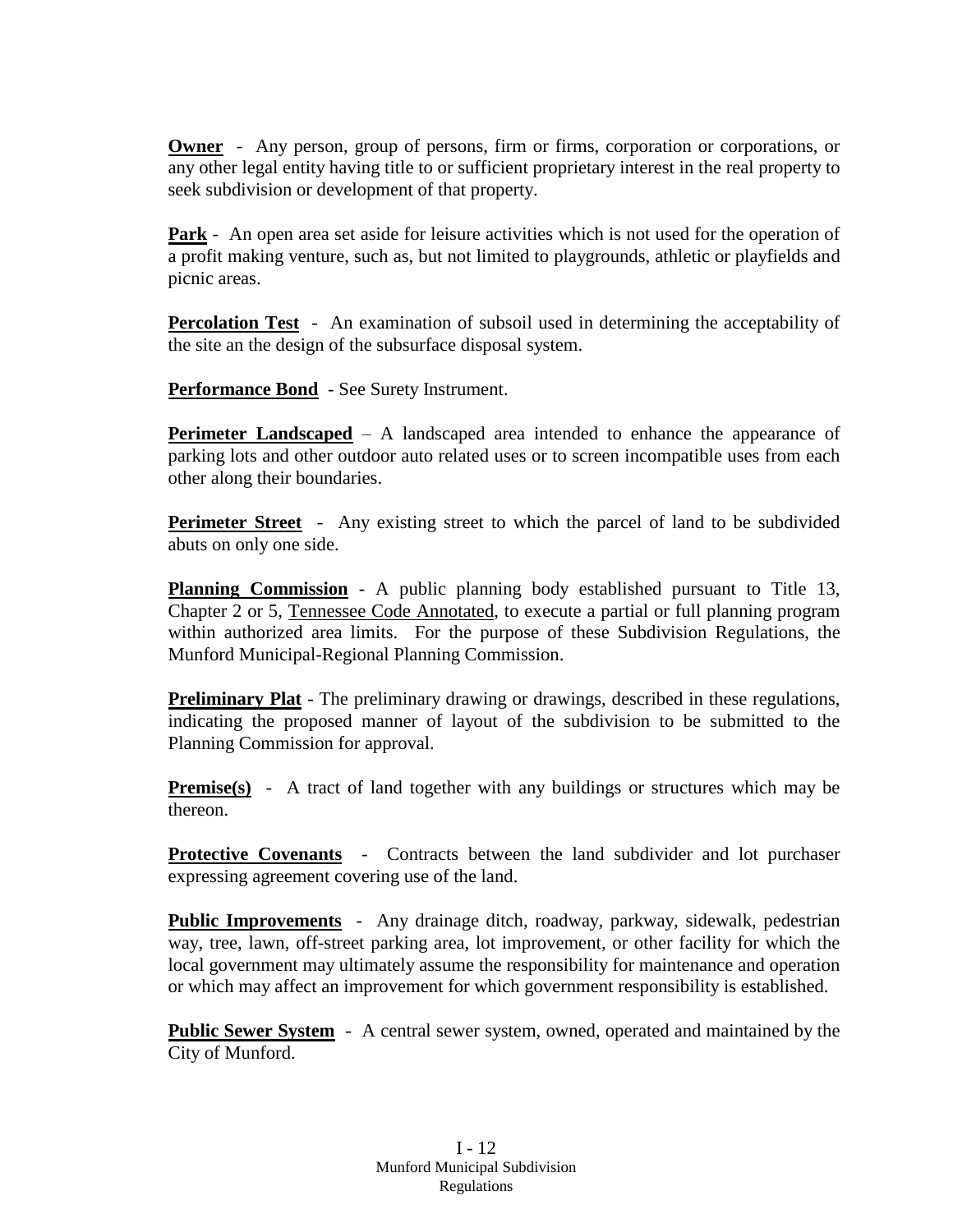**Public Hearing** - A meeting for the review of a matter where opinions may be presented by the public. These hearings may take place during the regular Planning Commission meetings and are held according to state law.

**Public Uses** - Public parks, schools and administrative, cultural and service buildings, not including public land or buildings devoted solely to storage and maintenance of equipment and material.

**Public Utility** - Any person, firm, corporation, municipal department or board duly authorized to furnish under state or municipal regulations to the public electricity, gas, stream, communications, telegraph, transportation, water, or sewer.

**Public Way** - Any publicly owned street, alley, sidewalk, or lane right-of-way which provides for movement of pedestrians or vehicles.

**Reach** - A hydraulic engineering term to described longitudinal segments of a stream or river. A reach generally includes the segment of the flood hazard area where flood heights are influenced by a man-made area or natural obstruction. In an urban area, the segment of a stream or river between two (2) consecutive bridge crossing typically would constitute a reach.

**Rectilinear Street System** - A pattern of streets that is characterized by right angle roadways, grid pattern blocks and four-way intersections.

**Register of Deeds** - Tipton County Registrar of Deeds.

**Regulatory Flood** - The one hundred (100) year flood.

**Regulatory Flood Protection Elevation** - The elevation of the regulatory flood plus one foot of freeboard to provide a safety factor.

**Reserve Strip** - A portion of land set aside to prevent and prohibit access to adjoining property or public thoroughfare.

**Re-subdivision** - A change in a map of an approved or recorded subdivision plat if such change affects any street layout on such map or area reserved thereon for pubic use, or any lot line; or if it affects any map or plan legally recorded prior to the adoption of any regulations controlling the subdivision of land.

**Right-of-Way** - A strip of land occupied or intended to be occupied by a public way, crosswalk, railroad, electric transmission line, oil or gas pipeline, water main, sanitary or storm sewer line, or for another special use. The usage of the term "right-of-way" for land platting purposes, shall mean that every right-of-way hereafter established and shown on a Final Plat is to be separate and distinct from the lots or parcels adjoining such right-of-way and shall not be included within the dimension areas of such lots or parcels.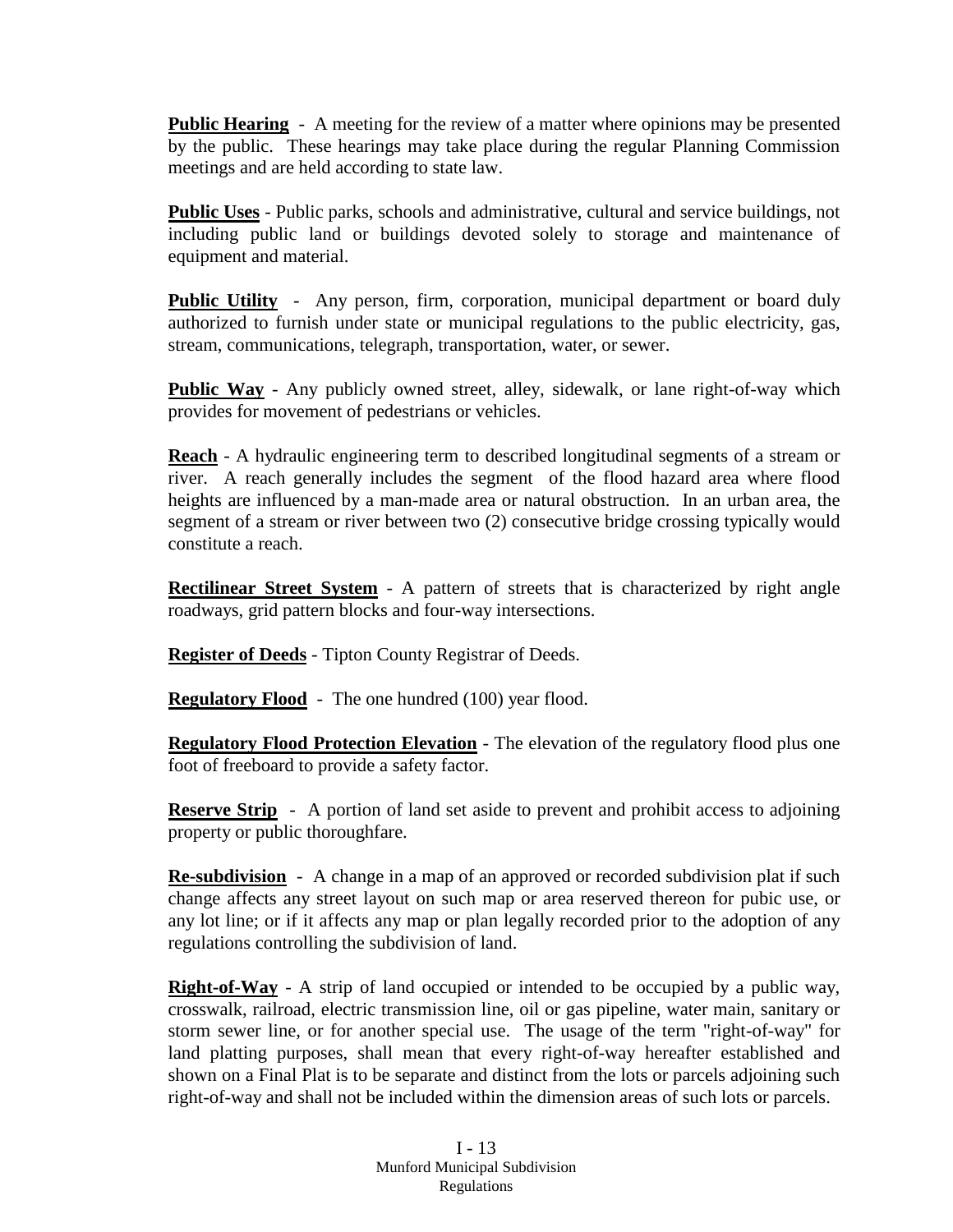**Road** - For the purpose of these regulations, "road" shall be defined the same as "street".

**Roadway** - The portion of the street right-of-way which contains the street pavement, curb, and gutter, and is used primarily as a channel for vehicular movement and secondarily as a drainage channel for storm water. In these regulations the pavement is measured from face to face of the curbs.

**Sale or Lease** - Any immediate or future transfer of ownership, including contract of sale or transfer, of an interest in a subdivision or part thereof, whether by metes and bounds, deed, contract, plat, map, or other written instrument.

**Same Ownership** - Ownership by the same person, corporation, firm entity, partnership, or unincorporated association or ownership by different corporations, firms, partnerships, entities, or unincorporated associations, in which a stockholder, partner, associate, or a member of his family owns an interest in each corporation, firm, partnership, entity, or unincorporated association.

**Sanitary Sewer System** - A public or community sewage disposal system of a type approved by the State Department of Conservation and Environment.

**Secretary** - The person designated by the Planning Commission as its secretary.

**Septic Tank** - See Individual Sewage Disposal System.

**Setback** - The distance between a building wall, edge of a structure or overhang of a building, whichever extends out the farthest and the nearest to a right-of-way of a public way, or the distance required to obtain the minimum front, side and rear yards.

**Sketch Plat** - A sketch preparatory to the Preliminary Plat (or Final Plat, in the case of minor subdivisions).

**Slope** - the degree of deviation of a surface from the horizontal, usually expressed in percent or degrees. (See Grade)

**Special Flood Hazard Map** - The official map designated by the Federal Insurance Administrator to identify floodplain areas having special flood hazards.

**Staff Assistant to the Planning Commission** - The person(s) employed by the local governing body to assist the Planning Commission in planning and land use regulation activities.

**Start of Construction** - For purposes of subdivision control, any alteration of the original surface area of the land, from and after the date of adoption of these regulations.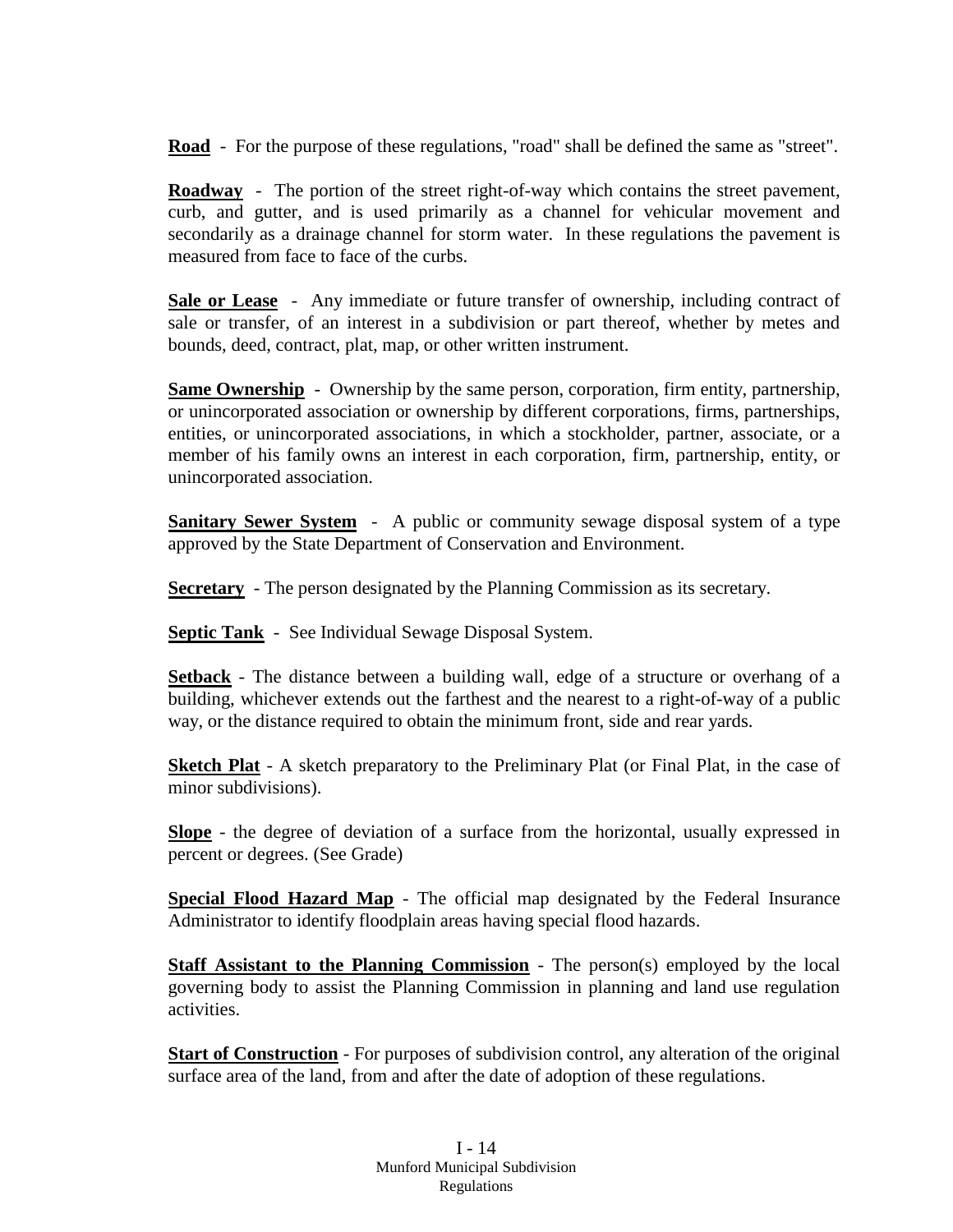**Street** - Any vehicular way which: (1) is an existing state, county or municipal roadway; or (2) is shown upon a plat approved pursuant to law; or (3) is approved by other official action; or (4) is shown on a plat duly filed and recorded in the office of the county recording officer prior to the appointment of planning board and the grant to such board of the power to review plats; and includes the land between the street right-of-way line, whether improved or unimproved.

**Street Furniture** - Any improvements placed within the street right-of-way, such as utility poles, street signs, etc.

**Street Grade** - The officially established grade of the street upon which a lot fronts. If there is no officially established grade, the existing grade of the street at the midpoint of the lot shall be taken as the street grade.

**Street Line** - The legal line of the street right-of-way and abutting property.

**Street Sign** - The sign designating the official name of the street.

**Structure** - Anything constructed above or below ground.

**Subdivider** - Any person who (1) having an interest in land causes it, directly or indirectly, to be divided into a subdivision or who (2) directly or indirectly, sells, leases, or develops, or offers to sell, lease, or develop, or advertises for sale, lease, or development, any interest, lot, parcel site, unit, or plot in a subdivision or who (3) engages, directly or indirectly, or through an agent in the business of selling, leasing, developing, or offering for sale, lease, or development in a subdivision or any interest, lot, parcel site, unit, or plot in a subdivision or who (4) is directly or indirectly controlled by or under direct or indirect common control with any of the foregoing.

**Subdivision** - "Subdivision" means the division of a tract or parcel of land into two (2) or more lots, sites, or other divisions requiring new street or utility construction, or any division of less than five (5) acres for the purpose, whether immediate or future, of sale or building development, and includes re-subdivision and when appropriate to the context, relates to the process of re-subdividing or to the land or area subdivided. (See Section 13- 3-401 and 13-4-301, Tennessee Code Annotated)

**Subdivision Agent** - Any person who represents or acts for or on behalf of a subdivider or developer in selling, leasing, or developing or offering to sell, lease, or develop any interest, lot, parcel, unit, site or plot in a subdivision, except in an instance where only legal counsel is provided.

**Subdivision Review Committee –** The Subdivision Review Committee may include but is not limited to, the Building Inspector, the City Planner, City Engineer (when requested), and any other City Officials and members of the Planning Commission as designated by the Chair.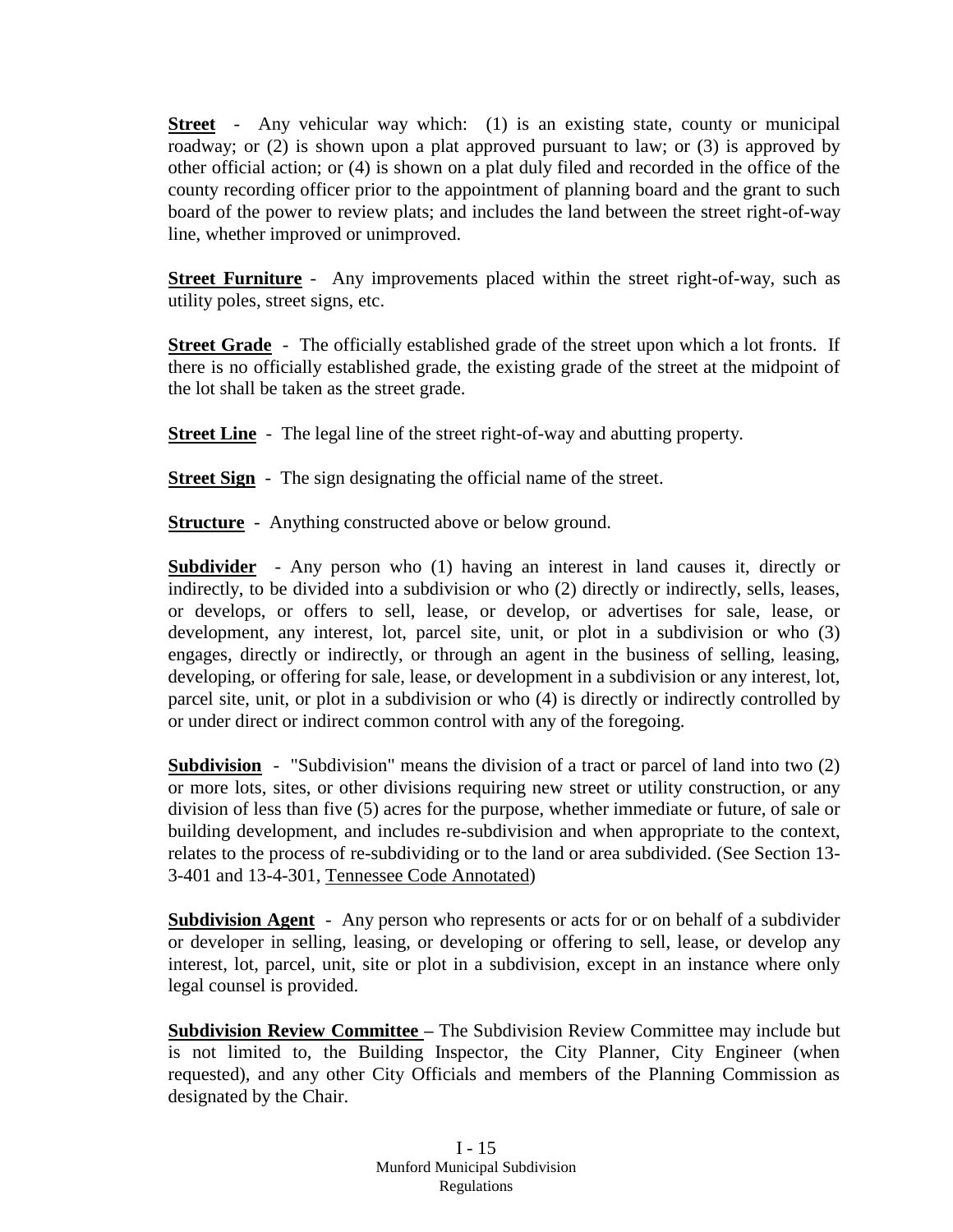**Surety Instrument** - Any form of security, including a cash deposit, surety bond, collateral, property or letter of credit in an amount and form satisfactory to the Planning Commission, such security to bind the one posting the bond to perform required acts, such as constructing subdivision improvements with the condition that the security shall be forfeited if such acts are not performed.

**Surveyor** - A qualified surveyor registered and currently licensed to practice surveying in the State of Tennessee.

**Temporary Improvement** - Any improvement built and maintained by a subdivider during construction of the subdivision and prior to release of the surety for completion of required improvements.

**Test Holes** - Openings dug, boarded, or drilled in the ground for conducting soil tests.

**Topography** - The configuration of a surface area showing relative elevations.

**Twenty-five Year Flood - A flood having an average frequency of occurrence of one in** twenty-five (25) years.

**Unit** - A subsection of a total subdivision developed as a complete segment.

**Use** - The specific purpose for which land or a building is designed, arranged, intended, or for which it is or may be occupied or maintained. The term "permitted use" or its equivalent shall not be deemed to include any non-conforming use.

**Water Surface Elevation** - The heights in relation to mean sea level expected to be reached by floods of various magnitudes and frequencies at pertinent points in the floodplain.

**Way** - A street or alley or other thoroughfare or easement permanently established for passage of persons or vehicles.

**Yard, Front** - An open unoccupied space on the same lot with a main building, extending the full width of the lot and situated between the street line and the front line of the building projected to the side lines of the lot. The depth of the front yard shall be measured between the front line (extended) of the building and the street line.

**Yard, Rear** - A yard extending across the rear of a lot between the side lot lines and being the required minimum horizontal distance between the rear lot line and the rear building line. On all lots, except corner lots, the rear yard shall be opposite the front yard. On corner lots, the rear yard shall be defined at the time the building permit is issued.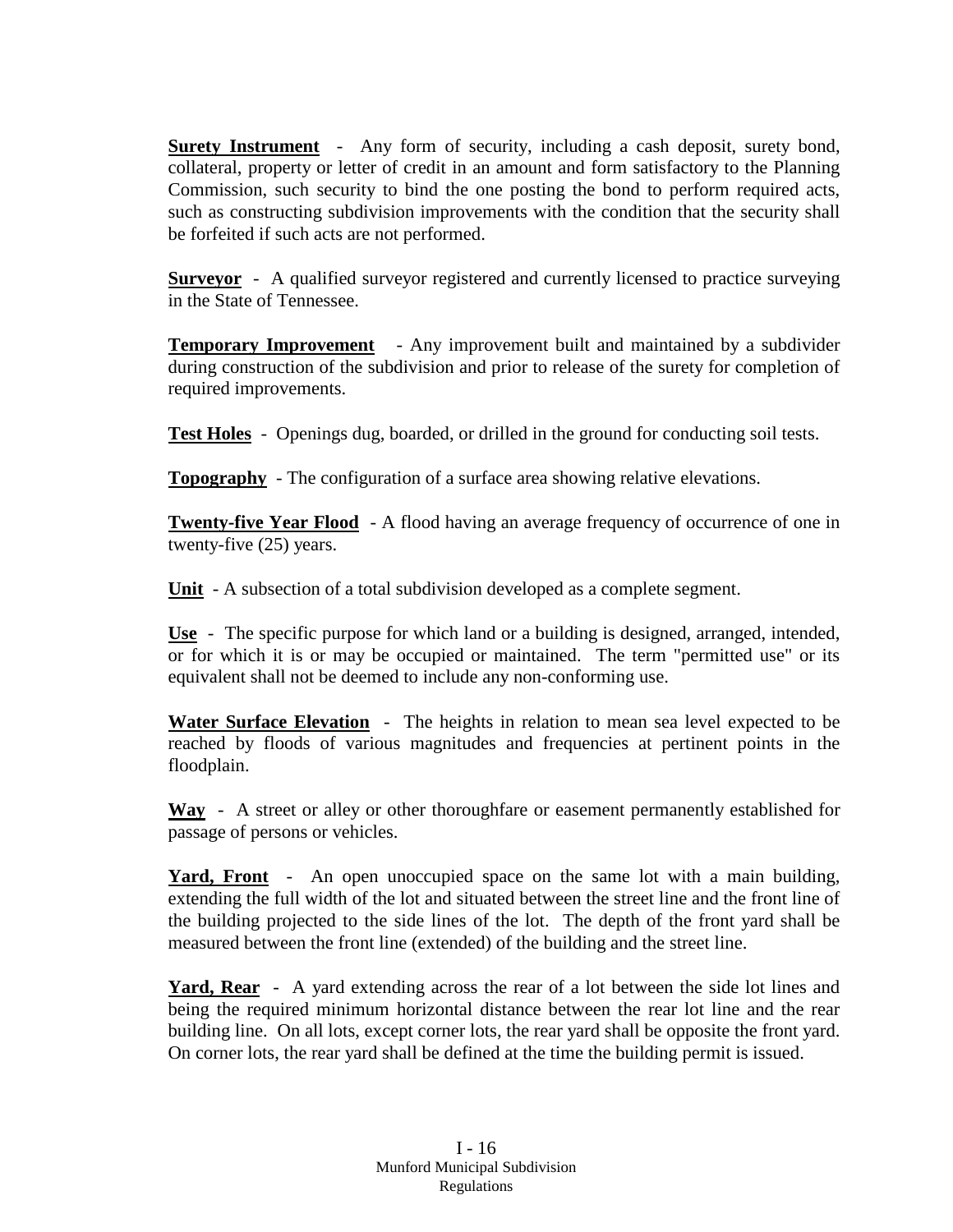**Yard, Side** - An open unoccupied space on the same lot with the building, situated between the building and the side line of the lot and extending from the front yard to the rear yard. Any lot line not a rear line or a front line shall be deemed a side line.

**Zoning Ordinance or Resolution** - A statute, legally adopted pursuant to Title 13, Chapters 4 or 7, Tennessee Code Annotated, for the purpose of regulating by district, land development or use for a designated area. For the purpose of these Subdivision Regulations, the Munford Municipal Zoning Ordinance.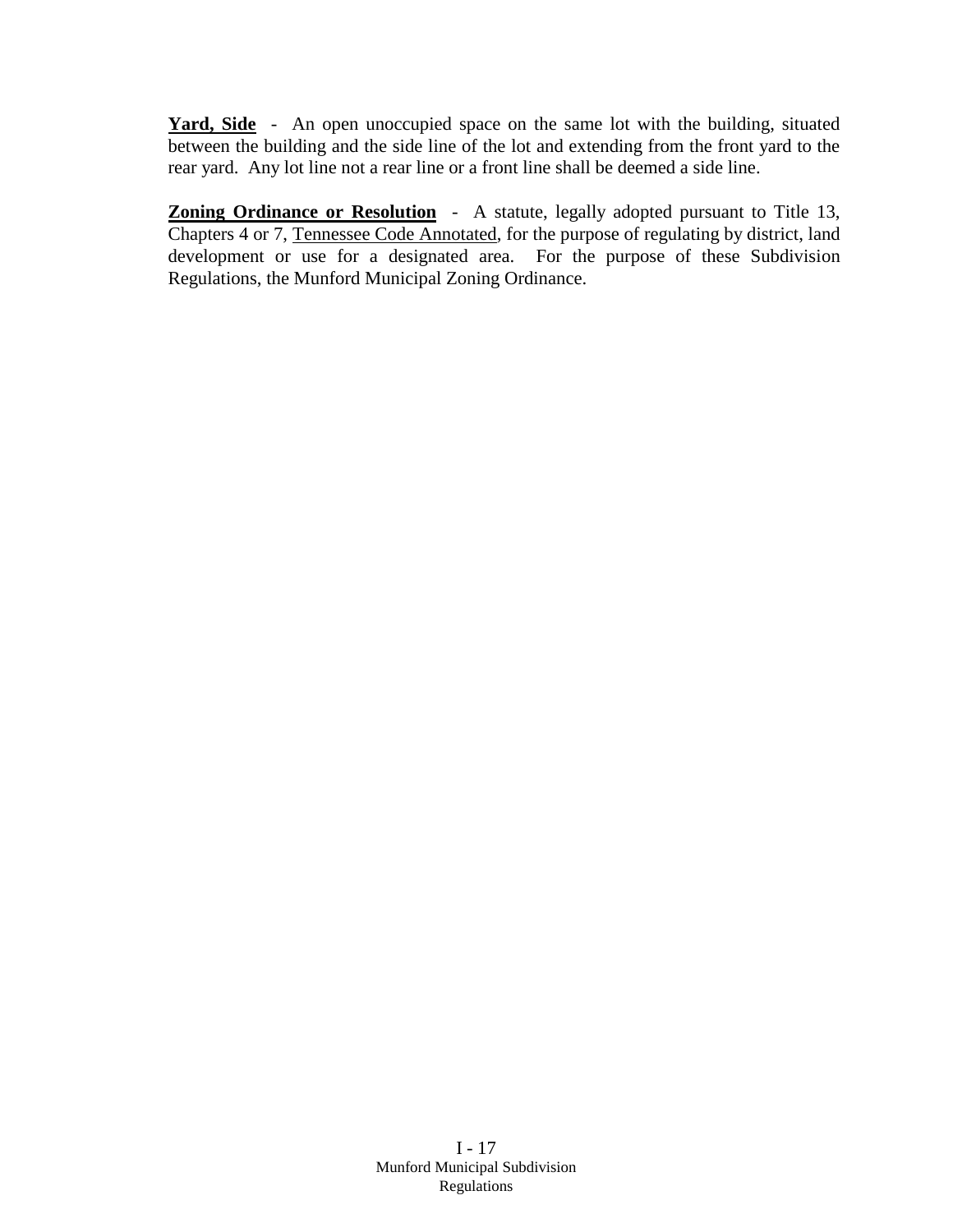#### **ARTICLE II**

#### **PROCEDURE FOR MAJOR SUBDIVISION APPROVAL**

#### **A. GENERAL**

Any owner of land lying within the area of the jurisdiction of the Planning Commission wishing to divide such land into two (2) or more lots, sites or divisions for the purpose of either immediate or future sale or building shall make an application to the Planning Commission by submitting the required plans and plats of the proposed subdivision along with the application fees. Such plans and plats shall conform to the minimum standards for subdivision design as set forth in Article V of these regulations and such additional site peculiar criteria as may be deemed necessary by the Planning Commission or its technical staff.

The subdivider shall consult early and informally with the Planning Commission and its technical staff for advice and assistance before the preparation of the Preliminary Plat and its formal application for approval. This will enable him or her to become thoroughly familiar with these regulations, the Major Road Plan and other official plans or public improvements which might affect the area. Such informal review should prevent unnecessary and costly revisions.

The procedure for review and approval of subdivisions and its documentation consists of three (3) separate steps. The first  $(1<sup>st</sup>)$  step is the Preliminary Plat which is submitted to the Subdivision Review Committee and the Planning Commission. The second  $(2<sup>nd</sup>)$ step is the Construction Plat which will be reviewed by the City Engineer, the Subdivision Review Committee and the Planning Commission. The third  $(3<sup>rd</sup>)$  step is the preparation of a Final Plat with all the required certificates for submission to the Planning Commission. The Final Plat, once approved by the Planning Commission and signed by the Secretary of the Planning Commission, becomes the instrument to be recorded by the Office of the County Registrar.

#### **1. Previously Approved Plats**

Upon adoption of these Subdivision Regulations any portion and/or section of an approved Preliminary Plat not having gained Final Plat approval shall be considered as an approved Preliminary Plat in accordance with these regulations. Subsequently, any future plats relating to an approved Preliminary Plat shall adhere to the Construction Plat and Final Plat requirements as determined by these regulations and any subsequent amendments to these regulations.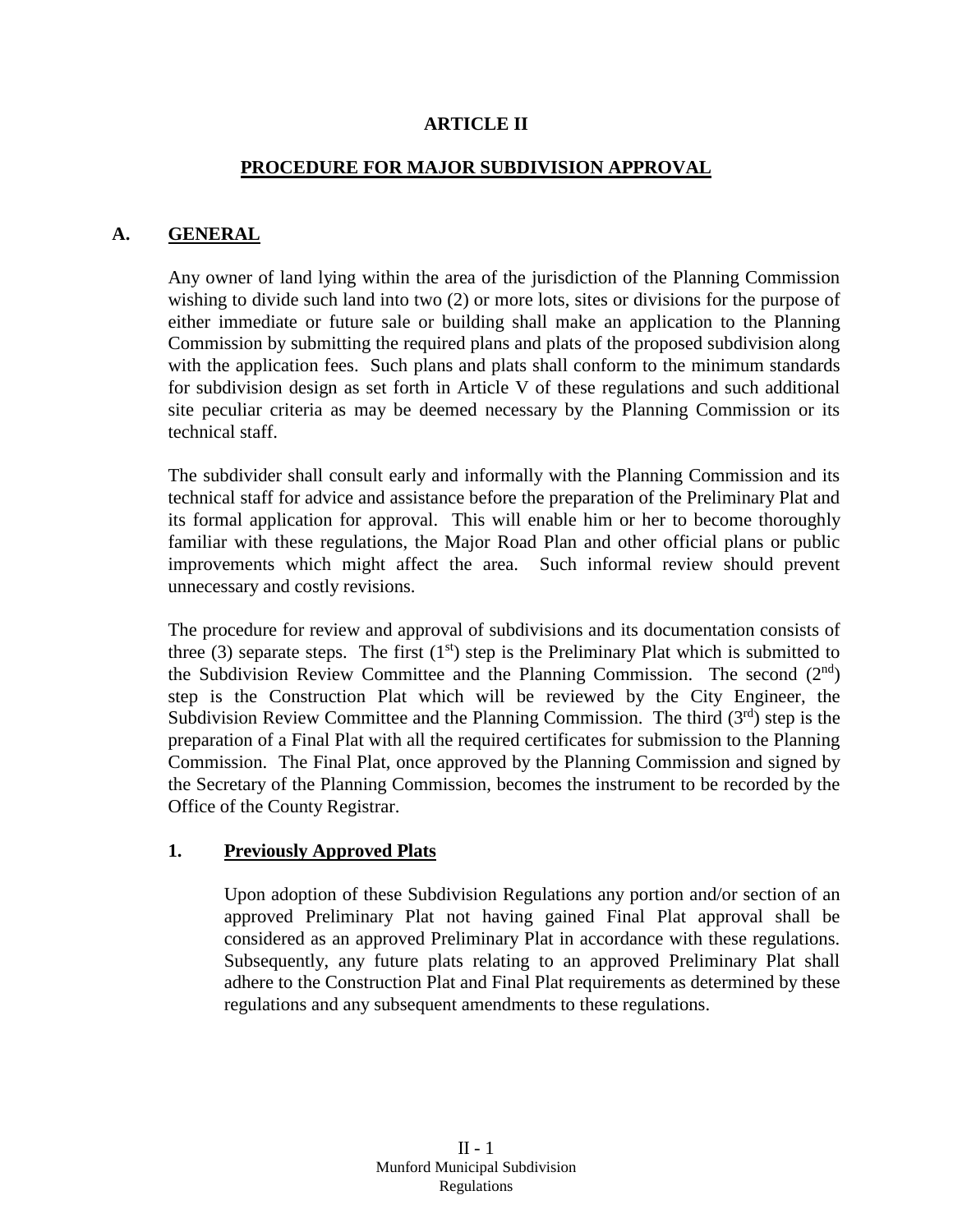# **2. Official Submission Dates and Deadlines**

All plats and plans of subdivisions shall be submitted to City Hall no less than fifteen (15) days prior to the regularly scheduled Planning Commission meeting. Any plat or plan submitted less than fifteen (15) days prior to the regularly scheduled Planning Commission meeting will not be considered until the subsequent meeting.

For the propose of these regulations, the official submission date of a plat shall be the date of the first regular Planning Commission meeting after the plat was submitted to City Hall. The statutory period required for formal approval or disapproval shall not begin to run until that date.

# **3. Official Submission of Revisions to Plats**

A plat that is re-submitted to the Planning Commission to be on the agenda of a subsequent Planning Commission meeting shall be accompanied by a letter reporting how revisions requested by the Planning Commission or staff have been resolved.

The re-submitted plat and accompanying letter shall be submitted to City Hall no less than fifteen (15) days prior to the regular Planning Commission meeting.

# **4. Required Submission**

Prior to commencing any street improvements, substantial grading, installation of utilities or any horizontal construction, the developer shall submit a set of plans to obtain the approval of the indicated agencies as follows:

- a. A Preliminary Plat to the Subdivision Review Committee and the Planning Commission in accordance with Section "B" of this Article. The Subdivision Review Committee shall include, at a minimum, the City Engineer and the City Planning Staff. Other department officials or city officials that should be involved in the review of major subdivisions are the Building Inspector, the City Manager, the Fire Chief and the Police Chief
- b. A Construction Plat to the Subdivision Review Committee and the Planning Commission in accordance with Section "C" of this Article. Also, prior to approval of the Construction Plat, all water and sewer plans will have been approved by the Tennessee Department of Conservation and Environment .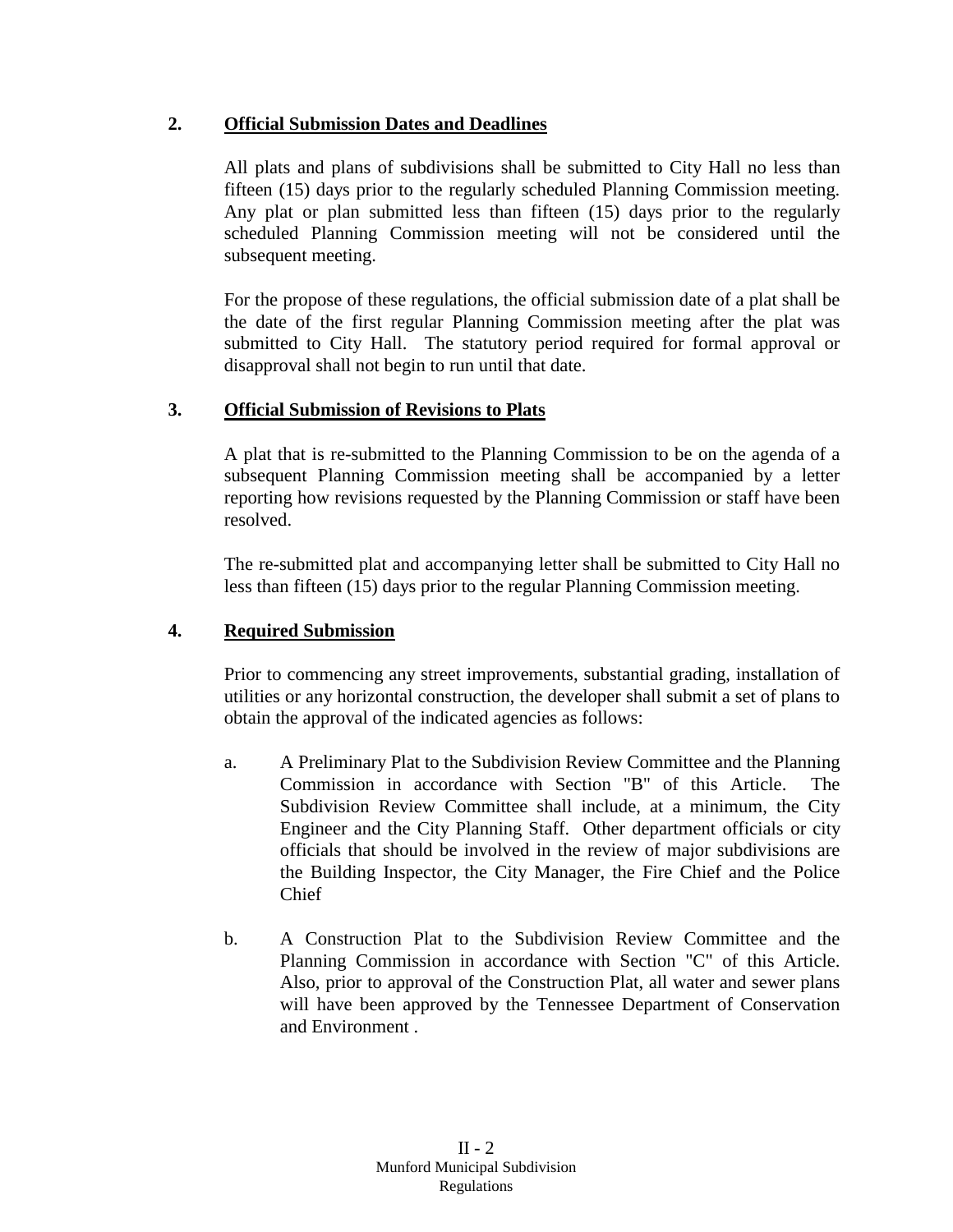Upon approval of the Construction Plat by the Planning Commission, the developer may commence construction to the grades and elevations required by the approved Construction Plat. No construction of any structures shall commence nor shall any building permits be issued until the Planning Commission has approved the Final Plat

c. A Final Plat in accordance with Section "D" of this article.

# **5. Development Contracts**

Before the Final Plat is approved by the Planning Commission and recorded, the developer and owner must enter into a contract with and satisfactory to the City of Munford Board of Mayor and Aldermen relative to all required improvements including, but not limited to streets, sewer and water lines, surface and subsurface drainage, and the payment of fees and the required deposit of funds, bonds, warranties and/or collateral with the City of Munford.

# **6. Application Fees**

The schedule of required subdivision application and review fees shall be established by the Munford Board of Mayor and Alderman.

# **B. PRELIMINARY PLAT**

The Preliminary Plat is the initial formal plat for a proposed subdivision and shall include the full area of the proposed subdivision. The purpose of the Preliminary Plat is to insure the proposed subdivision conforms with the Zoning Ordinance, the Major Road Plan and other related regulations. The developer should consult early with the Planning Staff and review the City's Major Road Plan, Subdivision Regulations and the Zoning Ordinance prior to submitting a Preliminary Plat for approval.

# **1. Plat Submission**

After consultation with the Planning Commission and/or the Planning Staff, but not less than fifteen (15) days prior to the Planning Commission meeting at which the Preliminary Plat will be considered, the developer shall submit ten (10) copies of the plat, together with all applicable fees, to City Hall. All plans must be drawn to a scale of not less than one inch equals one hundred feet  $(1" = 100')$ .

# **2. Plat Content**

The Preliminary Plat shall at least contain the following information even when a subdivision is to be developed in phases or sections;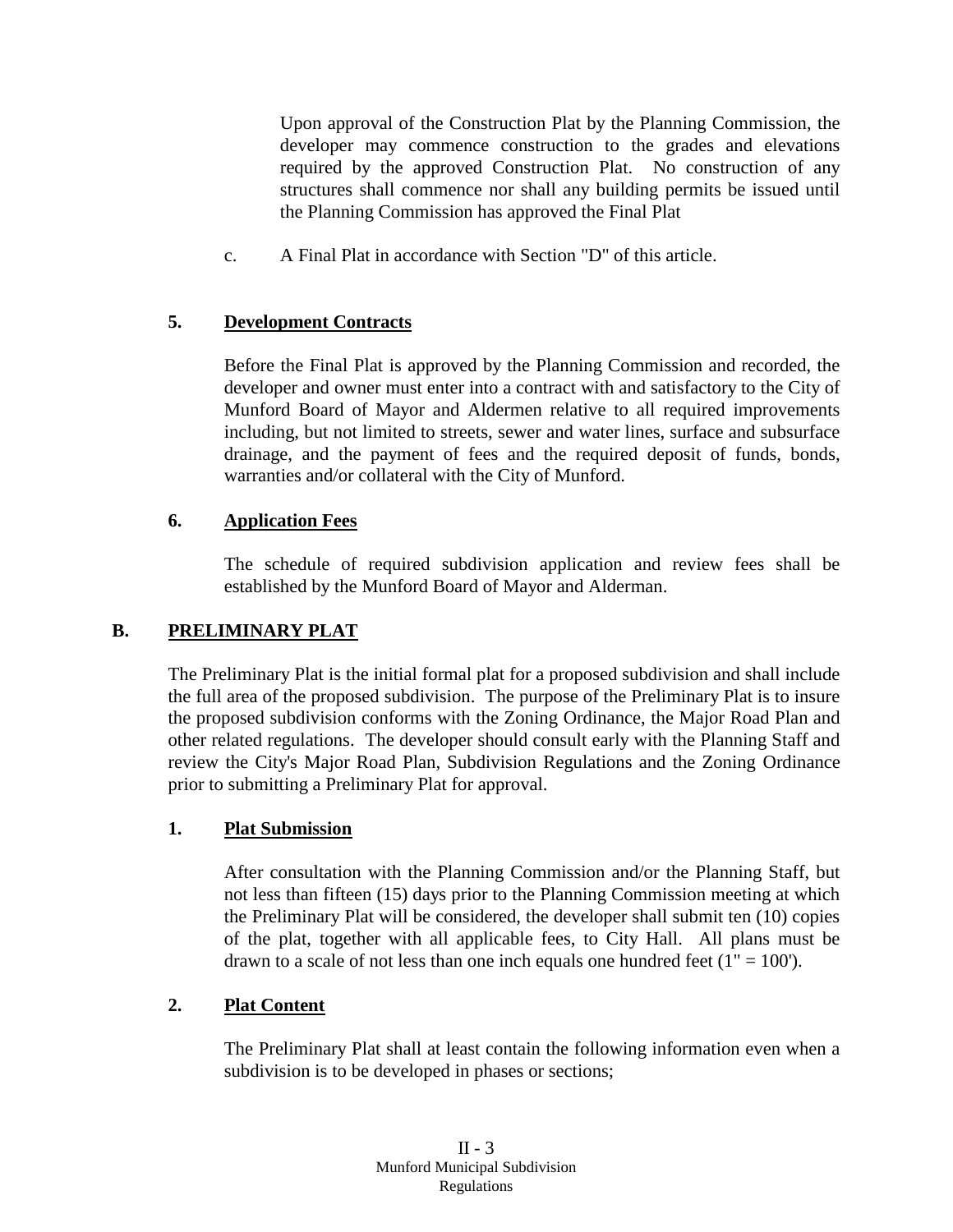- a. Meet the minimum design standards as set forth in Article V;
- b. Be prepared by a Professional Civil Engineer or a Land Surveyor licensed in the state of Tennessee;
- c. Be drawn to a scale no less than one inch equals one hundred feet  $(1" = 100')$  and;
- d. Contain the following information:
	- (1) Scale, date of preparation, north arrow, vicinity map, acreage, zoning classification and number of lots;
	- (2) Subdivision name; name and address of the developer and/or developers and the name of the individual responsible for the preparation of the plat;
	- (3) Lot lines, dimensions of lot lines, lot numbers, building setback lines, and the lot area in square feet;
	- (4) Boundary lines from deed records and surveys;
	- (5) Adjoining subdivisions by name and section, and the names of owners and acreage of all abutting tracts;
	- (6) Name, location, and rights-of-ways of all existing and proposed streets and alleys;
	- (7) All existing buildings, primary and accessory on or within three hundred feet (300<sup>o</sup>) on any adjacent properties;
	- (8) Location and type of all existing and proposed utilities (i.e. water, sewer, electric and gas);
	- (9) Proposed method of sewage disposal;
	- (10) One hundred (100) year floodplain, floodway boundaries and elevations of each;
	- (11) Major environmental features, including groupings or stands of trees;
	- (12) All existing and proposed public and private easements including their location, purpose and width, and the instrument number for any existing easements;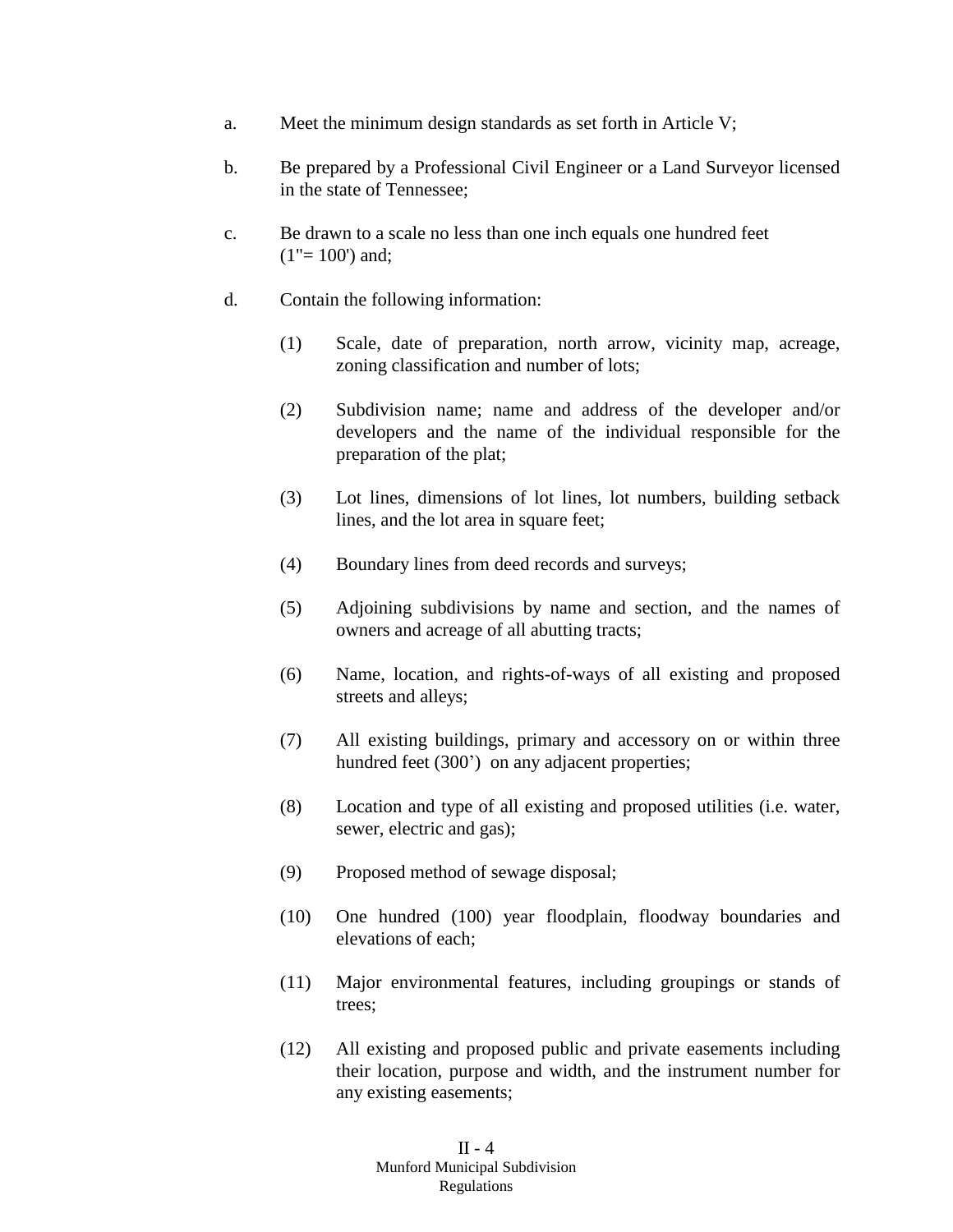- (13) Existing and proposed contour data showing contour intervals of five feet (5') or less; elevation shall reference a bench mark on or near the subjects property;
- (14) Sites reserved for parks, playgrounds, open spaces, schools or other public uses, together with the purpose, and conditions or limitations of such reservations;"preliminary plat graphic"
- (15) A drainage plan which shall include, but not be limited to, an analysis of the drainage area, a storm water routing plan showing maximum quantities of flow and maximum rates of flow before and after development. A map of the drainage area in which the subdivision is to be located shall be included with the drainage plan and shall include the drainage structures leading to and from the subdivision with their sizes. The scale of the map shall be drawn to scale no less than one inch equals two hundred feet  $(1" = 200$ ;
- (16) Where divisions of the property into phases or sections is contemplated, the proposed boundaries of such sections shall be shown and labeled, and the sequence of development listed alphabetically or numerically;
- (17) Where the re-subdivision of a lot in a previously recorded subdivision is proposed, the title of the proposed subdivision must indicate and identify the lot number and subdivision name from the previous subdivision;
- (18) The location of existing storm sewers and sanitary sewers or the distance to the nearest available structure;
- (19) Request for variances from the Subdivision Regulations, along with justification of proposed variances, shall be submitted in writing with the application for Preliminary Plat approval; and
- (20) A Certificate of Approval by the Planning Commission which will be signed by the Planning Commission Secretary upon approval of the Preliminary Plat (See Appendix I).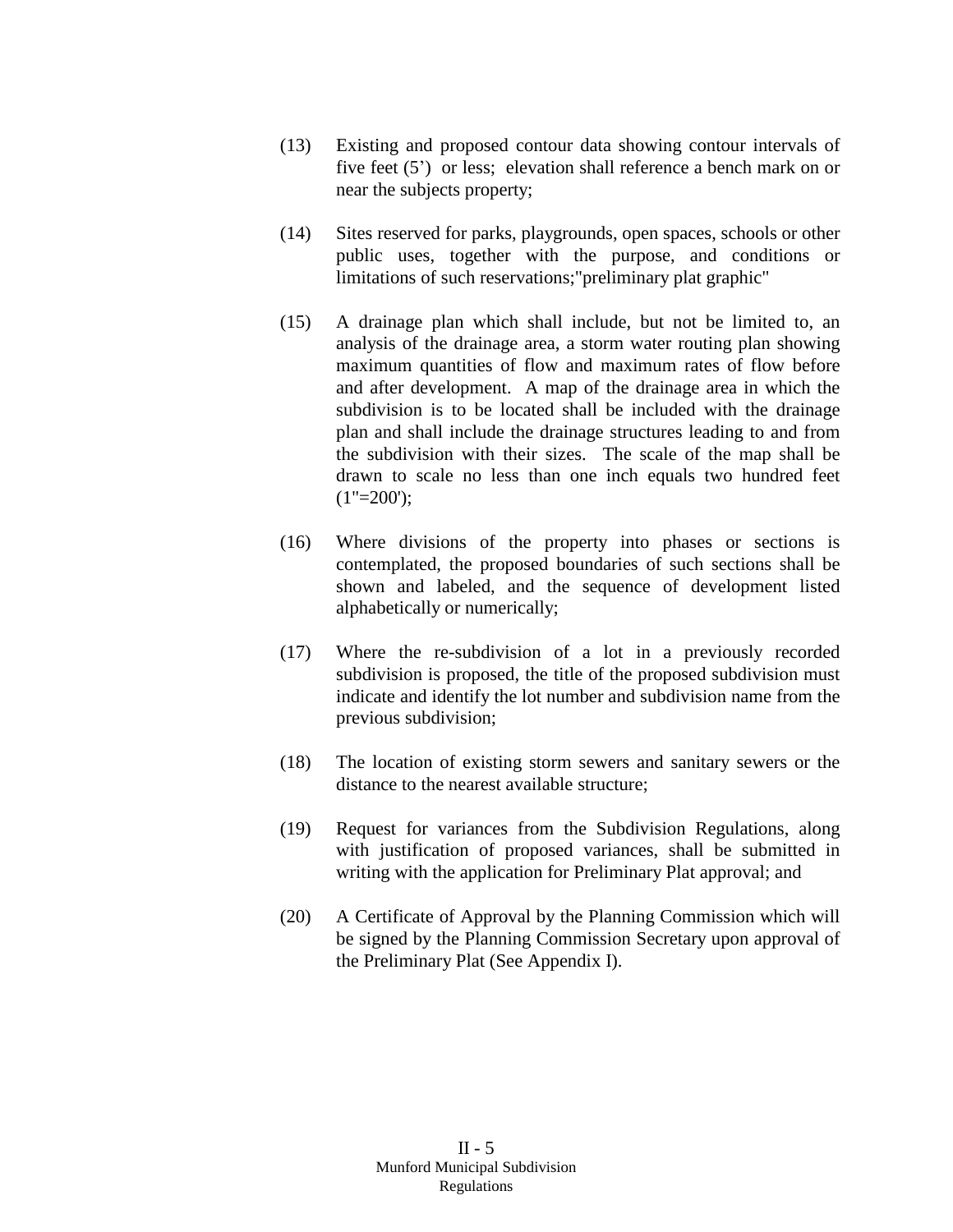# **3. Plat Review**

# **a. Subdivision Review Committee**

The Subdivision Review Committee shall recommend to the Planning Commission the approval, approval with conditions or disapproval of the application and shall include all department / agency comments received.

#### **b. Planning Commission**

Within sixty (60) days after submission of the Preliminary Plat, the Planning Commission shall review the plat and indicate its approval, disapproval, or approval subject to modifications. If a plat is disapproved, reasons for such disapproval shall be stated in writing. If approved, subject to modifications, the nature of the required modifications will be indicated. The Planning Commission may, prior to the close of the public meeting, hold the matter under advisement or defer a decision until the next regular meeting. Substantial changes made to the plat after review by the Subdivision Review Committee shall be cause for the Planning Commission to defer a decision pending review of a revised plat.

#### **c. Revised Plat**

If modifications are requested by the Planning Commission or staff, the developer shall submit the revised Preliminary Plat, along with a letter addressing the revisions requested, no less than fifteen (15) days prior to the Planning Commission meeting at which it is to be considered.

# **d. Failure To Take Action**

Failure of the Planning Commission to act on the Preliminary Plat within sixty (60) days shall be deemed approval of this plat, provided, however, that the applicant, with the Commission's approval, may waive this requirement and consent to the extension of such period.

#### **4. Plat Approval**

#### **a. Action Upon Approval**

Upon approval of the Preliminary Plat by the Planning Commission, the developer shall present three (3) copies of the approved Preliminary Plat for signing by the Planning Commission Secretary. The developer shall then provide the signed copies to the City Manager or his designated representative for filing in City hall.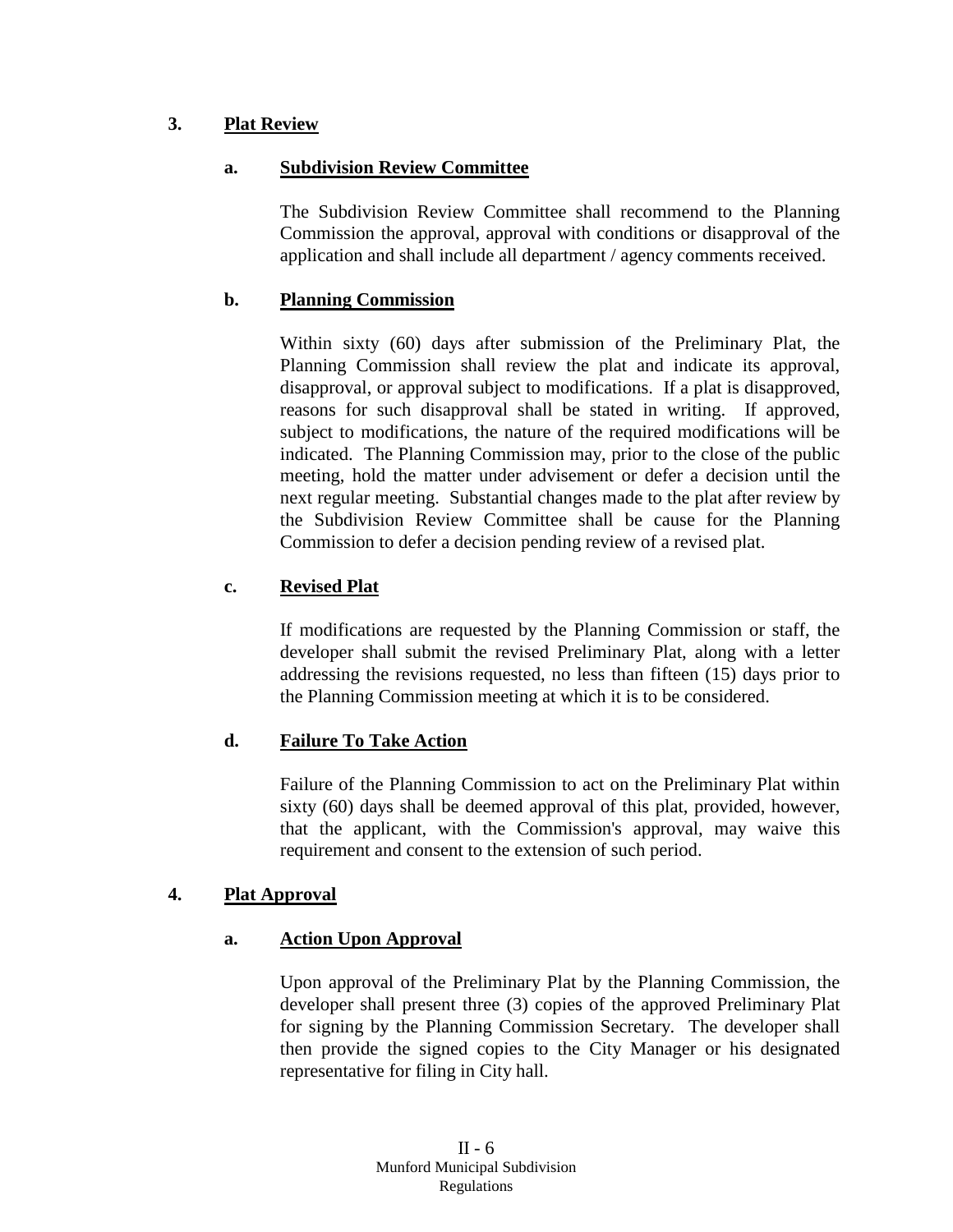# **b. Effect of Approval**

The approval of the Preliminary Plat by the Planning Commission will not constitute acceptance of the Construction Plat and Final Plat and will not be indicated on the Preliminary Plat.

# **c. Expiration of Approval and Renewal**

The approval of the Preliminary Plat shall lapse unless a Construction Plat, based thereon, is submitted within six (6) months from the date of such approval unless an extension of time is applied for and granted by the Planning Commission. Any subsequent Construction Plats not submitted within six (6) months of a previously approved Construction Plat shall cause approval of the Preliminary Plat to lapse unless an extension of time is applied for and granted by the Planning Commission. Failure of the developer to act within the specified time or denial of a time extension shall require new application for Preliminary Plat approval including the application fee.

# **C. CONSTRUCTION PLAT**

The Construction Plat is a fully engineered design of all or part of the proposed subdivision in sufficient detail for the review agencies to determine that the improvements to be installed or constructed for said subdivision meet the required standards, provide adequate protection of the public's health and safety, and do not create or aggravate potential hazards to life or property.

# **1. Plat Submission**

- a. After the Preliminary Plat has been approved and fifteen (15) days prior to the Planning Commission meeting at which it is to be considered, the developer shall submit four (4) copies of the Construction Plat, together with applicable fees, to City Hall. All plans must be drawn to a scale of not less than one inch equals one hundred feet  $(1" = 100')$ .
- b. If in the process of completing the Construction Plat, it becomes necessary to make major design changes to the Subdivision, the developer shall submit a revised Preliminary Plat to the Planning Commission for their review and approval. If minor changes to the approved Preliminary Plat are necessary, they will be identified in writing and on the presented Construction Plat. The Subdivision Review Committee will determine if the proposed changes are minor or major in nature.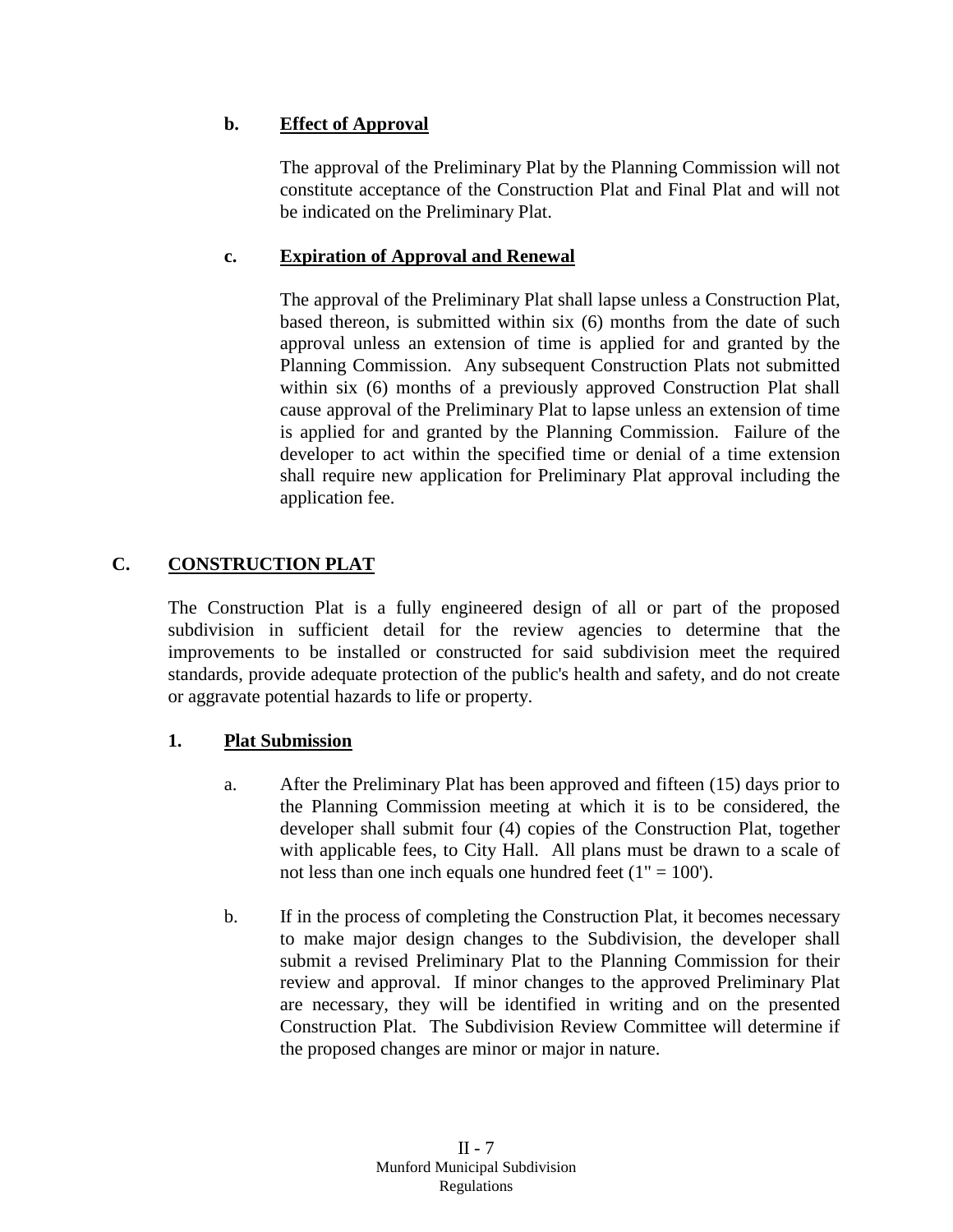# **2. Plat Content**

- a. The Construction Plat shall meet at least the minimum design standards and general requirements of Article V, meet the prerequisites and standards for construction of improvements set forth in the Technical Specifications, conform substantially to the approved Preliminary Plat, and shall, at least contain the following information even when the subdivision is to be developed in phases or sections.
- b. The Construction Plat shall include all of the information required for the Preliminary Plat and shall meet the following additional requirements:
	- (1) The plat shall carry the signature and seal of an engineer who shall be registered in the State of Tennessee.
	- (2) A grading plan showing the existing contours in dashed lines and the finished contours in solid lines plotted at vertical intervals of not more than five feet (5'). Contours shall be extended fifty feet (50') beyond property boundary. The location size and variety of all trees to be removed that are eight inches (8") in caliper or greater measured five feet (5') above the surrounding ground surface and the general location of all tree covered areas within the proposed subdivision.
	- (3) If any portion of the land to be subdivided is below the onehundred (100) year flood elevation, the limit and actual elevation of the said flood shall be shown.
	- (4) Shall include detailed plans of proposed utility layouts (sewer, water,) showing feasible connections to adequate existing or proposed utility systems. Where such connections are not feasible, the plans shall include the designs for any proposed individual water supply and/or sewerage disposal systems which shall have been approved by the Tennessee Department of Conservation and Environment and the County Health Department.
	- (5) Shall include plan and profile sheets showing all engineering data necessary for construction of proposed streets, storm drainage, controls for surface and ground water, and utility layout (water and sewer) and showing all connections to existing and/or proposed streets, storm drainage, and utility systems. The street profiles shall be plotted along the centerline showing the existing and finished grades, and sewer locations, drawn to a scale of not less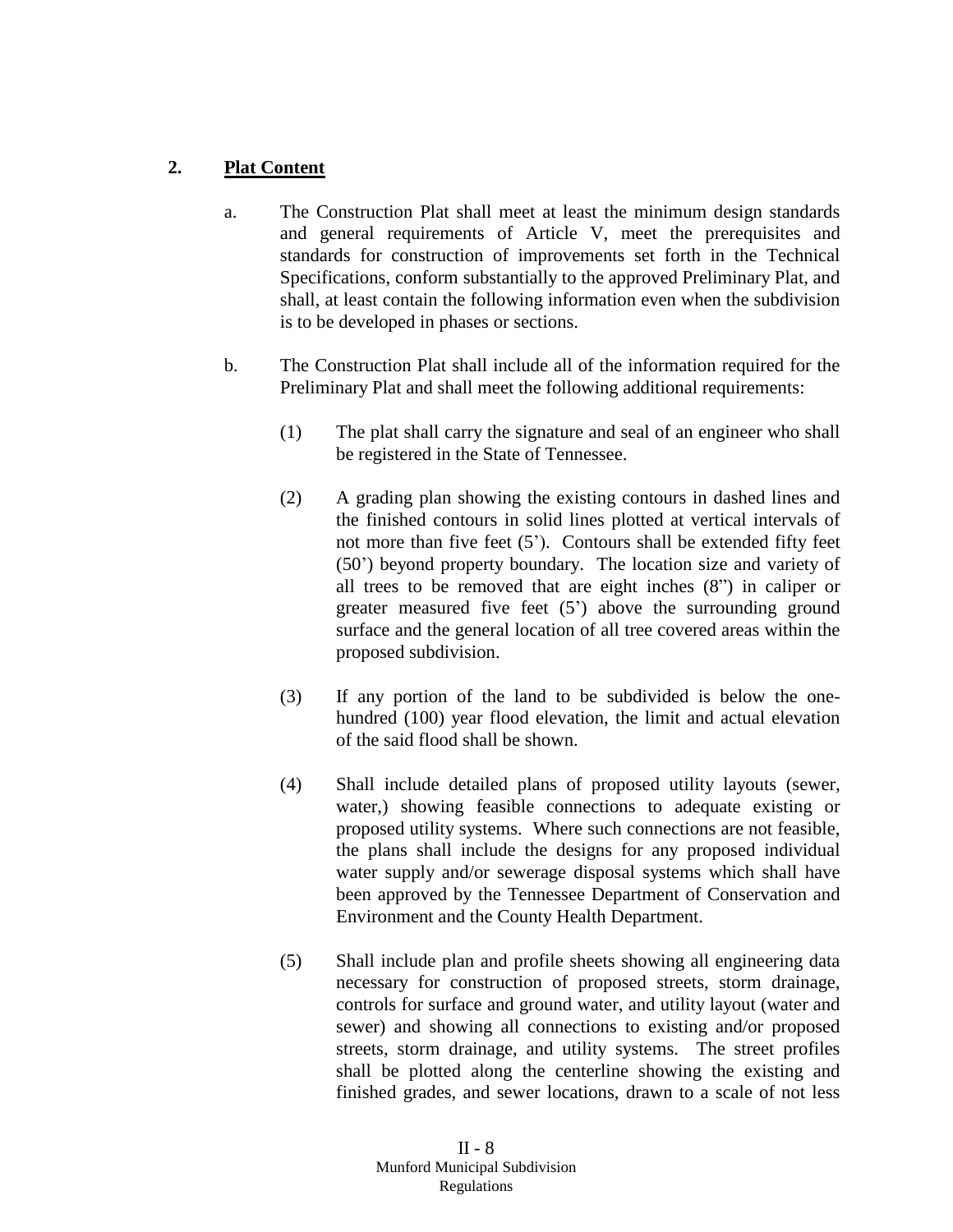than one inch equals fifty feet  $(1<sup>''</sup> = 50<sup>'</sup>)$  horizontal and one inch equals five feet  $(1 - 5)$  vertical. Typical street cross sections shall be shown.

- (6) Shall submit a landscaping plan and planting schedule including use of existing suitable trees; temporary and permanent erosion controls for drainage channels, runoff ponding areas, common open space or other areas subject to erosion, and the planting screens and fences between differing land uses and along the rear of double frontage lots.
- (7) A comprehensive drainage plan which shall include, but not be limited to, an analysis of the drainage area, a storm water routing plan showing maximum quantities of flow and maximum rates of flow before and after development. Post development peak flows shall not be appreciably greater than pre-development peak flows. A map of the drainage area in which the subdivision is located shall be included with the drainage plan and shall include the drainage structures leading to and from the subdivision with their sizes. The scale of the map shall be drawn to scale no less than one inch equals two hundred feet (1"=200').
- c. Certificates required to be included on the Construction Plat are Certificates of Accuracy of Engineering and Design, a Certificate of Adequacy of Storm Drainage and a Certificate of Approval by the Planning Commission. Examples of these certificates are shown in Appendix II. The authorized signatures for the engineering and design and storm drainage certificates shall be obtained by the developer prior to submission of the Construction Plat. The Certificate of Approval by the Planning Commission shall be signed upon approval of the plat.
- d. Concurrent with the presentation of the Construction Plat, the City Engineer shall recommend to the Planning Commission the amount and terms of a construction surety instrument / performance bond in accordance with Article IV, Section A of these regulations.
- e. If the Construction Plat is presented and approved for the entire development, even if phased, the construction standards existing at that time shall apply throughout the project, provided the development schedule approved is met.
- f. If the schedule is delayed, the regulations of the City in force at the time the Construction Plat was presented shall apply.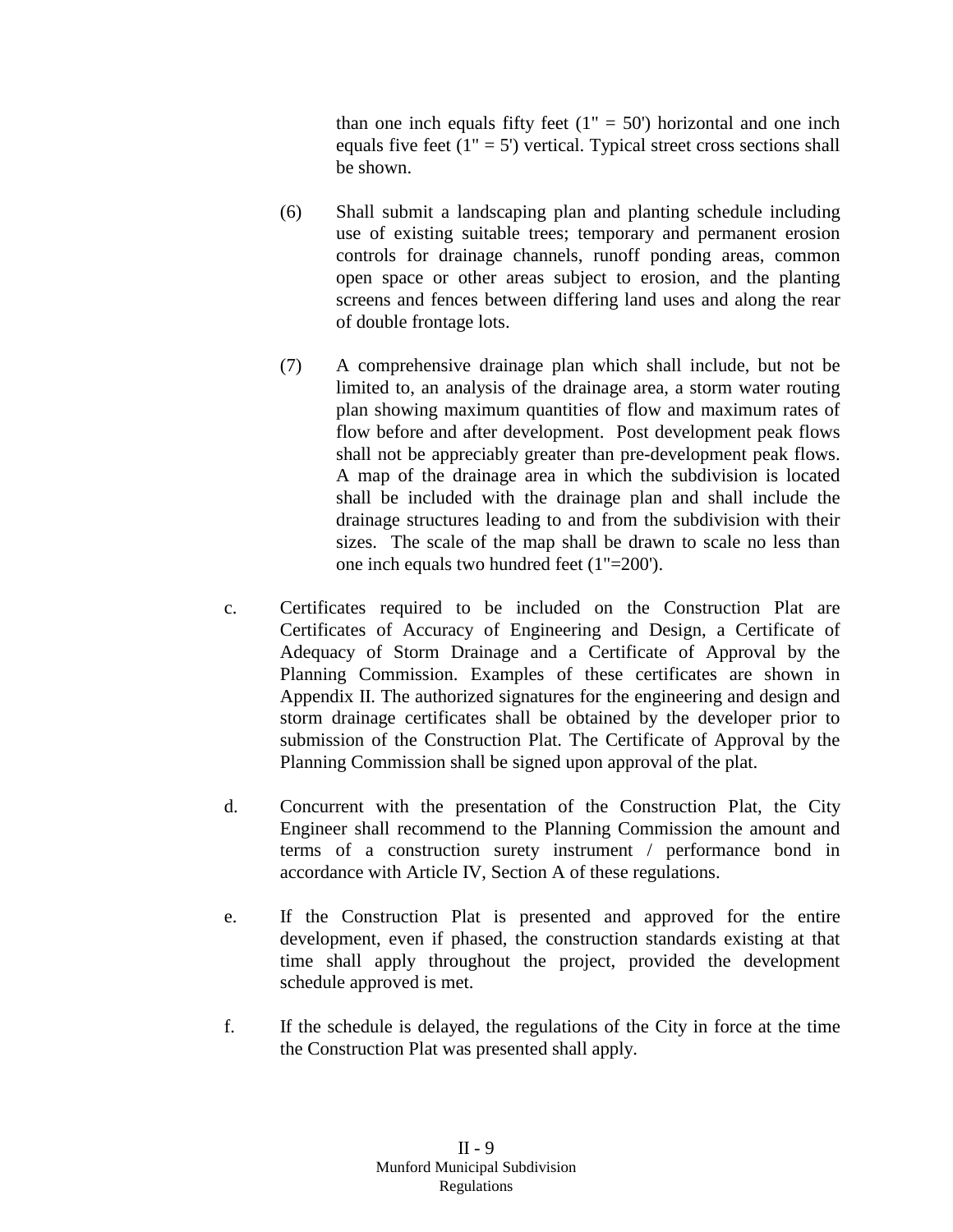g. Within six (6) months of Construction Plat approval, the developer must submit a surety instrument / performance bond as required by Article IV, Section A of the Subdivision Regulations or approval is void.

# **4. Plat Review**

# **a. Subdivision Review Committee**

- (1) The Subdivision Review Committee shall recommend to the Planning Commission the approval, approval with conditions or disapproval of the application and shall include all department / agency comments received.
- (2) During review of the Construction Plat, the City Engineer and City Staff shall consider the orderly phasing of the subdivision development. In particular, the City Engineer and City Staff shall consider the following:
	- (a) Proper access to the requested area of development.
	- (b) The feasibility of developing any severed tracts of land.
	- (c) The implication of proposed drainage improvements, diversions or retentions on existing and future upstream and downstream developments.
	- (d) The adherence of each phase to the design standards in Article V of these regulations.

# **b. Planning Commission**

Within sixty (60) days after submission of the Construction Plat, the Planning Commission shall review the plat and indicate its approval, disapproval, or approval subject to modifications. If a plat is disapproved, reasons for such disapproval shall be stated in writing. If approved, subject to modifications, the nature of the required modifications will be indicated. The Planning Commission may, prior to the close of the public meeting, hold the matter under advisement or defer a decision until the next regular meeting. Substantial changes made to the plat after review by the Subdivision Review Committee shall be cause for the Planning Commission to defer a decision pending review of a revised plat.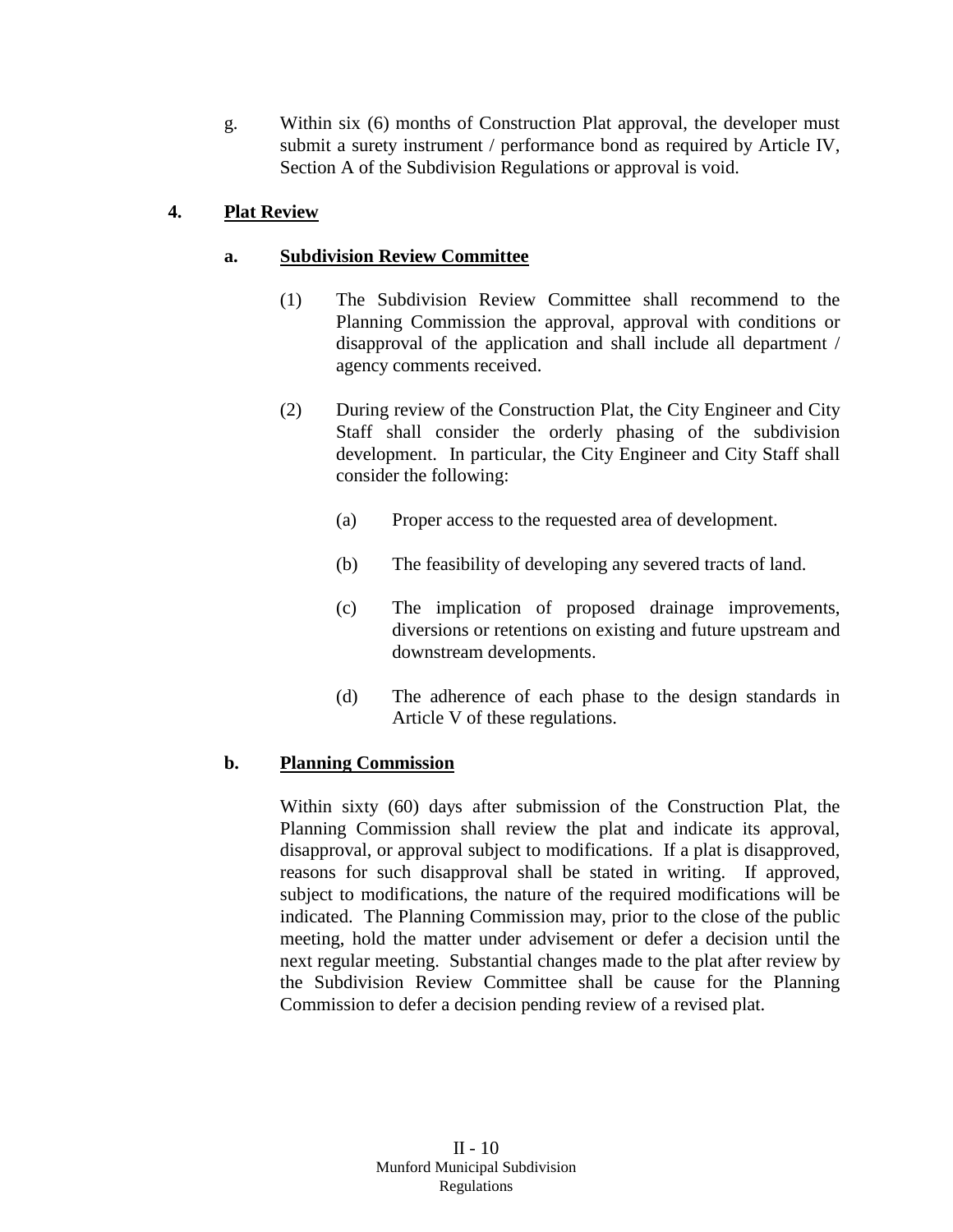# **c. Revised Plat**

If modifications are requested by the Planning Commission or staff, and if variances have been granted, the developer shall submit a letter addressing the revisions requested, a revised Construction Plat indicating any approved variances, not less than fifteen (15) days prior to the Planning Commission meeting at which it is to be considered.

# **d. Failure To Take Action**

Failure of the Planning Commission to act on the Construction Plat within sixty (60) days will be deemed approval of this plat, provided, however, that the applicant, with the Commission's approval, may waive this requirement and consent to the extension of such period.

# **5. Plat Approval**

# **a. Action Upon Approval**

Upon approval of the Construction Plat by the Planning Commission, the developer shall present two (2) copies of the approved Construction Plat for signing by the Planning Commissions Secretary. The developer shall then provide the signed copies to the City Manager or his designated representative for filing in City Hall.

# **b. Effect of Approval**

- (1) The approval of the Construction Plat by the Planning Commission will not constitute acceptance of the Final Plat and will not be indicated on the Construction Plat.
- (2) After Planning Commission approval of the Construction Plat, the contractor may commence the grading, installation of utilities and streets in accordance with the public works standards subject to inspection by the Public Works Director and the City Engineer. No construction of structures and no building permit shall be issued prior to Final Plat approval.

# **c. Expiration of Approval and Renewal**

The approval of the Construction Plat shall lapse unless a Final Plat, based thereon, is submitted within six (6) months from the date of such approval or a surety instrument / performance bond, as required by Article IV of these Subdivision Regulations, has been posted unless an extension of time is applied for and granted by the Planning Commission. Failure of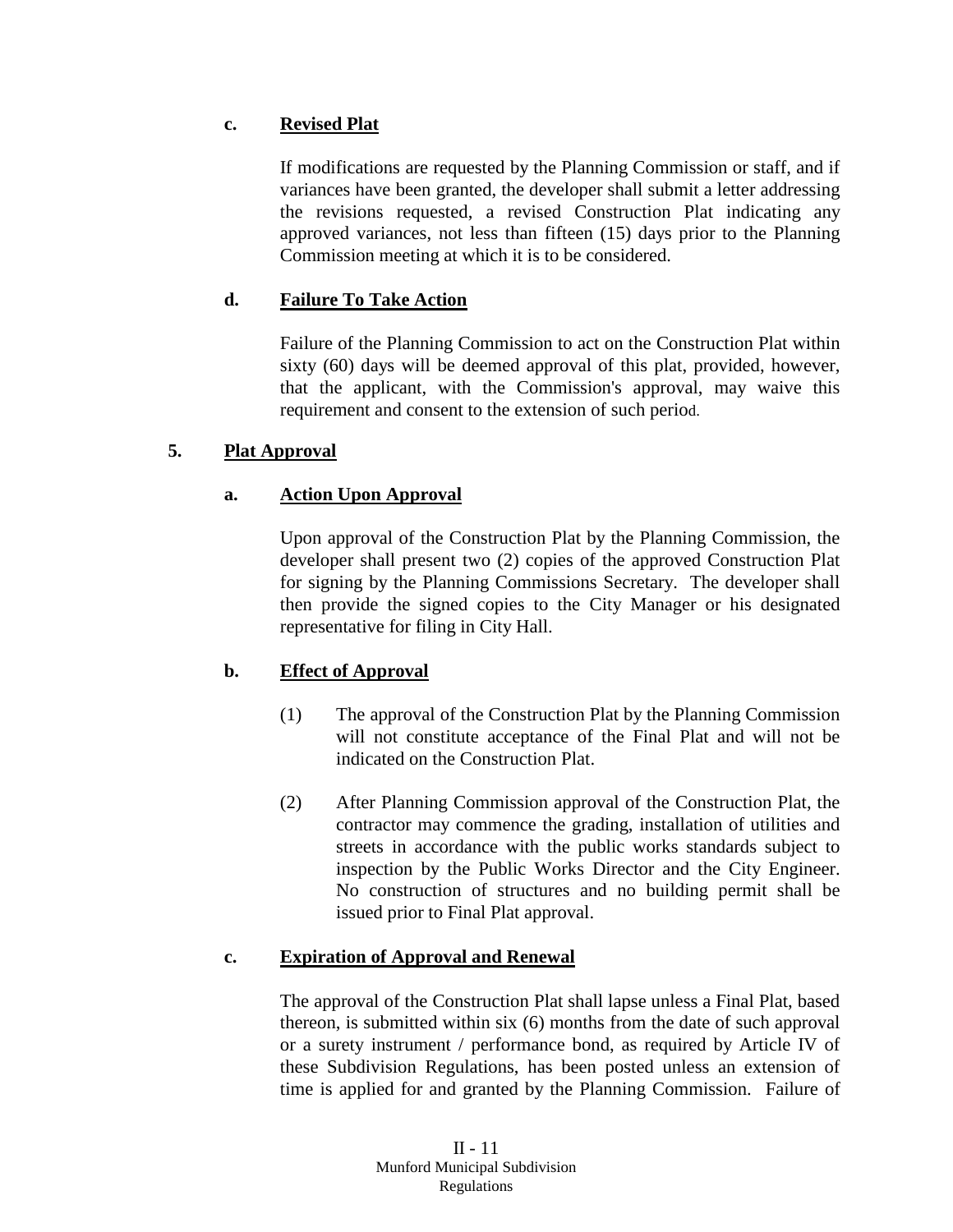the developer to act within the specified time or denial of a time extension shall require new application for Construction Plat approval including the application fee.

# **D. FINAL PLAT**

The Final Plat is the culmination of the land subdivision process. When approved and duly recorded as provided by law, the Final Plat becomes a permanent public record of the survey of the lots or parcels, rights-of-way, easements and public lands, and the restrictive covenants as may be applicable to the lots or parcels within the boundary of the subdivision. As such, it serves as a vital instrument in the sale and transfer of real estate, in the dedication of rights-of-way easements, and public lands, and in future land survey of the properties contained in or adjoining the subdivision.

#### **1. Plat Submission**

The developer shall submit ten (10) copies of the Final Plat to City Hall no less than fifteen (15) days prior to the Planning Commission meeting at which it is to be considered. The Final Plat shall conform substantially to the approved Preliminary Plat and Construction Plat.

The original of the Final Plat shall be in black permanent ink on a sheet of moisture resistant drawing cloth or drafting film, twenty inches by twenty-four inches (20" x 24"), to a scale of one inch equals one-hundred feet ( $1" = 100'$ ). If more than one sheet is required, an index sheet of the same size shall be filed and shall show a key map of the entire area being platted. The separate sheet of the Final Plat shall be keyed alphabetically and shall match lines with the adjoining sheets.

# **2. Plat Content**

The Final Plat shall include the following information:

- a. The lines of all streets and roads with names, alley lines, lot lines, building setback lines, lots numbered in numerical order, reservations for easements and any areas to be dedicated to public use or sites for other than residential use with notes stating their purpose and any limitations.
- b. Sufficient data to determine readily and reproduce on the ground the location, bearing and length of every street line, lot line, boundary line, block line and building line whether curved or straight, and curved property lines that are not the boundary of curved streets.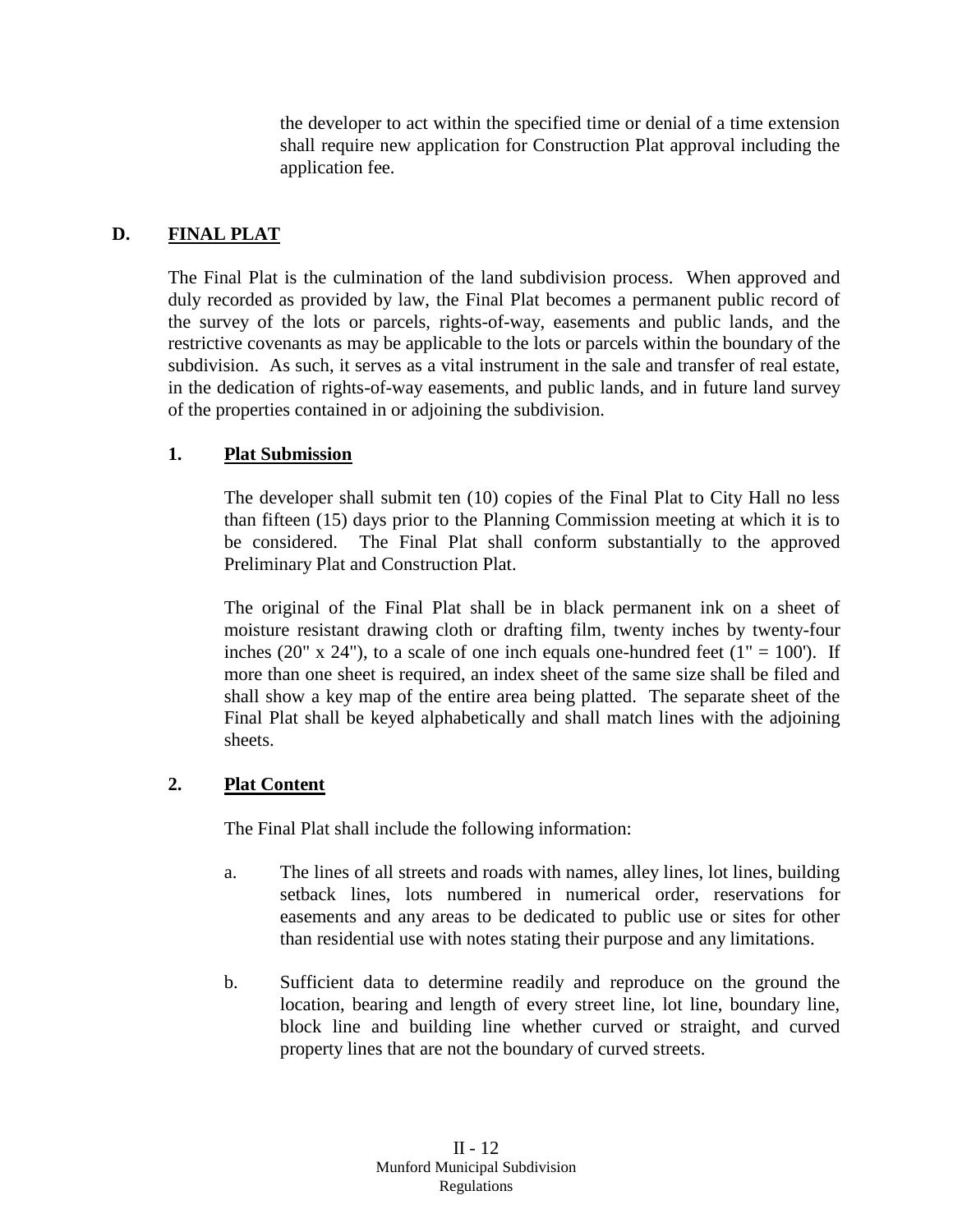- c. All dimensions to the nearest one hundredth (100th) of a foot and bearings to the nearest minute.
- d. Location and description of monuments.
- e. The names and locations of adjoining subdivisions and streets and the location and ownership of adjoining properties.
- f. Date, title and name of the subdivision, designer of the subdivision, vicinity map, graphic scale, total acreage subdivided, zoning classification and true north arrow.
- g. Any restrictive covenants which are to apply to lots or other parcels within the subdivision.
- h. The following certificates are required on the Final Plat (See Appendix III):
	- (1) Certification showing that the applicant is the land owner and dedicates the streets, rights-of-way, utilities and any sites for public use to the City of Munford.
	- (2) Certification by a surveyor or engineer to the accuracy of the survey, the plat and the placement of the monuments.
	- (3) Certification by the City Engineer of approval of the water, sewer and drainage system.
	- (4) Certification by the City Engineer or the Director of Public Works of receipt of approved water and sewage system construction plans from the Tennessee Department Environment and Conservation.
	- (5) Certificate of Approval of installation of streets, water, sewer and drainage or the posting of sufficient financial surety to insure completion of all required improvements by the City Engineer or Director of Public Works.
	- (6) Certification by an engineer as to the accuracy of the Engineering and Design of the subdivision.
	- (7) Certification by an engineer as to the Adequacy of Engineering and Design of the Storm Drainage System.
	- (8) Certificate of Approval by the Secretary of the Planning Commission.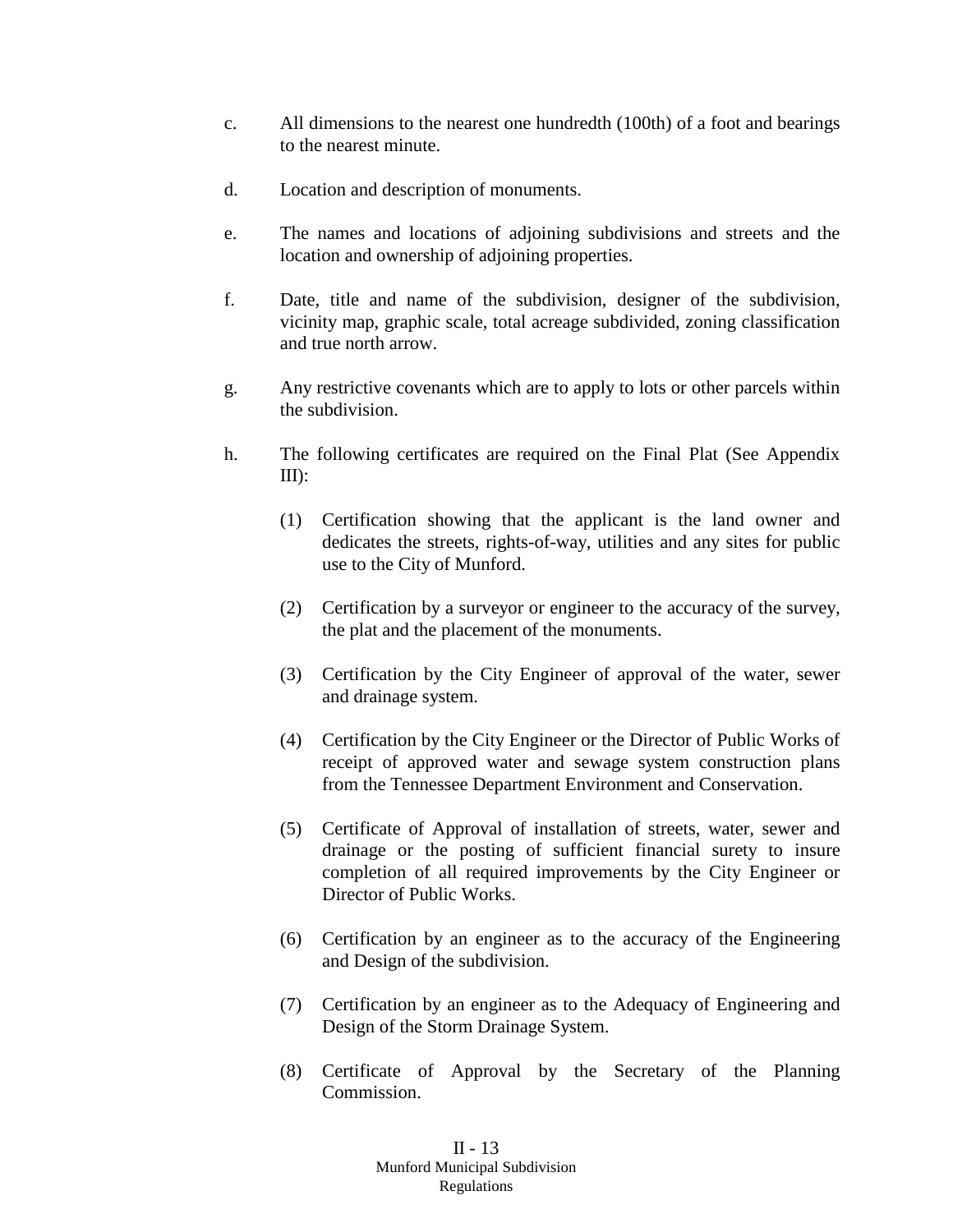(9) Certificate of Approval of Street Names and Affirmation of Address by E-911 Coordinator.

# **3. Plat Review**

# **a. Subdivision Review Committee**

The Subdivision Review Committee shall recommend to the Planning Commission the approval, approval with conditions or disapproval of the application.

# **b. Planning Commission**

Within sixty (60) days after submission of the Final Plat, the Planning Commission shall review the plat and indicate its approval, disapproval, or approval subject to modifications. If a plat is disapproved, reasons for such disapproval shall be stated in writing. If approved, subject to modifications, the nature of the required modifications will be indicated.

The Planning Commission may, prior to the close of the public meeting, hold the matter under advisement or defer a decision until the next regular meeting. Substantial changes made to the plat after review by the Subdivision Review Committee shall be cause for the Planning Commission to defer a decision pending review of a revised plat.

# **c. Revised Plat**

If modifications are requested by the Planning Commission or staff, and if variances have been granted, the developer shall submit a letter addressing final plat graphics with the revisions requested, a revised Final Plat which clearly depicts all required changes or approved variances, not less than fifteen (15) days prior to the Planning Commission meeting at which it is to be considered.

# **d. Failure To Take Action**

Failure of the Planning Commission to act on the Final Plat within sixty (60) days will be deemed approval of this plat, provided, however, that the applicant, with the Commission's approval, may waive this requirement and consent to the extension of such period.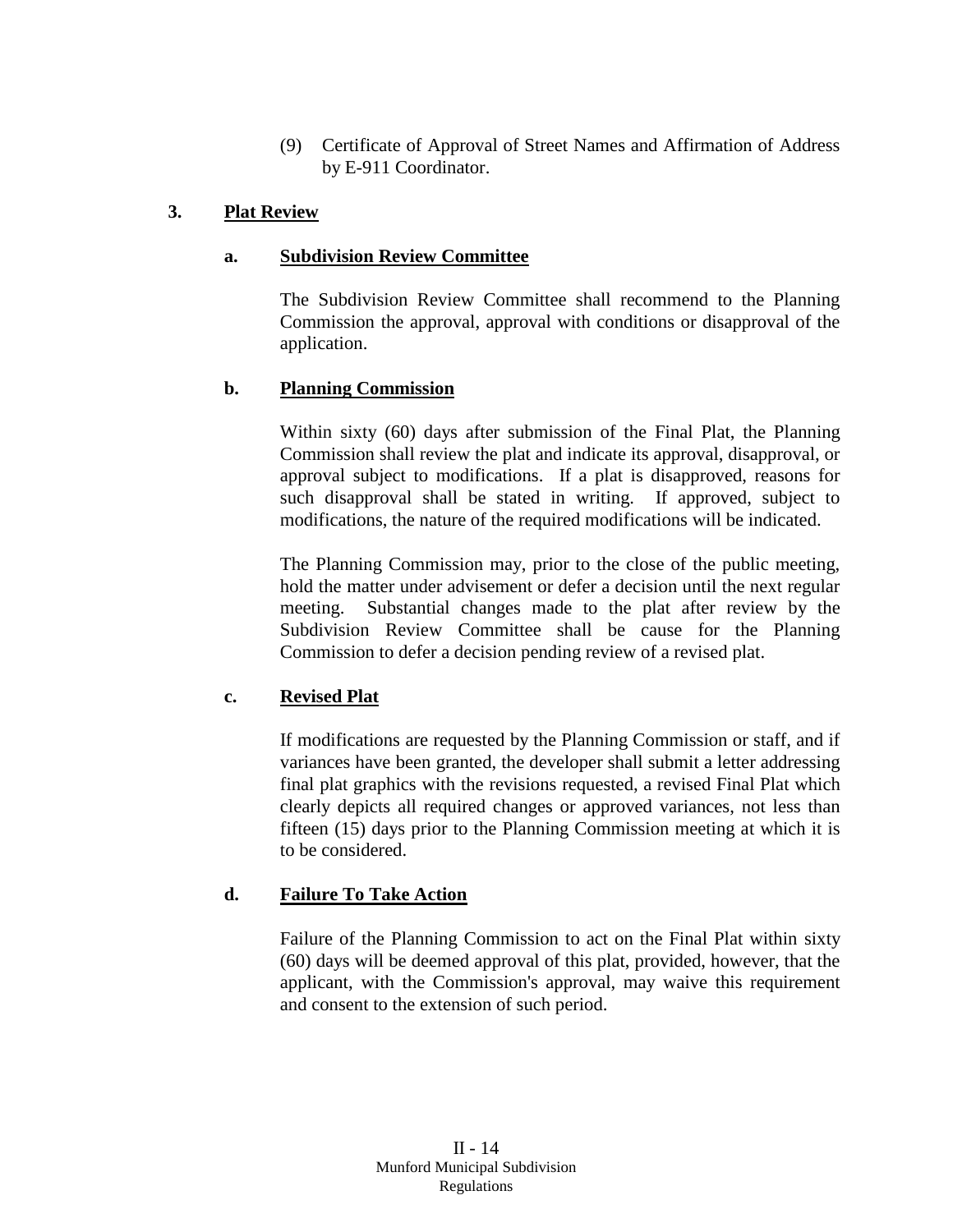# **4. Plat Approval**

# **a. Action Upon Approval**

Upon approval of the Final Plat by the Planning Commission, the developer shall present the original and one (1) copy of the Final Plat for signing by the Planning Commissions Secretary. The developer shall then provide the signed copies to the City Manager or his designated representative for filing in City Hall.

# **b. Effect of Approval**

The approval of the Final Plat by the Planning Commission shall not constitute acceptance by the public of the dedication of any streets or public ways or grounds, until all water, sewer, streets, drainage, and other improvements shall have been installed, approved, and accepted by the Munford Board of Mayor and Alderman.

# **c. Recording of the Final Plat**

- (1) Upon approval of the Final Plat by the Planning Commission, the developer shall submit to City Hall the original and one (1) copy of the Final Plat. The City Manager or his designated representative shall verify that the plat is acceptable for recording and that required modifications, if any, have been properly made. Upon such verification, the Secretary of the Planning Commission shall attest to approval by signing the appropriate certificate on the original and copy of the plat. The City Manager or his designated representative, shall record the approved plat in the Office of the Registrar of Tipton County, Tennessee, and shall note the date, plat book and page number of recording on the file copy of the plat.
- (2) The recorded original plat shall be retained as a permanent record in the Planning Commission files after it has been stamped and signed by the County Registrar.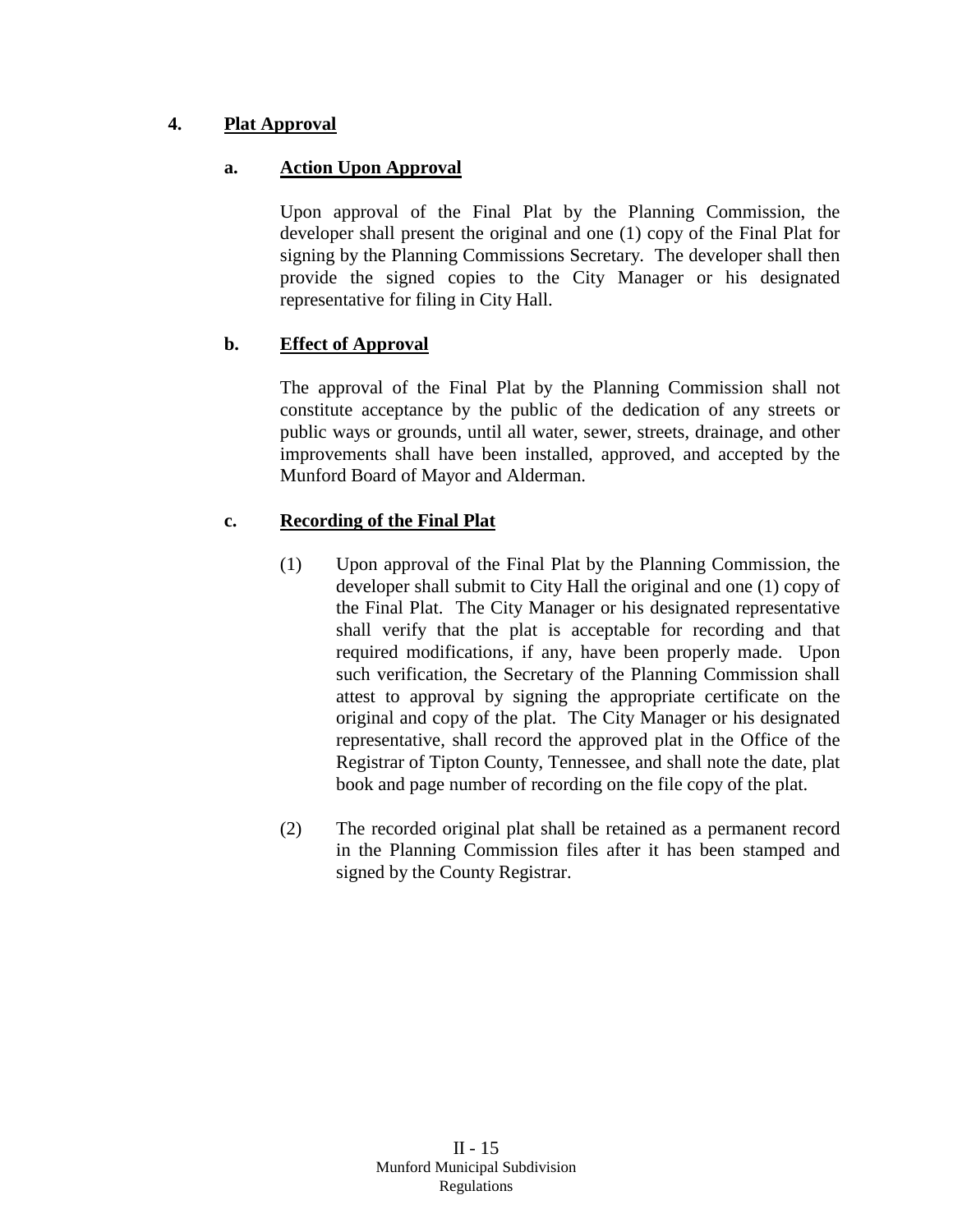#### **5. Surety Instrument / Performance Bond**

At the time the Final Plat is presented for approval, all improvements shall have been made in conformance with the City's specifications except for the final surface course or wearing course of asphalt. The amount of the surety instrument/performance bond or cash will be in the amount needed for the final surface course which will be installed by the City by a competitive bid process when build out reaches 90%. (The amount shall include the cost of raising manhole tops). No building permits will be issued until the Final Plat is recorded.

In the rare occurrence that all improvements are not completed prior to approval by the Planning Commission, a surety instrument / performance bond in an amount equal to or greater than the cost of constructing all unfinished improvements including, but not limited to streets, sewer and water lines, surface and subsurface drainage shall be submitted to the City prior to approval of the Final Plat by the Planning Commission.

#### **6. Submission of "As Built Utilities Drawings"**

Prior to the release of the surety instrument / performance bond or recording of the Final Plat under the "no land" procedure, the developer shall cause to be delivered to the Munford City Manager a set of original "as built" drawings which show, at a minimum, the location by station and depth of all sanitary sewer services, water services, drainage improvements, the actual location of all other utilities and the indication of any deviations from the original plans which were approved or field engineered after the construction plans were approved. The Final Plat will not be released for recording or the bonds and security will not be released until said "as built" drawings are accepted.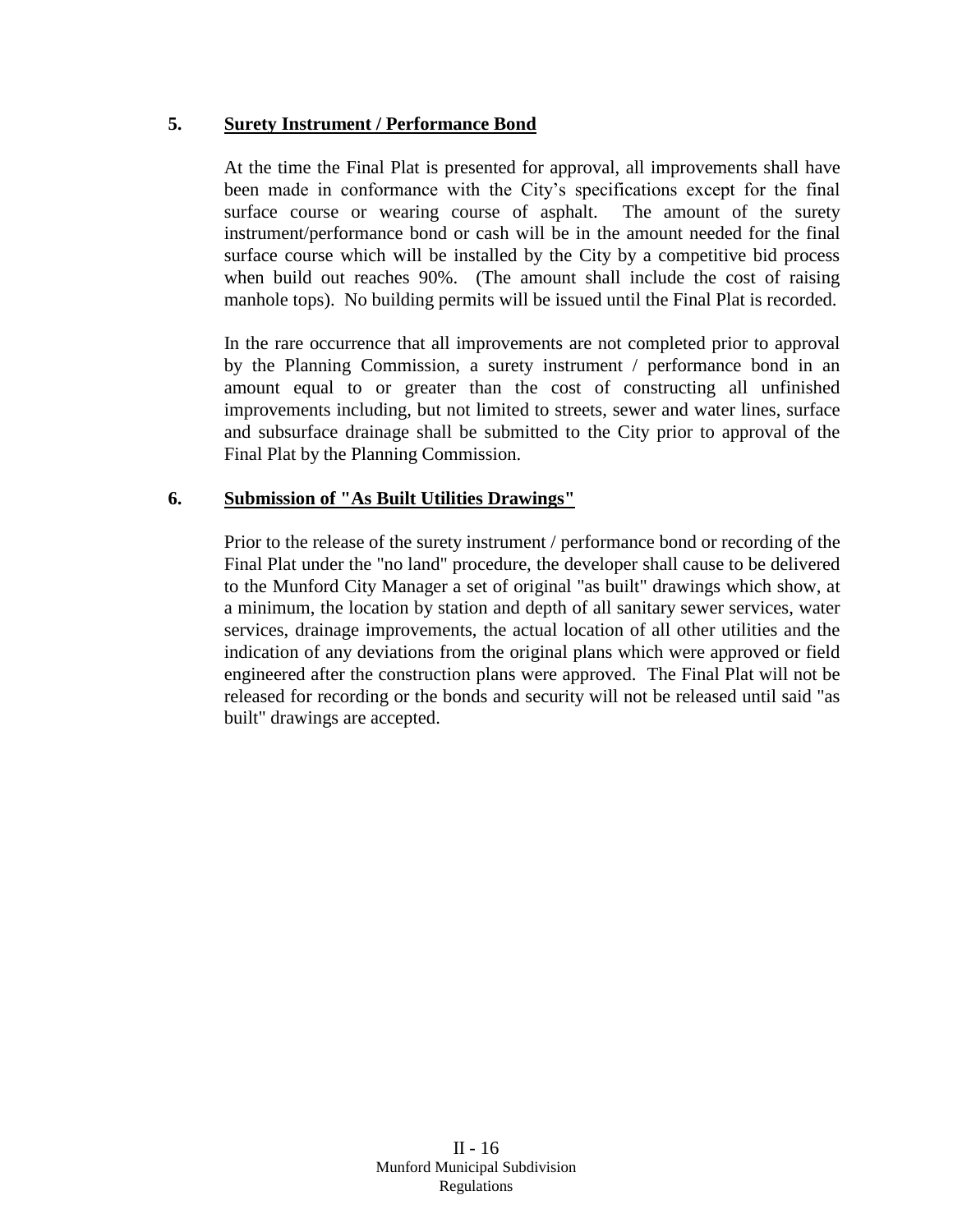#### **ARTICLE III**

#### **PROCEDURE FOR MINOR SUBDIVISION APPROVAL**

Whenever a proposed subdivision containing less than five (5) lots fronting on an existing public way; not involving any new or improved public way, the extension of public facilities or the creation of any public improvements, and not in conflict with any provision of the adopted general plan, Major Road Plan, Zoning Ordinance, or these regulations, this procedure for review and approval of the subdivision may apply.

#### **A. PROCEDURE**

- 1. The subdivider may, if he desires, submit only a Final Plat in securing plat approval provided that the plat submitted complies with all the requirements of the Final Plat. However, if any corrections or modifications are needed, the Planning Commission shall disapprove the plat and require it to be re-submitted for approval.
- 2. The procedure for review and approval of a minor subdivision and its documentation shall consist of one (1) step. This step is the preparation of a Final Plat with all the required certificates for submission to the Planning Commission. The preparation of a Final Plat is mandatory for all minor subdivision proposals. The Final Plat, once approved by the Planning Commission and signed by the Secretary of the Planning Commission, becomes an instrument to be recorded by the Office of the County Registrar.
- 3. The Final Plat is the culmination of the land subdivision process. When approved and duly recorded as provided by law, the Final Plat becomes a permanent public record of the survey of the lots or parcels, rights-of-way, easements and public lands, and the restrictive covenants as may be applicable to the lots or parcels within the boundary of the subdivision. As such, it serves as a vital instrument in the sale and transfer of real estate, in the dedication of rights-of-way easements and public lands, and in future land survey of the properties contained in or adjoining the subdivision.

## **B. SUBMISSION**

- 1. The developer shall submit ten (10) copies of the Final Plat to City Hall no less than fifteen (15) days prior to the Planning Commission meeting at which it is to be considered.
- 2. The original of the Final Plat shall be in black permanent ink on a sheet of moisture resistant drawing cloth or drafting film, twenty inches by twenty-four inches (20" x 24"), to a scale of one inch equals one-hundred feet ( $1" = 100"$ ). If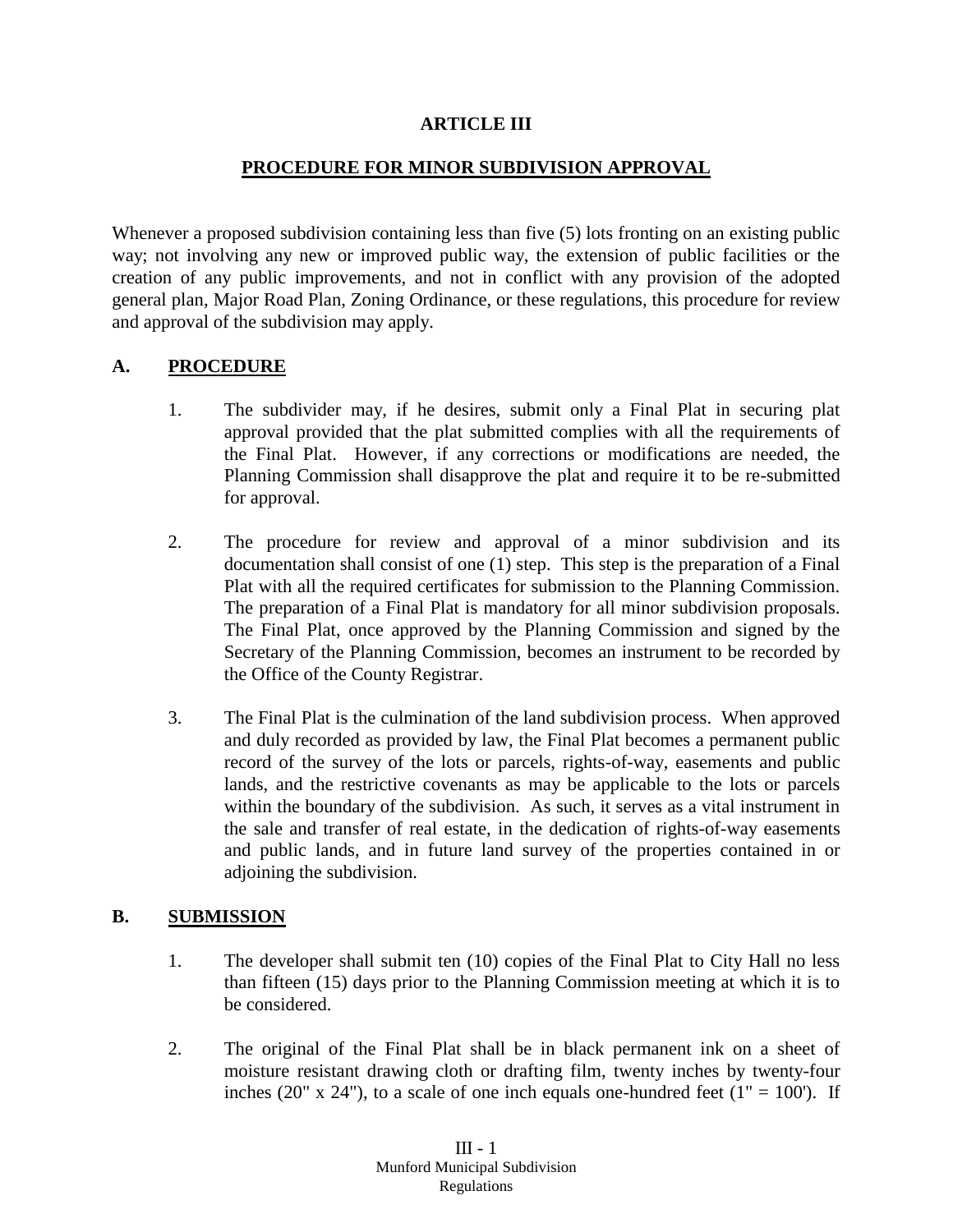more than one sheet is required, an index sheet of the same size shall be filed and shall show a key map of the entire area being platted. The separate sheet of the Final Plat shall be keyed alphabetically and shall match lines with the adjoining sheets.

# **C. PLAT CONTENT**

The Final Plat shall include the following information:

- 1. The lines of all streets and roads with names, alley lines, lot lines, building setback lines, lots numbered in numerical order, reservations for easements and any areas to be dedicated to public use or sites for other than residential use with notes stating their purpose and any limitations.
- 2. Sufficient data to determine readily and reproduce on the ground the location, bearing and length of every street line, lot line, boundary line, block line and building line whether curved or straight, and curved property lines that are not the boundary of curved streets.
- 3. All dimensions to the nearest one hundredth (100th) of a foot and bearings to the nearest minute.
- 4. Location and description of monuments.
- 5. The names and locations of adjoining subdivisions and streets and the location and ownership of adjoining properties.
- 6. Date, title and name of the subdivision, designer of the subdivision, vicinity map, graphic scale, total acreage subdivided, zoning classification and true north arrow.
- 7. Any restrictive covenants which are to apply to lots or other parcels within the subdivision.
- 8. The following certificates are required on the plat (See Appendix III):
	- (a) Certification showing that the applicant is the land owner and dedicates the streets, rights-of-way, utilities and any sites for public use to the City of Munford.
	- (b) Certification by a surveyor or engineer to the accuracy of the survey, the plat and the placement of monuments.
	- (c) Certificate of Approval by the Secretary of the Planning Commission.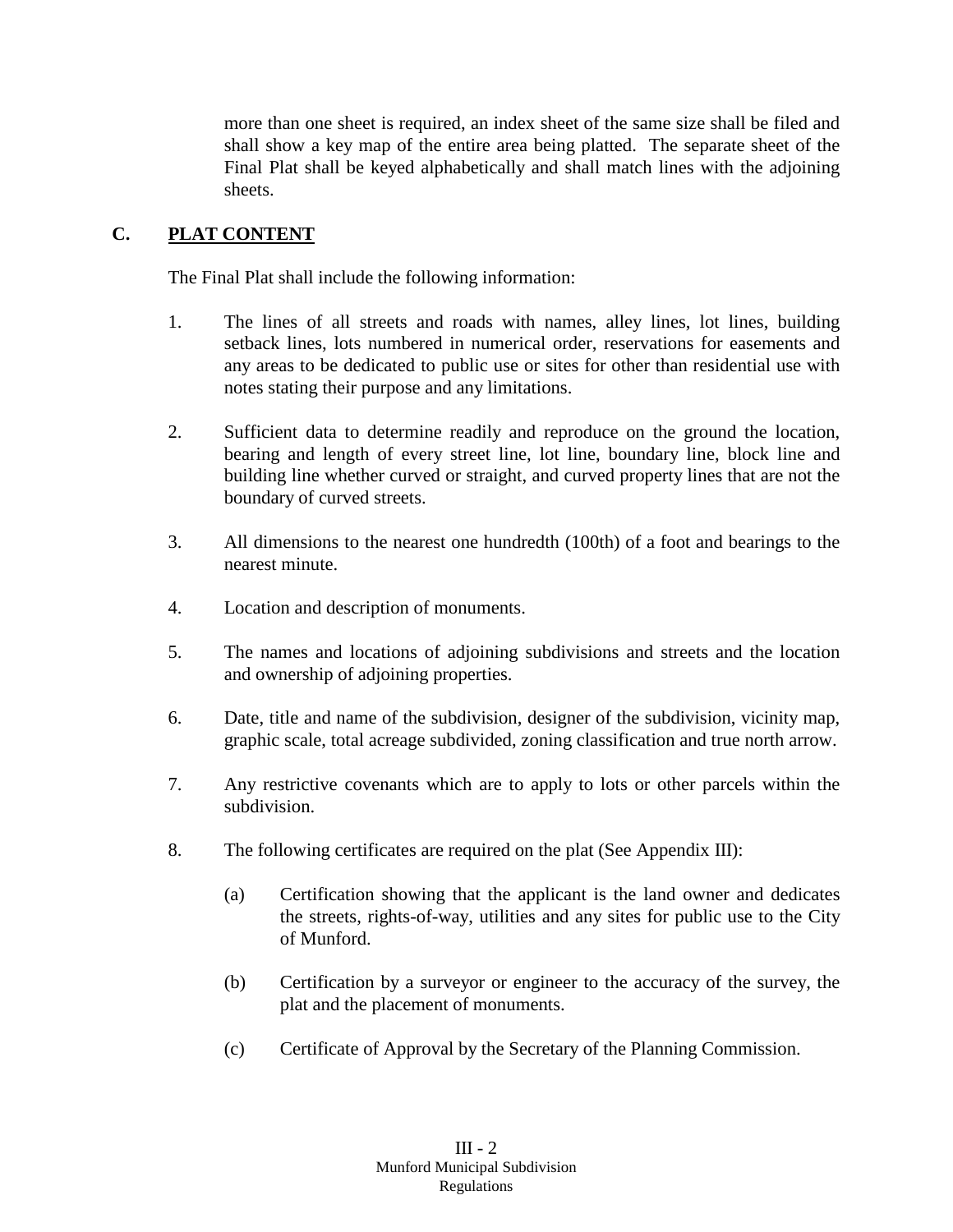(d) Certificate of Approval of Street Names and Affirmation of Address by E-911 Coordinator.

# **D. PLAT REVIEW**

## **1. Subdivision Review Committee**

The Subdivision Review Committee shall recommend to the Planning Commission the approval, approval with conditions or disapproval of the application and shall include all department / agency comments received.

# **2. Planning Commission**

Within sixty (60) days after submission of the Final Plat, the Planning Commission shall review the plat and indicate its approval, disapproval, or approval subject to modifications. If a plat is disapproved, reasons for such disapproval shall be stated in writing. If approved, subject to modifications, the nature of the required modifications will be indicated. The Planning Commission may, prior to the close of the public meeting, hold the matter under advisement or defer a decision until the next regular meeting. Substantial changes made to the plat after review by the Subdivision Review Committee shall be cause for the Planning Commission to defer a decision pending review of a revised plat.

## **3. Revised Plat**

If modifications are requested by the Planning Commission or staff, and if variances have been granted, the developer shall submit a letter addressing the revisions requested, a revised Final Plat indicating any approved variances, not less than fifteen (15) days prior to the Planning Commission meeting at which it is to be considered.

## **4. Failure To Take Action**

Failure of the Planning Commission to act on the Final Plat within sixty (60) days will be deemed approval of this plat, provided, however, that the applicant, with the Commission's approval, may waive this requirement and consent to the extension of such period.

# **E. PLAT APPROVAL**

## **1. Action Upon Approval**

Upon approval of the Final Plat by the Planning Commission, the developer shall present the original and one (1) copy of the Final Plat for signing by the Planning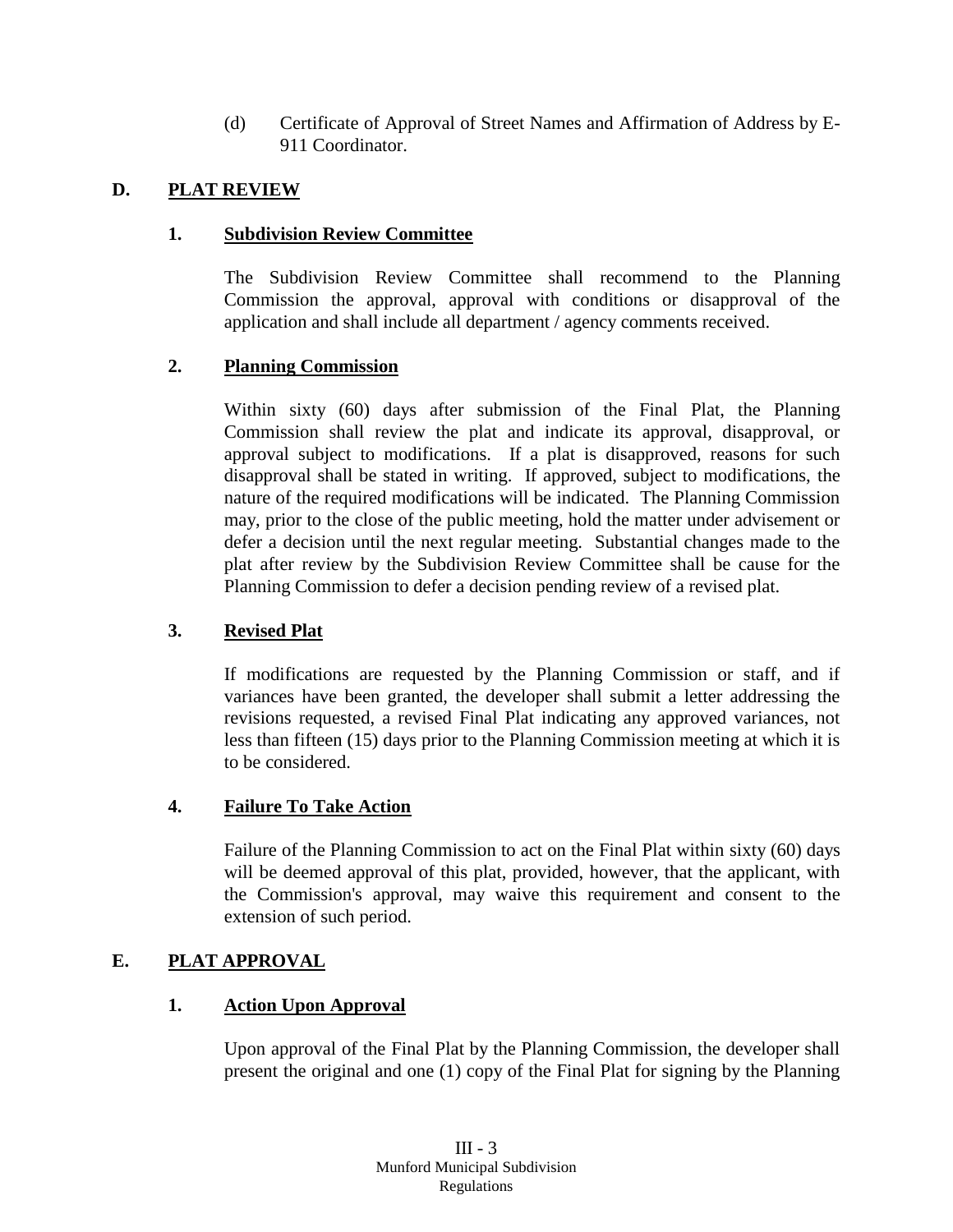Commissions Secretary. The developer shall then provide the signed copies to the City Manager or his designated representative for filing in City Hall.

# **2. Recording of the Final Plat**

- (a) Upon approval of the Final Plat by the Planning Commission, the developer shall submit to City Hall the original and one (1) copy of the Final Plat. The City Manager or his designated representative shall verify that the plat is acceptable for recording and that required modifications, if any, have been properly made. Upon such verification, the Secretary of the Planning Commission shall attest to approval by signing the appropriate certificate on the original and copy of the plat. The City Manager or his designated representative, shall record the approved plat in the Office of the Registrar of Tipton County, Tennessee, and shall note the date, plat book and page number of recording on the file copy of the plat.
- (b) The recorded original plat shall be retained as a permanent record in the Planning Commission files after it has been stamped and signed by the County Registrar.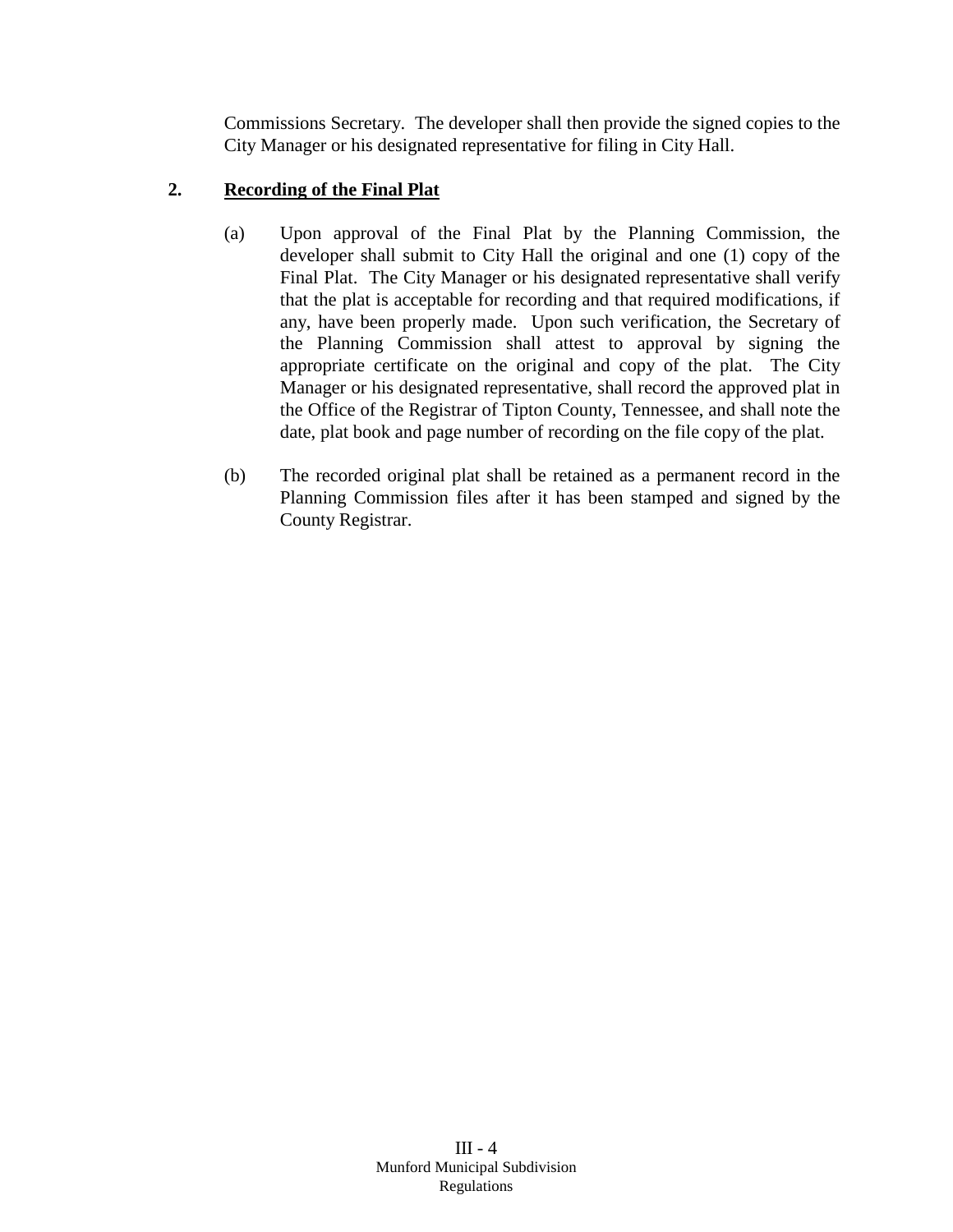#### **ARTICLE IV**

# **ASSURANCE FOR COMPLETION AND MAINTENANCE OF IMPROVEMENTS**

## **A. IMPROVEMENTS AND SURETY INSTRUMENT / PERFORMANCE BOND**

#### **1. Completion of Improvements Before Final Plat is Signed**

Before the Final Plat is approved by the Planning Commission and signed by the Secretary as specified in Article II, D of these regulations, all applicants shall complete, in accordance with the previously approved Construction Plat, and to the satisfaction of the appropriate governmental representatives, all public way, sanitary, and other improvements, except the final surface or wearing course of street asphalt, including lot improvements on the individual lots of the subdivision, as required in these regulations and approved by the Planning Commission, and shall dedicate such improvements to the City of Munford free and clear of all liens and encumbrances on the property and public improvements thus dedicated.

If the Developer chooses to file the Final Plat at the end of construction as stated above, a surety instrument/performance bond shall be presented to the City prior to commencing construction. This surety instrument/performance bond shall cover the one-year warranty period on all items installed with the exception of the streets, which shall have a three-year warranty period. The warranty period shall commence with the date of final acceptance. The surety instrument/performance bond shall automatically renew year-after-year until construction is completed and accepted by the appropriate governmental representatives. The amount shall be a minimum of \$50,000 or otherwise specified within a subdivision development contract. Furthermore, the surety instrument shall cover any faulty work in public right-of-way or connections to existing utilities. Furthermore, the surety instrument shall be used for seeding, mulching, and watering in the event that the Developer defaults at any time during the construction process and abandons the project.

The above described surety is a separate surety to the one required for the final surface wearing course of street asphalt.

## **2. Completion of Improvements After Final Plat is Signed**

The Planning Commission at its discretion may waive the requirement that the applicant complete and dedicate all public improvements prior to the signing of the Final Plat by providing that, as an alternative, the applicant post a surety instrument / performance bond at the time of submission for final subdivision approval in an amount estimated by the City Engineer as sufficient to guarantee to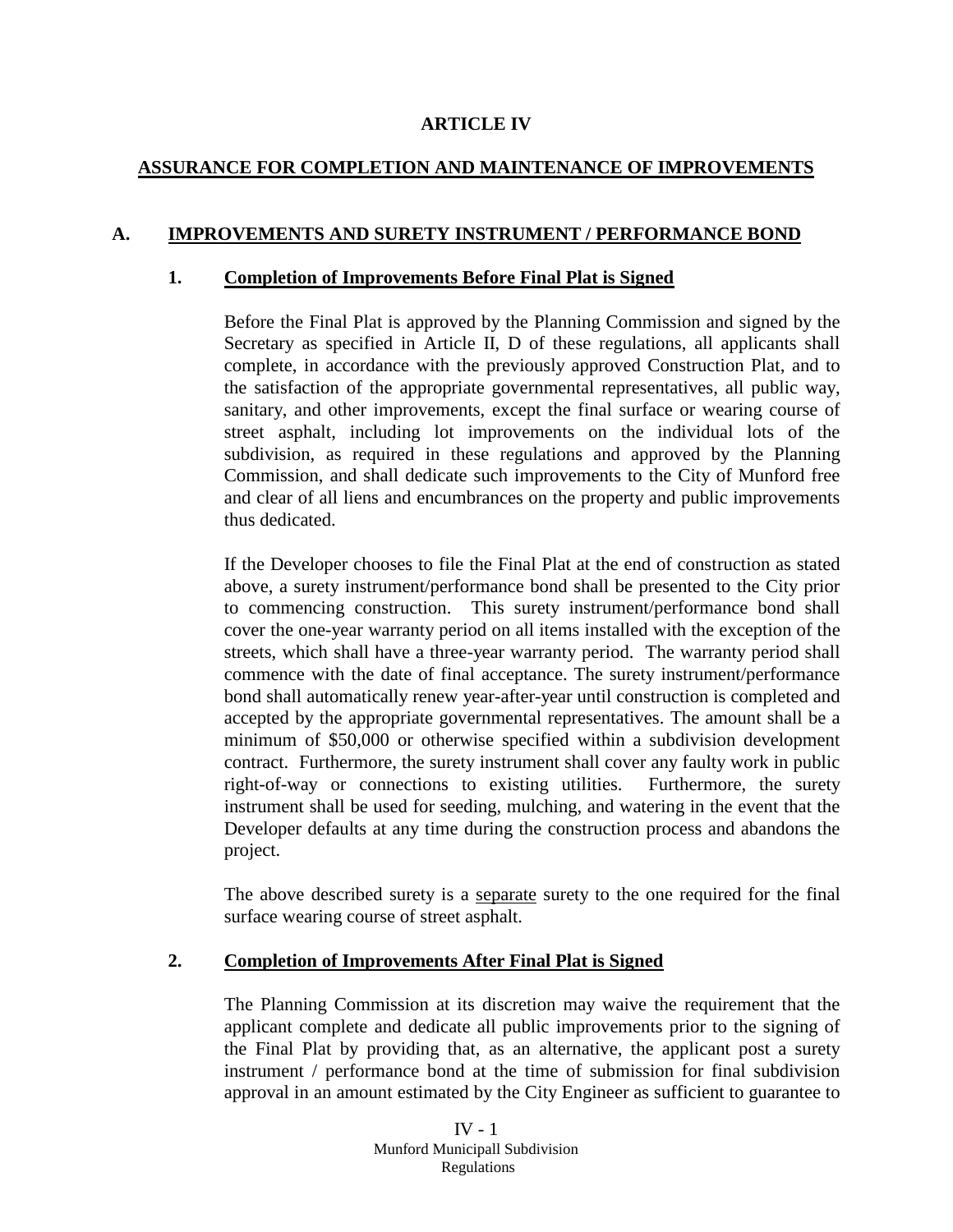the governing body the satisfactory construction, installation, and dedication of the incomplete portion of the required improvements.

Such surety instrument / performance bond shall comply with all statutory requirements and shall be satisfactory to legal counsel as to form, sufficiency, and manner of execution, as set forth in these regulations. The period within which required improvements must be completed shall be specified by the Planning Commission when approval of the Final Plat is granted and shall be incorporated into the surety instrument / performance bond and shall not exceed two (2) years from date of final approval.

Such surety instrument / performance bond shall be approved by the Planning Commission as to amount and conditions. The Planning Commission may, upon proof of difficulty, extend the completion date set forth in such surety instrument / performance bond for a maximum period of one (1) additional year. The Planning Commission may accept at any time during the period of such surety instrument / performance bond a substitution of principal.

# **3. Temporary Improvements**

The applicant shall build and pay for all costs of temporary improvements required by the Planning Commission, and shall maintain them to a reasonable satisfaction for the period specified by the Planning Commission. Prior to construction of any temporary facility or improvement, the applicant shall file with the Planning Commission a separate suitable surety instrument / performance bond for temporary facilities, which shall ensure that the temporary facilities will be properly constructed, maintained, and removed.

## **4. Costs of Improvements**

All required improvements shall be made by the applicant at his expense. Any provisions for reimbursement by the governing body or any utility agency shall be stipulated clearly in the provisions of any surety instruments / performance bonds, and shall be supported by certified resolution or Ordinance of such governing body or agency.

# **5. Governmental Units**

Governmental units to which these surety instruments / performance bonds and contract provisions apply may file, in lieu of said contract or surety instrument / performance bond, a certified resolution or Ordinance from officers or agencies authorized to act in their behalf agreeing to comply with the provisions of this Article.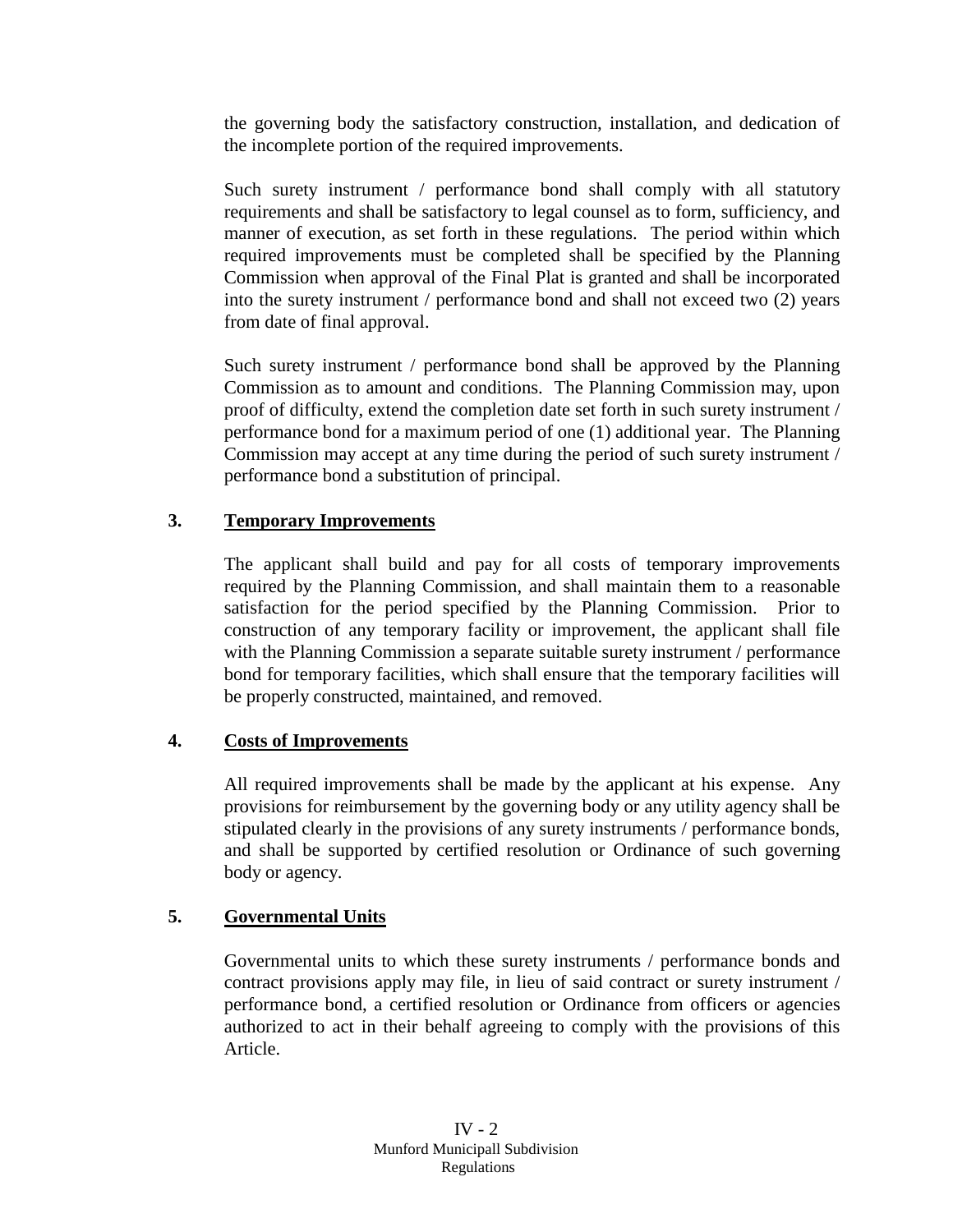#### **6. Failure to Complete Improvements**

In subdivisions for which no surety instrument / performance bond has been posted, if the improvements are not completed within the period specified by the Planning Commission in the resolution approving the plat, the approval shall be deemed to have expired. In those cases in which a surety instrument / performance bond has been posted and required improvements have not been installed within the terms of such surety instrument / performance bond, the Planning Commission thereupon may declare the surety instrument / performance bond to be in default and require that all the improvements be installed regardless of the extent of the building development at the time the surety instrument / performance bond is declared to be in default.

# **7. Acceptance of Dedication Offers**

Acceptance of formal offers of dedication of public ways, easements, and parks shall be by formal action of the governing body. Such action shall be in the form of a resolution recommended by the Planning Commission to the governing body. The approval by the Planning Commission of a subdivision plat shall not be deemed to constitute or imply an acceptance by the local government of any public way, easement, or other ground shown on the plat. The Planning Commission may require the plat to be endorsed with appropriate notes to this effect.

## **B. INSPECTION OF IMPROVEMENTS**

## **1. General Procedure**

The Planning Commission may provide for inspection of required improvements during construction and ensure their satisfactory completion. If the appropriate governmental representative finds upon inspection that any of the required improvements has not been constructed in accordance with the governing body's construction standards and specifications, the applicant shall be responsible for completing the improvements to the required standards. Whenever the cost of improvements is covered by a surety instrument / performance bond, the applicant and the bonding company shall be liable severally and jointly for completing said improvements according to specifications.

## **2. Release or Reduction of Surety Instrument / Performance Bond**

## **a. Certificate of Satisfactory Completion**

The Planning Commission shall not recommend dedication of required public improvements nor shall the Planning Commission release nor reduce a surety instrument / performance bond until the appropriate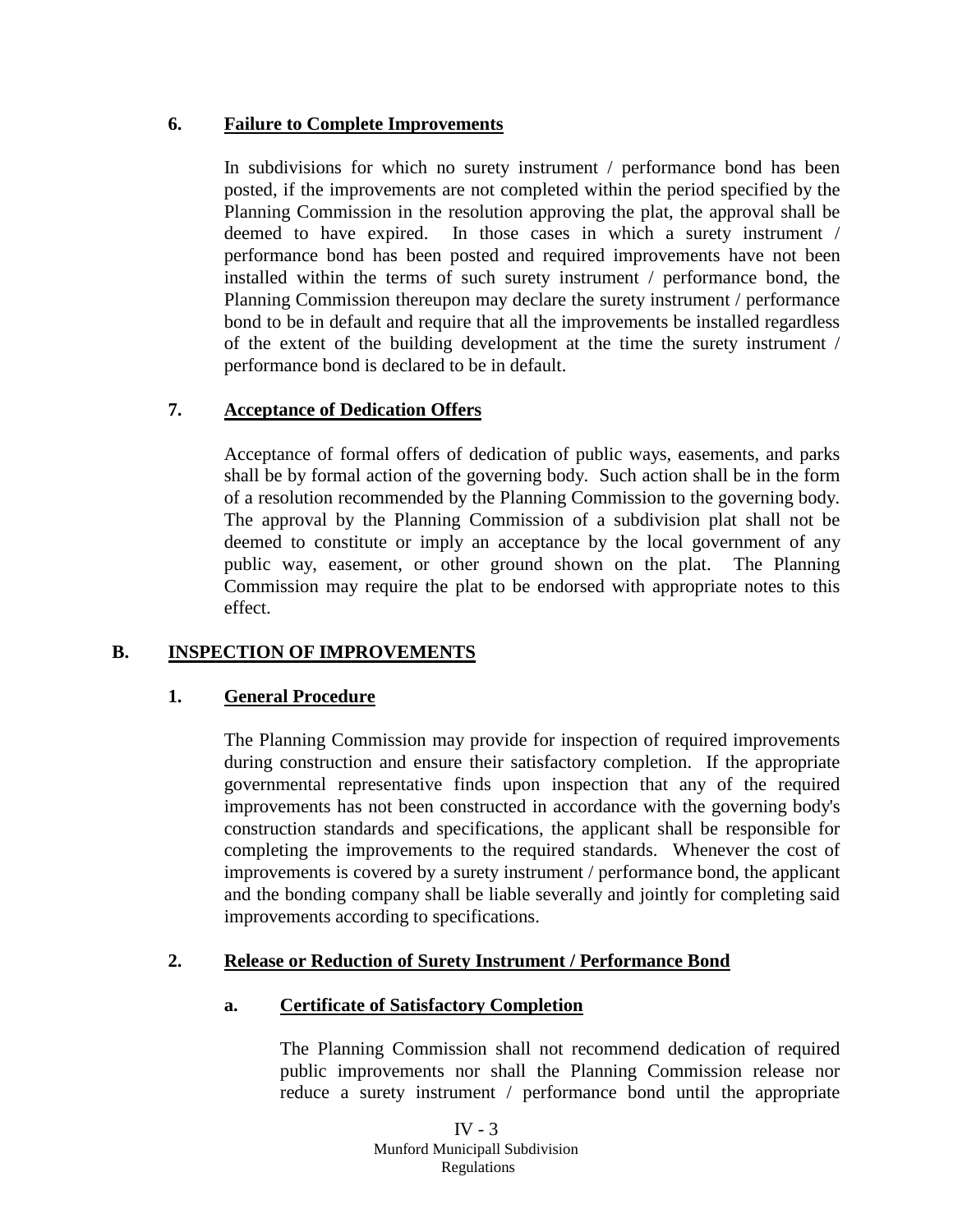governmental representative submits a certificate stating that all required improvements have been satisfactorily completed, and until the applicant's engineer or surveyor has certified to the Planning Commission and the appropriate governmental representative (through submission of a detailed "as built" survey of the subdivision indicating location, dimensions, construction materials, and any other information required by the Planning Commission) that the layout and the line and grade of all public improvements are in accordance with the approved construction plans for the subdivision. Upon such approval and recommendation, the governing body, thereafter, may accept the dedicated improvements in accordance with the procedures set forth in other sections of these regulations.

## **b. Reduction of Surety Instrument / Performance Bond**

A surety instrument / performance bond may be reduced upon actual dedication and acceptance of public improvements and then only to the ratio that the public improvement dedicated bears to the total public improvements for the plat. In no event shall a surety instrument / performance bond be reduced below fifteen percent (15%) of the principal amount prior to final acceptance of all items covered under the surety instrument / performance bond.

#### **C. MAINTENANCE OF IMPROVEMENTS**

The applicant shall be required to maintain all improvements including all lot improvements, until acceptance of the public improvements by the governmental body.

The applicant may be required to file a maintenance surety instrument / performance bond with the Planning Commission prior to dedication, in an amount considered adequate by the appropriate governmental representative and in a form satisfactory to legal counsel in order to assure the satisfactory condition of the required improvements, including all lot improvements, for a period of one year after the date of acceptance of the public improvements by the appropriate governmental representatives, except for the street improvements, which require a three-year warranty.

## **D. DEFERRAL OR WAIVER OF REQUIRED IMPROVEMENTS**

The Planning Commission may defer or waive at the time of final approval, subject to appropriate conditions, the provision of any or all such improvements as, in its judgment, are not requisite in the interest of the public health, safety, and general welfare, or which are inappropriate because of inadequacy or lack of connecting facilities.

Whenever it is deemed necessary by the Planning Commission to defer the construction of any improvement required herein because of incompatible grades, future planning, inadequate or lack of connecting facilities, or other reasons, the developer shall either pay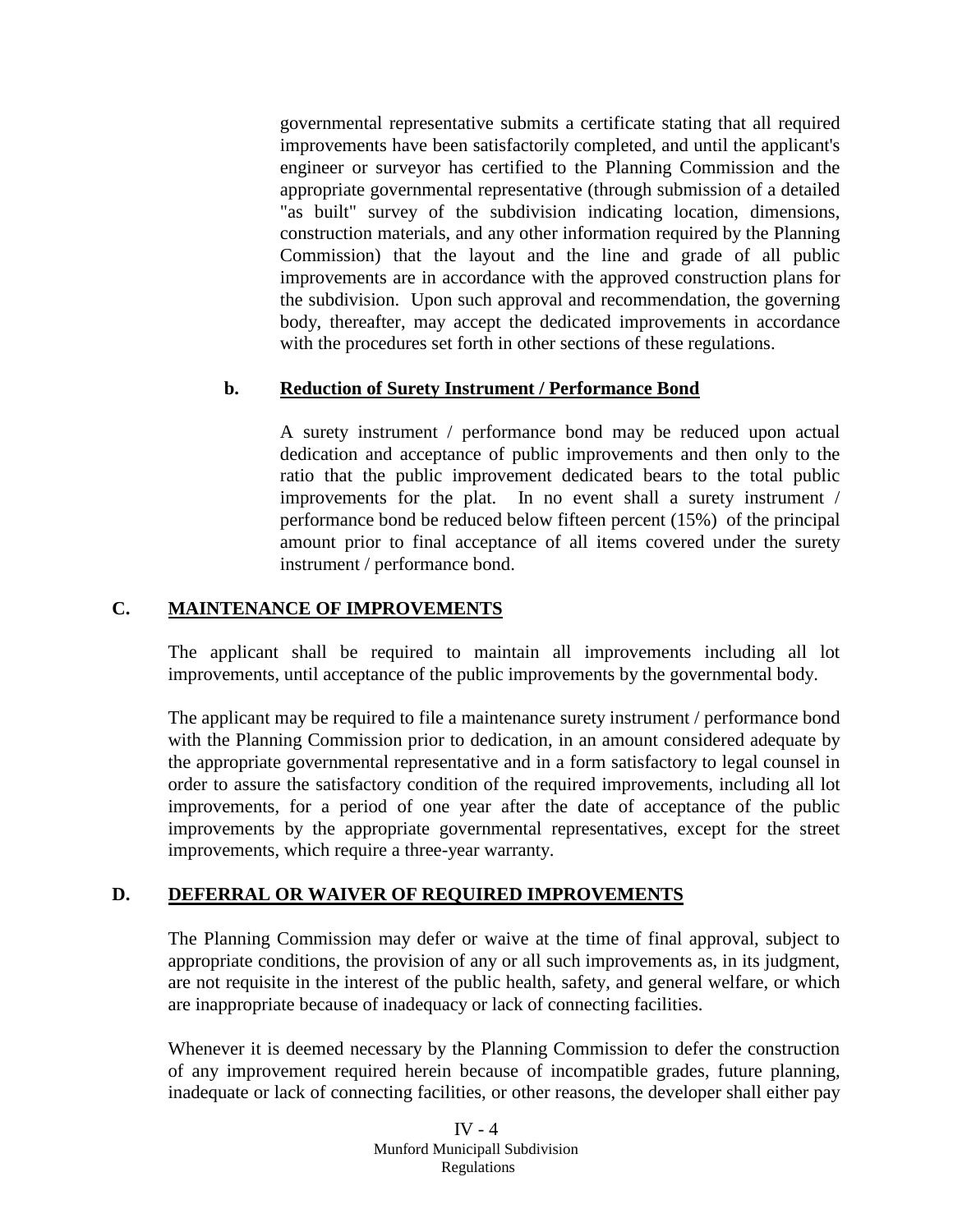his share of the costs of the future improvements to the Planning Commission prior to signing of the Final Plat by the appropriate governmental representative(s) or post a performance bond or other surety instrument ensuring completion of said improvements upon demand of the Planning Commission.

#### **E. ESCROW DEPOSITS FOR LOT IMPROVEMENTS**

#### **1. Acceptance of Escrow Funds**

Whenever, by reason of the season of the year, any lot improvements required by these regulations cannot be performed, the enforcing officer nevertheless may issue a certificate of occupancy upon accepting a cash escrow deposit in an amount to be determined by the appropriate governmental representative for the cost of such improvements; provided, there otherwise is no danger to the health, safety, or general welfare. The surety instrument / performance bond covering such lot improvements shall remain in full force and effect.

#### **2. Procedures on Escrow Fund**

All required improvements for which escrow moneys have been accepted by the enforcing officer at the time of issuance of a certificate of occupancy shall be installed by the developer within a period of nine (9) months from the date of deposit and issuance of the certificate of occupancy. In the event that the improvements have not been installed properly at the end of the time period, the enforcing officer shall provide written notice, within two (2) weeks, to the developer requiring him to install the improvements, and in the event they are not installed properly, in the judgment of the enforcing officer, he may request the Planning Commission to proceed to install or to contract for the installation of the necessary improvements in a sum not to exceed the amount of the escrow deposit.

At the time of the issuance of the certificate of occupancy for which escrow moneys are being deposited, the applicant shall obtain and file with the enforcing officer, prior to obtaining the certificate of occupancy, a notarized statement from the purchaser(s) of the premise authorizing the enforcing officer to install the improvements at the end of the nine (9) month period in the event the improvements have not been installed properly by the developer.

#### **F. ISSUANCE OF BUILDING PERMITS AND CERTIFICATES OF OCCUPANCY**

Where a surety instrument / performance bond has been required for a subdivision, or any section of a subdivision, no certificate of occupancy for any building in the subdivision or section thereof shall be issued prior to the completion and dedication of the improvements to the appropriate governmental unit, as required in the Planning Commission's resolution of final approval of the subdivision plat.

> IV  $-5$ Munford Municipall Subdivision Regulations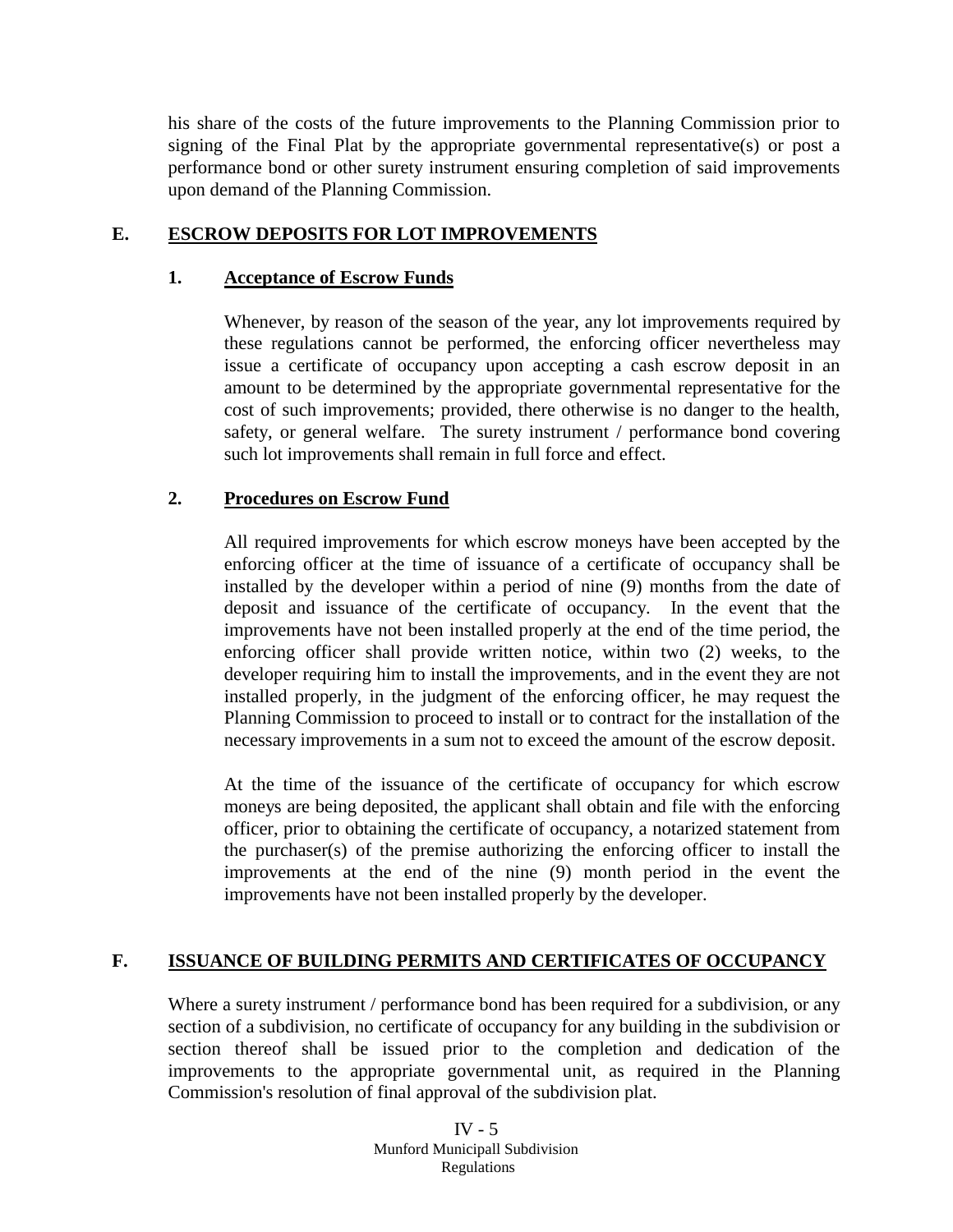The extent of public way improvements shall be adequate for vehicular access by the prospective occupant and by police and fire equipment prior to the issuance of an occupancy certificate. The developer shall at the time of the dedication submit moneys in escrow to the Planning Commission in a sum to be determined by the appropriate governmental representative.

No building permit shall be issued for the final ten percent (10%) of lots in a subdivision, or if ten (10%) percent be less than two (2) lots, for the final two (2) lots of a subdivision, until all public improvements required by the Planning Commission's resolution of Final Plat approval have been fully completed, dedicated, and accepted by the governmental body.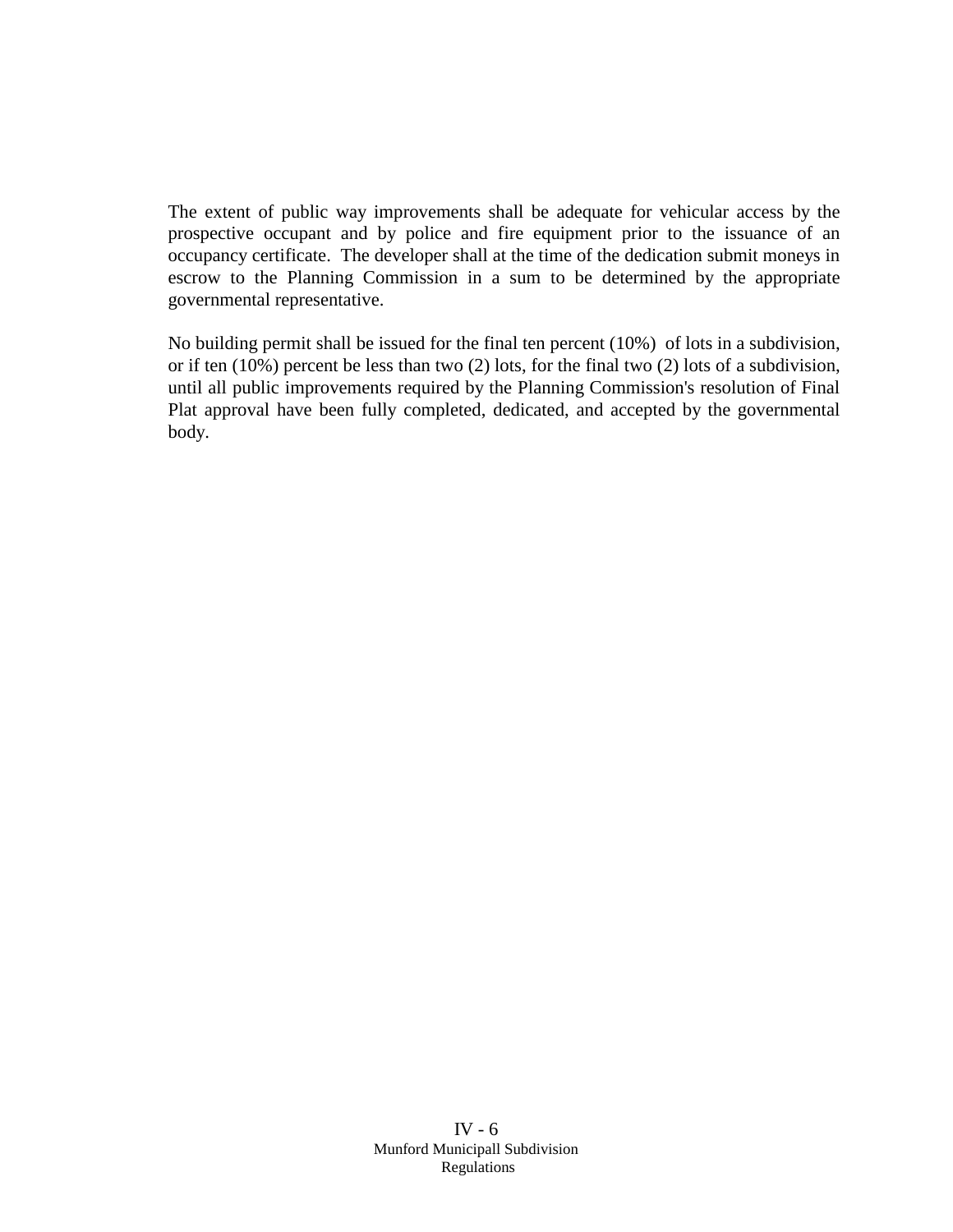#### **ARTICLE V**

#### **GENERAL REQUIREMENTS AND STANDARDS OF DESIGN**

#### **A. GENERAL REQUIREMENTS**

#### **1. General Design Concepts**

Land Subdivision design is a compromise among competing and often conflicting objectives. Users of these regulations should recognize that land subdivision is far more than a means of marketing land; it is primarily the first step in the process of building a community. Once land has been divided into lots, streets established, utilities installed and buildings constructed, correction of defects is costly and difficult. Moreover, the development pattern is permanently ingrained upon the community and unlikely to be changed. Ultimately, subdivided land becomes a public responsibility requiring the maintenance of improvements and the provisions of public services. Additionally, for the sake of future owners and the community, subdivided land should not only be presently marketable, but should remain competitive with future developments, thereby presenting a stable and liquid investment. Therefore, the interests of the public, the developer, and future owners are served by adherence to sound concepts and standards of design. To achieve the desired objectives, all subdivisions within the City of Munford must conform to the following four (4) basic design concepts:

#### **a. External Factors**

Subdivision design must provide for external factors of community wide concern including the proper extension of major streets, extensions of utilities, preservation of major drainage channels and of related flood lands, and the reservation of needed school and park sites. Additional external factors to be considered include proximity to local, community, and regional shopping centers; to places of employment; to educational and recreational facilities; and to public transportation.

#### **b. Land Use**

Subdivision design must be related to proposed and existing land uses. Layout of a subdivision is inseparable from the use to which the land is to be put. Moreover, adjacent land use patterns must be considered. Some uses, such as parks, certain institutional uses, and bodies of surface water, may be used in the design to create value. Others, such as railroads, power lines and associated easements, poorly subdivided lands, and unsightly strip commercial developments, may require special design techniques to minimize their deprecatory effect on property values.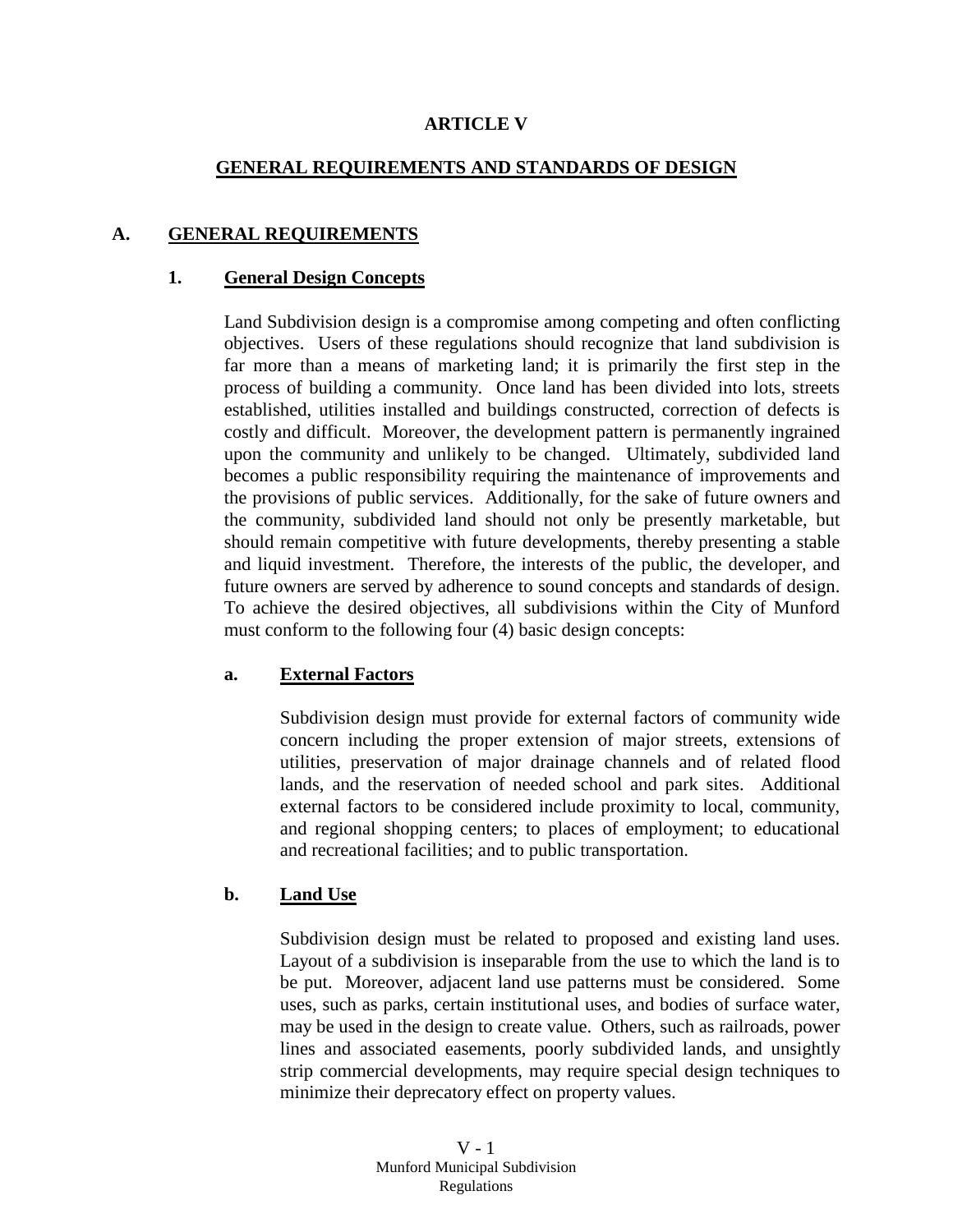# **c. Natural Environment**

Subdivision design must give due consideration to the natural environment. Areas of natural beauty, such as fine stands of trees and prominent terrain, should be conserved by the design. Low areas subject to flooding or areas of unsuitable soil or ground water conditions should not be put to residential use.

# **d. Internal Details**

Subdivision design must give attention to internal design details including the proper layout of the streets, the utilities needed, open spaces and adjustment of the design to topography and soil capabilities of the land. A major aspect of internal detailing is careful attention to drainage.

## **2. Conformance to Applicable Rules and Regulations**

In addition to the requirements established herein, all subdivision plats shall comply with all applicable laws, Ordinances, resolutions, rules, or regulations, including, but not limited to:

- a. All applicable provisions of Tennessee Law, regulations, or policy.
- b. Any Zoning Ordinance, any Building and Housing Codes, and all other applicable laws or policies of the Planning Commission.
- c. The adopted General Plan and Major Road (public way) Plan.
- d. The rules of the County Health Department and the Tennessee Department of Environment and Conservation.
- e. The rules, as applicable, of the Federal Highway Administration or Tennessee Department of Transportation, if the subdivision or any lot contained therein abuts a non-local highway.
- f. The standards and regulations adopted by all other boards, commissions, and agencies of the Planning Commission, where applicable.

Plat approval may be withheld if a subdivision is not in conformity with the above rules or with the provisions set forth in Article VI of these regulations.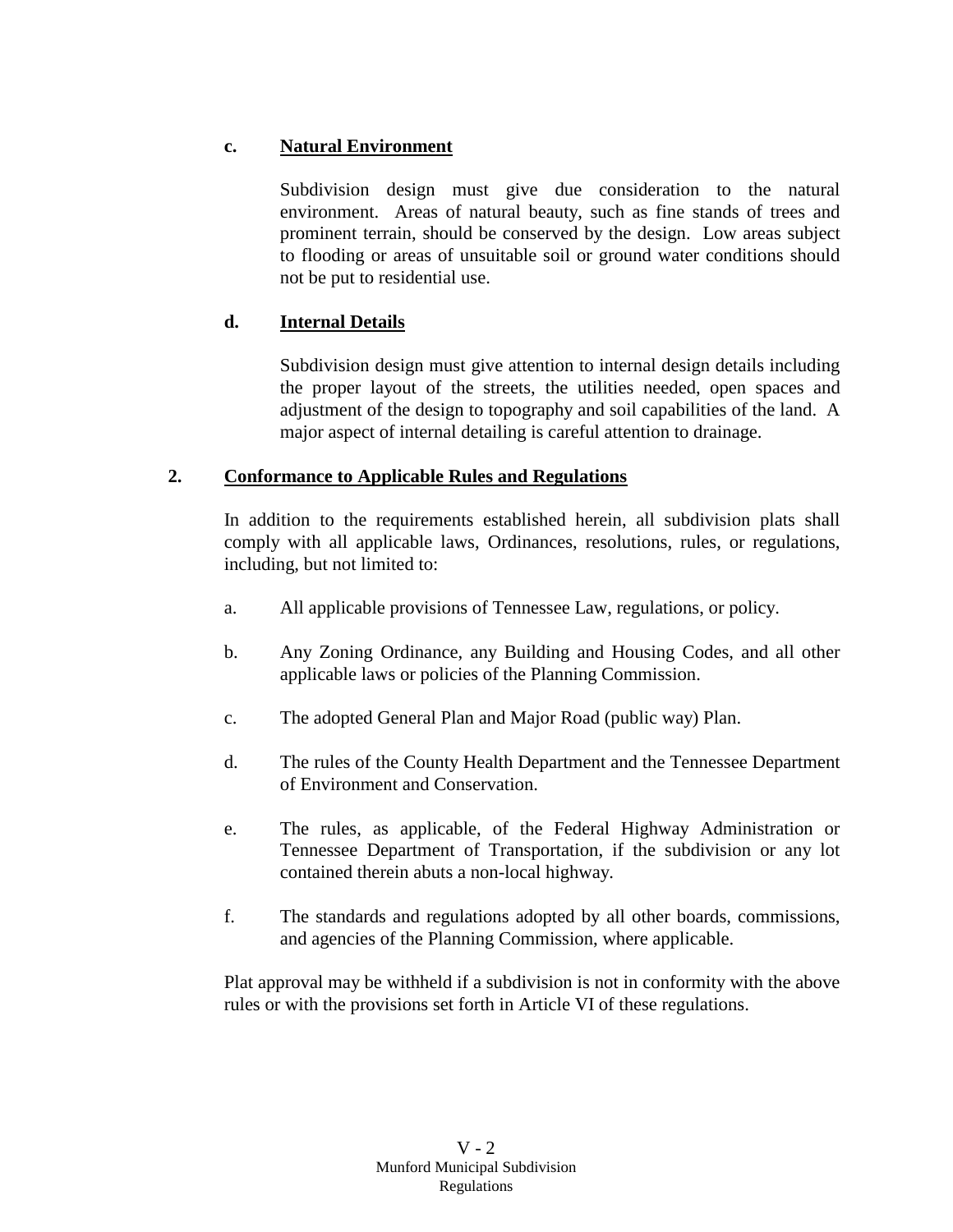## **3. Self-imposed Restrictions**

If the owner places restrictions on any of the land contained in the subdivision greater than those required by any Zoning Ordinance or these regulations, such restrictions or reference thereto shall be recorded with the County Registrar on a separate form, along with the Final Plat in the Office of the County Registrar.

# **4. Character of the Land**

Land which the Planning Commission finds to be unsuitable for subdivision or development due to flooding, improper drainage, steep slopes, rock formations, adverse earth formations or topography, utility easements, or other features which would be harmful to the safety, health, and general welfare of inhabitants of the land and surrounding areas shall not be subdivided or developed unless adequate methods are formulated by the developer and approved by the Planning Commission, upon recommendation of any staff assistant serving the Planning Commission and/or other governmental representative, if any, to solve the problems created by the unsuitable land conditions. Such land shall be set aside for such uses as will not involve such a danger.

Where protection against flood damage is necessary, in the opinion of the Planning Commission, flood-damage protection techniques may include, as deemed appropriate by the Planning Commission, any of the following.

- a. The imposition of any surety and deed restrictions enforceable by the Planning Commission to regulate the future type and design of uses within the flood-prone areas.
- b. Flood protection measures designed so as not to increase, either individually or collectively, flood flows, height, duration, or damages, and so as not to infringe upon the regulatory floodway.
- c. Installation of flood warning systems.
- d. The use of fill, dikes, levees, and other protective measures.
- e. The use of flood proofing measures, which may include:
	- (1) Anchorage to resist flotation and lateral movement.
	- (2) Installation of watertight doors, bulkheads, shutters, or other similar methods of closure.
	- (3) Reinforcement of walls to resist water pressures.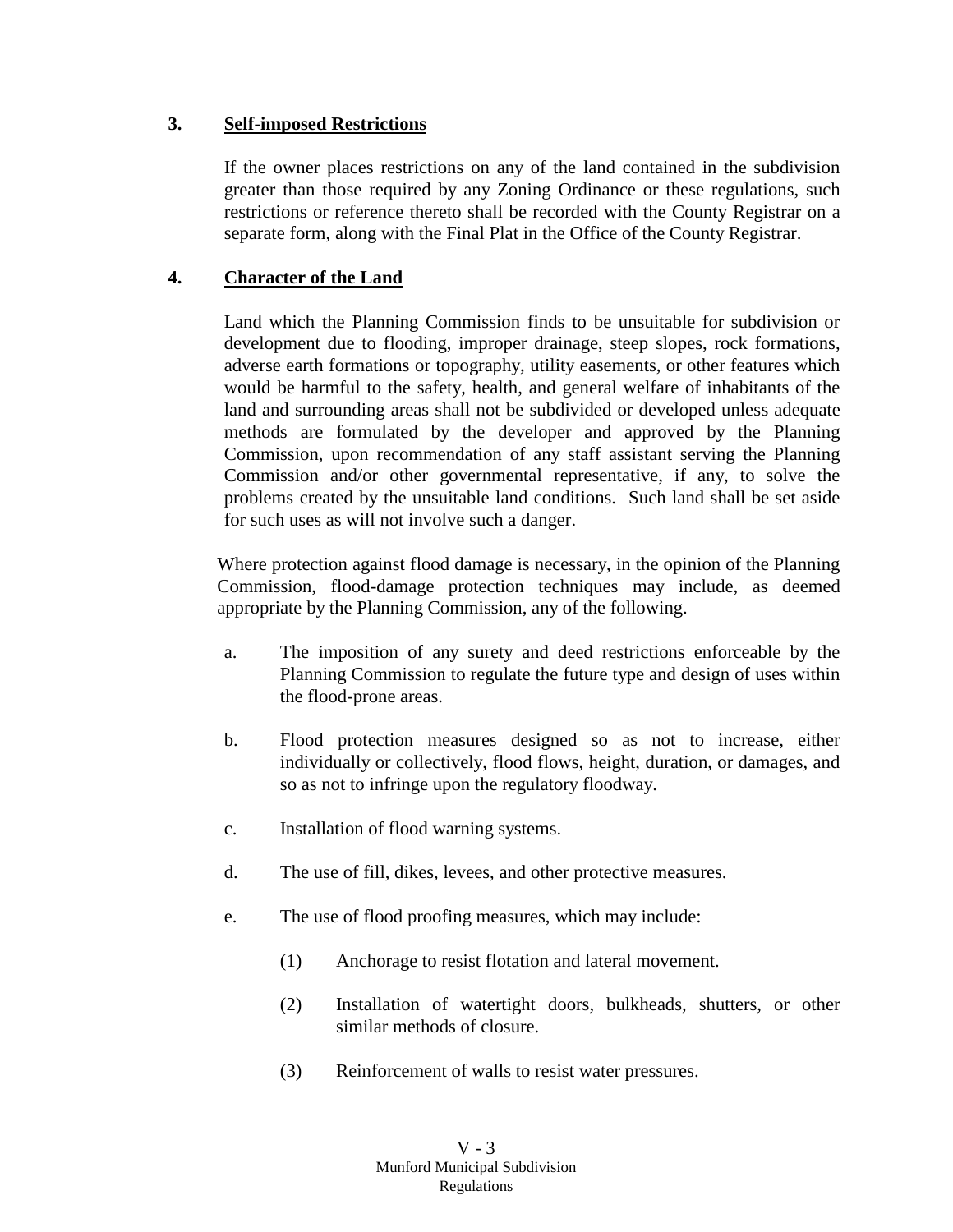- (4) Use of paints, membranes, or mortars to reduce seepage through walls.
- (5) Addition of mass or weight to structures to resist flotation.
- (6) Installation of pumps to lower water levels in structures.
- (7) Construction of water supply and waste treatment systems so as to prevent the entrance of or contamination of flood waters.
- (8) Installation of pumps or comparable facilities for subsurface drainage systems to relieve external foundation wall and basement flood pressures.
- (9) Building design and construction to resist rupture or collapse caused by water pressure of floating debris.
- (10) Installation of valves or controls on sanitary and storm drains which permit the drains to be closed to prevent backup of sewage and storm water into buildings or structures.
- (11) Location and installation of all electrical equipment, circuits, and appliances so that they are protected from inundation by the regulatory flood.
- (12) Location of storage facilities for chemicals, explosives, buoyant material, flammable liquids, or other toxic materials which would be hazardous to the public health, safety, and welfare at or above the regulatory flood protection elevation, or design of such facilities to prevent flotation of storage containers or damage to storage containers which could result in the escape of toxic materials.

The acceptability of any flood protection methods formulated by the subdivider or his agent shall be determined by the Planning Commission.

All such flood protection measures shall be designed so as not to increase, either individually or collectively, flood flows, heights, duration, or damages so as not to infringe upon the regulatory floodway.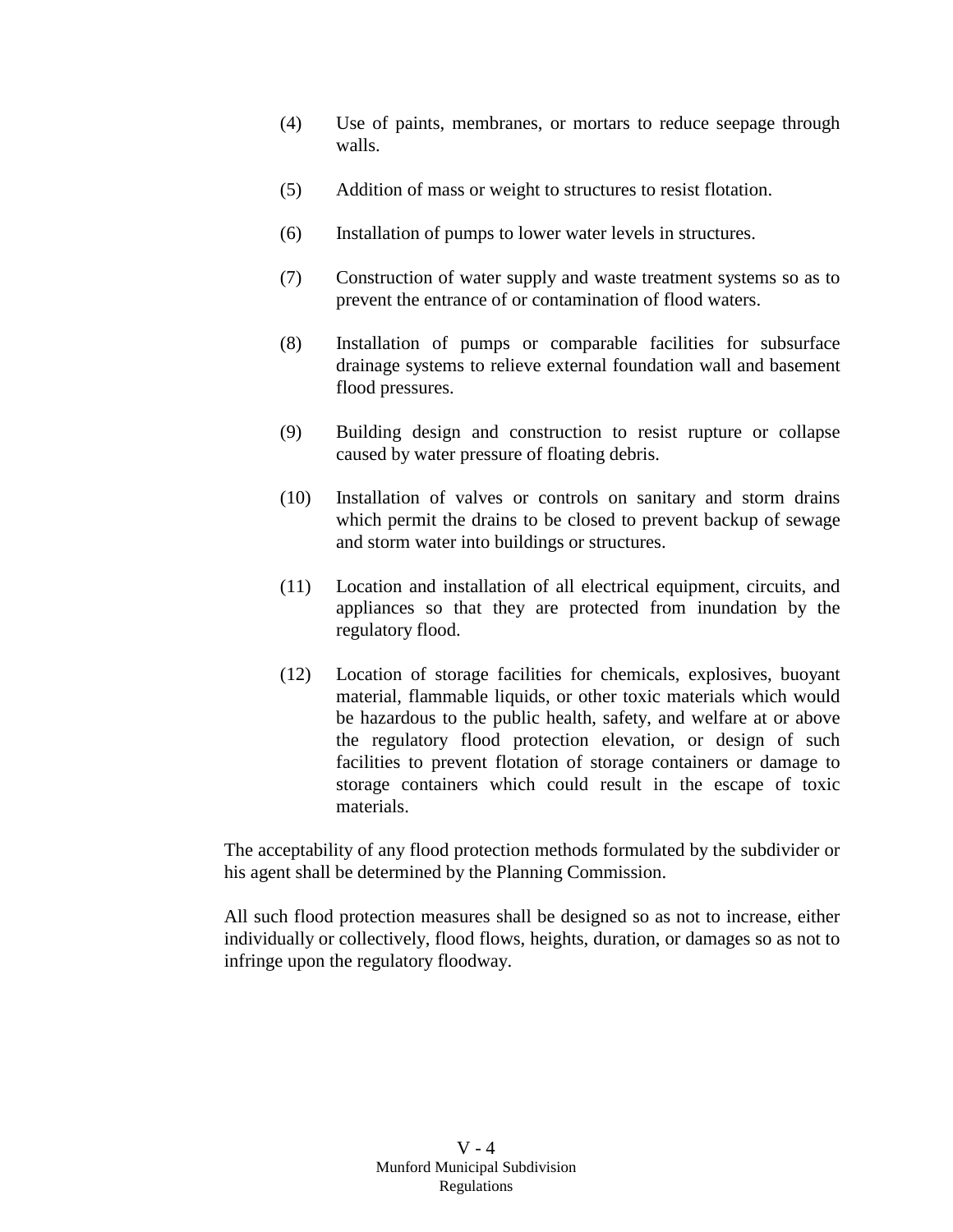# **5. Policy on Flood-Prone Areas**

In determining the appropriateness of land subdivision at any site containing a flood-prone area, the Planning Commission, in reviewing any plat, shall consider:

- a. The danger to life and property due to the increased flood heights or velocities, either potential or actual, caused by subdivision fill, roads, and intended uses.
- b. The danger that intended uses or improvements may be swept onto other lands or downstream to the injury of others.
- c. The adequacy of proposed water supply, sanitation, and drainage systems, and the ability of these systems to function under flood conditions.
- d. The susceptibility of the proposed facility and its contents to flood damage and the effect of such damage upon the individual owner.
- e. The importance of the services provided by the proposed facility to the community at large.
- f. The requirements of the subdivision for a waterfront location.
- g. The availability of alternative locations not subject to flooding for the proposed subdivision and land uses.
- h. The compatibility of the proposed uses with existing development or development anticipated in the foreseeable future.
- i. The relationship of the proposed subdivision to the Land Development Plan and the floodplain management program for the area.
- j. The safety of access to the property for emergency vehicles in times of flood.
- k. The expected heights, duration, velocity, rate of rise, and sediment transport of the floodwaters expected at the site.
- l. The costs of providing governmental services during and after flood conditions, including maintenance and repair of public utilities and facilities such as sewer, gas, electrical, and water systems, public ways, and bridges.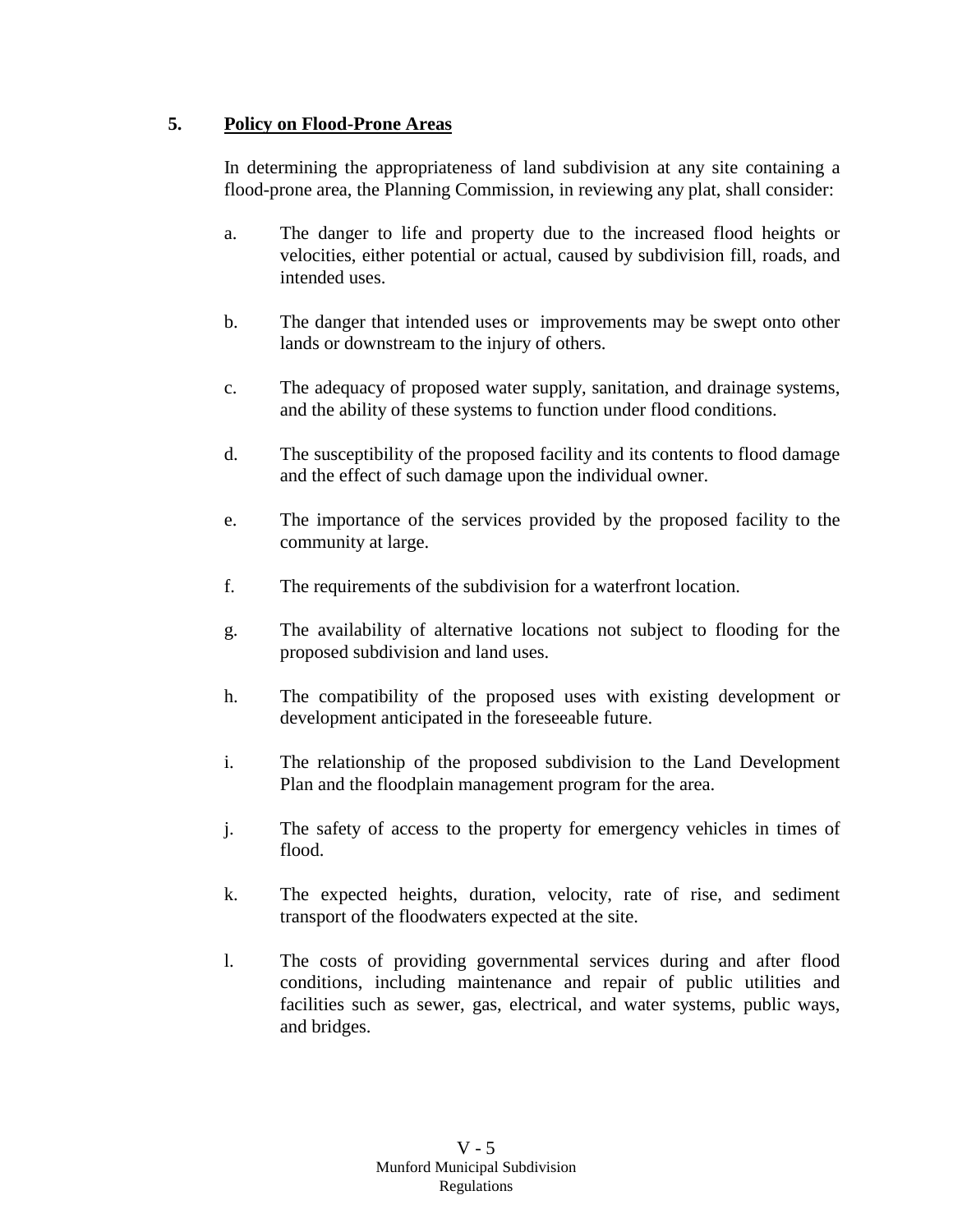m. The effect of the proposed subdivision upon the Planning Commission's participation in the National Flood Insurance Program, if such Planning Commission is, or elects to be, in the program.

No subdivision or part thereof shall be approved by the Planning Commission if proposed levees, fills, structures, or other features within the subdivision will individually or collectively, increase flood flows, heights, duration, or damages. The regulatory limits (the one hundred (100) year flood level) shall be determined from the latest approved flood study for the jurisdictional area, and any subsequent revisions thereto. Specific engineering studies are to be formulated by the developer in those areas in which flood data are not currently available, if deemed necessary by the Planning Commission.

In any instance in which the Planning Commission determines that a proposed subdivision may affect the flood height, velocity, or duration in any flood-prone area outside its jurisdiction, the commission shall take all actions necessary and proper to ensure the coordinated review of the development with the appropriate governmental agencies of the affected area.

In approving plans for subdivision of land containing flood-prone areas, the Planning Commission shall ensure that development will proceed in such a way that property lying within any floodway, as defined by these regulations, will be maintained in a manner as prescribed by any Zoning Ordinance. The Planning Commission shall also ensure that development within any floodway fringe area (within the one hundred (100) year flood level) will be protected adequately against potential flood hazards by the methods prescribed in Article V of these regulations.

The Planning Commission shall disapprove the subdivision of any land containing a flood-prone area when the commission determines that subdivision plans are not consistent with the policy stated in this section.

## **6. Subdivision Name**

The proposed name of the subdivision shall not duplicate or too closely approximate phonetically the name of any other subdivision in the area covered by these regulations. The Planning Commission shall have authority to designate the name of the subdivision which shall be determined at sketch or Preliminary Plat approval.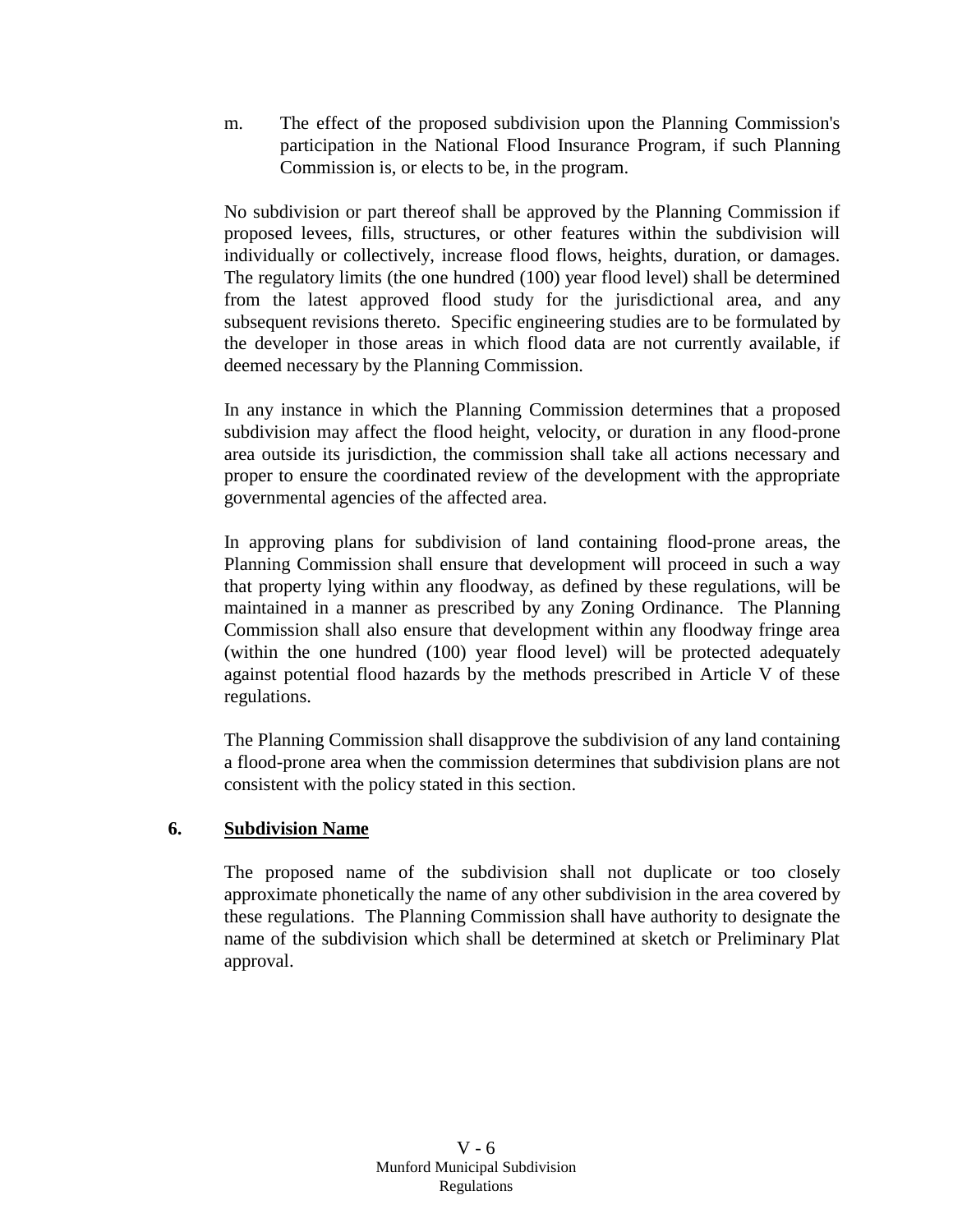#### **B. PUBLIC WAYS**

#### **1. Frontage on Improved Public Ways**

No subdivision shall be approved unless the area to be subdivided shall meet the requirements for access as set forth in this Article and Article VI of these regulations. If any new street construction or improvements to existing streets are required, such improvements shall be approved and publicly dedicated as provided for in these regulations. Any new street or required improvement to a public way must be suitably improved to the standards required by this article or be bonded by a surety instrument / performance bond as required under these regulations. All roads must adhere to the required rights-of-way widths of this article and the Major Road Plan.

## **2. Grading and Improvement Plan**

Public ways shall be graded and improved to conform to the standards required by this article and Article VI and shall be approved as to design and specification by the appropriate governmental representative in accordance with the specifications required herein. No surface shall be applied to the base of any proposed public way prior to the approval of the Final Plat of the subdivision or of the final approval of any section of the subdivision in question without having been properly inspected.

#### **3. Improvements in Flood prone Areas**

The finished elevation of proposed public ways subject to flood shall be no more than one foot (1') below the regulatory flood protection elevation. The Planning Commission may require profiles and elevations of public ways to determine compliance with this requirement. All drainage structures shall be sufficient to discharge flood flows without increasing flood height. Where fill is used to bring the finished elevation of any public way to the required elevation, such fill shall not encroach upon a floodway, and the fill shall be protected against erosion by rip-rap, vegetative cover, or other methods deemed acceptable by the Planning Commission.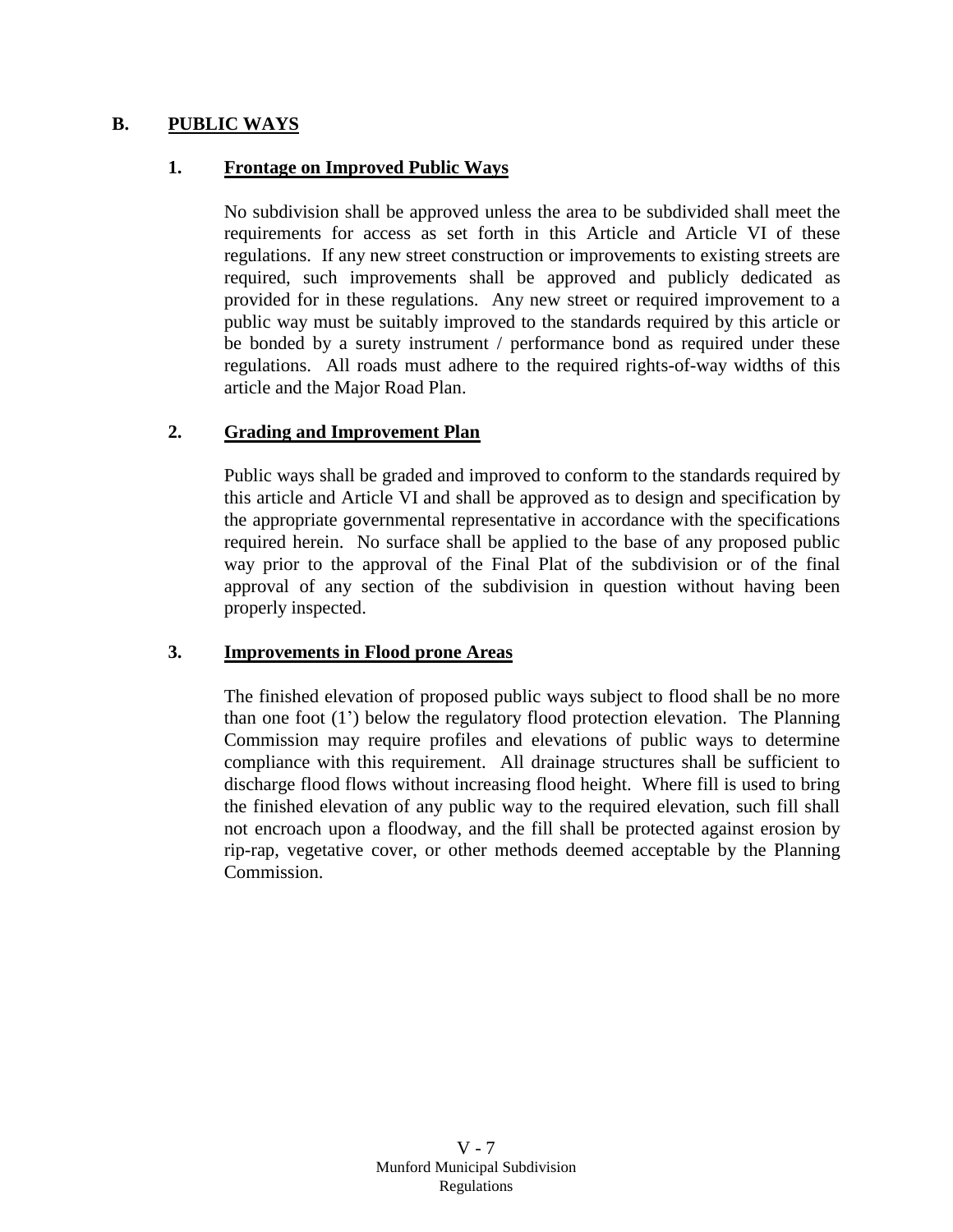# **4. Private Streets**

Where the ownership, control and maintenance of any street is proposed to remain in private ownership such streets shall be constructed to the design and construction standards for public ways as herein provided. A permanent access easement over such streets shall be provided to each and every parcel or lot which is to gain access therefrom. All such private improvements shall be maintained by the developer/owner or by a legally established homeowners' association or other similar group approved by the Planning Commission. The legal documents establishing ownership and maintenance of the easement shall be submitted with the Final Plat for review and approval and shall be recorded with the Final Plat.

## **5. Design Criteria**

The street pattern shall be based upon the following general design criteria:

- a. Provide for adequate vehicular access to all properties within the development.
- b. Provide street connections to adjacent properties to ensure adequate traffic circulation within the general area.
- c. Provide a local residential street system which discourages through traffic and provides adequate access for fire, police, and other emergency vehicles.
- d. Provide a sufficient number of continuous streets and major thoroughfares, adequately sized to accommodate the present and future traffic demands of an area.
- e. Provide principal and minor arterials in accordance with the Major Road Plan.

## **6. Topography and Arrangement**

- a. All public ways shall be arranged so as to obtain as many of the building sites as possible at or above the grades of the public ways. Grades of public ways shall conform as closely as possible to the original topography.
- b. All public ways shall be properly integrated with the existing and proposed system of public ways and dedicated rights-of-way as established on the Major Road Plan or the Land Development Plan.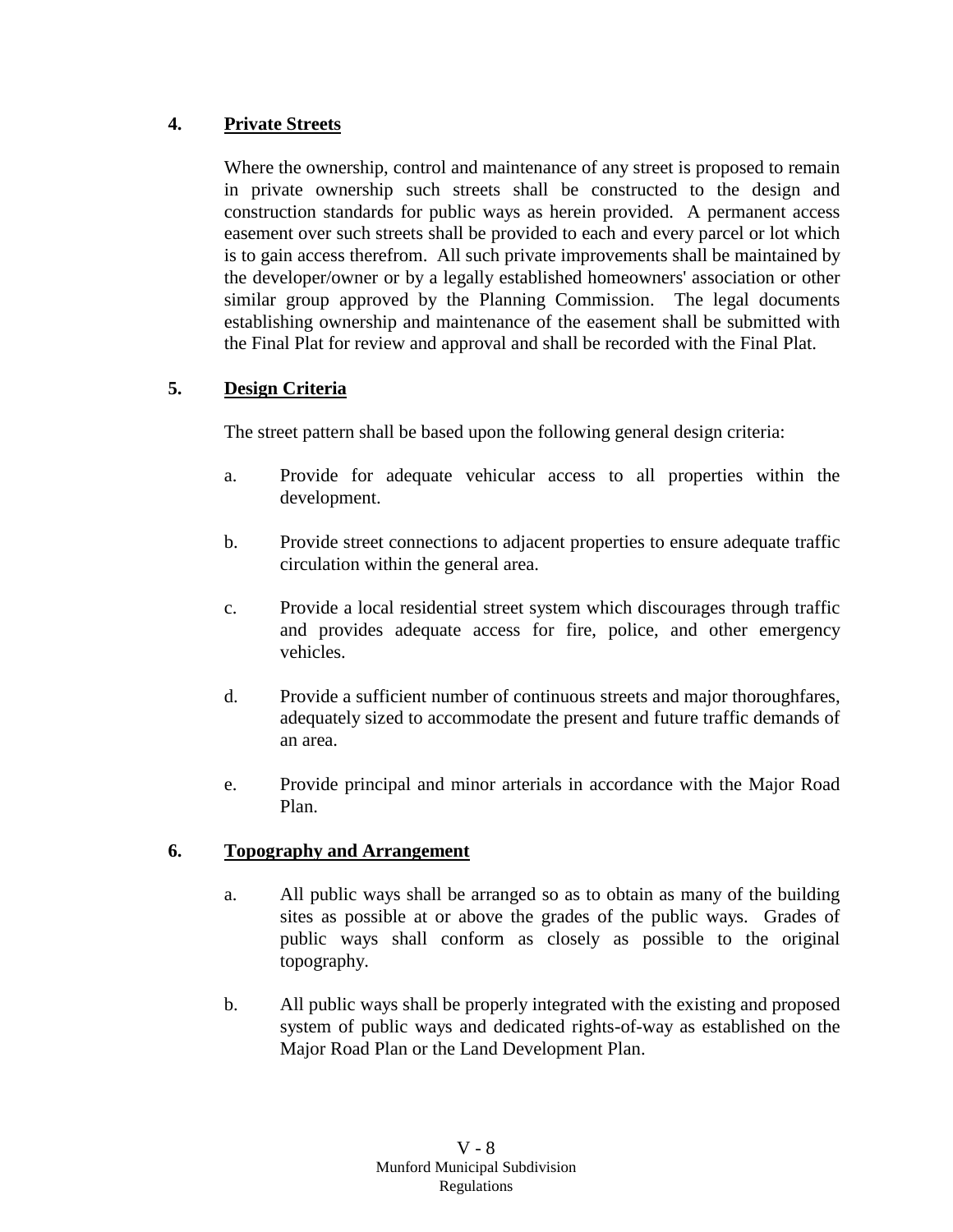- c. All public ways shall be properly related to special traffic generators, such as industries, business districts, schools, churches, and shopping areas or centers; to population densities; and to the pattern of existing and proposed land use.
- d. Minor public ways shall be laid out to conform as much as possible to the topography; to discourage use by through traffic; to permit efficient drainage and utility systems; and to require the minimum ways necessary to provide convenient and safe access to property.
- e. The use of curvilinear streets, cul-de-sac, or "U"-shaped streets shall be encouraged where such use will result in a more desirable layout.
- f. Proposed public ways shall be extended to the boundary lines of the tract to be subdivided, unless prevented by topography or other physical conditions or unless, in the opinion of the Planning Commission, such extension is not necessary or desirable for the coordination of the subdivision design with the existing layout or the most advantageous future development of adjacent tracts.
- g. In business and industrial developments, public ways and other access routes shall be planned in connection with the grouping of buildings, location of rail facilities, and the provision of alleys, truck loading and maneuvering areas, and walks and parking areas, so as to minimize conflict of movement between the various types of traffic, including pedestrian traffic\\\\\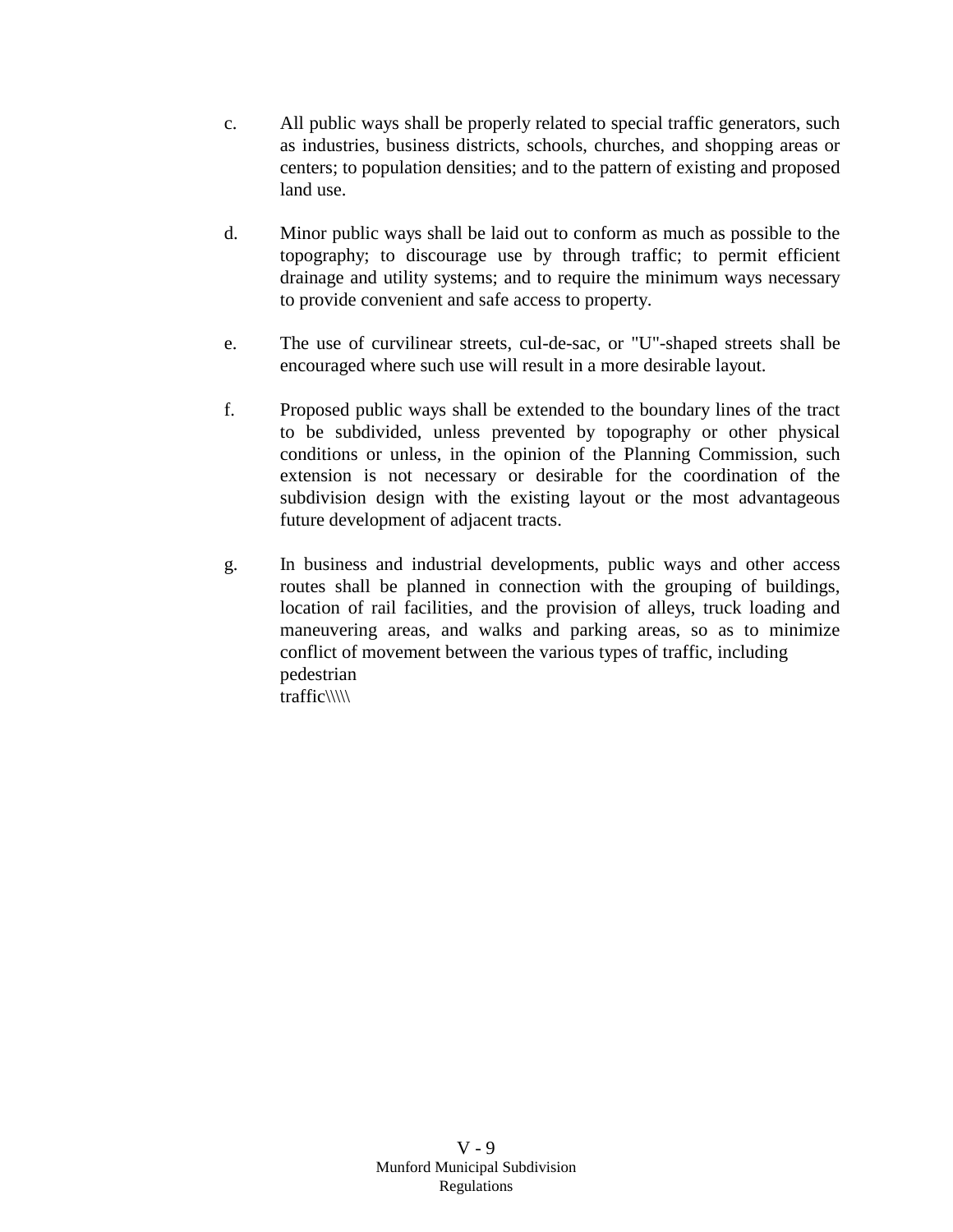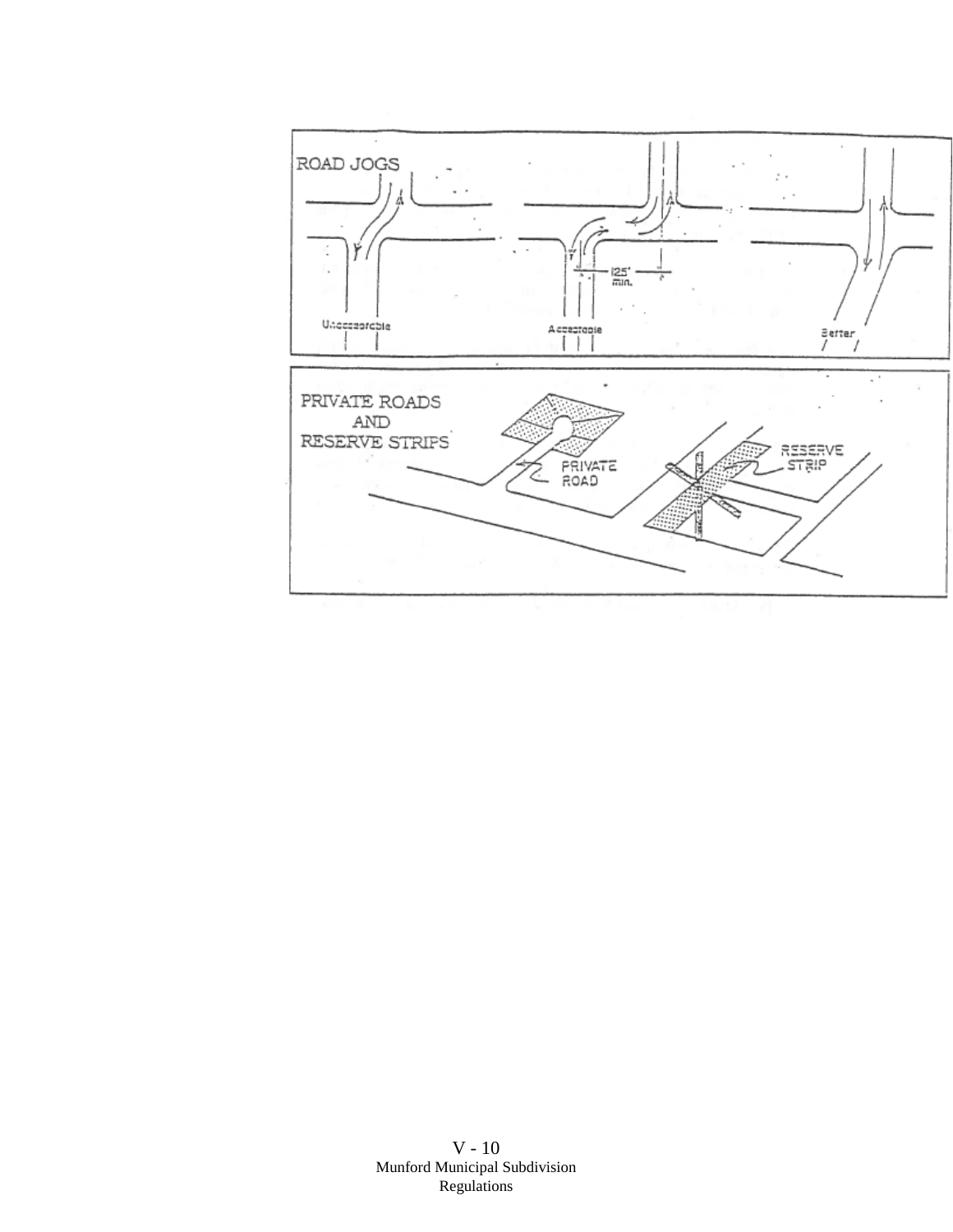#### **GRAPHICS**



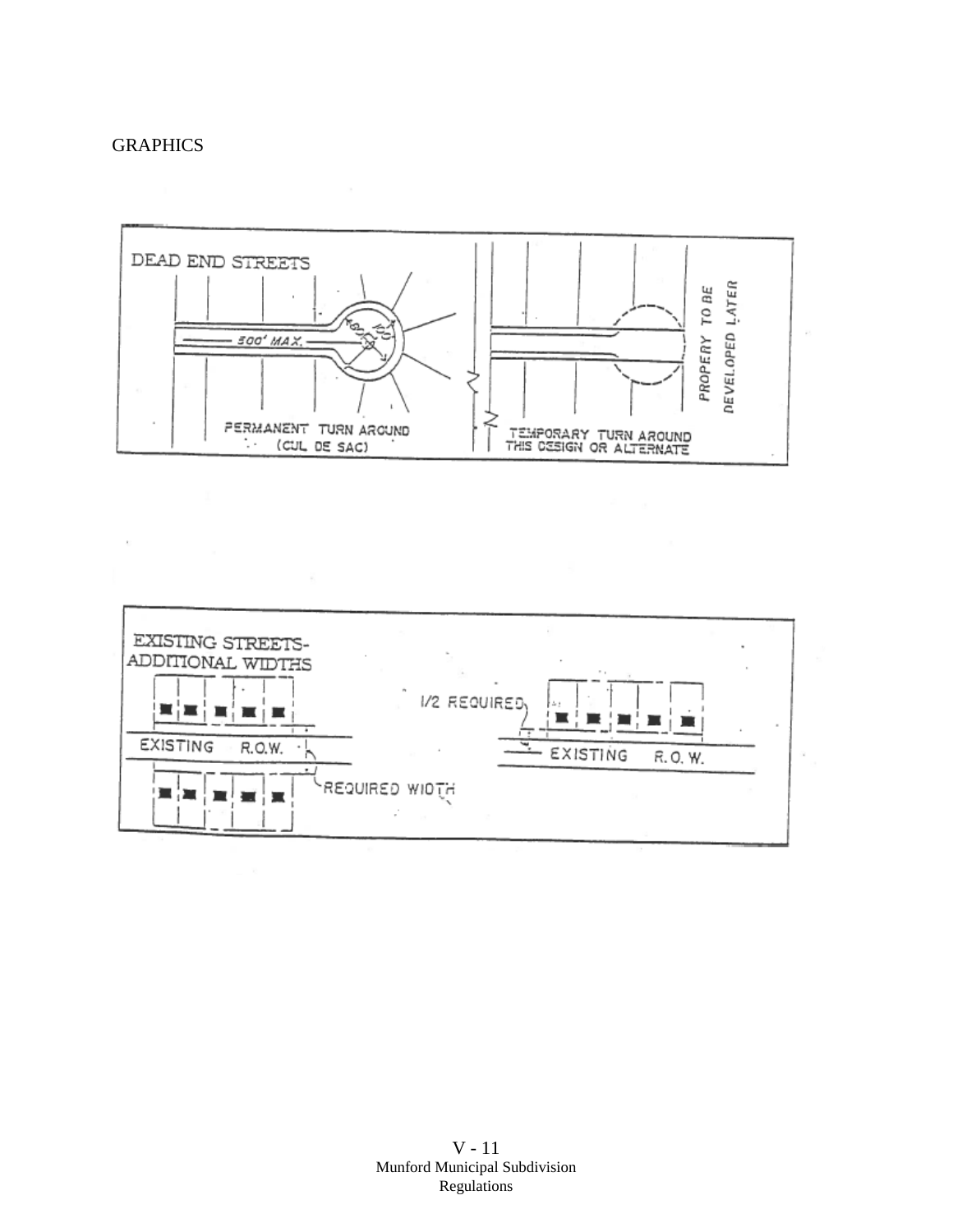

V - 12 Munford Municipal Subdivision Regulations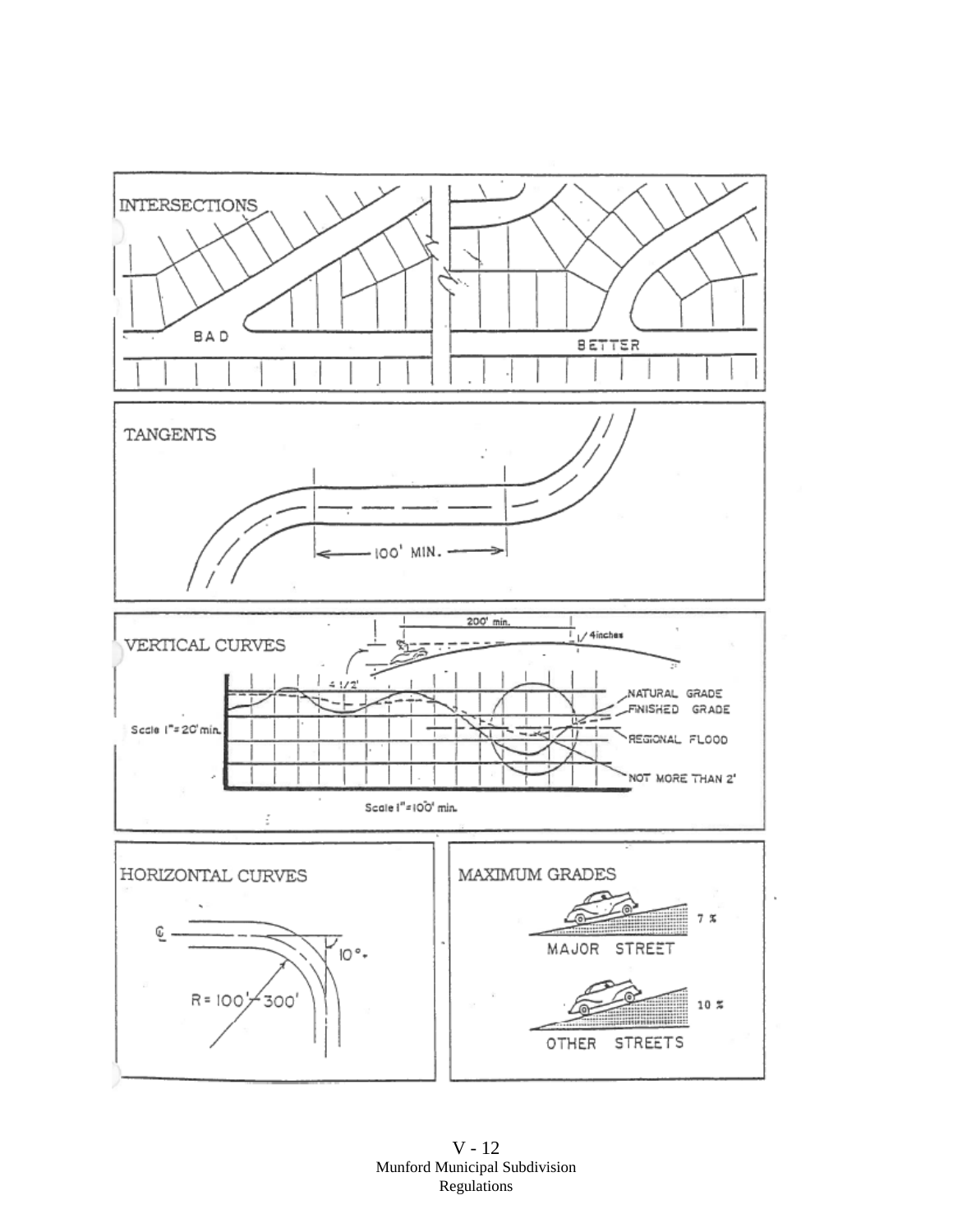

V - 13 Munford Municipal Subdivision Regulations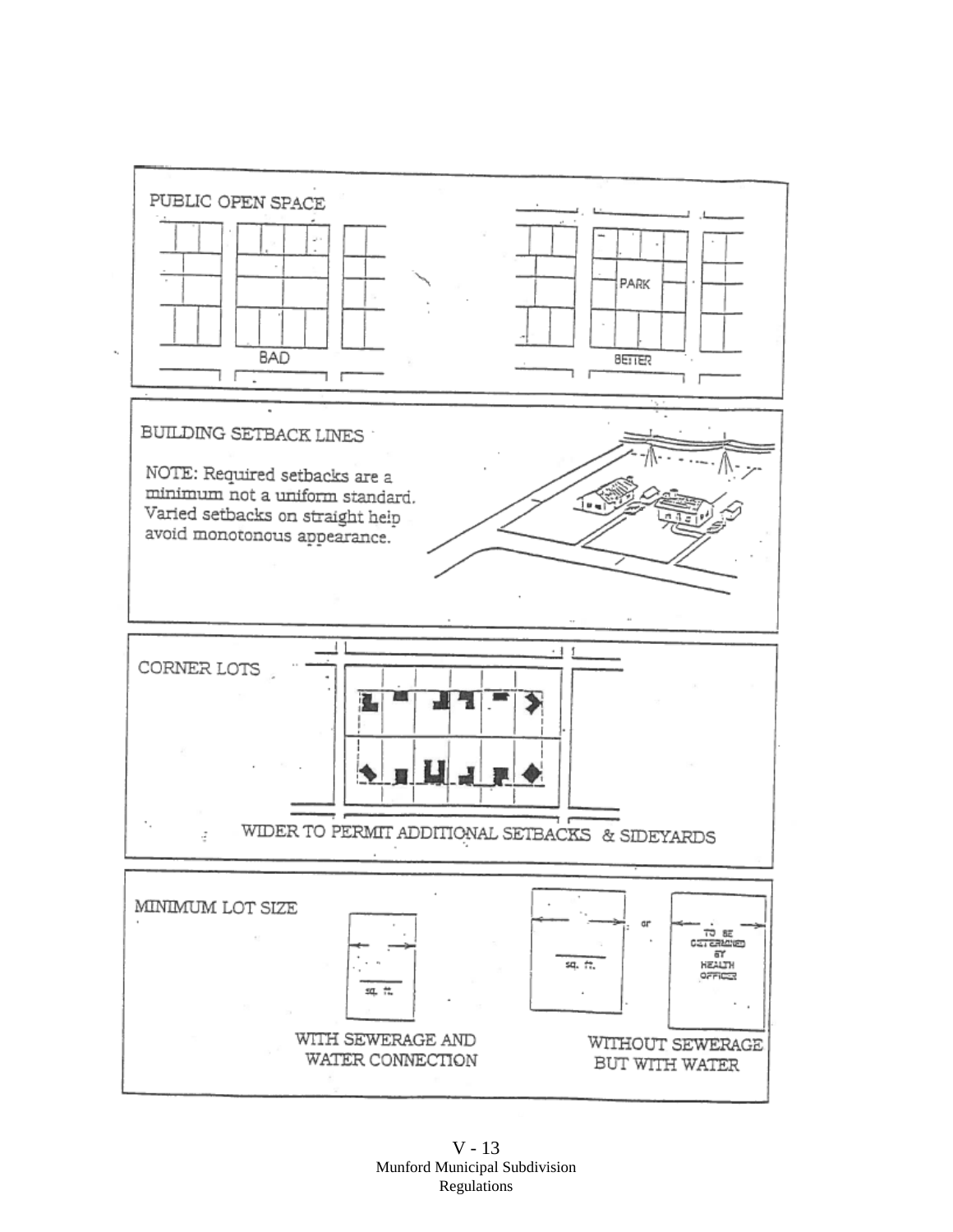# **GRAPHICS**



V - 14 Munford Municipal Subdivision Regulations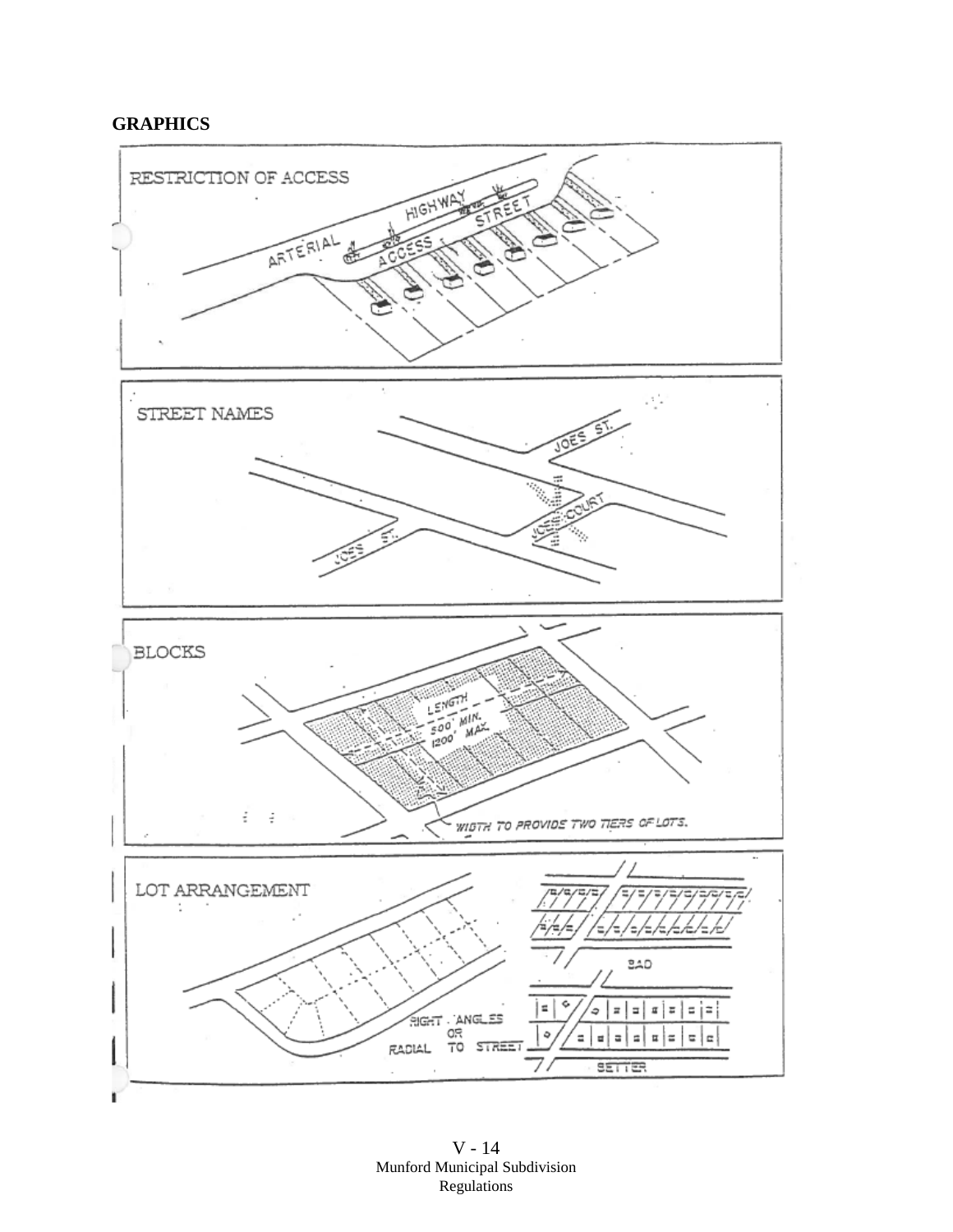# **7. Classification of Public Ways**

- **a. Arterials** Streets having the primary purpose of carrying through traffic and the secondary purpose of providing access to abutting properties. The service to abutting land should be subordinate to the provision of travel service to major traffic movements.
- **b. Collectors** Streets penetrating neighborhoods, collecting traffic from local streets and channeling it into the arterial systems. A minor amount of through traffic may be carried on collector streets, but the system primarily provides service access and carries local traffic movements within residential neighborhoods, or commercial and industrial areas. It may also serve local bus routes.
- **c. Minor / Residential** Residential streets not classified in a higher system, primarily providing direct access to abutting land and to collector streets. They offer the lowest level of mobility and usually carry no bus routes. Service for through traffic is deliberately discouraged.
- **d. Dead-end Street (Cul-de-sac)** Cul-de-sacs are permanent dead-end streets which may provide access to commercial, industrial or residential properties, and are designed to prevent future extension.
- **e. Marginal Access Street** Marginal access streets are minor land access streets which are normally parallel to and adjacent to arterial streets and highways; which provide access to abutting properties (usually office, commercial or industrial uses); and which are designed to provide protection from through traffic and to provide maximum control of ingress and egress onto heavily traveled thoroughfares.
- **f. Alleys** Alleys are minor public ways used primarily for service access to the back or side of properties otherwise abutting on a street. Where permitted, alleys may serve in lieu of otherwise required utility easements.
- **g. Permanent Easement, Vehicular** A permanent easement is a private street or road that is maintained by a landowner or a homeowners association. It must have a right-of-way of at least fifty feet (50') and can only service one (1) lot if the road or street does not meet the adopted municipal road standards.
- **h. Traditional Neighborhood Street** Residential streets not classified on the Major Road Plan which are within an approved Traditional Neighborhood Development per the standards provided for R-4 District. Such streets require less right-of-way width than a minor residential street,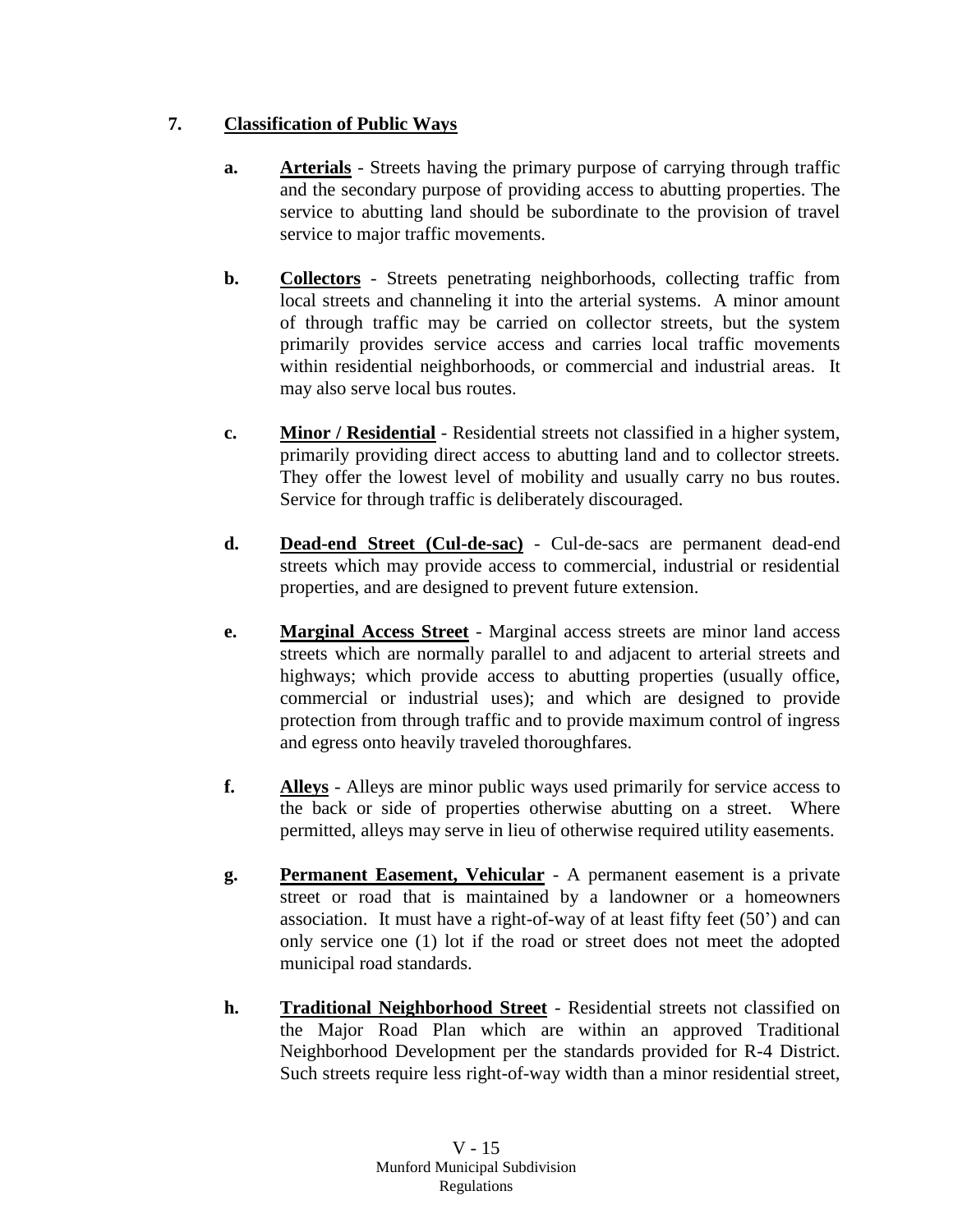include sidewalks on both sides, and are designed to not carry through traffic or bus routes.

# **8. Right-of-way Widths**

The minimum width of right-of-way, measured from lot line to lot line, shall be as shown on the Major Street Plan, or if not shown on such plan, shall be not less than listed below. In cases where topography or other physical conditions make a street of the minimum required width impracticable, the Planning Commission may modify the above requirements by not more than ten (10%) percent of the specified widths. In no case shall the street widths be modified solely for the purpose of increasing the area of marketable land, nor to accommodate a land use which might otherwise be inappropriate:

| a.             |                                                                       | 140 feet |
|----------------|-----------------------------------------------------------------------|----------|
| $b$ .          |                                                                       |          |
| $\mathbf{c}$ . |                                                                       |          |
| d.             |                                                                       |          |
| e.             |                                                                       |          |
| f.             |                                                                       |          |
| g.             |                                                                       |          |
| h.             | (with 10-foot utility and sidewalk easements on both sides of R.O.W.) |          |

## **9. Access and Circulation**

- **a. Intersections** Arterials should intersect with other arterials and collector roads. Minor / residential streets intersecting arterials shall be discouraged. Intersections of minor / residential streets with limited access roads shall not be permitted.
- **b. Arterials** Limited access roads and arterials, shall be designated according to the most recently adopted Major Road Plan.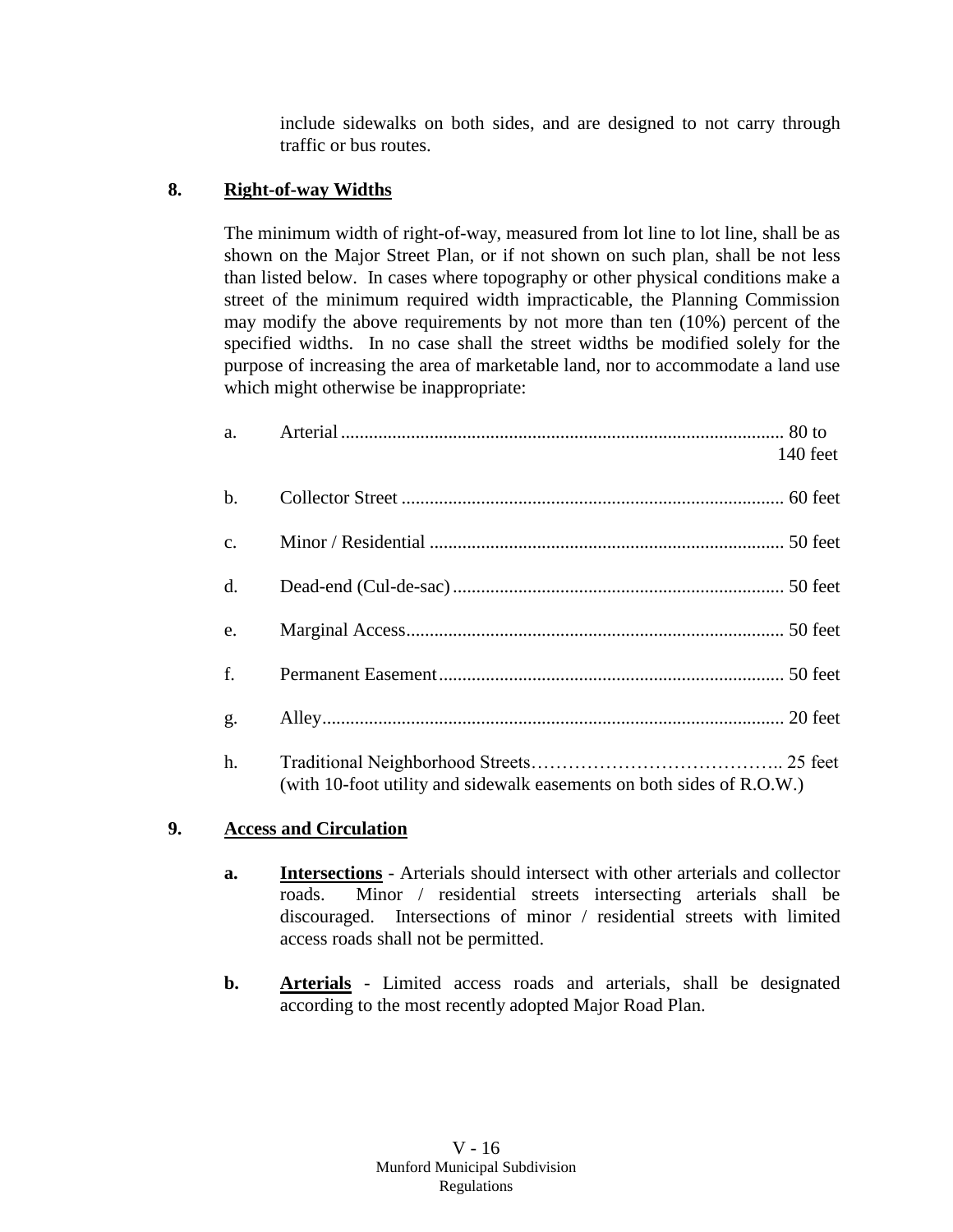- **c. Collectors** Any street which serves or is expected to serve over two hundred (200) dwelling units shall be designated as a collector. Streets serving over six hundred (600) dwelling units at any density shall be designated as major collector.
- **d. Number of Access Points** Residential developments with more than fifty (50) lots or dwelling units shall have at least two (2) separate points of public road access. Developments with two hundred (200) lots or dwelling units shall have at least three (3) separate points of public road access.

#### **10. Additional Width on Existing Streets**

Subdivisions abutting on existing streets shall dedicate additional right-of-way to meet the minimum width requirements of Article V, Section B, Number 8 and as set forth below:

- a. The entire right-of-way and improvements shall be provided where any part of the subdivision is on both sides of the existing street.
- b. Where the subdivision is located only on one side of an existing street, one-half (1/2) of the required improvements of the right-of-way measured, from the center line of the existing right-of-way, shall be provided.
- c. A non-residential subdivision abutting and having access on a residential street shall provide the total additional right-of-way required for a collector street.
- d. Where subdivision development requires an existing street be cut down for proper sight distance and the subdivision is on one side of the street, the developer shall improve the entire road.

## **11. Access Limitations**

**a. Limited Access Roadway** - Where a subdivision abuts a proposed or existing limited access road, all right-of-vehicular access to such road shall be conveyed to the City including existing points of access. If no other means of access to the subdivision is available, a frontage road shall be provided along the entire frontage. A temporary access from the frontage road to the limited access arterial road may be permitted, but such access shall be terminated when the frontage road is further extended or is connected to another public street. Frontage roads shall meet the requirements of the appropriate street classification for the development being served, except that sidewalks are not required on the side of the street nearer the limited access facility.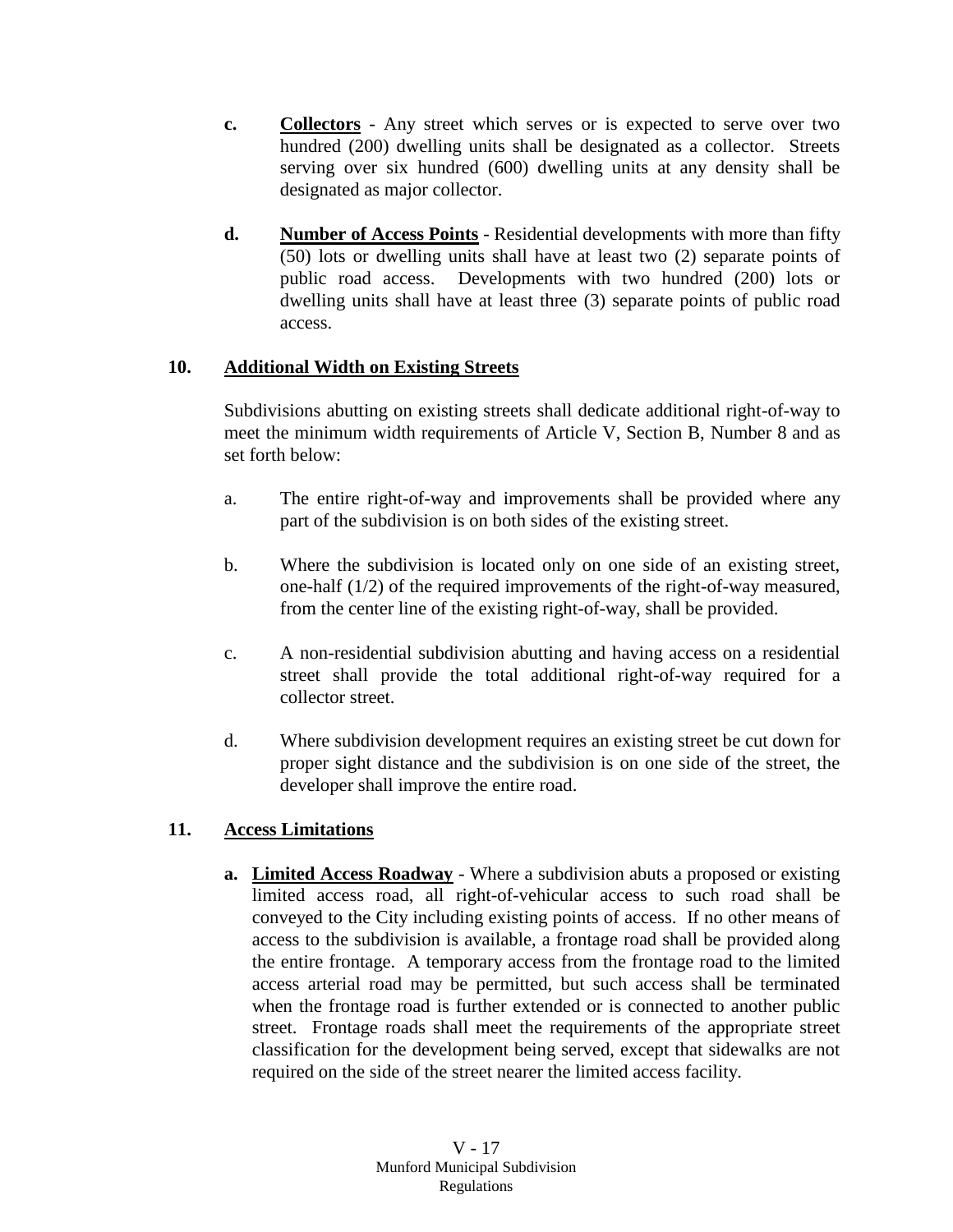# **b. Arterials**

- **(1) Access Limitation** Where a subdivision abuts an existing or proposed arterial, double frontage lots with no access to the arterial, lots with rear service drives, common access drives, or other treatment may be required.
- **(2) Residential Driveways** Driveways should not be permitted on existing or proposed arterials. Where this requirement cannot be met, shared or common driveways may be required. All driveways shall be designed to provide egress in a forward motion.
- **c. Double Frontage and Corner Lots** Where lots have frontage on two (2) streets, a conveyance of vehicular access on the street carrying or expected to carry the lesser traffic volume may be required.

## **12. Street Alignment and Grades**

In setting the alignment and grades for streets, due consideration shall be given to storm drainage. In general, the depth of flow in gutters and the allowable spread of water shall be consistent with the functional classification of the street. Arterial streets shall be designed to remain virtually free of water. Deeper flows and wider spreads may be tolerated on collector and land access streets. However, during the 10-year storm event, a four-foot wide non-flooded path shall remain for emergency vehicles. Street alignment and grades shall be designed so that, during severe rainfall events, the collector and land access streets can serve as open channels supplementary to the minor, normally piped, storm drainage system without flooding adjoining lots or building sites; therefore, mid-block sags in street grades are to be avoided and grades are to be set so as to generally parallel storm sewer gradients. During frequent normal rainfall events, appreciable runoff shall not be permitted to flow across intersections. The rate of flow for runoff contained on streets shall not normally exceed ten (10) feet per second.

#### **13. Street Grades**

The minimum grade for a public street is 0.5 percent.

Grades on arterial and major collector streets shall not exceed six (6%) percent. Grades on all other streets shall not exceed twelve (12%) percent.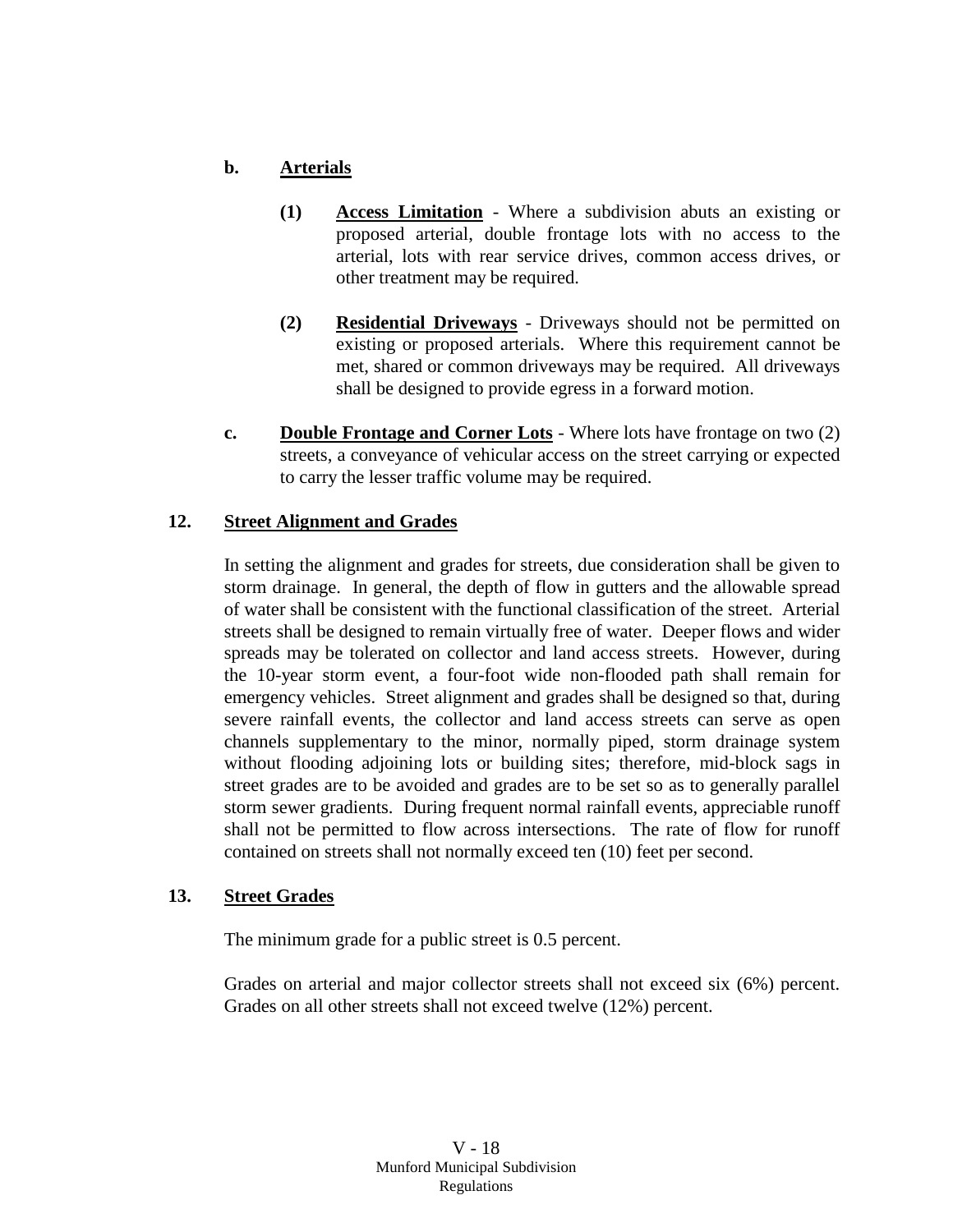#### **14. Curves**

**a. Horizontal** - The minimum centerline radius permitted for each street classification is shown below:

**b. Vertical** – The minimum length for vertical curves on the various street types are shown below:

|                     | "K" Factor           |             | "K" Factor |             |
|---------------------|----------------------|-------------|------------|-------------|
| <b>Street</b>       | <b>Crest Curve</b>   |             | Sag Curve  |             |
| Classification      | Minimum <sup>*</sup> | Desirable** | Minimum*   | Desirable** |
|                     |                      |             |            |             |
| Minor / Residential | 29                   | 29          | 37         | 37          |
| Collector           | 54                   | 65          | 56         | 60          |
| Arterial            | 88                   | 145         | 76         | 100         |

- \* Horizontal Distance in feet required to effect a one (1.0) percent change in grade, where:
- $K = L$  where  $L =$  Horizontal length in feet of parabolic vertical curve.<br>A where  $A =$  Algebraic difference in joining (tangent)grades in per
	- where  $A =$  Algebraic difference in joining (tangent)grades in percent.
- \*\* Desirable dimensions shall be required in roadway design unless it is demonstrated to the City Engineers that topography or other extenuating circumstances prevents use of the desirable dimensions. In no case shall dimensions less than the minimum be approved.

## **15. Intersections**

- **a. Spacing** Intersections on the same side of a street shall be spaced a minimum of three hundred feet (300') apart, measured from centerline to centerline.
- **b. Angle** The angle of intersection between the centerline of two (2) streets shall be as close to ninety  $(90^0)$  degrees as possible.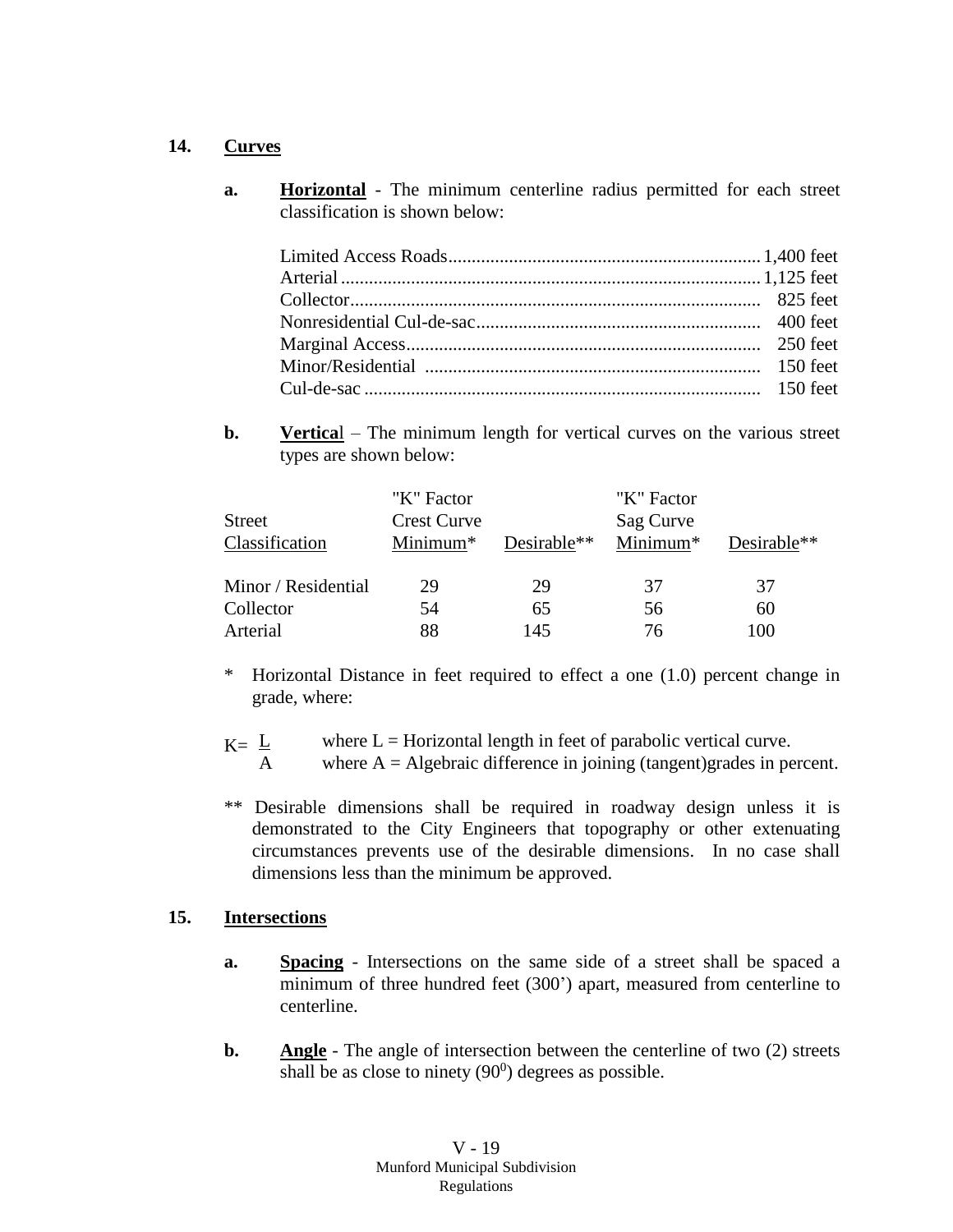**c. Offset** - The centerline of two streets intersecting the road on opposite sides shall be offset as shown and illustrated in the preceding graphics. Offset dimension between intersections is categorized by the type of facilities involved. If the two legs creating the offset are different types of facilities, the shorter of the offset dimension shall apply.

| <b>TYPE OF FACILITY</b> | TYPE A    | TYPE B    |
|-------------------------|-----------|-----------|
| Arterial                | $300$ ft. | $400$ ft. |
| Collector               | $200$ ft. | $250$ ft. |
| Minor/Residential       | 150 ft.   | $150$ ft. |

#### **16. Sight Distance**

The minimum sight distance for the various street types are shown below:

#### **a. Stopping Sight Distance\***

|                   | Minimum | Desirable** |
|-------------------|---------|-------------|
| Minor/Residential | 200     | 200         |
| Collector         | 275     | 300         |
| Arterials         | 350     | 450         |

- \* Measured in feet on a vertical curve between points three and three quarters feet  $(3.75)$  and a half foot  $(1/2)$  above the centerline of the finished grade.
- \*\*Desirable dimensions shall be required in roadway design unless it is demonstrated to the City Engineers that topography or other extenuating circumstances prevents use of the desirable dimensions. In no case shall dimensions less than the minimum be approved.

#### **b. Intersection Sight Distance**

- (1) Sight Distance is measured in feet from a point on intersecting streets fifteen feet (15') from the edge of the through street pavement and from a height of eye of three feet nine inches (3' 9") on the intersecting street, to a height of object of four and a half feet (4' 6") on the through street.
- (2) Property line radii at street intersections involving arterial or collector streets shall not be less than thirty-five feet (35'). All other intersections shall have property line radii of not less than twenty-five feet (25').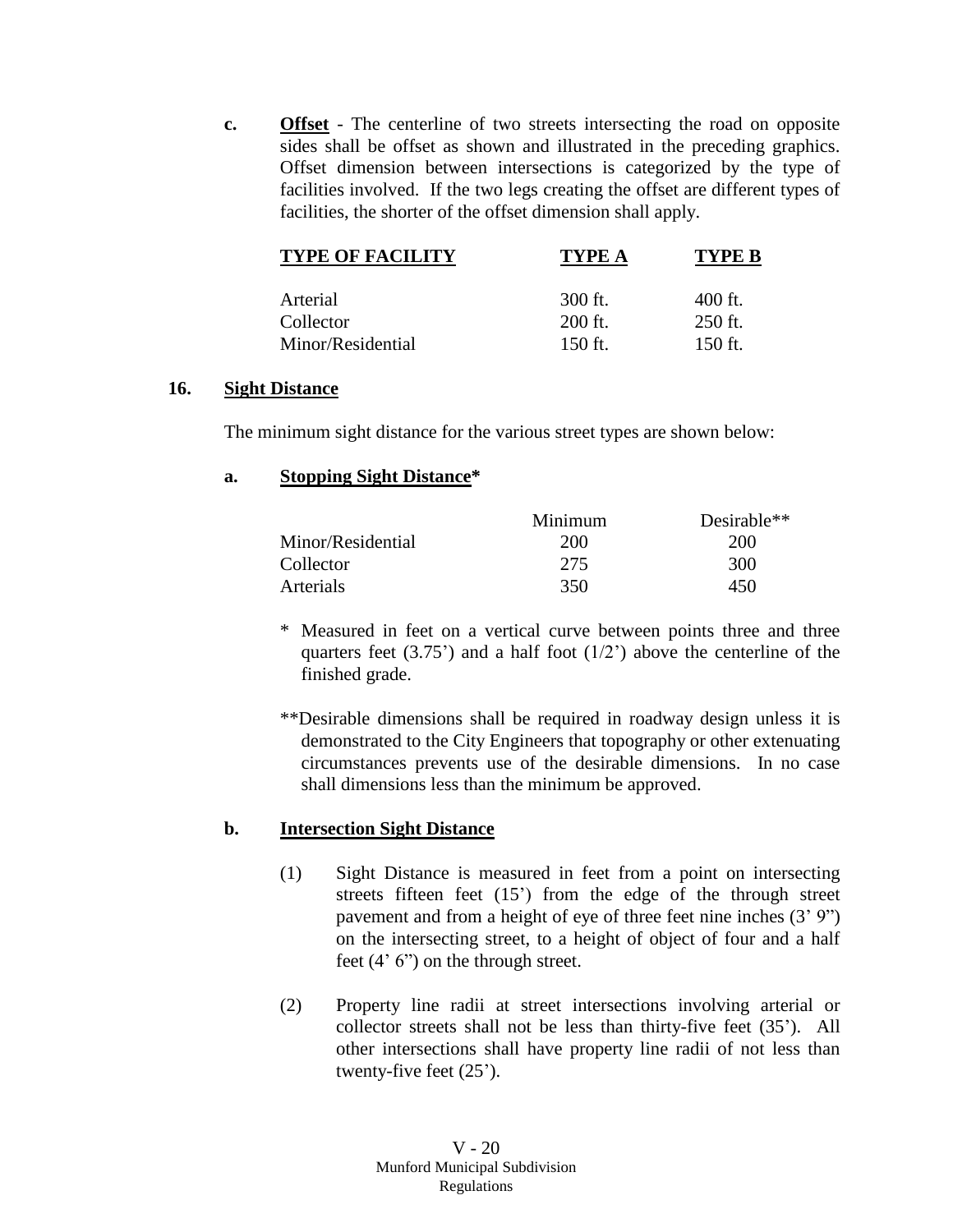| <b>Through Street</b><br>Classification | Intersecting<br><b>Street</b> | Intersecting Street With<br><b>High Percentage</b><br>of Truck Traffic |
|-----------------------------------------|-------------------------------|------------------------------------------------------------------------|
| Arterials                               | 680                           | 840                                                                    |
| Collector                               | 500                           | 700                                                                    |
| Minor/Residential*                      | 300                           |                                                                        |

#### **17. Tangents**

a. The minimum centerline tangents permitted on approach to intersections are shown below:

#### **Intersection Type Tangent Length**

**b. Tangents Between Curves** - Between curves there shall be a centerline tangent not less than three hundred feet (300') in length on arterials, and one hundred feet (100') on all collector streets. No tangent is required on minor/residential streets or cul-de-sac streets.

#### **18. Corner Radii**

The minimum property line radii for the various street intersections are shown **below:**

| <b>Intersection Types</b> | <b>Minimum</b> Corner |  |
|---------------------------|-----------------------|--|
| Radii                     |                       |  |
|                           |                       |  |
|                           | - 6 offset            |  |
|                           |                       |  |
|                           |                       |  |
|                           |                       |  |
|                           |                       |  |
|                           |                       |  |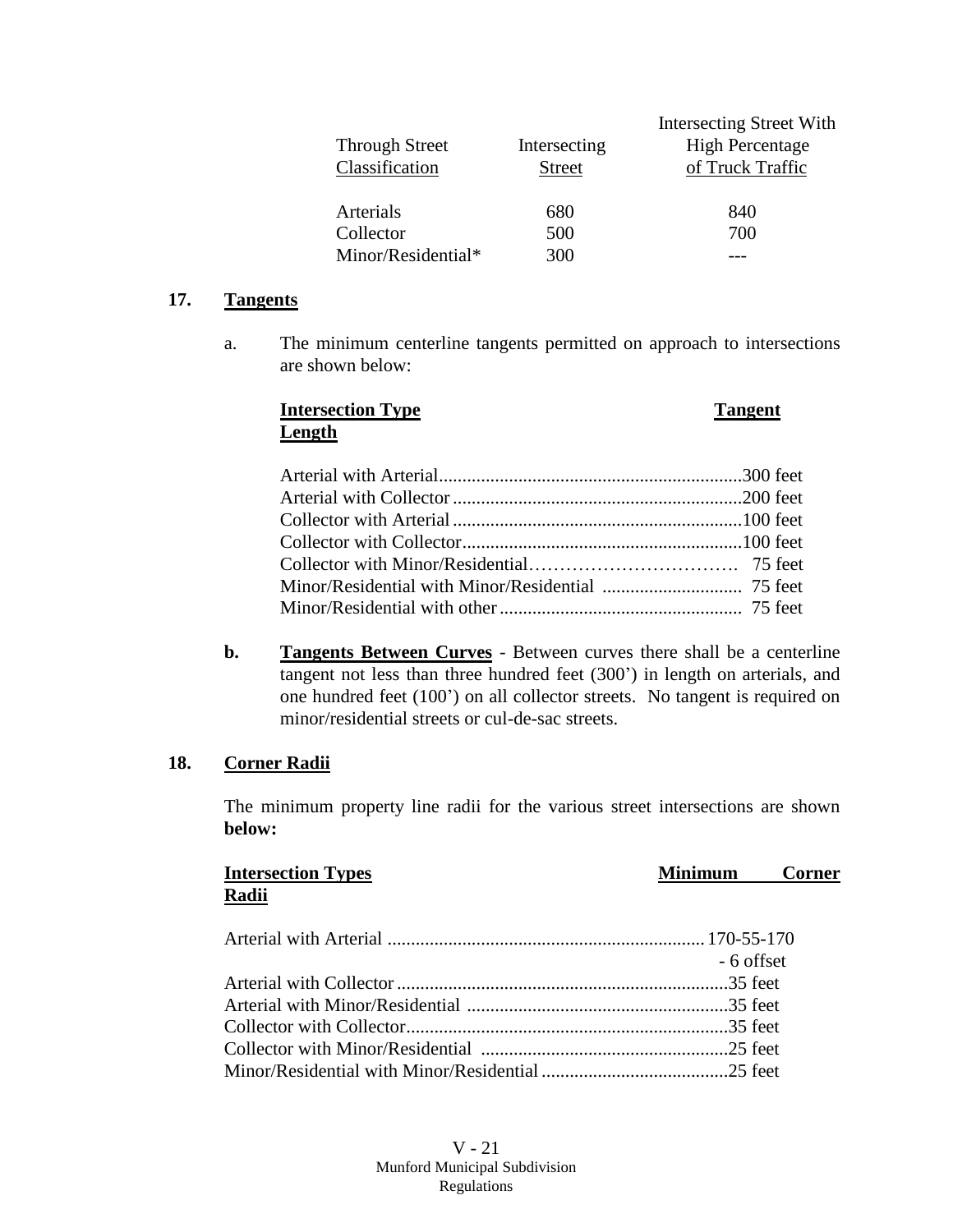# **19. Reserve Strips**

There shall be no reserve strips controlling access to streets, except were the control of such strips is definitely placed with the City under conditions approved by the Planning Commission.

# **20. Street Names**

Proposed streets which are obviously in alignment with other streets already existing and named shall bear the names of the existing streets. In no case shall the name for a proposed street duplicate an existing street name irrespective of the suffix used, i.e., street, avenue, boulevard, drive, parkway, cove, court, or place. Street names shall be approved by the Planning Commission. Street name changing is discouraged unless a redrawn Construction Plat is submitted.

# **21. Arrangement of Continuing and Dead-End Public Ways**

- **a. Arrangement of Continuing Public Ways** The arrangement of public ways shall provide for the continuation of major public ways between adjacent properties when such continuation is necessary for convenient movement of traffic, effective fire protection, efficient provisions of utilities, and when such continuation is in accordance with the Major Road Plan. If the adjacent property is undeveloped and the pubic way must be a dead-end public way temporarily, the right-of-way shall be extended to the property line. A temporary cul-de-sac, temporary T-, or L-shaped turnabout shall be provided on all temporary dead-end pubic ways as required in the following turnabout standards, with a notation on the subdivision plat that land outside the normal public way right-of-way shall revert to abutting property owners whenever the public way is continued.
- **b. Dead-End Public Ways** Where a public way does not extend beyond the boundary of the subdivision and its continuation is not required by the Planning Commission for access to adjoining property, its terminus shall normally not be nearer to such boundary than fifty feet (50'). However, the Planning Commission may require the reservation of an appropriate easement to accommodate drainage facilities, pedestrian traffic, or utilities. A cul-de-sac turnabout shall be provided at the end of a dead-end public way in accordance with the design standards of these regulations.

For greater convenience to traffic and more effective police and fire protection, permanent dead-end public ways shall, in general, be limited in length in accordance with the design standards of these regulations.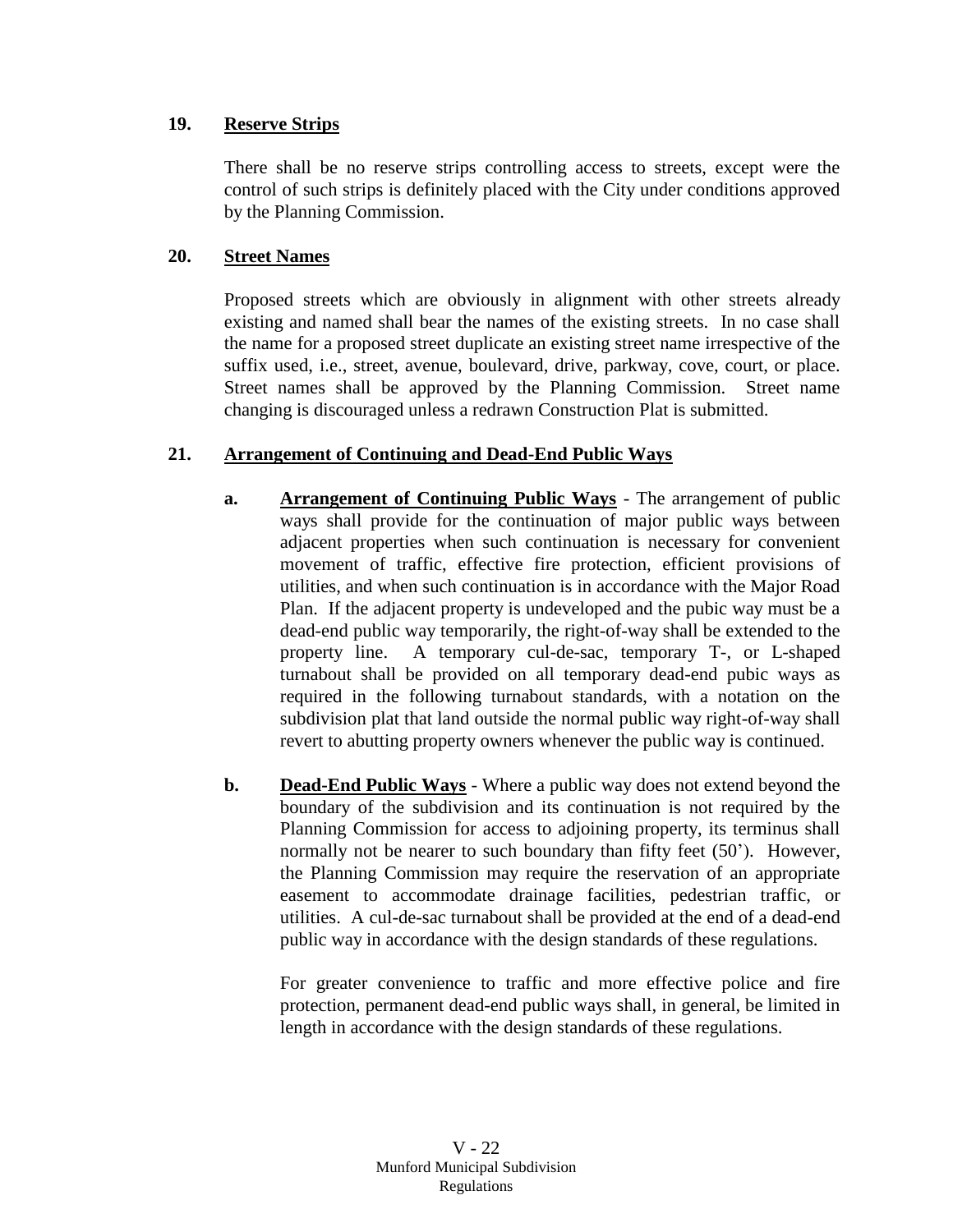# **22. Intersections**

- a. Public ways shall be laid out so as to intersect as nearly as possible at right angles. A proposed intersection of two (2) new public ways at an angle of less than seventy-five degrees  $(75^0)$  shall not be permitted. An oblique public way should be curved approaching an intersection and should be approximately at right angles for at least one hundred feet (100') therefrom. Not more than two (2) public ways shall intersect at any one point unless specifically approved by the Planning Commission.
- b. Proposed new intersections along one side of an existing public way shall coincide, wherever practicable, with any existing intersections on the opposite side of such public way. Jogs within public ways having center line offsets of less than one hundred fifty feet (150') shall not be permitted, except where the intersected public ways have separated dual drives without median breaks at either intersection. Where public ways intersect arterial or collector routes, their alignment shall be continuous. Intersections of arterial or collector public ways shall be at least eight hundred feet (800') apart.
- c. Minimum curb radius at the intersection of two (2) minor public ways shall be twenty-five feet (25'), and minimum curb radius at an intersection involving a collector public way shall be thirty feet (30'). Alley intersections and abrupt changes in alignment within a block shall have the corners cut off in accordance with standard engineering practice to permit safe vehicular movement.
- d. Where a pubic way intersection will involve earth banks or existing vegetation inside any lot corner that would create a traffic hazard by limiting visibility, the subdivider shall cut such ground or vegetation (including trees) in connection with the grading of the public right-of-way to the extent necessary to provide adequate sight distance.
- e. Intersections shall be designed with a flat grade wherever practical, In hilly or rolling areas, at the approach to an intersection, a leveling area shall be provided having not greater than a two percent (2%) grade for a distance of sixty feet (60'), measured from the nearest right-of-way line of the intersecting public way.
- f. The cross-slope on all public ways, including intersections, shall be three percent (3%) or less.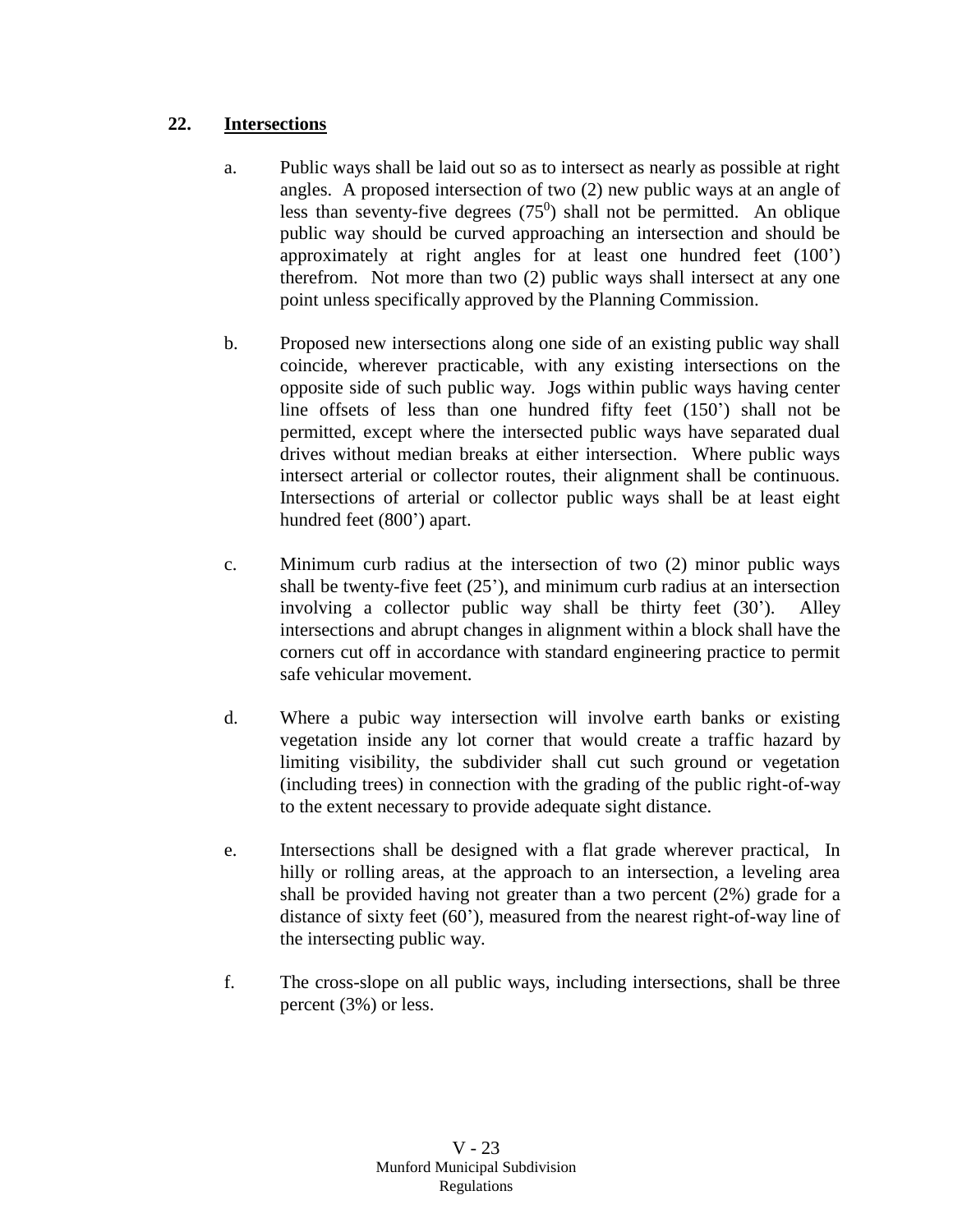## **23. Right-of-Way Width Dedication on Existing Public Ways**

Where a subdivision adjoins an existing narrow public way or where the Major Road Plan or any zoning setback provisions indicate plans for realignment or widening of a public way that would require use of some of the land in the subdivision, the subdivider shall be required to dedicate, at his expense, areas for widening or realigning such public way as set forth below:

- a. The entire right-of-way shall be provided where any part of the subdivision is on both sides of the existing public way; or
- b. When the subdivision is located on only one side of an existing public way, one-half (1/2) of the required right-of-way, measured from the center line of the existing pavement, shall be provided.

# **24. Public Way Surfacing and Improvements**

After underground utilities have been installed, the subdivider shall construct curbs with gutters, and shall surface or cause to be surfaced public ways to the widths prescribed in these regulations. No public way shall be surfaced until approval of the Construction Plat has been obtained. Surfacing shall be of such character as is suitable for the expected traffic. Types and methods of paving shall be in accordance with the specifications of Article VI, Section D, and in no event shall such construction be below the specifications set forth in these regulations. Adequate provisions shall be made for culverts, drains and bridges, as required.

# **C. LOT LAYOUT**

In general, all lots within a subdivision shall have about the same area. Minimum lot areas and frontages are specified in the Munford Municipal Zoning Ordinance, however, a subdivision plan should not be predicated solely on producing a maximum density. The lot layout plan should give balanced consideration to the natural topography of the tract being subdivided, to the conservation and preservation of the natural environment, to the provision of adequate open space, to the enhancement of the character and beauty of the community, to the optimization of lot density, to improvements ratio, and to the protection of life and property.

## **1. Adequate Building Sites**

Each lot shall contain a building site not subject to flooding or other hazards and such site shall be outside the limits of any easements, rights-of-way, building lines, side yards, rear yards and front yards as defined in Section B of this Article, Section F of Article I and the Munford Municipal Zoning Ordinance.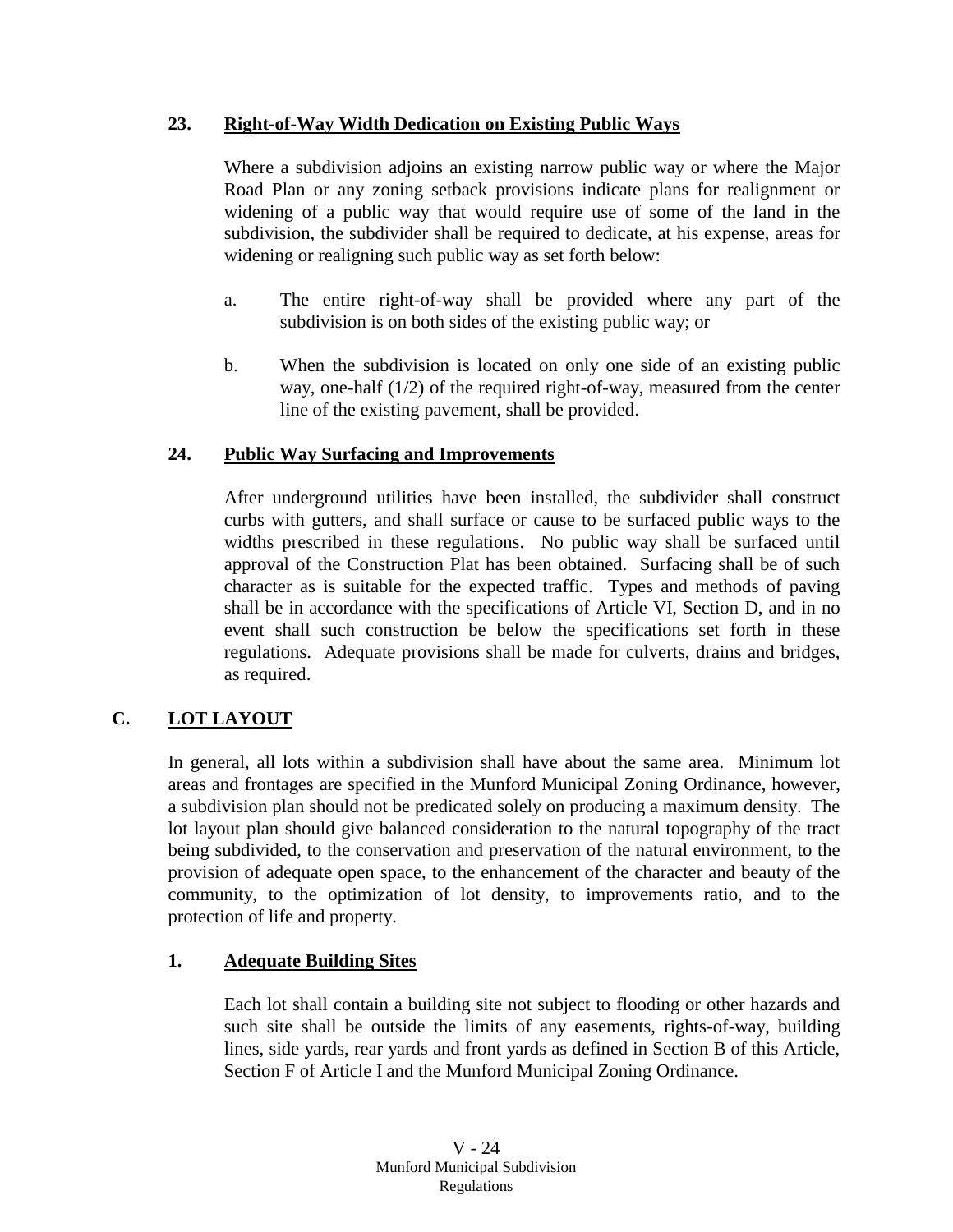# **2. Arrangement of Lots**

Where practical, side lot lines shall be at right angles to straight street lines and radial to curved street lines. Each lot shall front on a public street or road which has a right-of-way width of not less than fifty feet (50'). Where lots abut on an arterial street, a marginal access street, or have double frontage, acceptable arrangements shall be made to control ingress and egress onto such streets from the individual lots.

# **3. Minimum Size of Lots**

The size, shape and orientation of lots or buildings sites shall be as the Planning Commission deems appropriate for the intended use and topography of the site, for adjoining land uses, and for the protection of life and property.

- a. The minimum area and dimensions of residential lots shall be as specified by the Munford Municipal Zoning Ordinance.
- b. The minimum area and dimensions of office, commercial and industrial tracts shall be as specified by the Munford Municipal Zoning Ordinance and such tract shall also provide adequate space for the off-street service and parking facilities, landscaping and screening required by the type of use and proposed development.

## **4. Building Setback and Yard Requirements**

- a. All lots or tracts shall have at least the minimum front, side and rear yard that is required by the Zoning Ordinance. To accommodate site peculiar conditions, such as side yard drainage, the Planning Commission may require increasing the yard requirements for a given lot or tract.
- b. In the case of electrical transmission lines where easement widths are not definitely established, there shall be a minimum building setback line from the center of the transmission line as follows:

| VOLTAGE LINE | MINIMUM BUILDING SETBACK |
|--------------|--------------------------|
|              |                          |
| 46 KV        | 37.5 feet                |
| 69 KV        | 50 feet                  |
| 161 KV       | 75 feet                  |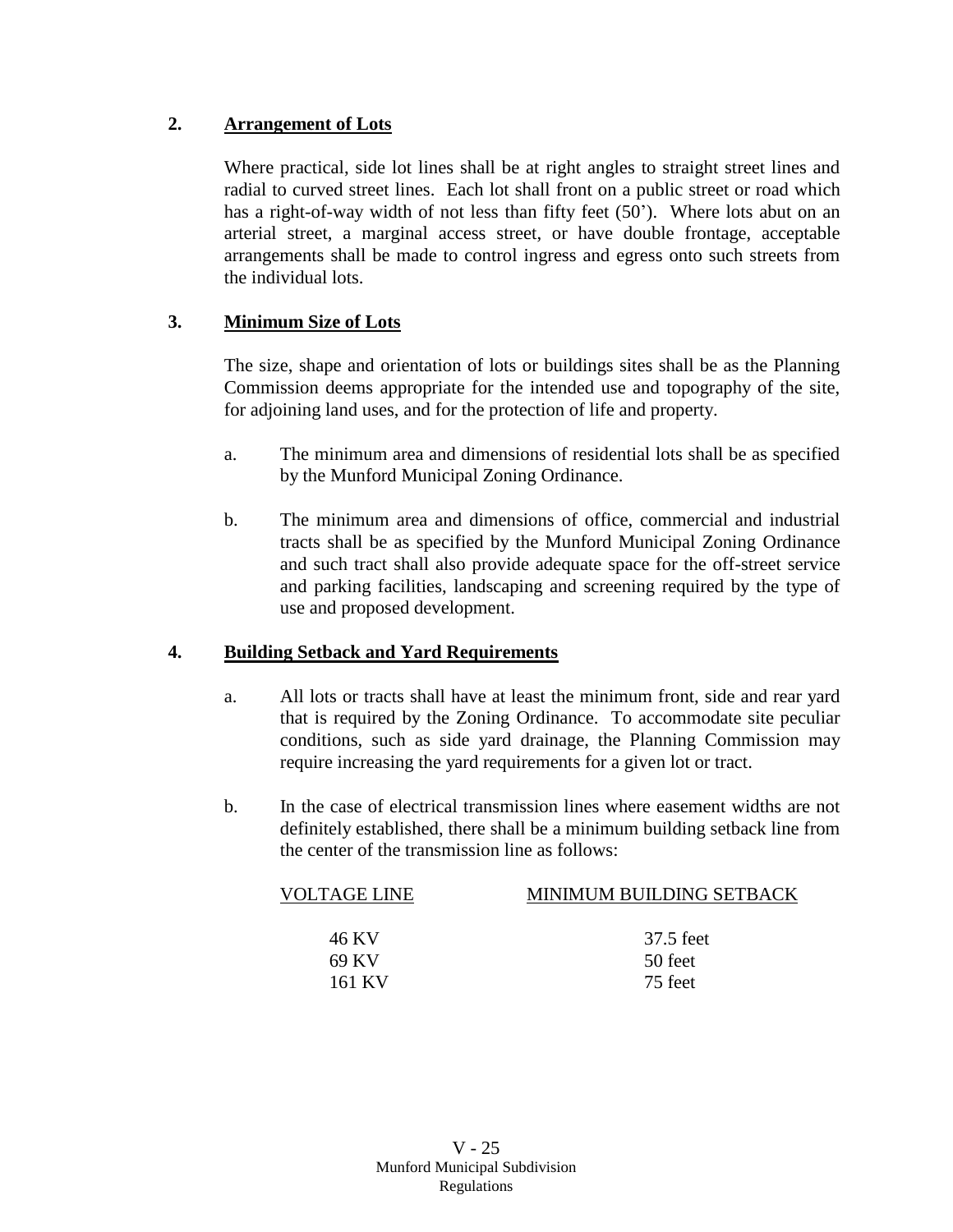# **5. Large Tracts or Parcels**

Where land is subdivided into larger parcels than ordinary buildings sites, such parcels shall be arranged to allow for future opening of streets and for logical resubdivision. In no case shall this be construed to allow the creation of severed parcels.

# **6. Lot Drainage and Grading**

Where possible, lots shall drain toward the street or toward both the street and the rear lot lines. In case of drainage to the rear lot line, lateral drainage along rear lot lines shall be required, necessitating careful attention to grading. Where required by the topography, side yard drainage may be required, in which case it may be necessary to increase the minimum side yard requirements. Terracing of lots, particularly in residential subdivisions, shall be avoided unless essential for erosion control or to reduce the velocity of runoff.

# **D. BLOCKS**

Blocks configuration within a subdivision is essentially determined by the street layout; hence, it must provide safe and sufficient vehicular and pedestrian circulation.

## **1. Block Length**

Blocks shall be not less than four hundred feet (400') nor more than twelve hundred feet (1200') in length measured centerline to centerline of street, except as the Planning Commission may deem necessary to secure efficient use of the land or desired features of street pattern. The Planning Commission may require one (1) or more public cross walks of not less than ten feet (10') in width extending entirely across the block at locations deemed necessary.

## **2. Block Width**

Blocks shall be wide enough to allow two (2) rows of lots, except where double frontage or open space is provided or required, or where prevented by topography or other physical conditions of the side. In such cases, the Planning Commission may permit a single row of lots.

## **E. DRAINAGE AND STORM SEWERS**

#### **1. General Requirements**

The Planning Commission shall not approve any plat of a subdivision which does not make adequate provisions for storm water or floodwater run-off channels or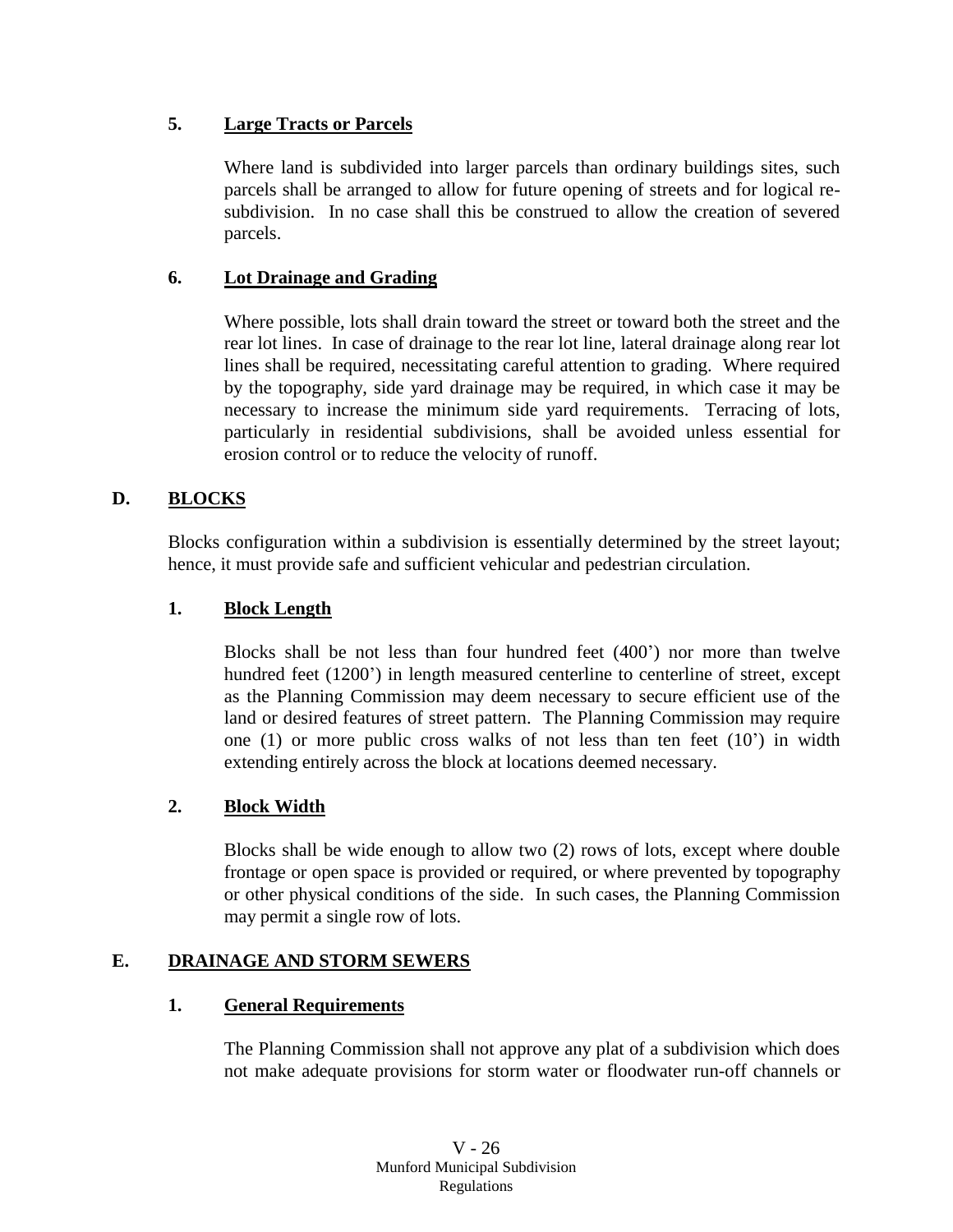basins. The storm water drainage system shall be separate and independent from any sanitary sewer system.

## **2. Nature of Storm water Facilities**

## **a. Location**

The subdivider may be required by the Planning Commission to transport by pipe or open ditch any spring or surface water that may exist prior to or as a result of the subdivision. Such drainage facilities shall be located in the public way right-of-way, where feasible, or in perpetual unobstructed easements of appropriate width and shall be constructed in accordance with the construction specifications contained in these regulations.

## **b. Accessibility to Public Storm Sewers**

- (1) Where a public storm sewer is accessible, the developer shall install storm sewer facilities, or if no outlets are within a reasonable distance, adequate provision shall be made for the disposal of storm waters, subject to the specifications of the appropriate governmental representative; inspection of facilities shall be conducted to assure compliance. Inspection of facilities shall be conducted by the enforcing officer.
- (2) If a connection to a public storm sewer will be provided eventually, as determined by the Planning Commission, the subdivider shall make arrangements for future storm water disposal by a public system at the time the Plat receives final approval. Provisions for such connection shall be incorporated by inclusion in the surety instrument / performance bond required for the Final Plat.

## **c. Accommodation of Upstream Drainage Areas**

A culvert or other drainage facility shall in each case be large enough to accommodate potential runoff from its entire upstream drainage area, whether inside or outside the subdivision. Necessary facilities shall be sized based on the construction specifications and assuming conditions of maximum potential watershed development permitted by any Zoning Ordinance.

# **d. Effect on Downstream Drainage Areas**

The Planning Commission also shall study the effect of each subdivision on existing downstream drainage facilities outside the area of the subdivision. Where it is anticipated that the additional runoff incident to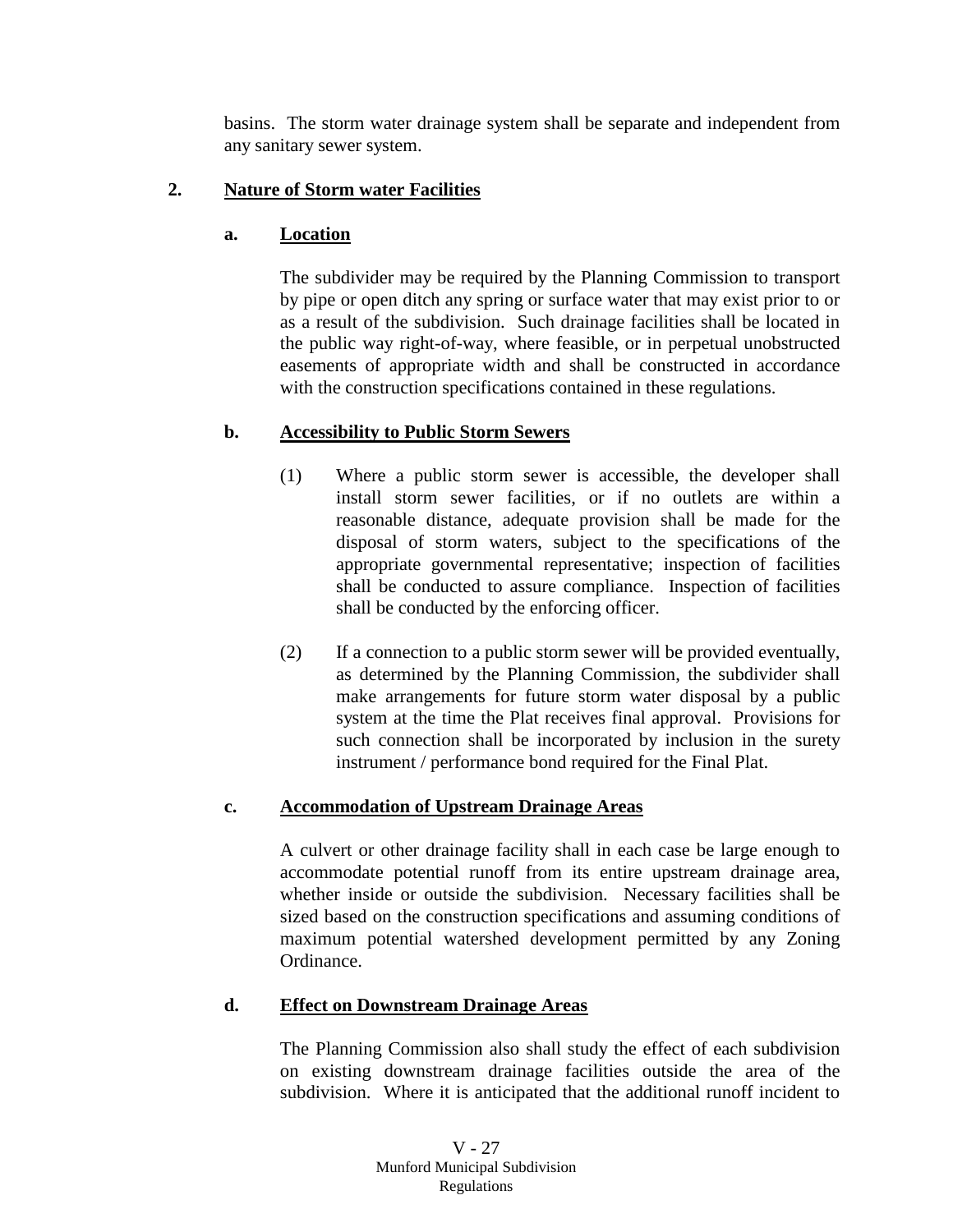the development of the subdivision will overload an existing downstream drainage facility, the Planning Commission shall withhold approval of the subdivision until provision has been made for adequate improvement of such drainage facilities in such sum as the Planning Commission shall determine. No subdivision shall be approved unless adequate drainage will be provided to an adequate drainage watercourse or facility.

#### **e. Areas of Poor Drainage**

Whenever a plat is submitted for an area which is subject to flooding, the Planning Commission may approve such subdivision; provided, that the applicant fills the affected floodway fringe area of said subdivision to place public way elevations at no more than twelve inches (12") below the regulatory flood elevation and first floor elevations (including basements) at no less than one foot (1') above the regulatory flood elevation. The plat of such subdivision shall provide for a floodway along the bank of any stream or watercourse of width sufficient to contain or move the water of the regulatory flood, and no fill shall be placed in the floodway; neither shall any building nor flood-restrictive structure be erected or placed therein. The boundaries of the floodway and floodway fringe area, and the regulatory flood elevation, shall be determined by the Planning Commission based upon the review specified in these regulations and the submission of flood data in a Construction Plat as specified in these regulations.

## **f. Floodplain Areas**

The Planning Commission may when it deems it necessary for the health, safety, or welfare of the present and future population of the area or necessary to the conservation of water, drainage, and sanitary facilities, prohibit the subdivision of any portion of the property which lies within the floodplain of any stream or drainage course. The regulatory floodway shall be preserved from any and all destruction or damage resulting from clearing, grading, or dumping of earth, waste material, or stumps. Any subdivision which contains flood-prone land shall be subject to the special provisions set forth in these regulations.

## **3. Dedication of Drainage Easements**

## **a. General Requirements**

Where a subdivision is traversed by a watercourse, drainage way, channel, or stream, there shall be provided a storm water easement or drainage right-of-way conforming substantially to the lines of such watercourse and of such width and construction as will be adequate. Where open drainage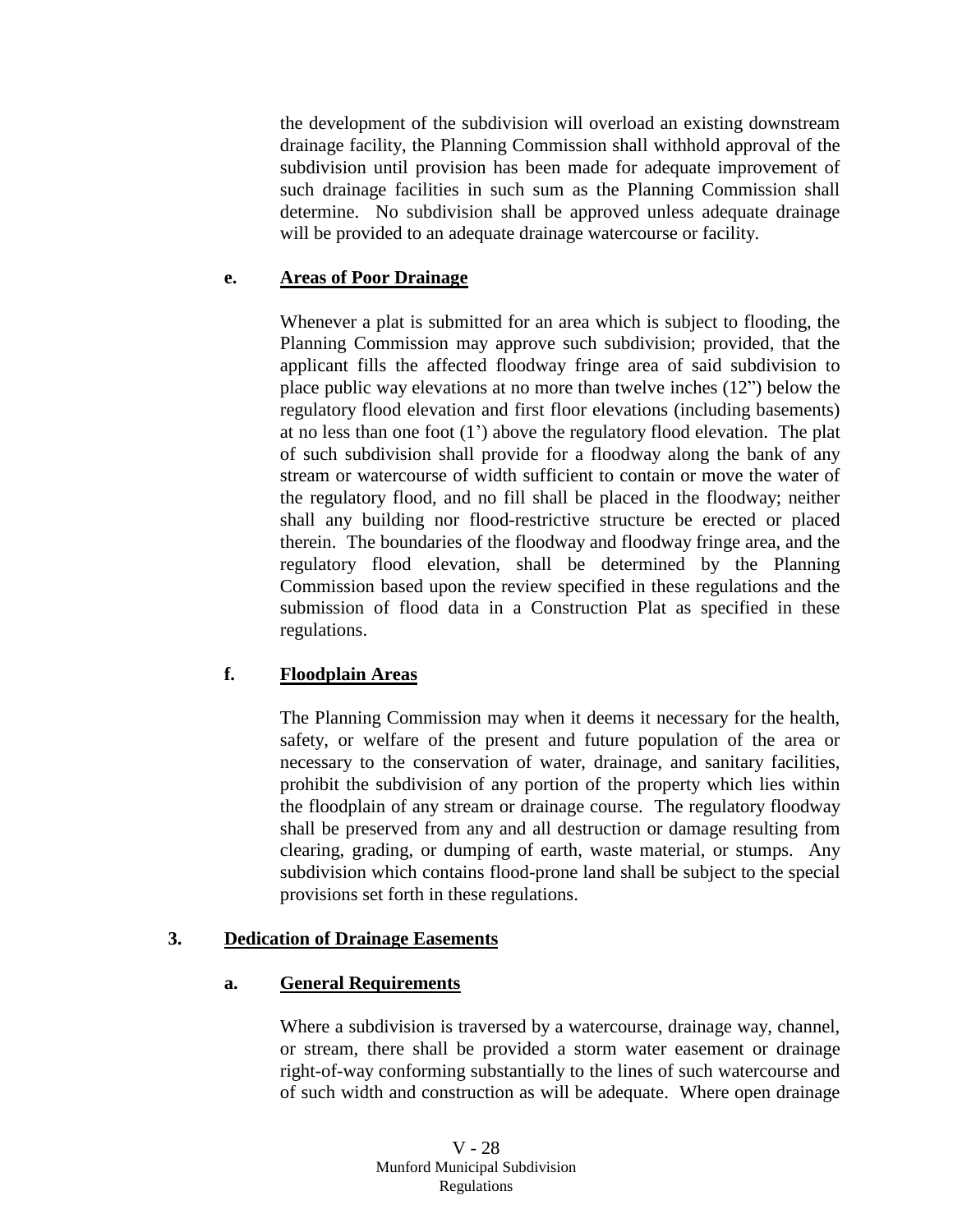ways are utilized they shall be designed for the twenty-five (25) year frequency flood.

# **b. Drainage Easements**

- (1) Where topography or other conditions are such as to make impracticable the inclusion of drainage facilities within the rightof-way of a public way, perpetual unobstructed easements at least ten feet (10') in width for such facilities shall be provided across property outside the public way lines and with satisfactory access to public ways. All easements shall be indicated on the Preliminary Plat, Construction Plat and Final Plat. Drainage easements shall be carried from the public way to a natural watercourse or to other drainage facilities.
- (2) When a new drainage system is to be constructed which will carry water across private land outside the subdivision, appropriate drainage rights must be secured and indicated on the plat.
- (3) The applicant shall dedicate, when required by the Planning Commission, either in fee, or by drainage or conservation easement, the land on both sides of an existing watercourse to a distance to be determined by the Planning Commission.
- (4) Along watercourses, low-lying lands within any floodway, whether or not included in areas for dedication, shall be preserved and retained in their natural state as drainage ways.

## **4. Ditching, Concrete Ditch Paving, Culverts and Storm Drains**

The design and construction details of drainage facilities shall be in accordance with the provisions of these regulations. The design and construction details of all such facilities shall be approved by the appropriate governmental representative.

## **F. WATER FACILITIES**

## **1. General Requirements**

- a. Necessary action shall be taken by the developer to extend a water supply system capable of providing domestic water use and fire protection.
- b. Where a public water main is within reasonable access of the subdivision, as determined by the Planning Commission, the subdivider shall install adequate water facilities, including fire hydrants, subject to construction and material specifications, approval of the Planning Commission, the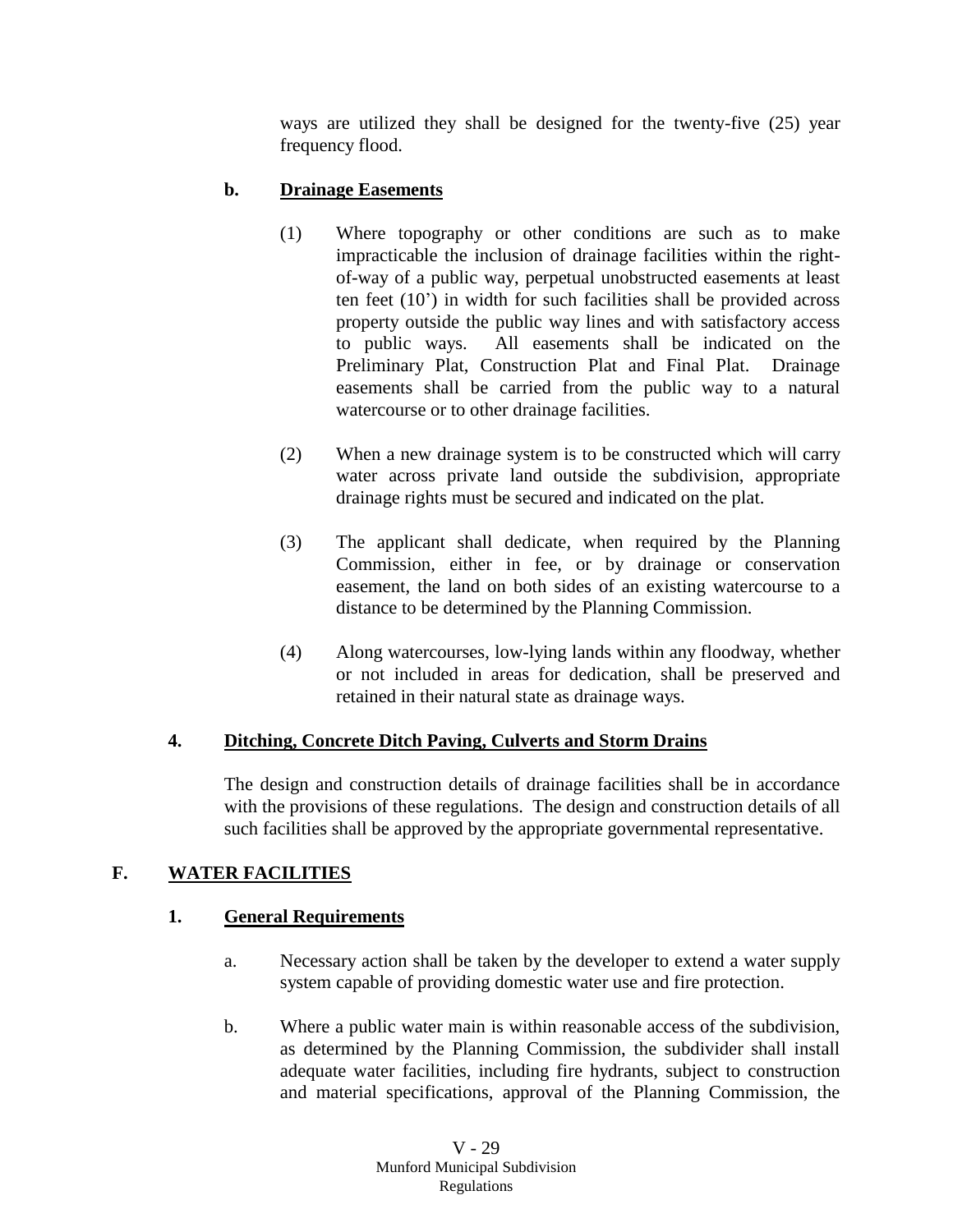Tennessee Department of Environment and Conservation and these regulations.

- c. Where required for fire protection,water mains shall not be less than six inches (6") in diameter.
- d. All water systems, whether public or private, located in a flood-prone area shall be flood proofed to the regulatory flood protection elevation. All water supply facilities located below the regulatory flood protection elevation shall be designed to prevent the infiltration of floodwaters into the water supply system and discharges from the system into floodwaters.

# **2. Fire Hydrants**

Fire hydrants shall be required in all subdivisions; they shall be located no more than five hundred feet (500') apart and be within three hundred feet (300') of any residential, commercial, or industrial lot. However, the Planning Commission may require closer spacing where physical conditions or types of structures so warrant. To eliminate future public way buttings or openings, all underground utilities for fire hydrants, together with the fire hydrants themselves, and all other water supply improvements shall be installed before any final paving of a public way shown on the subdivision plat, unless otherwise approved by the Planning Commission.

## **G. SEWAGE FACILITIES**

## **1. General Requirements**

The applicant shall install sanitary sewer facilities in a manner prescribed by the regulations of the Tennessee Department of Environment and Conservation and by any other applicable standards and specifications. All plans shall be designed and approved in accordance with the rules, regulations, specifications, and standards, of any applicable governmental agency or appropriate unit thereof.

## **2. Mandatory Connection to Public Sewer System**

a. The applicant shall install sanitary sewers in the subdivision and shall provide sanitary sewer facilities to each lot therein and shall connect the facilities to the public system. The subdivider shall provide sewers which meet standards set forth in the regulations of the Tennessee Department of Environment and Conservation.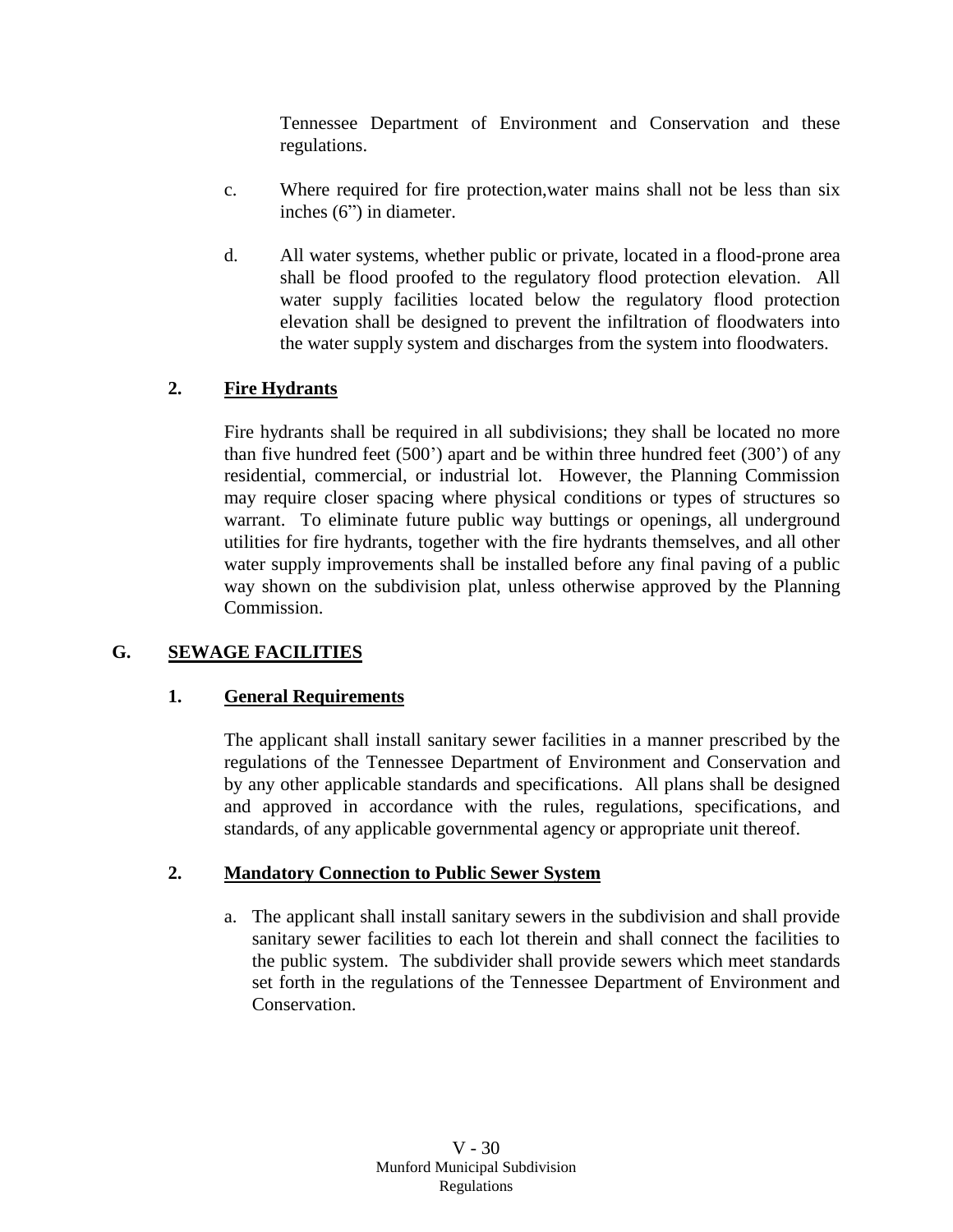b. All sanitary sewer facilities located in a flood hazard area shall be flood proofed to the regulatory flood protection elevation. All sewer facilities located below the regulatory flood protection elevation shall be designed to prevent infiltration of floodwaters into the sewer system and discharges from the system into floodwaters.

# **3. Design Criteria for Sanitary Sewers**

- a. Sanitary sewer systems shall be designed for the ultimate tributary population based upon appropriate plans and zoning regulations.
- b. The minimum size of a public sewer line shall be eight inches (8") in diameter for gravity lines and six inches (6") in diameter for forced lines. Individual lot service lines shall be a minimum of four inches (4").
- c. Sanitary sewers shall be located within a public street right-of-way, unless topography dictates otherwise. Public utility easements shall be provided across private property for access to lines and manholes, such easements to be of an adequate width for service purposes, but in no case less than twenty feet (20').

## **H. UTILITY EASEMENTS**

- 1. Easements down rear lot lines or additionally across lots, if deemed necessary by the Planning Commission, shall be provided for utilities (private or public). Such easements shall be at least twenty feet (20') wide. The subdivider shall take such actions as are necessary to ensure the coordination and continuation of utility easements established on adjacent properties with those proposed within his development.
- 2. Where topographical or other conditions are such as to make impractical the inclusion of utilities within rear lot lines, perpetual unobstructed easements at least twenty feet (20') in width shall be provided along side lot lines with satisfactory access to public ways or rear lot lines. Easements shall be indicated on the plat.
- 3. Temporary construction easements exceeding the width of permanent easements may be required as necessary until completion of any one project.

## **I. PRESERVATION OF NATURAL FEATURES AND AMENITIES**

Existing features which would add value to a residential development or to the area as a whole, such as trees, watercourses and falls, historic spots, and similar irreplaceable assets, shall be preserved in the design of the subdivision, as required by the Planning Commission. No change of grade of the land shall be affected nor shall any natural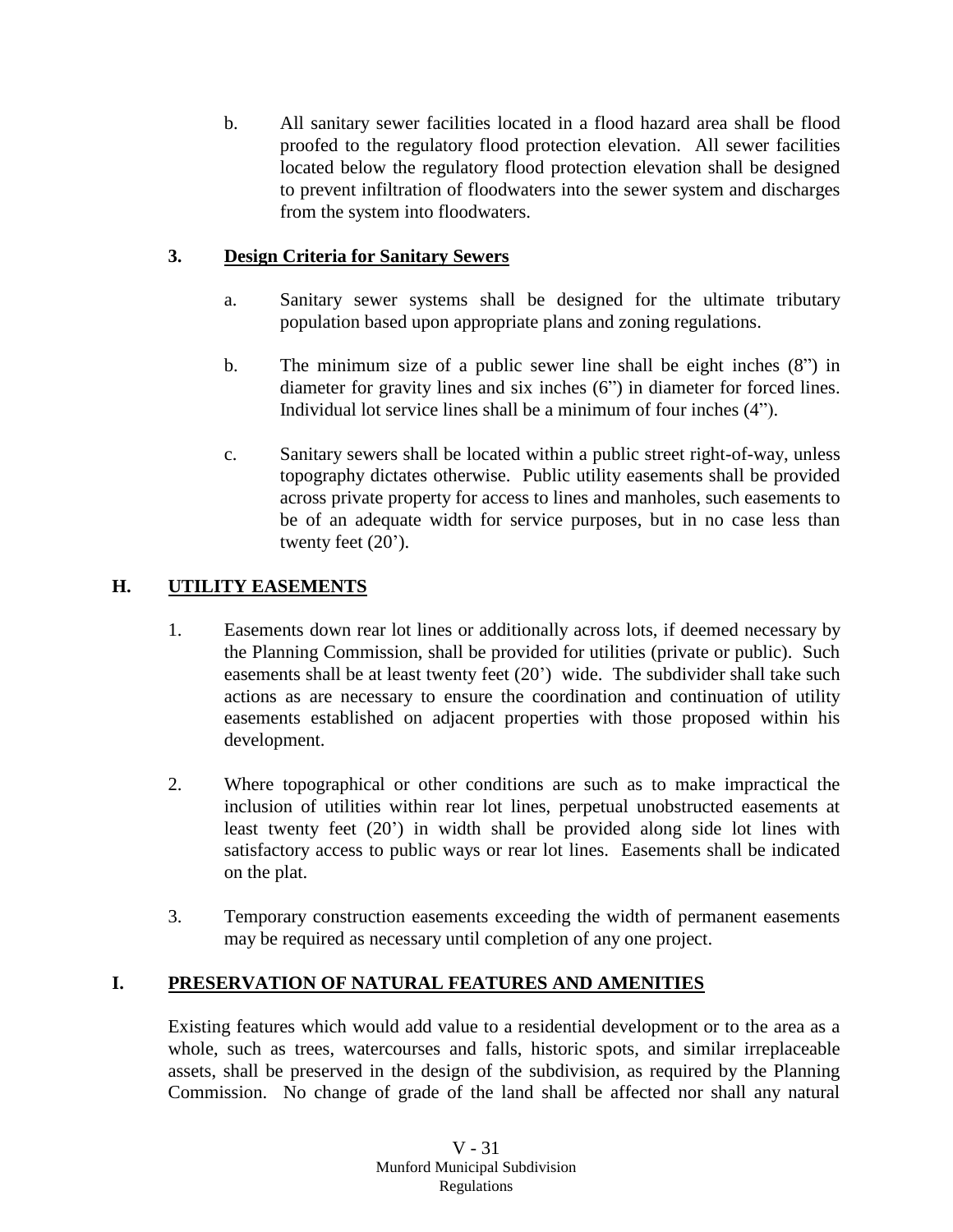features be removed or relocated until a Preliminary Plat has been approved by the Planning Commission.

### **J. NONRESIDENTIAL SUBDIVISIONS**

#### **1. General**

If a proposed subdivision includes land which is zoned for a commercial or industrial purpose, the layout of the subdivision with respect to such land shall make such provisions as the Planning Commission may require. A nonresidential subdivision also shall be subject to all the requirements of site plan approval as set forth in the applicable zoning Ordinance. Site plan approval may proceed simultaneously at the discretion of the Planning Commission. A nonresidential subdivision shall be subject to all the requirements of these regulations, as well as such additional standards set forth by the Planning Commission, and shall conform to the Land Development Plan, Major Road Plan, and Zoning Ordinance.

### **2. Standards**

In addition to the principles and standards in the regulations, which are appropriate to the planning of all subdivisions, the subdivider shall demonstrate to the satisfaction of the Planning Commission that the public way, parcel, and block pattern proposed is specifically adapted to the uses anticipated and takes into account other uses in the vicinity. The following principles and standards shall be observed:

- a. Proposed industrial parcels shall be suitable in areas and dimensions to the types of nonresidential development anticipated.
- b. Public way rights-of-way and pavements shall be adequate to accommodate the type and volume of traffic anticipated.
- c. Special requirements may be imposed by the governing body with respect to any public way, curb, gutter, and sidewalk design and construction specifications.
- d. Special requirements may be imposed by the governing body with respect to the installation of public utilities, including water, sewer, and storm water drainage.
- e. Every effort shall be made to protect adjacent residential areas from potential nuisance from the proposed nonresidential subdivision, including the provision of extra depth in parcels backing on existing or potential residential development and provisions for permanently landscaped buffer strips, when necessary.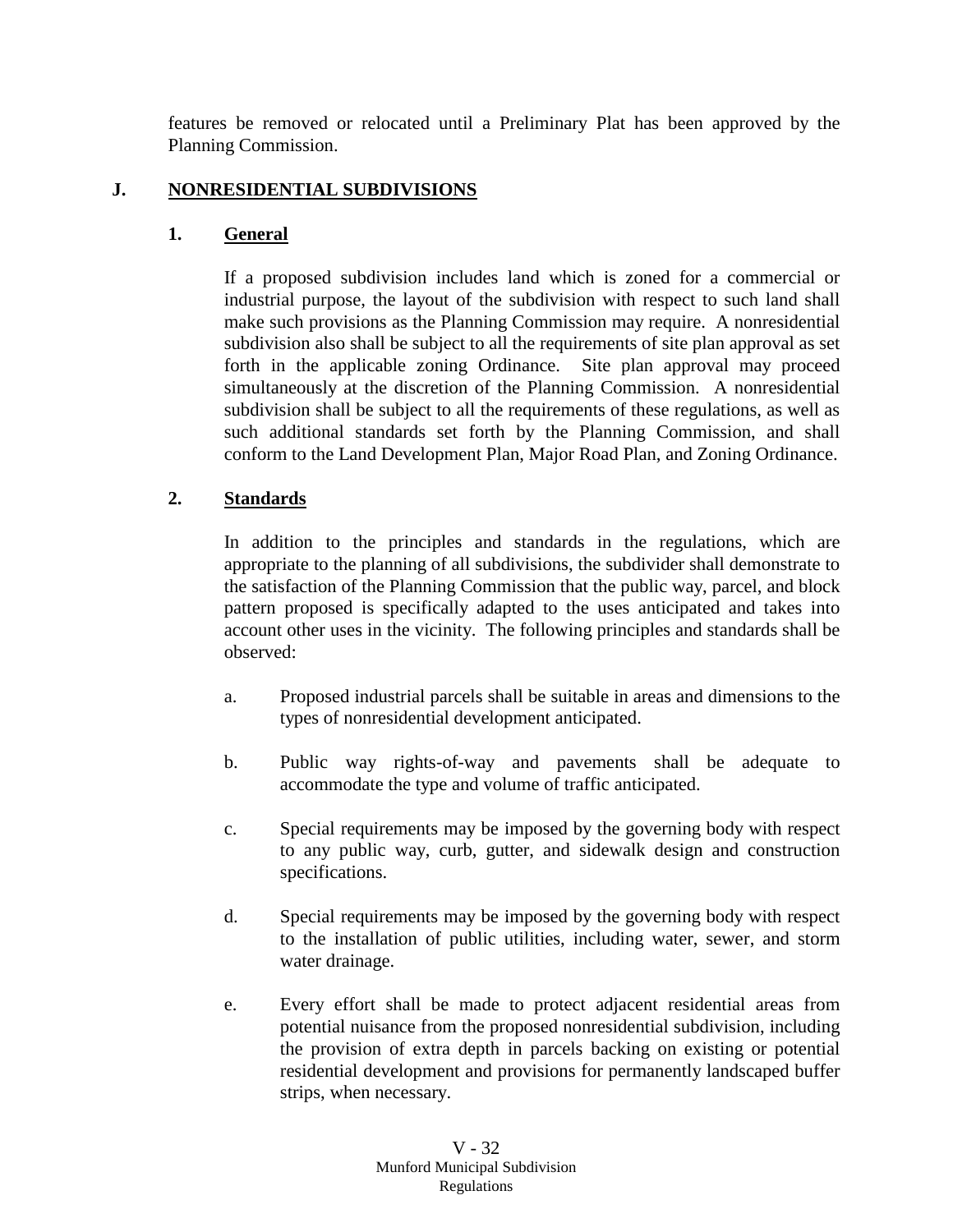f. Public ways carrying nonresidential traffic, especially trucks, normally shall not be extended to the boundaries of adjacent existing or potential residential areas.

> V - 33 Munford Municipal Subdivision Regulations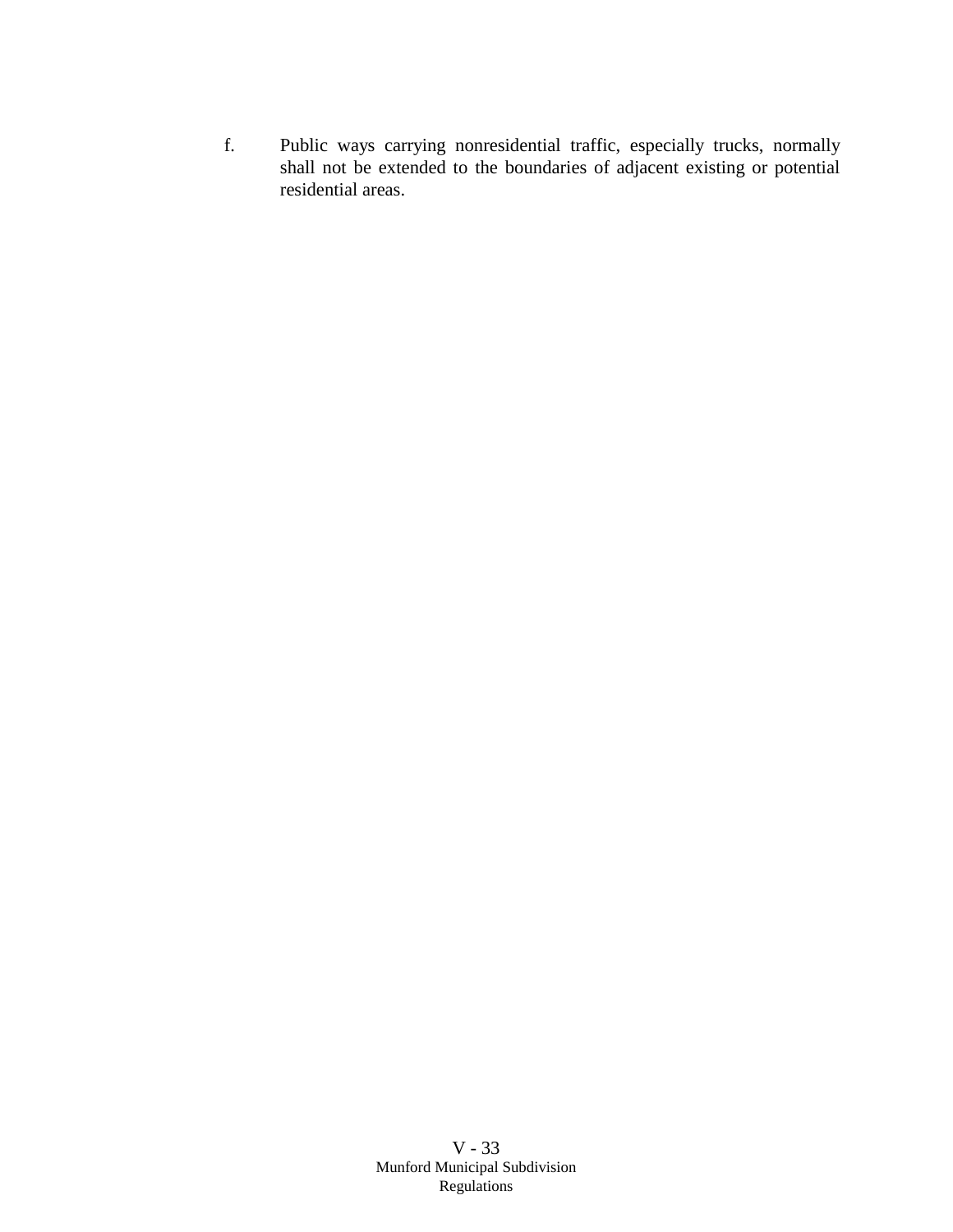#### **ARTICLE VI**

### **PREREQUISITES TO FINAL SUBDIVISION APPROVAL**

### **A. GENERAL REQUIREMENTS**

As a condition precedent to the final acceptance of any subdivision, subdivision addition or re-subdivision, every subdivision developer shall be required to grade and improve streets and other public ways, to install survey monuments, utilities, curbs, gutters, sidewalks, sewers, water mains, storm water inlets, surface and ground water drainage channels and structures, and buffer screens, and to prepare the plant landscaping in accordance with these regulations and the Technical Specifications of the City of Munford. In lieu of the completion of such improvements prior to final subdivision acceptance, the Planning Commission may accept a surety instrument / performance bond, in an amount and with surety and conditions satisfactory to it, providing for and securing to the City of Munford the actual construction and installation of such improvements within a period specified by the Planning Commission and expressed in the surety instrument / performance bond.

### **B. SURETY INSTRUMENT / PERFORMANCE BOND IN LIEU OF COMPLETED IMPROVEMENTS**

The subdivision developer shall furnish to the City of Munford a construction surety instrument / performance bond showing the City of Munford's Planning Commission as the beneficiary. The amount of the surety instrument / performance bond shall equal the cost of all public improvements and shall be irrevocable. The surety instrument / performance bond shall be effective for one year with renewal for one year with no effort on the part of the City of Munford. Terms of the surety instrument / performance bond shall be as determined by the City Engineer and approved by the Planning Commission in accordance with Section 13-4-303 Tennessee Code Annotated. Normally the amount and terms of the surety instrument / performance bond will be approved concurrently with approval of the Construction Plat in accordance with Article II, Section C of these regulations.

### **1. Reduction of Surety Instrument / Performance Bond Upon Partial Completion**

Upon completion of the major improvements, and upon final inspection and acceptance by the City Engineer or his designated representative, the developer may reduce the amount of the surety instrument / performance bond or he may substitute a new surety instrument / performance bond to secure the obligation with respect to incomplete or unacceptable improvements. The residual improvements shall normally be limited to such items as erosion control, revegetation, landscaping, and planting, and to those improvements such as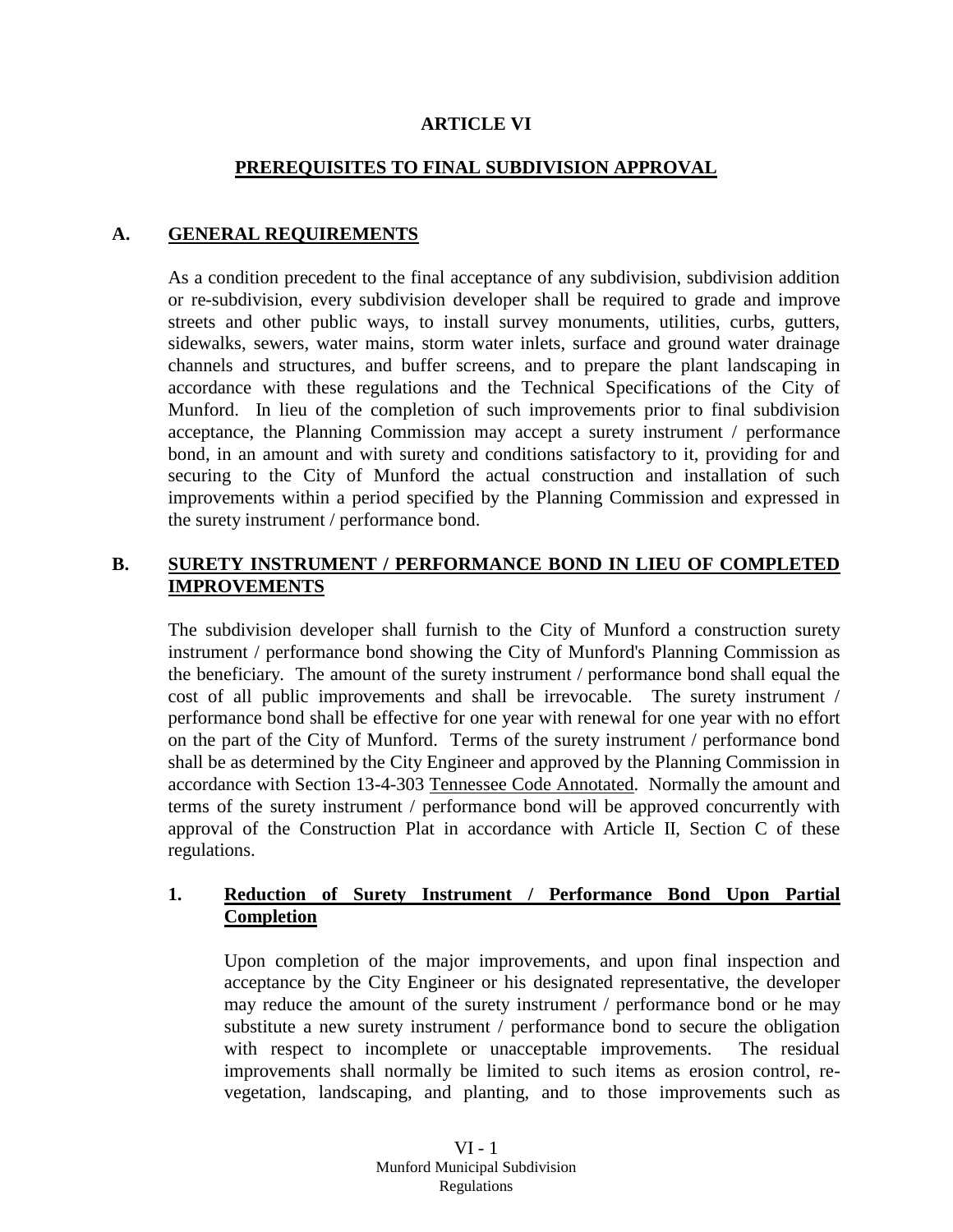sidewalks, handicap ramps, and curb cuts and driveway aprons which are deferred pending completion of building construction in those instances where the developer is also the builder.

## **2. Enforcement of Surety Instruments / Performance Bonds**

Failure of the developer to comply with any or all parts of these regulations subsequent to Final Plat approval shall be grounds for issuance of a stop work order by the City Manager, Building Inspector or his designated representative and enforcement of the surety instrument / performance bond by the City of Munford.

## **C. SURVEY MONUMENTS**

Permanent and semi-permanent survey monuments are an essential by-product of the land subdivision process. Such monuments facilitate the resurvey of lands contained within the subdivision and provides survey control points for future casdastral and cardiographic surveys and mapping. Each subdivision developer shall provide, at his expense, all survey monuments and documentation specified herein.

## **1. Permanent Monuments**

- a. A permanent survey monument shall be set behind the curb on the North and East side of every street and at least one monument shall be provided near each street intersection and located to provide inter-visibility with one or more monuments located on each of the intersecting streets. At least one monument shall be located at a point in the exterior boundary of the subdivision or subdivision addition. There shall be a minimum of two (2) such permanent monuments within every subdivision.
- b. Permanent survey monuments shall be constructed of dense Portland cement concrete, four inches (4") square, three feet (3') long, with a flat top, the top of each monument shall have an indented cross to identify the precise location of the survey point, and the top shall be set flush with the finished grade of the surrounding surface or, in asphalt paved areas, flush with the finished grade of the pavement base.
- c. Where deemed necessary by the City Engineer, to insure recovery of survey point, a subsurface mark set in concrete poured at the base of the concrete monument and plumbed to the surface mark shall be required.

## **2. Semi-permanent Monuments**

a. All lot corners in the subdivision not set with a permanent monument shall be marked with an iron rod not less than five eighths inch (5/8") in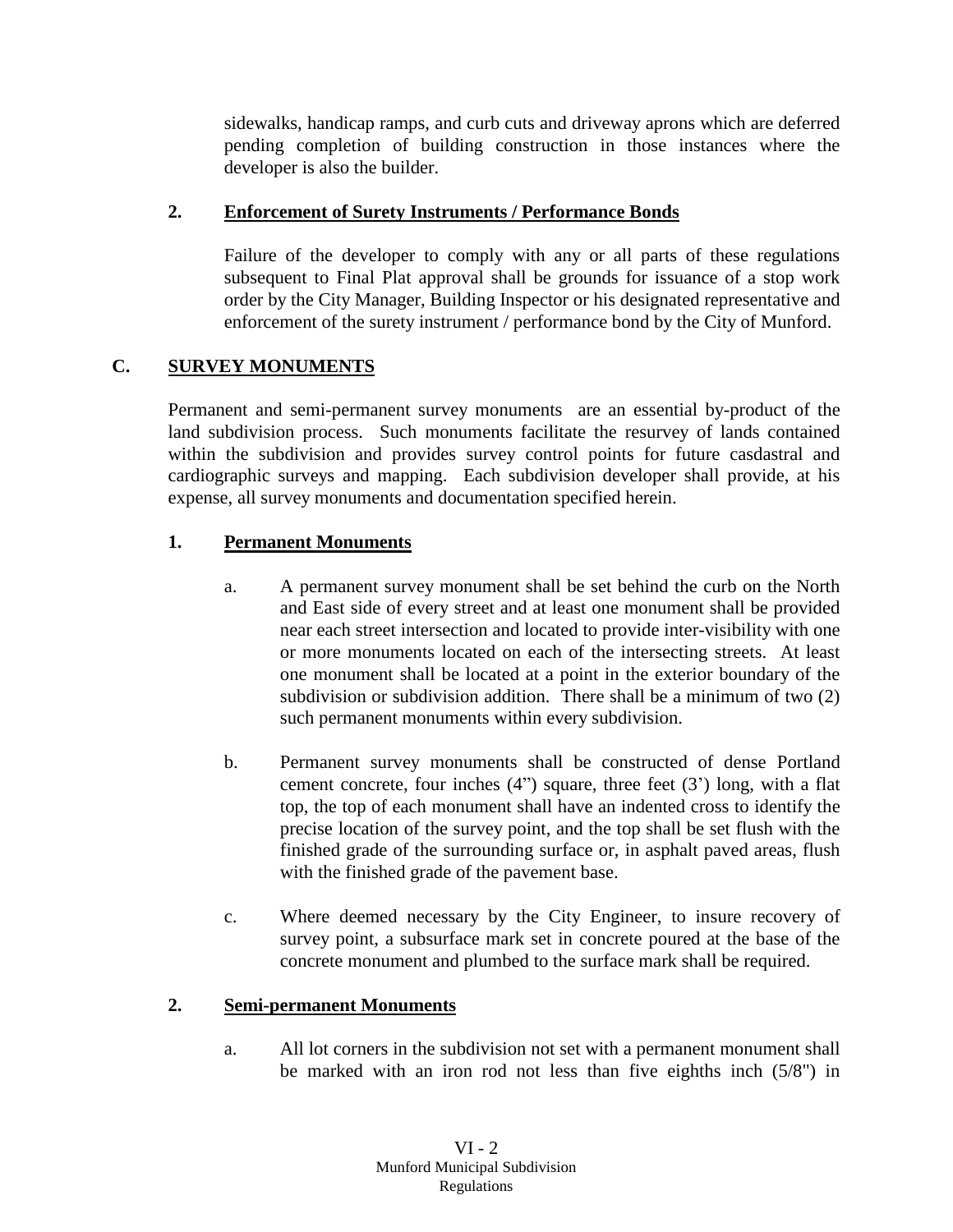diameter and twenty-four inches (24") long, set flush with the finished grade of the surrounding surface.

b. Upon completion of subdivision development, these metal rods shall be protected by one (1) or more flagged guard stakes.

# **3. Unauthorized Survey Marks**

Survey reference marks, benchmarks, witness marks, or auxiliary corners which are unsightly or damaging to curbs, gutters, sidewalks, driveways, and street pavements shall not be permitted. Any such unauthorized marks and corners shall be removed or repaired by the developer at his expense, prior to Final Plat approval.

## **4. Survey Documentation**

The developer shall provide to the City Engineer, prior to Final Plat approval, a detailed description of all new and recovered permanent survey monuments lying within or on the boundary of the subdivision. Each description shall include:

- a. A physical description of the monument.
- b. Instructions for locating the monument with respect to a fixed prominent landmark.
- c. Survey data in addition to that shown on the Final Plat which shall, when available, consist of adjusted plan coordinates and elevation, survey precision and accuracy, and datum to which coordinates and elevation refer.

# **D. STREET IMPROVEMENTS**

The developer shall construct all streets, roads, and alleys at his expense to the approved alignments, grades and cross sections. Deviations due to site peculiar conditions may be allowed only with prior approval of the Planning Commission.

## **1. Special Precautions**

Where streets are constructed under or adjacent to existing electric transmission lines or over gas transmission lines, the nearest edge of the pavement shall be a minimum of fifteen feet (15') from any transmission line structure. All street grading shall be done in a manner which will not disturb the structure nor result in erosion endangering the structure. In the case of electric transmission lines, the clearance from the pavement surface to the nearest conductor shall meet the requirements of the National Electrical Safety Code.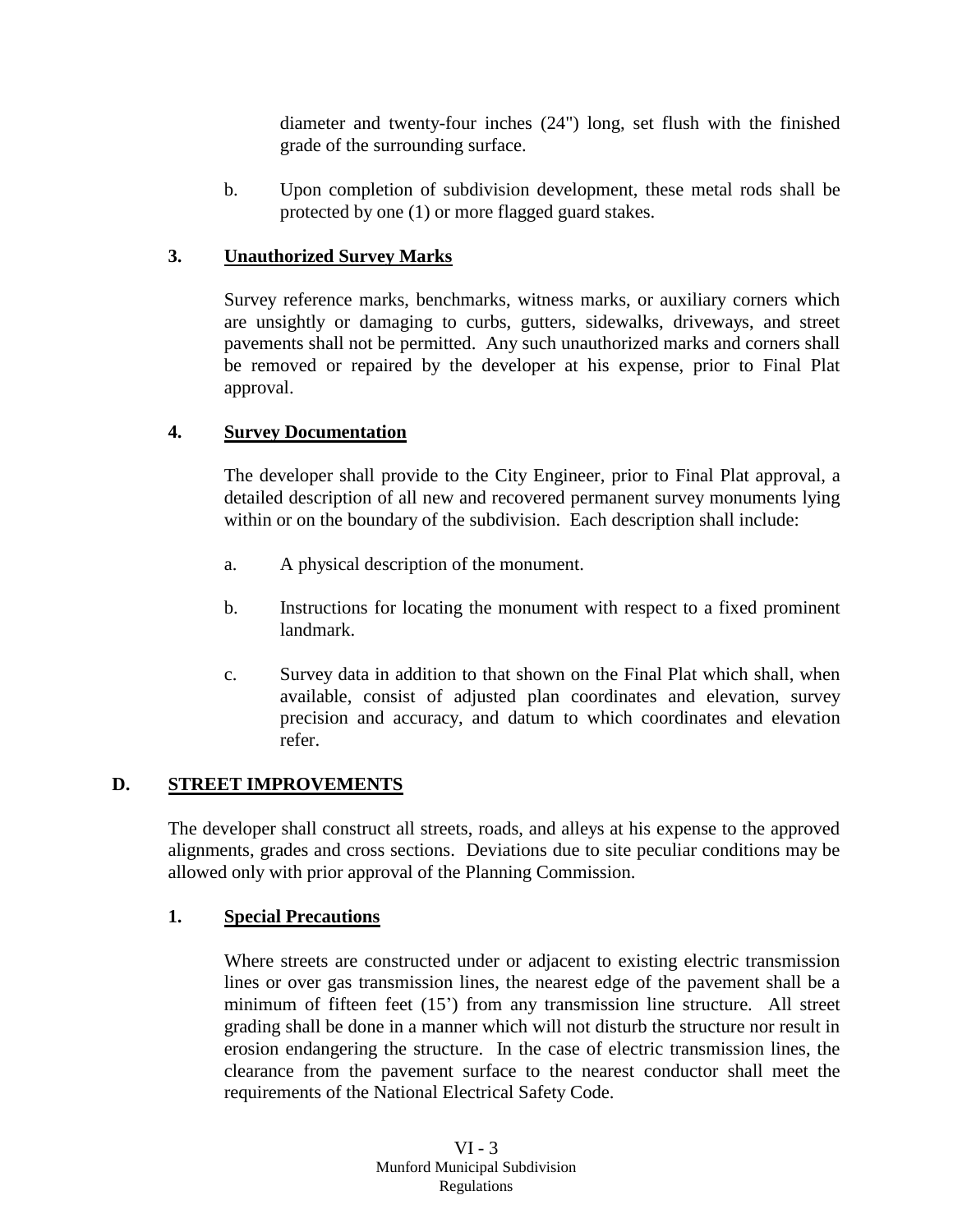# **2. Minimum Pavement Widths**

Minimum pavement widths, including face of curb to face of curb shall be as follows:

| a.             |  |
|----------------|--|
| $\mathbf{b}$ . |  |
| c.             |  |
| d.             |  |
| $\mathbf{e}$ . |  |
| f.             |  |
|                |  |

## **3. Roadway Subgrade Preparation**

## **a. Clearing and Grubbing**

Before roadway grading is started, the entire right-of-way area shall be cleared of all stumps, brush, roots, all trees not intended for preservation, and all other objectionable materials. The cleared and grubbed material shall be disposed of in a legal manner, generally away from the construction site.

## **b. Excavation**

During construction, roadbed excavations should be maintained in a smooth condition with sufficient slope to insure adequate drainage under all weather conditions. All obstructions, such as roots, stumps, boulders and other similar material, shall be removed. Rock, when encountered, shall be scarified to a depth of twelve inches (12") below the subgrade. All loose material in the roadway shall be compacted in the manner prescribed by the City Engineer.

## **c. Embankment**

All suitable material from roadway excavations may be used in the construction of roadway embankments. Excess or unusable materials shall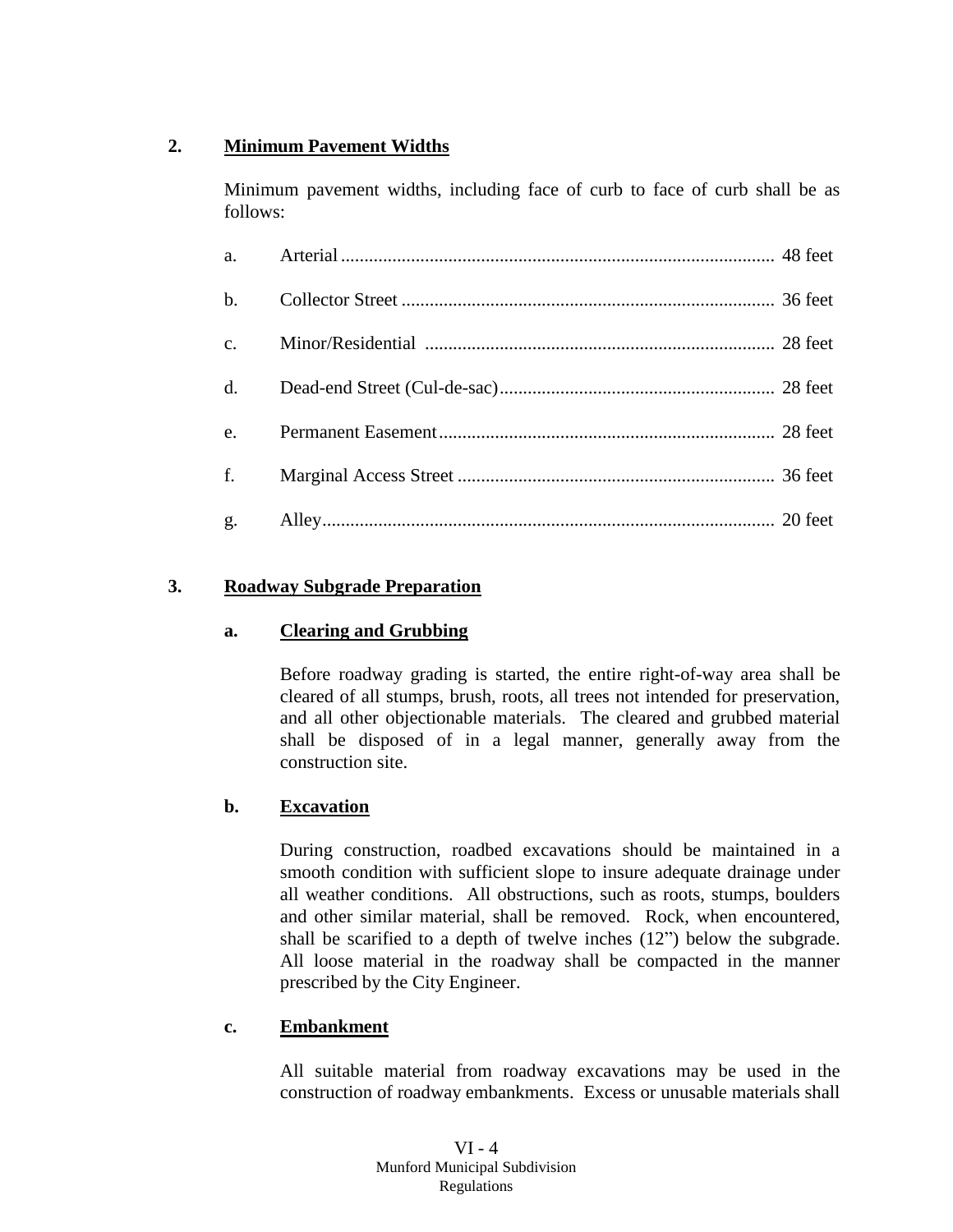be legally disposed of away from the construction site. The fill material used in the construction of embankment shall be spread in layers not to exceed six inches (6") loose and shall be compacted at optimum moisture content by a sheeps foot roller or other compacting equipment approved by the City Engineer. During construction, embankments shall be maintained in a smooth condition with sufficient slope to insure adequate drainage under all weather conditions.

### **d. Dust Control**

Provide positive methods and apply dust control materials to minimize raising dust from construction operation and provide positive means to prevent airborne dust dispersing into the atmosphere.

### **4. Pavement Base Course**

After preparation of the subgrade, the roadbed shall be surfaced with an approved material conforming to the Technical Specifications of the City of Munford. Three (3) options are available to the developer for construction of base course as follows:

a. Alternative A

Six inches (6") of grading D limestone over the pavement width installed in two inch (2") to three inch (3") compacted lifts per Tennessee Department of Transportation Section 303.

## b. Alternative B

Six inches (6") of soil cement of the pavement width, with design mix formula for soil type subject to planning staff approval, installed per Tennessee Department of Transportation Section 304.

c. Alternative C

Ten inches (10") of Class A aggregate, Grading D as defined for a Type A Base over the pavement width installed in three (3) to four (4) compacted lifts per Tennessee Department of Transportation Section 303.

## **5. Asphalt Concrete Pavement**

After preparation of the base course the roadway surface shall be paved with an aggregate base and a wearing surface.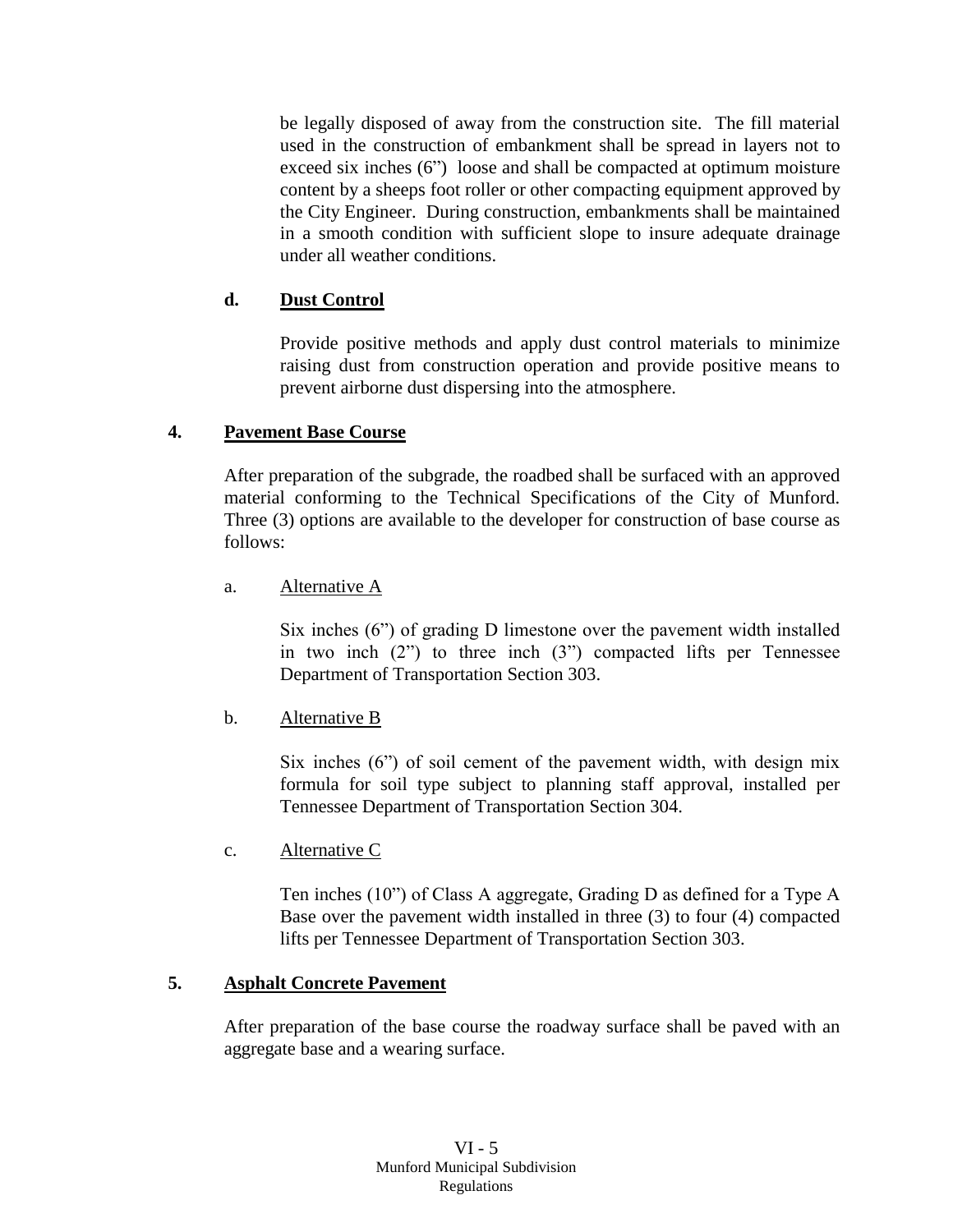### **a. Aggregate Base**

The aggregate pavement surface shall consist of approved aggregate and asphalt cement mixed in proper proportions. The aggregate shall be a minimum of two inches (2") of compacted Tennessee Department Of Transportation type 307-B bituminous hot mix. The roadway surface shall be paved with the aggregate and asphalt cement mix laid hot in a single course on the prepared base course. The aggregate and asphalt cement shall be two inches (2") thick prior to issuance of building permits.

## **b. Wearing Surface**

The final one inch (1") asphalt concrete laid hot wearing surface shall be in place prior to acceptance by the City and relinquishment of the surety instrument / performance bond. This final asphalt wearing surface shall be of compacted Tennessee Department of Transportation type 411-E bituminous hot mix.

## **6. Driveway and Curb Cuts**

These standards will apply to all multi-family, commercial and industrial drive and curb cuts within the corporate limits of the City of Munford, and/or on all streets designated as major thoroughfare, commercial collector, and commercial access.

These standards are in addition to, and generally consistent with the Rules and Regulations for Constructing Driveways on State Highway Right-of-way as issued by the Tennessee Department of Transportation, provided, however, these rules established by this section will apply to State, County and Local roads located within the corporate limits of the City of Munford.

## **a. Location of Driveways**

Driveways shall be so located that vehicles entering or leaving an establishment or location will not interfere with the free movement of traffic or create a hazard on the public roadway. Where feasible, access driveways shall be located where there are no sharp curves or steep grades, and where sight distance is adequate for safe traffic operation. Driveways should not be located within an intersection, intersection radius, or interchanges of highways. No curb cut shall be closer than twenty feet (20') from the point of curvature of a corner radius.

Access drives shall be located that they will not interfere with the placement of signs, signals or other devices that effect traffic operation and regulations.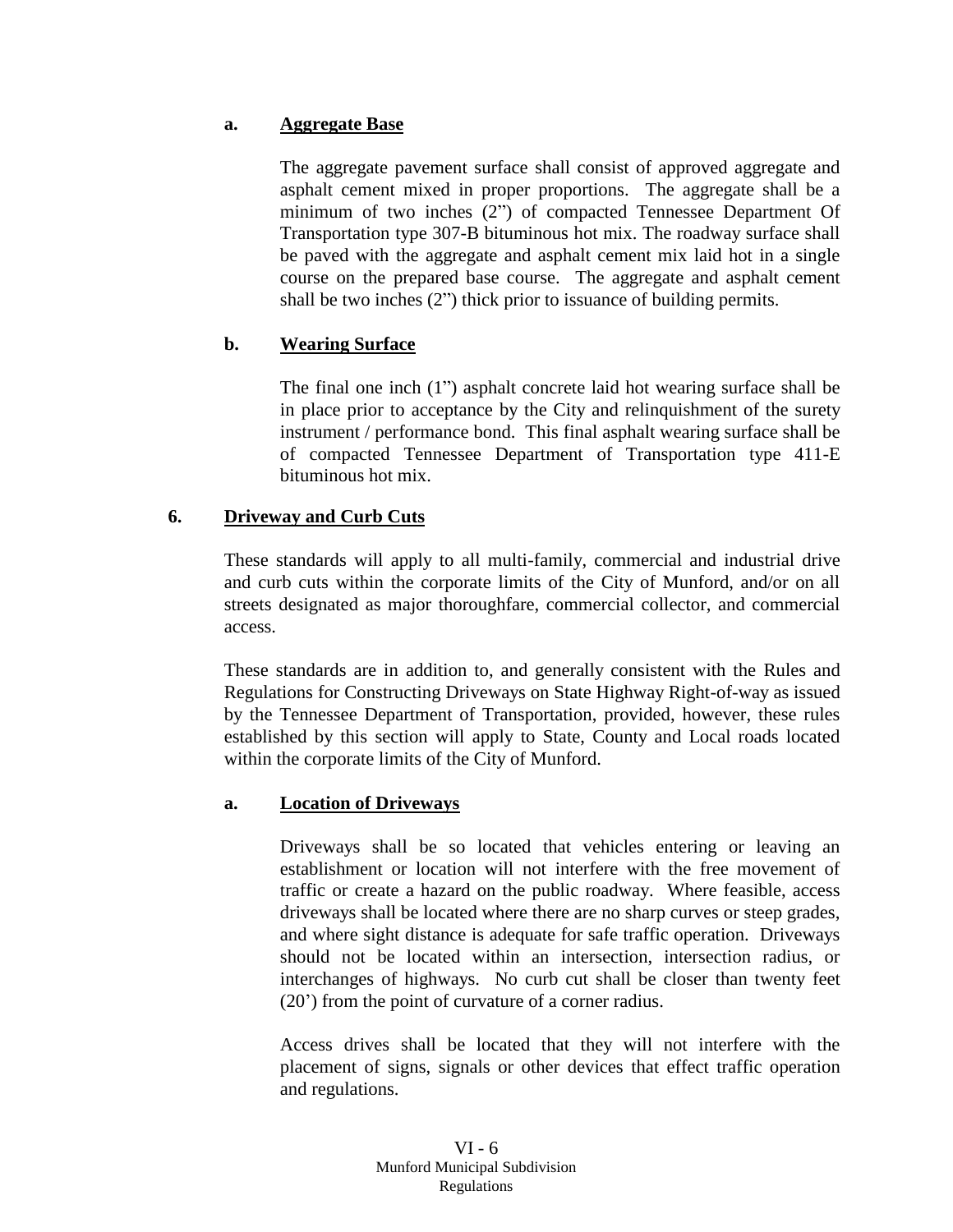#### **b. Number and Arrangement of Driveways**

For property tracts with a sizable frontage on a highway or street, driveway location and arrangement will be governed by position of building(s) thereon as determined through the site plan review process of the City of Munford. Where driveways are provided to land areas only, (areas with no development), they shall be so located to the best advantage regarding highway alignment profile and sight distance conditions as determined by the applicant and the City of Munford jointly. The allowed number, arrangement, width and design of driveways shall be governed during the site plan review process, such process to consider the amount of highway frontage and the use of the facility/property.

The number of driveways permitted shall be the minimum number necessary to properly serve the need of the property. Frontages of one hundred feet (100<sup>'</sup>) or less shall be limited to one (1) driveway, unless a variance is approved by the Board of Zoning Appeals for the City of Munford. Normally, not more than two (2) driveways shall be provided to any single property tract or business establishment within the City of Munford. Furthermore, there shall not be more than four (4) driveways per any five hundred foot (500') distance. The City specifically encourages joint use property curb cuts to facilitate traffic flow.

Consistent with State guidelines, driveways shall be positioned to clear the frontage boundary lines by the specified minimum dimensions. Where two (2) driveways are provided for one (1) frontage or adjacent frontages separately, the clear distance between driveways measured along the rightof-way line shall not be less than twenty five feet (25').

On a major, controlled access road, where there are or may be several businesses, consideration should be given to the construction of a frontage road, the frontage road then having well-spaced access points to the major road.

Driveway design, consistent with State regulation, shall not exceed forty feet (40') maximum width for two-way use, or feet (20') maximum for one-way use.

The City and/or State of Tennessee specifically reserves through the site plan review process before the Planning Commission, full review, comment and approval authority for curb cuts, and nothing herein shall be so construed to subordinate that authority.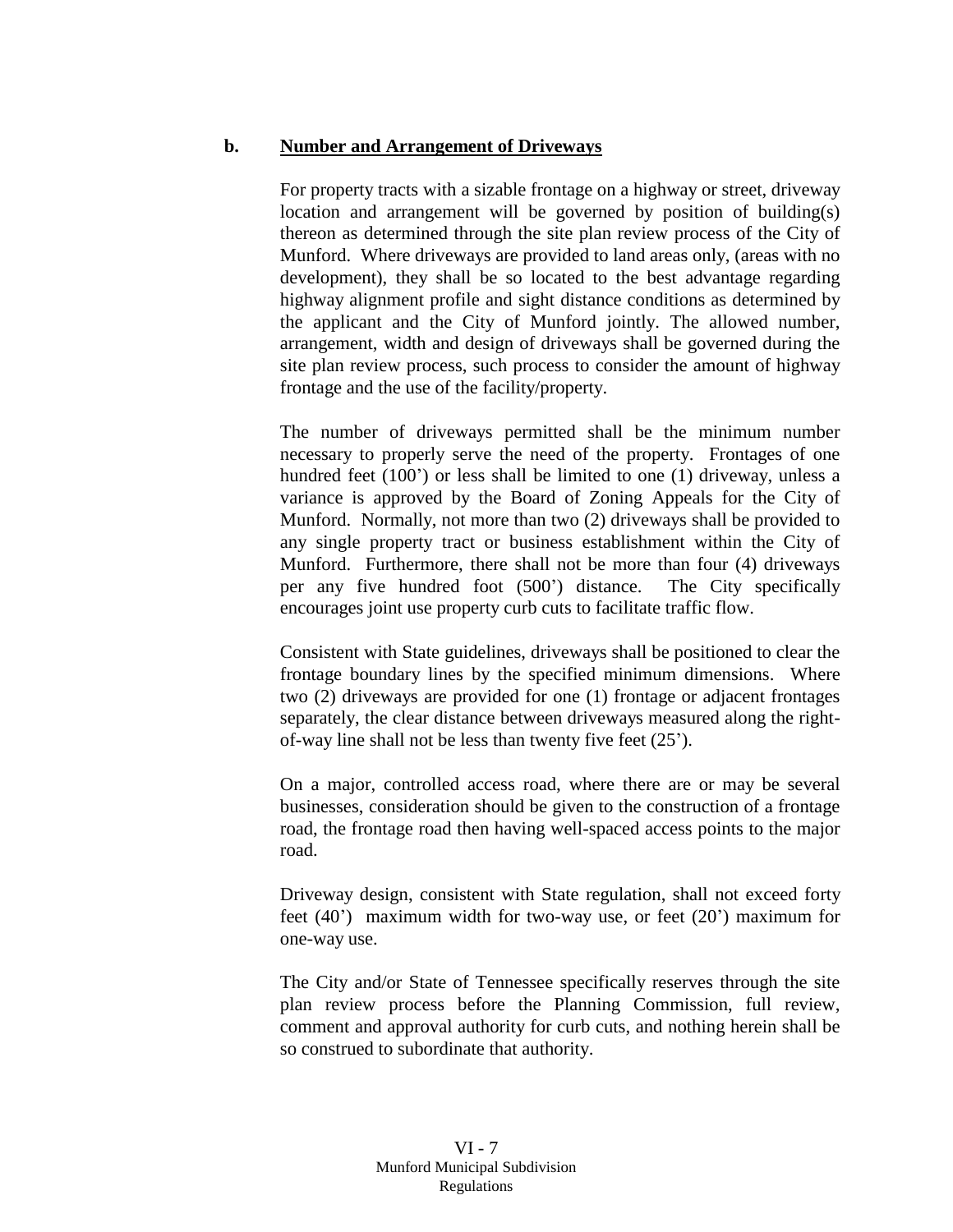### **E. PRIVATE DRIVES/PARKING AREAS**

### **1. General Provisions**

- a. The provisions of this section apply to individual lots with access to a private drive and with no direct access to a public street. Private drives may also be within apartment complexes, shopping centers, and other developments which provide internal circulation for one (1) parcel.
- b. Private drives may be permitted where the subdivider or developer demonstrates that private ownership, control and maintenance of street facilities is integral to the design and function of the subdivision or development; that provision has been made for the continuing and adequate maintenance of such drives; that the private streets in the development will not interrupt or jeopardize the continuous circulation of vehicular traffic in the general area.
- c. All plans are subject to the review of the City of Munford and its agencies.

### **2. General Design Criteria**

Private drive systems shall conform to the following criteria:

- a. Provide adequate access to all lots or principal structures and facilities within the development;
- b. Shall be a sufficient width to accommodate fire, other emergency vehicles, and sanitation equipment; and,
- c. Shall be separated from the public street system to discourage vehicular traffic from public streets.

#### **3. Geometric Design Standards**

There are no specified minimum geometric design standards for curvature of a private drive, all private streets shall be designed to provide safe and convenient access to all properties within the development.

#### **4. Pavement Width**

The pavement width, exclusive of curb and gutter, on private drives shall be dependent upon the type and intensity of development proposed.

Pavement width of twenty six feet  $(26')$  for two  $(2)$  way traffic shall be permitted, if the development has twenty-five dwelling units or less. If the development has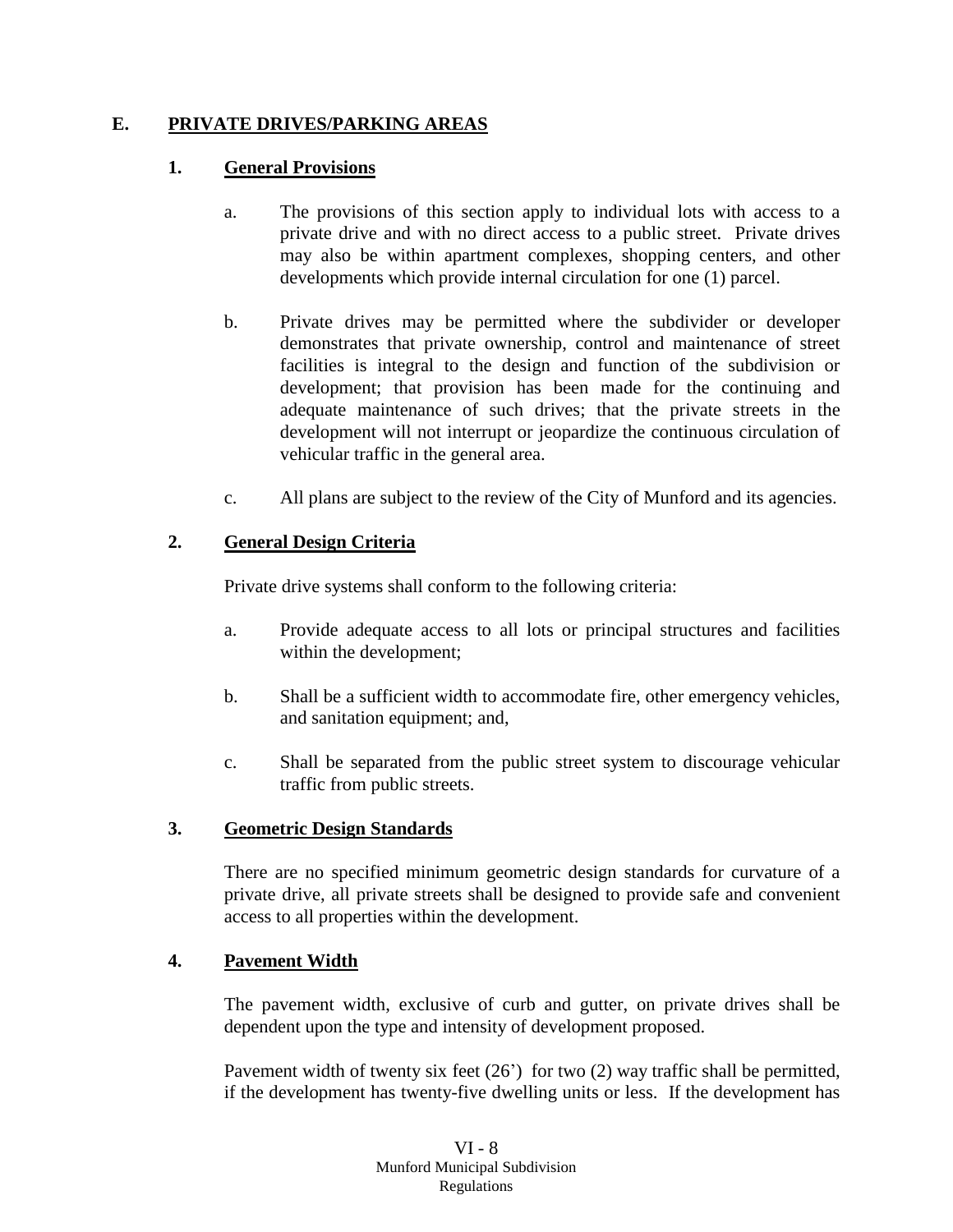in excess of twenty-five (25) units, or contains commercial or industrial uses, pavement width exclusive of curbs and gutter, shall be thirty feet (30').

## **5. Dead end Streets**

- a. The length of dead end streets shall be governed by the same criteria for public streets.
- b. Dead end streets shall be terminated by a circular or T-Type turnaround. The width of the paved surface area shall be determined by the type and intensity of development proposed but in no instance shall be less than forty foot (40') radius. The design of any turnaround is subject to the approval of the Munford Fire Department and Department of Public Works.

## **6. Intersections**

Private drives should not be a direct connection between two (2) public streets. Where the projection or connection of a public street into a private drive system is unavoidable, the private street shall be designed to clearly distinguish between the public streets and private drives by means of curbing, turnarounds, signing, and/or other measures deemed necessary by the City of Munford.

## **7. Multiple Access Points to Public Streets**

Projects containing private drives shall conform to the access and driveway standards as established by the City of Munford.

## **8. Construction Requirements**

Private drives shall be constructed to equal or exceed the base materials, compacting, and final surfacing standards for public streets. If curb, gutter and sidewalk requirements are waived by the City of Munford, drainage swells adjacent to the roadway shall be required.

## **9. Maintenance**

Before Final Plats for developments containing private drives are approved, the subdivider shall provide for approval by the City of Munford, copies of the property owner's association document which clearly delineates the responsibilities for common use and maintenance of the private streets and other improvements. The property owner's association document shall be recorded simultaneously with the Final Plat and the instrument number noted on the Final Plat.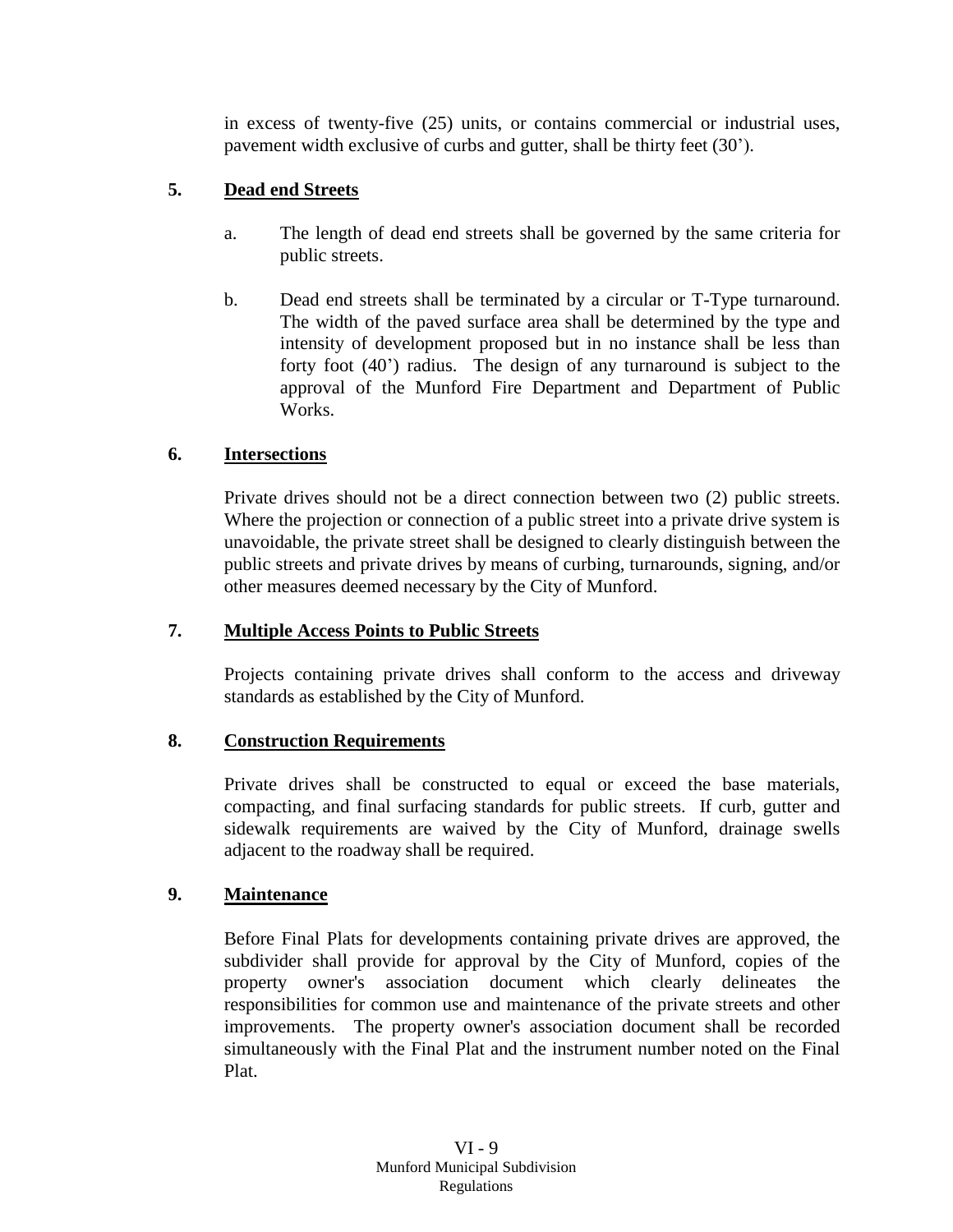#### **10. Easement Dedication**

If the public utilities are placed within or adjacent to private drives, a ten foot (10') utility easement is also required.

## **F. ENVIRONMENTAL PROTECTION AND PRESERVATION**

Protection and preservation of the environment particularly its natural features such as ground cover, trees, soils, and watersheds are an essential element of subdivision design. The developer shall provide, at his expense, all erosion control, re-vegetation planting, and protection for existing vegetation.

## **1. Erosion Control**

The subdivider shall submit a Storm Water Pollution Prevention Plan which has been approved by Tennessee Department of Environment and Conservation for soil erosion and sedimentation control to the City Engineer and Building Official. The subdivider shall provide necessary erosion control such as seeding for gentle slopes, grass sod for sharper slopes, with special grading and terracing in accordance with the plans approved by the City Engineer and Planning Commission. It is required that the builder shall sod the front and side yard in all lots equal to and less than  $\frac{3}{4}$  acre. All drainage swales shall be sodded. Sod should be a minimum of  $\frac{3}{4}$ " thick. All freshly excavated embankment areas not covered with satisfactory vegetation shall be fertilized, mulched and seeded and/or sodded as required to prevent erosion. Storm sewer inlets shall have debris guards as approved by the City Engineer to trap sediment and avoid possible damage by blockage. Provisions shall be made to accommodate increased runoff caused by changed soil and surface conditions during development. Runoff shall be intercepted and safely conveyed to storm drains or natural outlets where it will not erode or flood land. Sediment basins shall be installed and maintained to collect sediment from runoff waters. If it is determined by the City Engineer that the necessary erosion control is not being provided by the subdivider, the City Engineer shall officially notify the subdivider of the problem. If the subdivider has not begun to provide satisfactory erosion control within fifteen (15) days after the notice, the City shall make the necessary improvements to eliminate the erosion problem documenting all expenses incurred. Prior to release of the surety instrument / performance bond, all expenses incurred by the City shall be paid in full by the subdivider.

# **2. Preservation of Trees and Re-vegetation**

No trees of caliper ten inches (10") or larger measured five feet (5') above the surrounding ground surface shall be removed if at all possible, and special attention shall be given to preserving larger trees. For removal of trees greater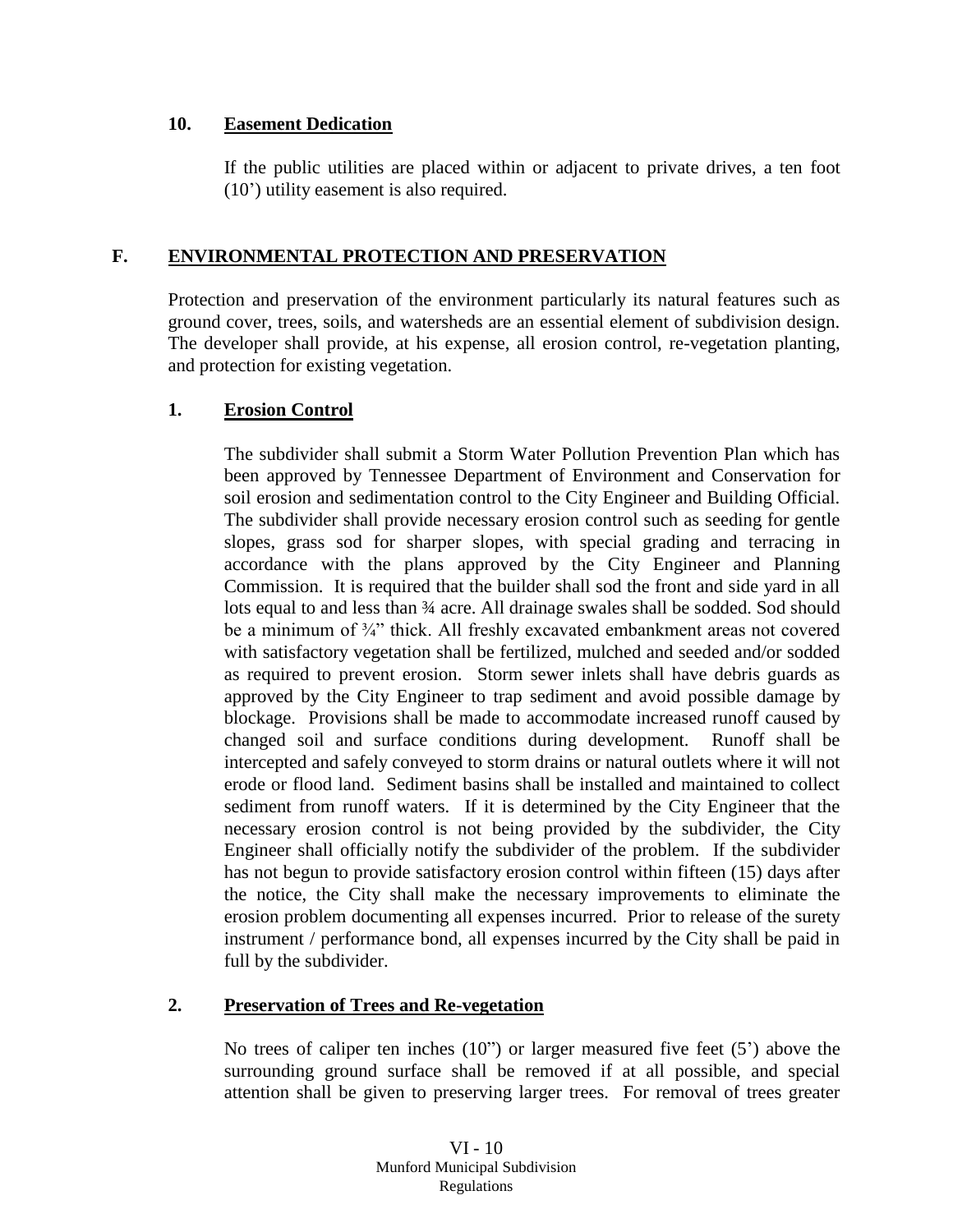than twelve inches (12") in diameter, the Planning Commission may require a plan for re-vegetation, in order to recover soil stabilization, percolation or buffering lost by removal of such tree.

### **G. CURBS, GUTTERS , SIDEWALKS AND HANDICAP RAMPS**

The developer shall install, at their expense, sidewalks, curbs and gutters, curb cuts and driveway aprons and handicap ramps within the subdivision and within the right-of-way of all existing streets bordering the subdivision, under conditions specified herein.

Sidewalks shall be required to be installed by the developer on either or both sides of the street within the right-of-way of all new streets and may be required along any street if so desired by the Planning Commission when the Planning Commission deems it necessary for Public Safety.

This section of the regulations shall apply to all residential, commercial, and industrial developments within the City of Munford.

## **1. Curbs and Gutters**

Curbs and gutters shall be either permanent integral type six inch (6") concrete curbs with twenty four inch (24") gutters; standard rolled type concrete curbs and gutters; or other construction approved by the Planning Commission. Only the standard eight inch (8") curbs and twenty-four inch (24") gutters shall be permitted on major streets. For major streets, waiver of the requirement to install curbs and gutters shall not be granted.

## **2. Sidewalks**

Sidewalks shall be installed by the developer prior to final finished surface of the street and shall be located in the street right-of-way with the outside edge coinciding with the right-of-way line. All sidewalks shall have main slab of not less than 3500 Ib concrete of not less than four (4) inches in thickness. For proper drainage all sidewalks shall have one-fourth an inch (1/4) per foot slope towards the adjacent street. Sidewalks shall conform to the following minimum widths and be consistent throughout the development:

#### **3. Handicap Ramps**

In all subdivisions where sidewalks, curbs and gutters are required, handicap ramps shall be installed at all crosswalks so as to make the transition from street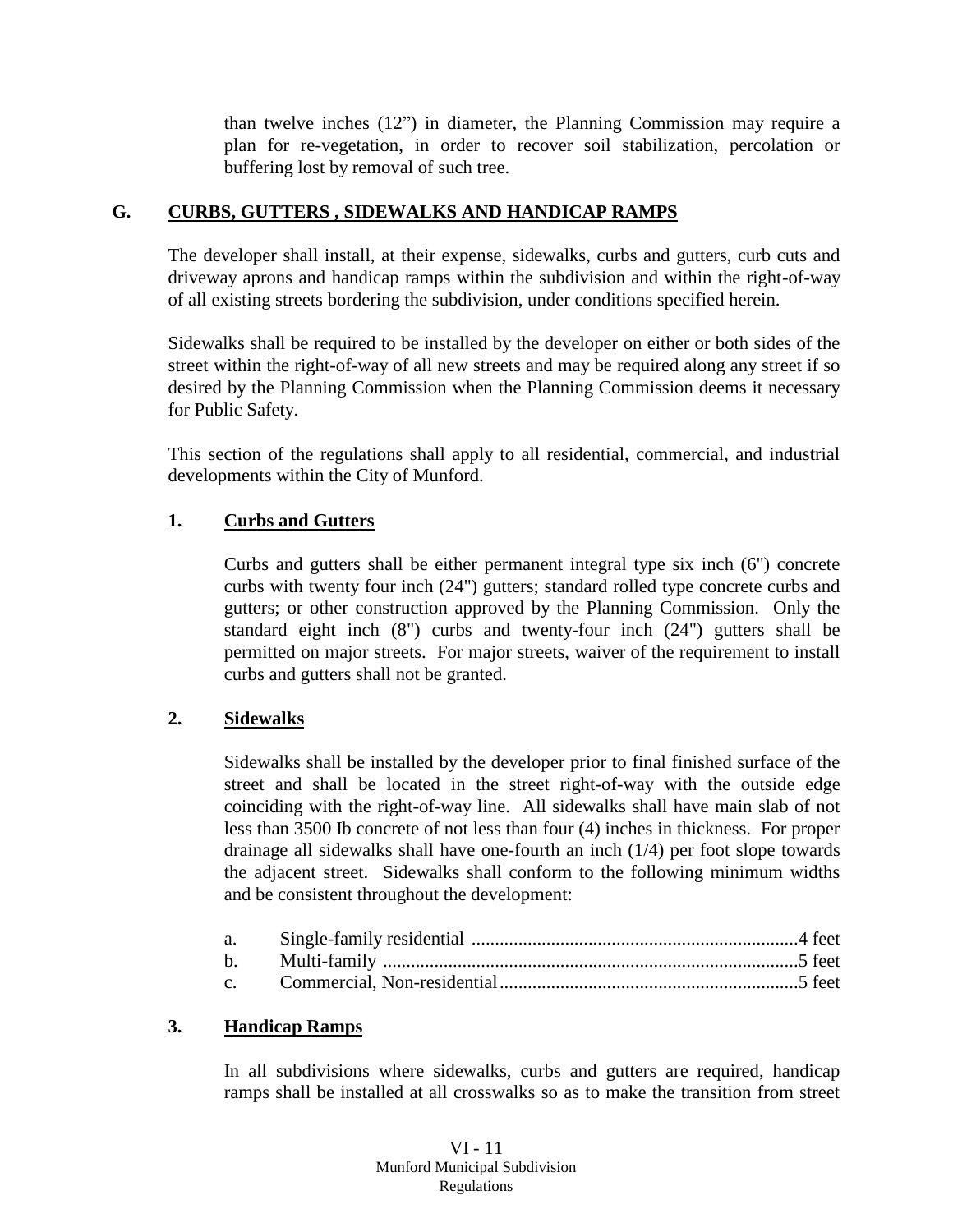to sidewalk easily negotiable for physically handicapped persons in wheelchairs and for others who may have difficulty in making the step up or down from curb level to street level. This requirement is not subject to waiver.

## **4. Curb Cuts and Driveway Aprons**

All curb cuts and the installation of driveway aprons shall be approved by the Munford Department of Public Works and shall be in a manner which insures positive drainage to the street. An expansion joint with filler shall be provided at each edge of the driveway apron where it abuts the curb and gutter. If roll type curbs and gutters are used, curb cuts may be waived by the Planning Commission.

# **5. Quality of Concrete**

All sidewalks, curbs, gutters, handicap ramps and driveway aprons shall be constructed of high quality durable Portland cement concrete. The concrete shall be ready-mixed, air entrained, not less than 3500lb. concrete. All concrete shall be Class A and shall be placed, cured, and tested in accordance with the Technical Specifications.

## **6. Deferment of Installation**

At the request of the developer, the Planning Commission may defer the installation of sidewalks, curb cuts, driveway aprons, and handicap ramps under the following conditions and procedures:

- a. Where the individual builders assume responsibility for installation of sidewalks, curb cuts and driveway aprons, the developer shall be relieved of responsibility for such installations. The responsibility assumed by individual builders shall become a condition of the building permit and shall comply with the Technical Specifications of the City of Munford and the standards pertaining to sidewalks, curb cuts and driveway aprons contained in these regulations. No certificate of occupancy shall be issued until the required improvements are complete and accepted.
- **c.** If developers request this deferment, said conditions shall be noted on the plat.

## **H. INSTALLATION OF UTILITIES AND SANITARY SEWERS**

After roadway grading is completed and approved and before any base course is applied, all of the underground work (i.e. water mains, sewers, etc. and all service connections) shall be installed completely and approved throughout the length of the roadway and across the flat section.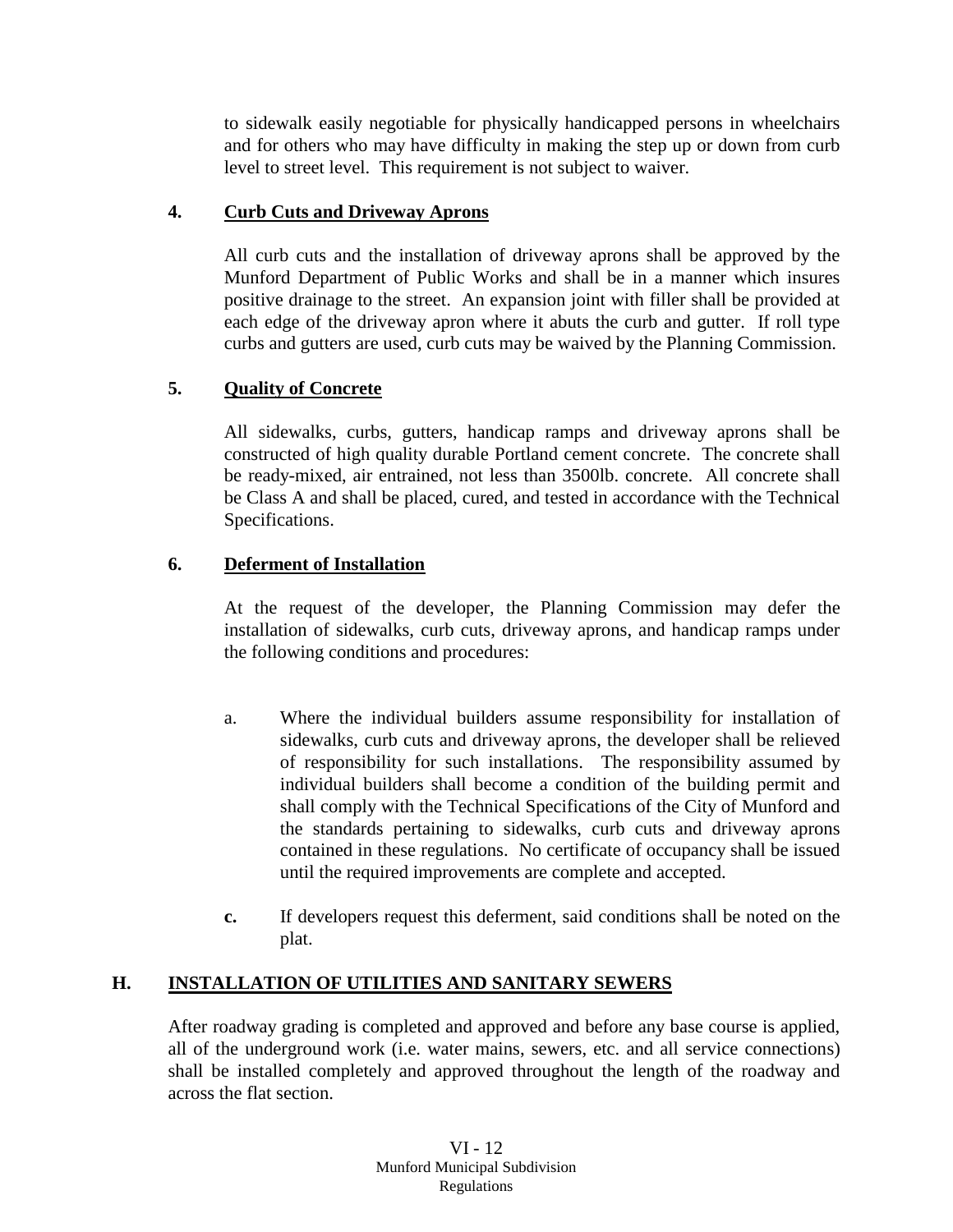# **1. Water Supply System**

- a. Water mains properly connected with the City water supply system or with an alternate supply approved by the City of Munford shall be constructed to serve adequately for both domestic use and fire protection to all lots and building sites shown on the subdivision plat.
- b. The size of water mains, the location and types of valves and hydrants, the amount of soil cover over the pipes and other features of the installation shall be as reviewed by the City Engineer and shall conform to accepted standards of good practice for municipal water systems.
- c. All water supply system construction plans and specifications shall be approved by the area office of the Tennessee Department of Environment and Conservation, prior to any construction in accordance with Section 69- 13-102, Tennessee Code Annotated. Copies of comments and certificates of approval for the above agency shall be forwarded to the City Engineer.
- d. Unless otherwise specifically approved, water mains shall not be less than six inches (6") in diameter. The City specifically reserves the authority to require larger diameter pipe if necessary to adequately serve both domestic use and fire protection of the subdivision development.
- e. The developer shall be responsible for the cost of design and construction of any and all water lines which will service the development.

# **2. Sanitary Sewer Extension**

a. For any new development located within the City of Munford, the project developer shall be responsible for the design and construction of a sanitary sewer system adequate to serve that development.

The complete plans and specifications for such project must be reviewed and approved by the City Engineer prior to construction.

b. The City of Munford specifically reserves the right to determine and require certain placement and depth of sanitary sewer installation within the project to meet future service needs.

The City further reserves the right to require excess capacity construction, at the developer's full expense, within the development if the developer creates a future need for such sewer line, interceptor or outface to the City's overall development.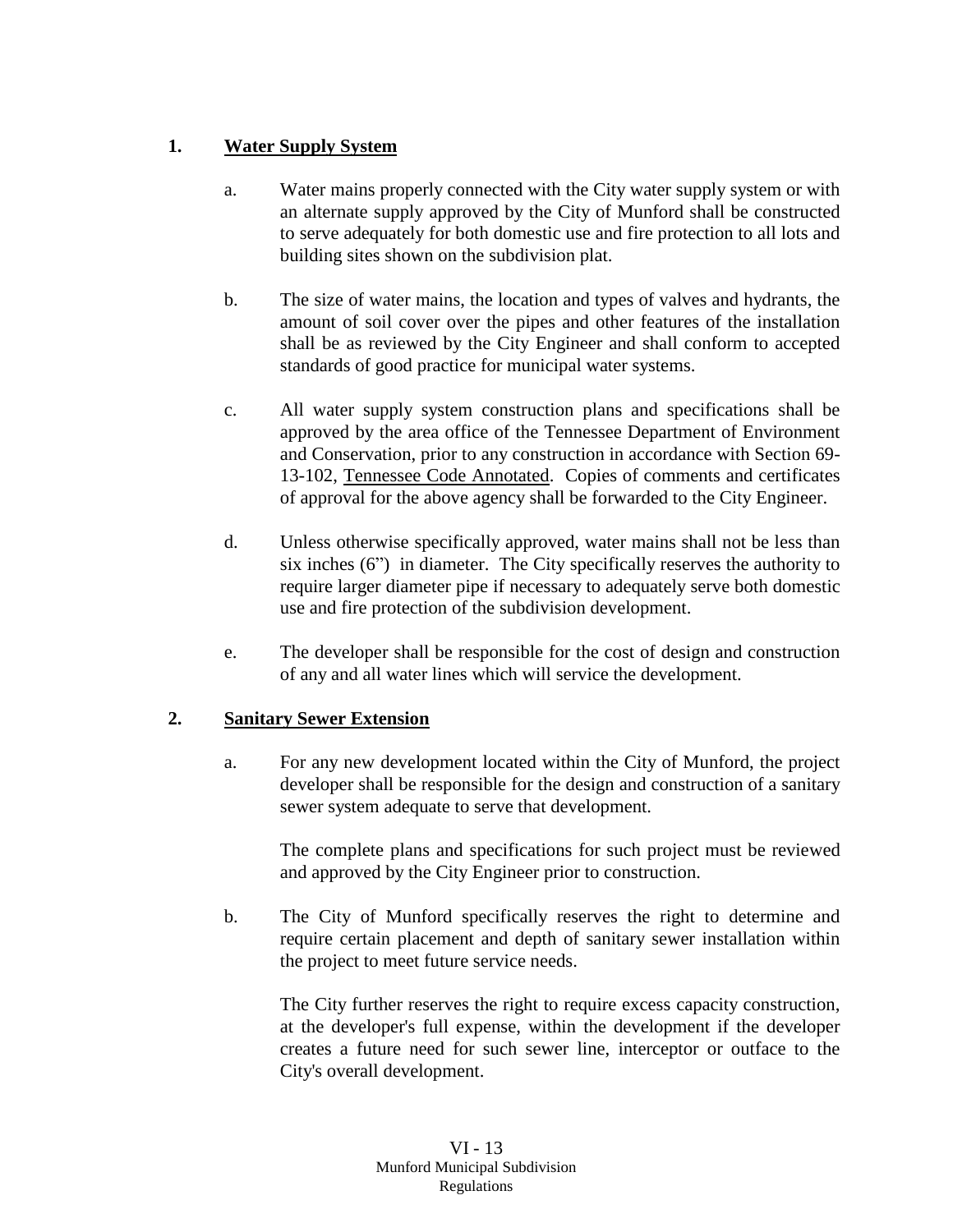c. The developer shall be responsible for either directly providing, or reimbursing the City of Munford, the cost of any off-site improvements directly related to his development, i.e. the added capacity necessary due to that project. This may be for excess capacity lines, lines to meet needs of the project, or lift station improvements.

In those instances of mutual agreement, the City may design and construct such off-site improvements, as provided herein.

d. On major sewer outfalls, lift stations. interceptors, including excess capacity, where the City requires improvements off-site the developer shall be responsible for the cost of such off-site improvements on the total system at full expense.

In those instances of mutual agreement, the City may design and construct such off-site improvements, as provided herein.

e. On major sanitary sewer interceptors, outfalls or lift stations, the City of Munford, subject to the approval of the Board of Mayor and Aldermen, for excess capacity (future needs), may establish sanitary sewer improvement districts whereby special assessment considerations to benefiting property owners are determined. In the event this option is utilized, the developer shall assume all costs of such project with the City to require future developers to reimburse on a prorate basis, if such development occurs within a ten year period of the initial construction.

In those instances of mutual agreement, the City may design and construct such off-site improvements, as provided herein.

f. Any developer or property owner affected by the provisions of this policy statement may, by appropriate application, request a hearing before the Board of Mayor and Aldermen to seek relief from costs assessed pursuant to the provisions herein. The Board of Mayor and Aldermen may, within its discretion, provide a sewer development fee "credit" in lieu of a direct cost assessment for off-site improvements or otherwise adjust the cost to be paid by such developer or property owner, if it deems the assessment to be unreasonably burdensome and the credit or adjustment to be in the best interest of the public welfare.

## **I. SCREENING AND LANDSCAPING**

Where required by the Planning Commission and these Regulations, fences and vegetative screening and landscaping shall be provided along the perimeter of certain developments to protect residential districts from undesirable views, lighting, noise, and other adverse influences. Other landscaping may be required for open space reserved as a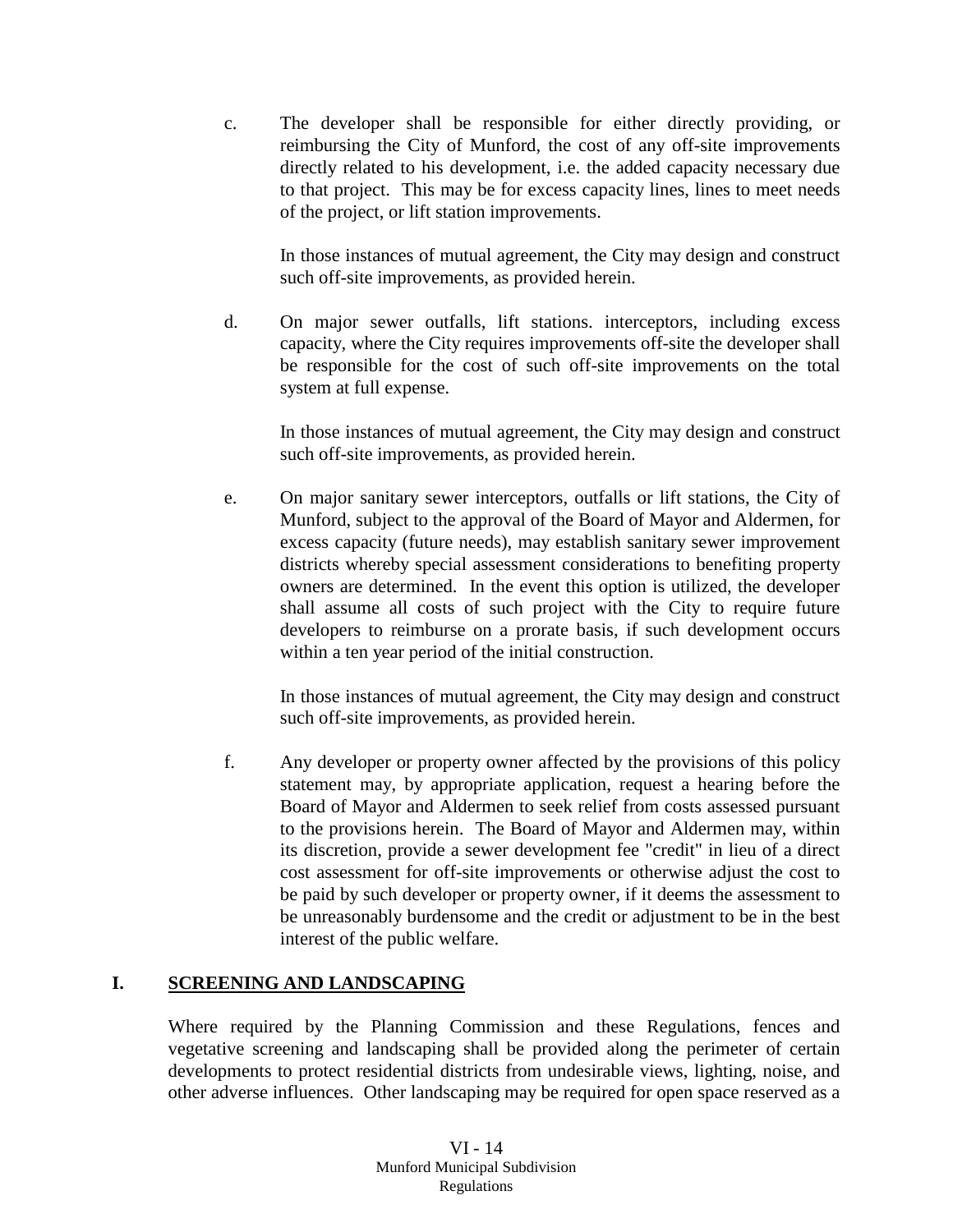part of the storm drainage system, for recreational areas, and for erosion control and preservation of environment and of historical landmarks. Landscaping shall not be placed within a public right-of-way.

# **1. Residential Development**

- a. Where residential development has lots which have double frontage on public streets (alleys excepted), there shall be continuous screening along the rear line of these lots. Visibility areas required for traffic safety as designated by the City Engineer shall not be screened.
- b. Where a residential development abuts against a nonresidential use, a continuous screening shall be required.

## **2. Non-Residential Development**

Where a nonresidential development abuts against a residential use, a continuous screening shall be required.

## **3. Other Landscaping**

The Planning Commission may specify to the developer those areas within the subdivision which require landscaping. The developer shall present to the Planning Commission, a detailed landscaping plan and planting schedule if required.

## **J. TECHNICAL SPECIFICATIONS INCLUDED BY REFERENCE**

The Technical Specifications of the City of Munford as set forth in Article V are included in all of the foregoing requirements of this article and these regulations by reference. Unless these regulations state otherwise, deviations to the Technical Specifications may be allowed only with the prior approval of the Planning Commission.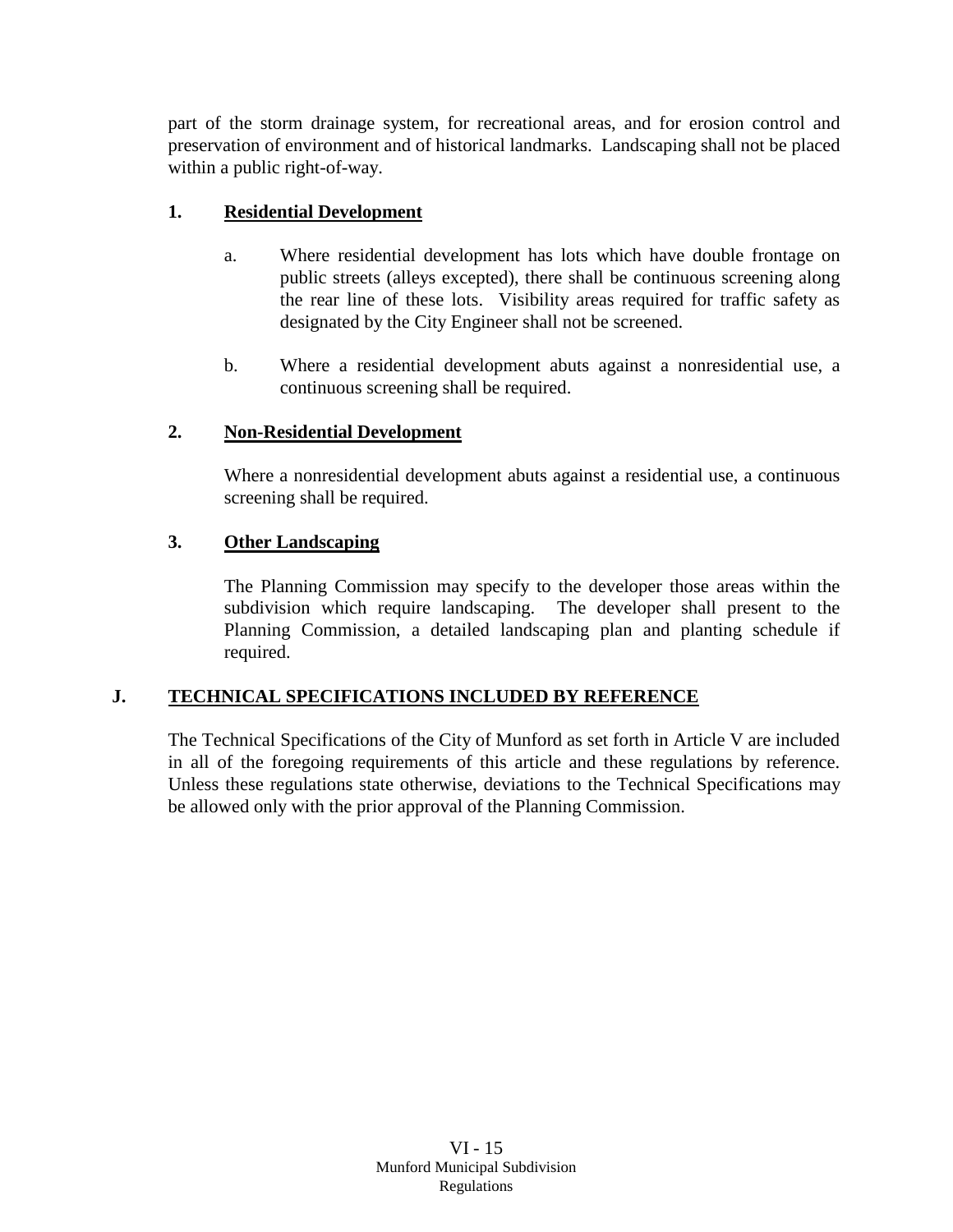#### **ARTICLE VII**

## **LEGAL STATUS PROVISIONS**

#### **A. POWERS OF THE PLANNING COMMISSION**

These regulations are in accordance with the provisions of Chapter 4 Title 13, Tennessee Code Annotated, which grants to the Planning Commission the powers to regulate the subdivision of land within the City of Munford. In accordance with Section 13-4-103, Tennessee Code Annotated, the Planning Commission, its members and employees, in the performance of its work, may enter upon any land and make examinations and surveys and place and maintain necessary monuments and marks thereon. The code further provides that, in general, the Planning Commission shall have powers as may be necessary to enable it to perform its purposes and to promote municipal planning.

#### **B. ENFORCEMENT OF SUBDIVISION REGULATIONS**

The enforcement of these regulations is provided for by State law in the authority granted by public acts of the State of Tennessee.

#### **1. Submission of Subdivision Plat for Approval**

No plat of a subdivision of land into two (2) or more lots or tracts located within the City of Munford, shall be admitted to the land records of Tipton County or received or recorded by the County Registrar of Deeds until such plat shall have been submitted to and approved by the Planning Commission and such approval entered in writing on the plat by the Secretary of the Commission as provided in Section 13-4-302, Tennessee Code Annotated.

#### **2. Acceptance of and Improvements of Unapproved Streets**

No board, public official, or authority shall accept, layout, open, improve, grade, pave or light any street or lay or authorize water mains or sewers or connection to be laid in any street within the City of Munford unless such shall have otherwise received the legal status of a public street prior to adoption of these regulations, or unless such street corresponds in its location and lines to a street shown on a subdivision plat approved by the Planning Commission as provided in Section 13- 4-307, Tennessee Code Annotated; however, the Board of Mayor and Aldermen may locate and construct or may accept any other street, provided that the Ordinance or other measure for such location and construction or for such acceptance be first submitted to the Planning Commission for its approval, and if disapproved by the Commission, be passed by a majority of the entire membership of the Board of Mayor and Aldermen; and a street approved by the Planning Commission or constructed or accepted by said majority vote after

> VII - 1 Munford Municipal Subdivision Regulations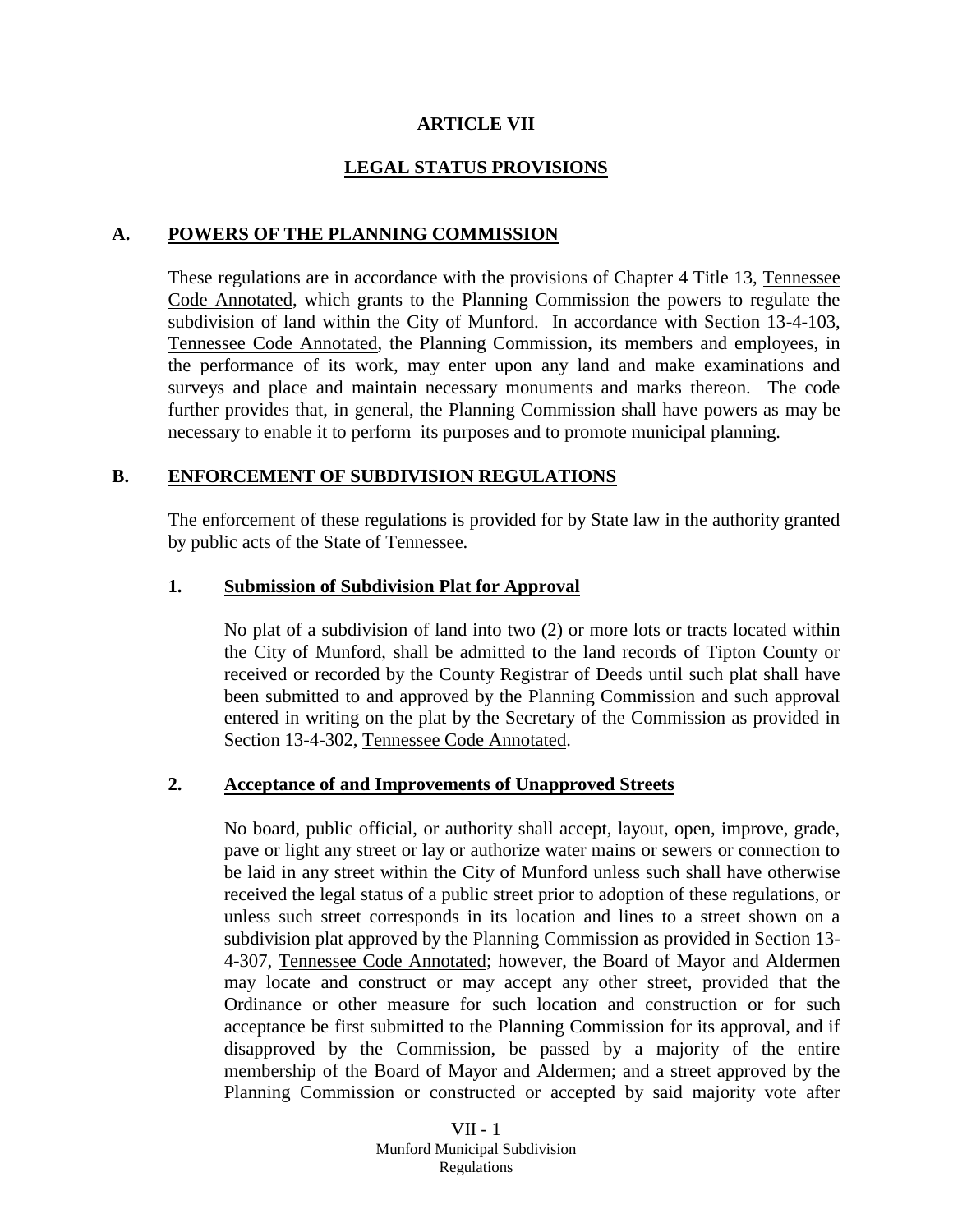disapproval by the Commission, shall have the status of an approved street as fully as though it had been originally shown on a subdivision plat approved by the Commission or on a plat made and adopted by the Commission.

## **3. Issuance of Building Permits**

No building permit shall be issued and no building shall be erected on any lot within the City of Munford, unless the street giving access to the lot upon which said building is proposed to be placed shall have been accepted or opened as or shall have otherwise received the legal status of a public street prior to the adoption of these regulations or unless such street corresponds in its location and lines with a street shown on a subdivision plat approved by the Planning Commission or on a street plat made and adopted by the Commission, or with a street located or accepted by the Board of Mayor and Aldermen as provided in Section 13-4-308, Tennessee Code Annotated. A building permit may be issued on a lot shown on a subdivision plat, approved by the Planning Commission, provided that the roadbed base has been applied and the subdivision development is substantially complete.

# **4. Access To Lots By Public Way Or Private Easement**

Provided, further, that when a permanent easement to a public way is used as access to a lot or tract of land having been or being separated by deed or plat from other property, such easement shall be at least fifty feet (50') in width from and after the time of adoption of these regulations and shall not be used to provide access to more than one lot or tract of land.

The above section shall not be construed to prohibit the development of buildings on lots or tracts with permanent access provided by private ways when such development is in the form of condominium ownership of such private improvements which have been approved by the Planning Commission and will be in private ownership and control in perpetuity.

# **C. PENALTIES FOR VIOLATION**

The penalties for the filing or recording of a plat, transfer or sale of land, and erection of a building, in violation of these regulations, are provided for by State law in authority granted by Public Acts of the State of Tennessee.

# **1. Recording of Unapproved Subdivision Plat**

No County Registrar shall receive, file, or record a plat of a subdivision within the City of Munford, or its planning region, without the approval of the Planning Commission as required in Section 13-4-302, Tennessee Code Annotated, and any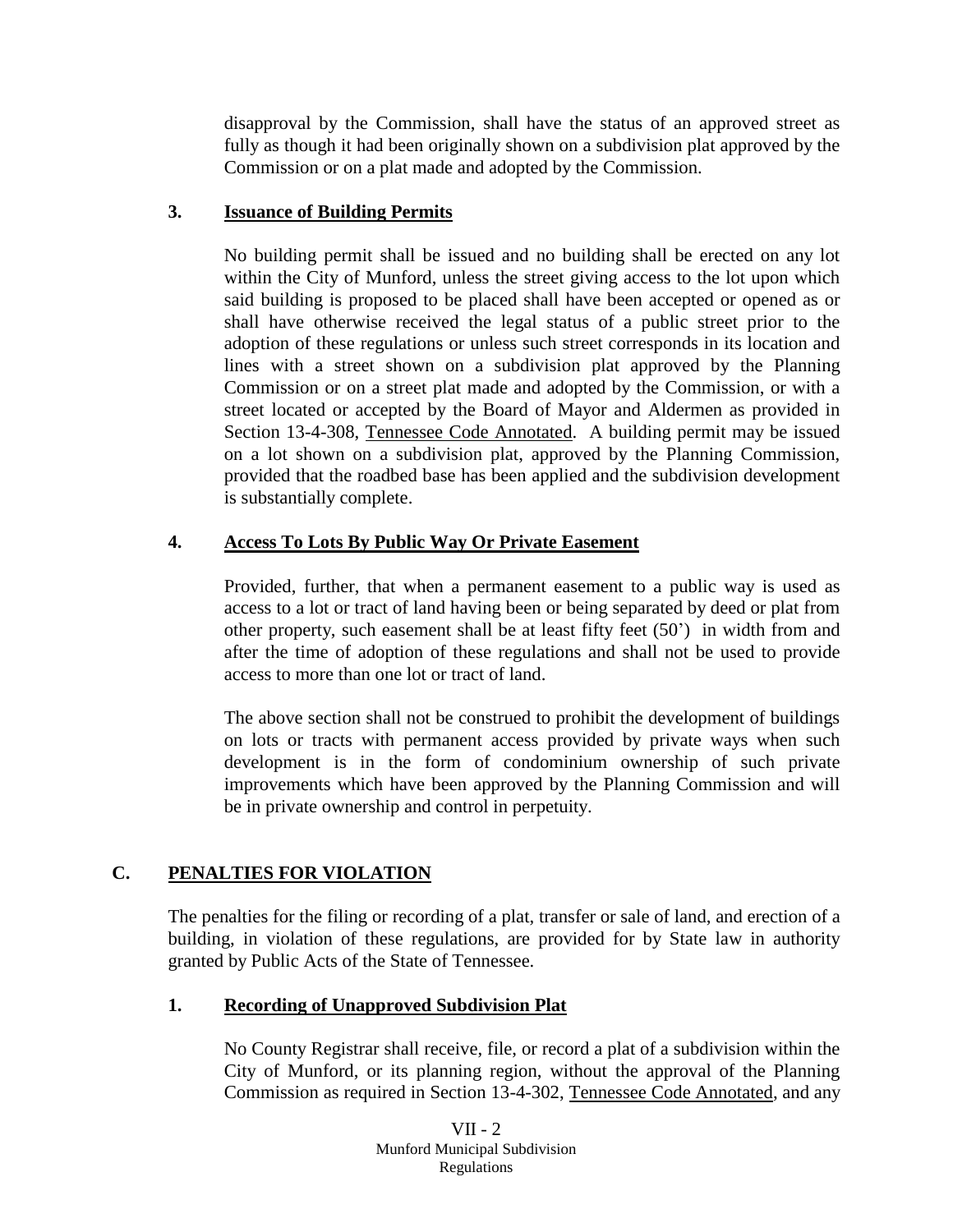County Registrar so doing shall be deemed guilty of a misdemeanor, punishable as other misdemeanors as provided by law.

## **2. Transfer or Sale of Land Without Prior Subdivision Approval**

Section 13-4-306, Tennessee Code Annotated, provides that whoever being the owner or agent of the owner of any land, transfers or sells or agrees to sell or negotiates to sell such land by reference to or exhibition of or by other use of a plat of such subdivision of such land without having submitted a plat of such subdivision to the Planning Commission and obtained its approval as required before such plat be recorded in the Office of the County Registrar, shall be deemed guilty of a misdemeanor punishable as other misdemeanors as provided by law; and the description by metes and bounds in the instrument of transfer or other document used in the process of selling or transferring shall not exempt the transaction from such penalties. The City of Munford through its Attorney or other official designated by the Board of Mayor and Aldermen may enjoin such transfer or sale or agreement by action or injunction.

## **3. Unlawful Structures**

Any building erected or to be erected in violation of these regulations shall be deemed an unlawful structure, and the Building Inspector or the Attorney of the City of Munford or other official designated by the Board of Mayor and Aldermen may bring action to enjoin such erection or cause it to be vacated or removed as provided in Section 13-4-308, Tennessee Code Annotated.

# **D. PROVISIONS OF REGULATIONS DECLARED TO BE MINIMUM REQUIREMENTS**

In their interpretation and application, the provisions of these regulations shall be held to be minimum requirements, adopted for the public interest and orderly development of the City of Munford. Wherever the requirements of these regulations are at variance with the requirements of any other lawfully adopted rules, regulations, Ordinances, or deed restrictions, the most restrictive, or that imposing the higher standards shall govern.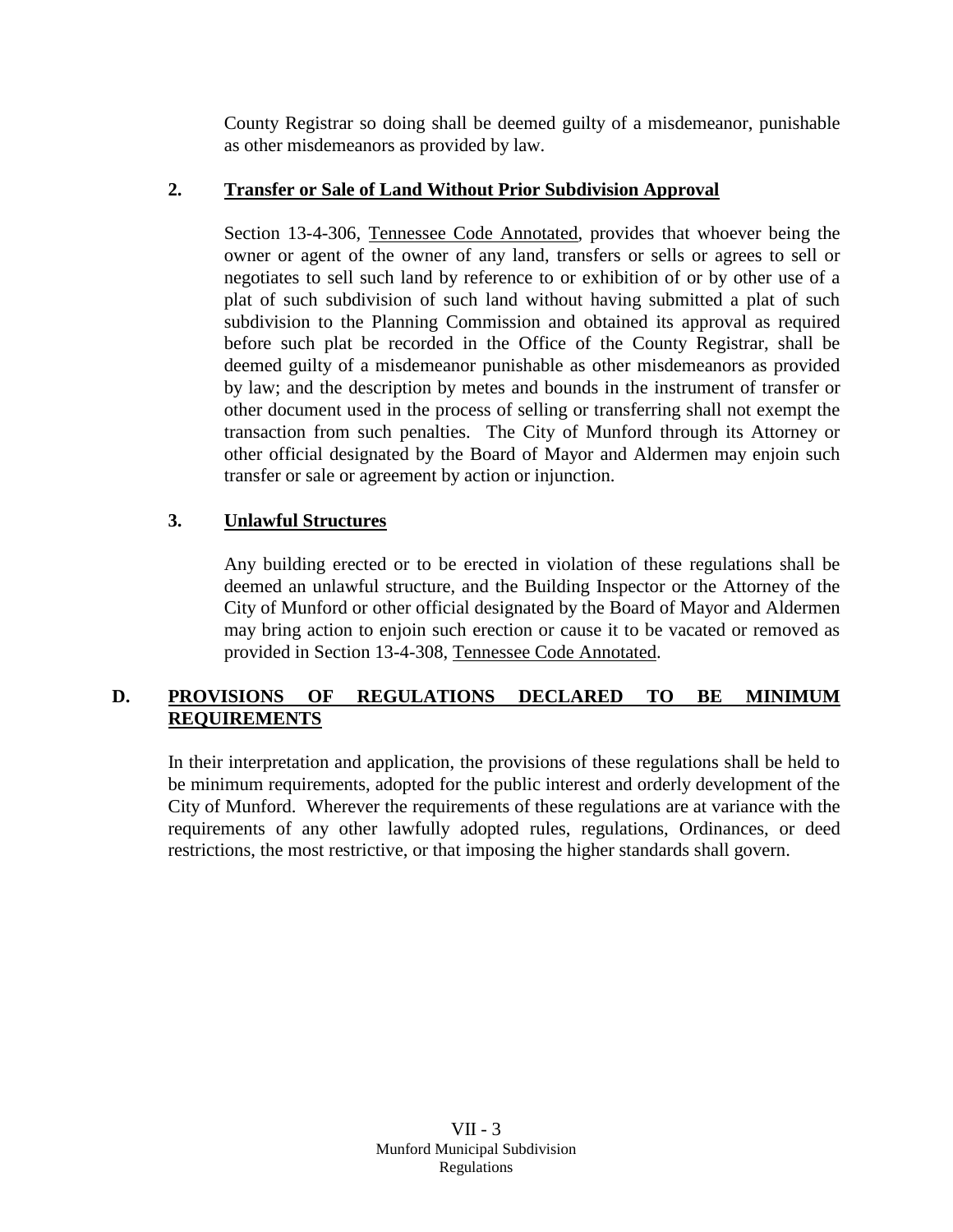#### **ARTICLE VIII**

### **VARIANCES, APPEALS AND AMENDMENTS**

#### **A. VARIANCES**

Variances to the general requirements, design standards and other improvements from the terms of these regulations may be granted or imposed by the Planning Commission. All requests for variances shall be submitted in writing to the Code Enforcement Office at least ten (10) days prior to the meeting date at which the variance is to be reviewed. The Planning Commission may grant variances provided the following conditions can be complied with:

- 1. The variance will not be detrimental to the public safety, health, or welfare, or be injurious to other property or improvements in the neighborhood in which the property is located.
- 2. The conditions upon which the request for a variance is based are unique to the property for which the variance is sought and are not applicable generally to other property.
- 3. Because of the particular physical surroundings, shape, or topographical condition of the specific property involved, a particular hardship (not self-imposed) to the owner would result, as distinguished from a mere inconvenience, if the strict letter of these regulations were carried out.
- 4. The variance will not in any manner alter the provisions of the Land Development Plan, the Major Road Plan, or any Zoning Ordinance.

Where the Planning Commission concludes that the purpose of these regulations may be specifically served to an equal or greater extent by an alternative proposal, condition, or circumstance, it may approve other variations to these regulations.

#### **B. APPEALS**

For matters falling within the scope of the regulating powers granted to the Planning Commission by Section 13-4-302 and 13-4-303, Tennessee Code Annotated, any person or persons, or any board, taxpayer, department, board or bureau of the City aggrieved by any decision, finding or interpretation of the Planning Commission may seek review by a court of record of such decision, finding or interpretation, in the manner provided by the laws of the State of Tennessee. Decisions, findings and interpretations of the Planning Commission with regard to the standards and extent of improvements required for subdivision approval shall in all cases be final administrative decisions. Other appeals shall be as follows: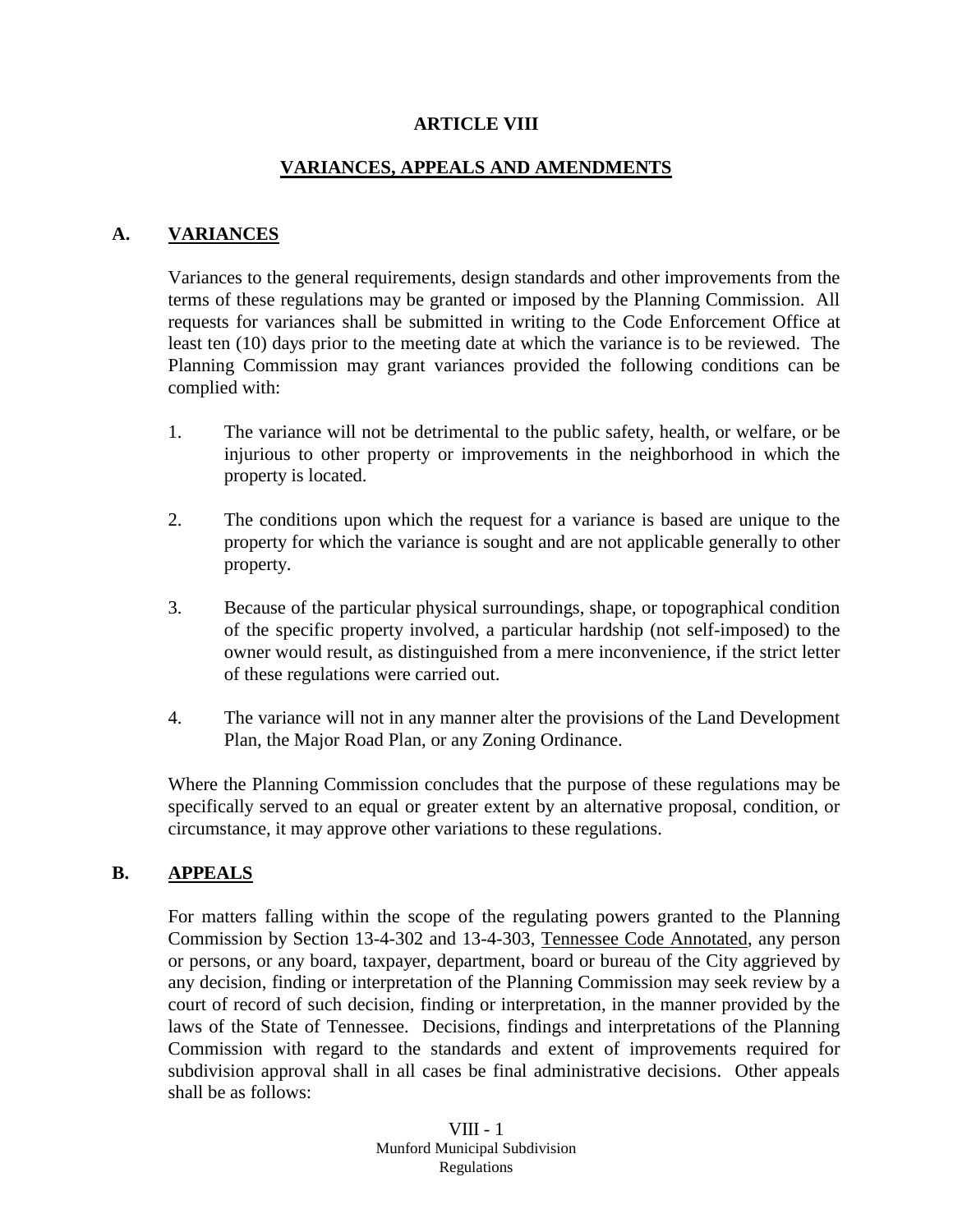## **1. Legislative Body**

Matters submitted to the Planning Commission pertaining to the widening, narrowing, relocation, vacation, change in use, acceptance, acquisition, sale or lease of any street or public way, place or property may upon disapproval by the Planning Commission be overruled by the Board of Mayor and Aldermen by a majority vote of its membership.

## **2. Board of Zoning Appeals**

Matters pertaining to the building officials interpretation of the Zoning Ordinances may be appealed to the Board of Zoning Appeals in accordance with the provisions of the Zoning Ordinance.

## **C. AMENDMENT**

The procedures, policies, design standards, requirements and restrictions set forth in these regulations may from time to time be amended, supplemented, changed, or rescinded by the Planning Commission. Before adoption of any amendment a public hearing thereon shall be held by the Planning Commission in accordance with Section 13-4-303, Tennessee Code Annotated. The public hearing, giving the time and place of such, shall be published in a newspaper of general circulation in the City of Munford at least fifteen (15) days prior to the meeting at which it is to be held.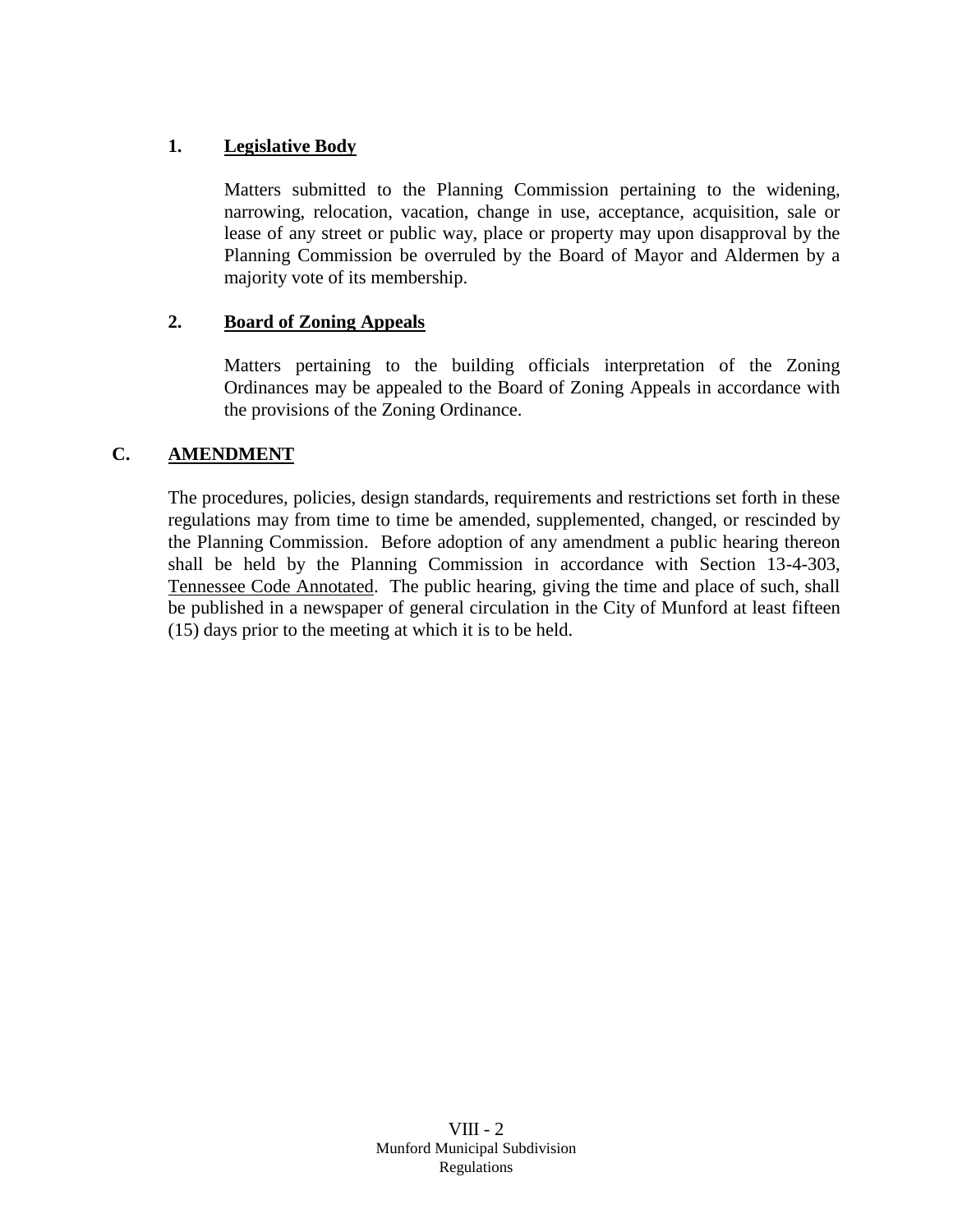## **ARTICLE IX**

## **SEVERABILITY**

Should any section or provisions of these Subdivision Regulations be declared by the courts to be unconstitutional or invalid, such decision shall not affect the validity of the regulations as a whole, or any part thereof other than the part so declared to be unconstitutional or invalid.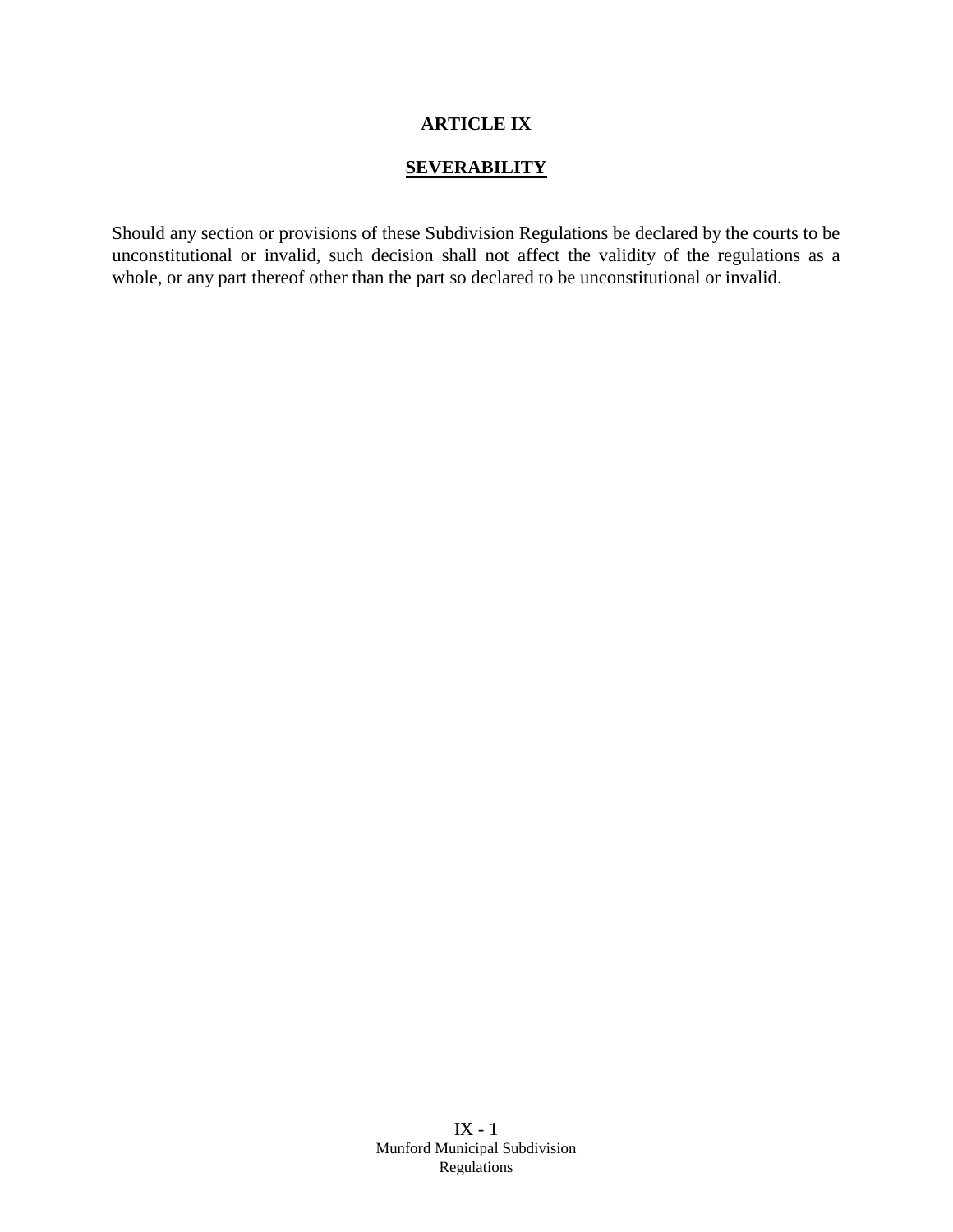### **ARTICLE X**

### **ADOPTION AND EFFECTIVE DATE**

### **A. PUBLIC HEARING**

Before adoption, amendment, revision, or rescission of all or part of these Subdivision Regulations, a Public Hearing as required by Section 13-4-303, Tennessee Code Annotated, was afforded any interested person or persons.

#### **B. EFFECTIVE DATE**

The attachment of the Planning Commission's subdivision jurisdiction and these Subdivision Regulations shall be in full force and effect from and after their adoption and effective date. The effective date of any amendment, revision or rescission of those Subdivision Regulations shall be the date such amendment, revision or rescission shall have been adopted by the Planning Commission.

Adopted by the Planning Commission on this \_\_\_\_\_\_\_\_\_\_\_\_ day of \_\_\_\_\_\_\_\_, 20\_\_\_\_.

\_\_\_\_\_\_\_\_\_\_\_\_\_\_\_\_\_\_\_\_\_\_\_\_\_\_\_\_\_\_\_\_\_\_ Chairman, Munford Planning Commission

Attest

\_\_\_\_\_\_\_\_\_\_\_\_\_\_\_\_\_\_\_\_\_\_\_\_\_\_\_\_\_\_\_\_\_\_ Secretary, Munford Planning Commission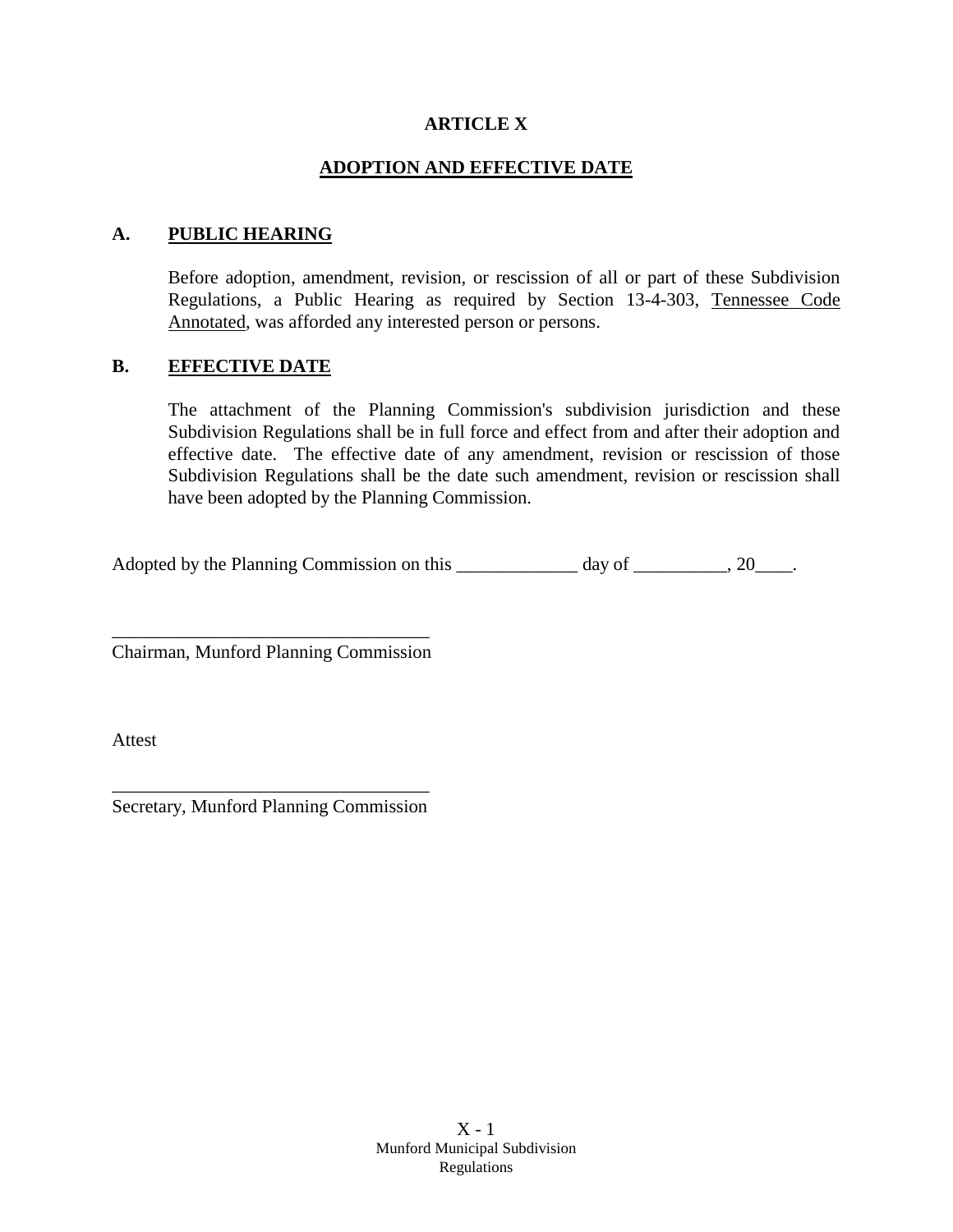## **APPENDIX I**

# **PRELIMINARY PLAT CERTIFICATE**

### PLANNING COMMISSION CERTIFICATE OF APPROVAL OF THE PRELIMINARY PLAT

I, (printed name of signer) do hereby certify that the City of Munford's Planning Commission has approved this as the Preliminary Plat. The signing of this certificate in no way indicates approval of or acceptance of the Construction Plat or the Final Plat.

 $\frac{1}{20}$ 

Date Secretary, City of Munford Planning Commission

AI - 1 Munford Municipal Subdivision Regulations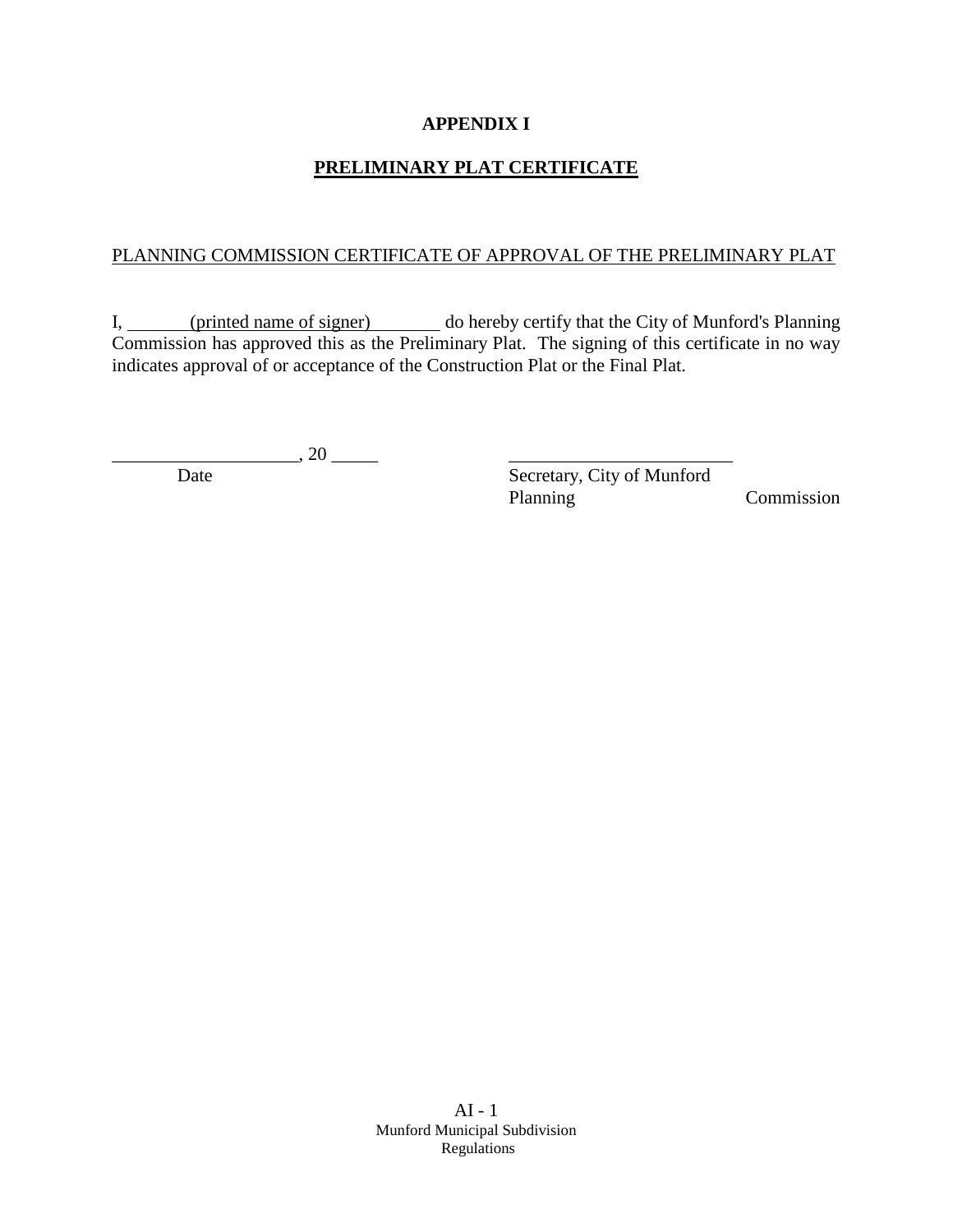### **APPENDIX II**

### **CONSTRUCTION PLAT CERTIFICATES**

#### CERTIFICATE OF ACCURACY OF ENGINEERING AND DESIGN

I, (printed name of signer), do hereby certify that I am a registered Professional Civil Engineer and hereby certify that the plans, engineering and designs governing the construction of this subdivision are true and correct, and conform to the requirements set forth in the Subdivision Regulations and Technical Specifications of the City of Munford.

In witness where of, I, (printed name of signer) ,the said Professional Civil Engineer, hereunto set out my hand and affix my seal this \_\_\_\_\_\_\_\_\_\_\_\_\_\_\_ day of  $\Box$ , 20 $\Box$ .

Professional Civil Engineer State of Tennessee Certificate No.\_\_\_\_\_\_\_\_\_\_\_ (SEAL) \_\_\_\_\_\_\_\_\_\_

\_\_\_\_\_\_\_\_\_\_\_\_\_\_\_\_\_\_\_\_\_\_\_\_\_\_\_\_\_\_

## CERTIFICATE OF ADEQUACY OF STORM DRAINAGE

I, (printed name of signer), do hereby certify that I am a registered Professional Civil Engineer, and that I have designed all storm water drainage for the (name of subdivision) Subdivision to assure that neither said subdivision nor any adjoining properties will be damaged or the character of land use affected by the velocity and volume of water entering or leaving same.

\_\_\_\_\_\_\_\_\_\_\_\_\_\_\_\_\_\_\_\_\_\_\_\_\_\_\_\_\_\_\_\_\_\_\_\_\_\_\_\_\_\_\_\_\_\_\_\_\_\_\_\_\_\_\_\_\_\_\_\_\_\_\_\_\_\_\_\_\_\_\_\_\_\_\_\_\_\_

In witness where of, I, (printed name of signer), the said Professional Civil Engineer, hereunto set out my hand and affix my seal this \_\_\_\_\_\_\_\_\_\_\_\_\_\_\_ day of  $\overline{\phantom{a}}$  , 20  $\overline{\phantom{a}}$ .

Professional Civil Engineer State of Tennessee Certificate No. (SEAL)

\_\_\_\_\_\_\_\_\_\_\_\_\_\_\_\_\_\_\_\_\_\_\_\_\_\_\_\_\_\_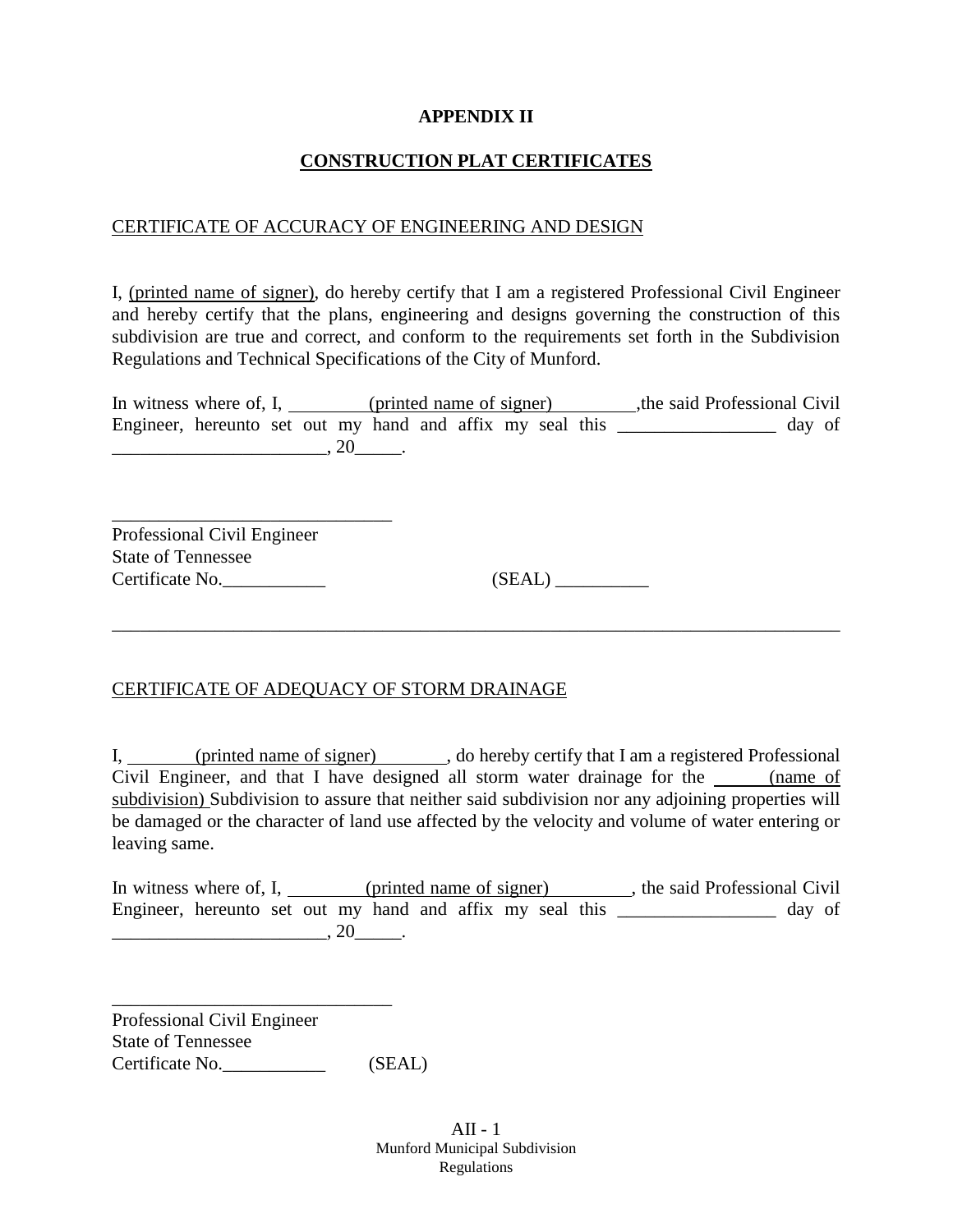# PLANNING COMMISSIONS CERTIFICATE OF APPROVAL OF THE CONSTRUCTION PLAT

I, (printed name of signer) (b) do hereby certify that the City of Munford's Planning Commission has approved this as the Construction Plat. The signing of this certificate in no way indicates approval of or acceptance of the Final Plat.

 $\frac{1}{20}$ , 20  $\frac{1}{20}$ 

Date Secretary, City of Munford Planning Commission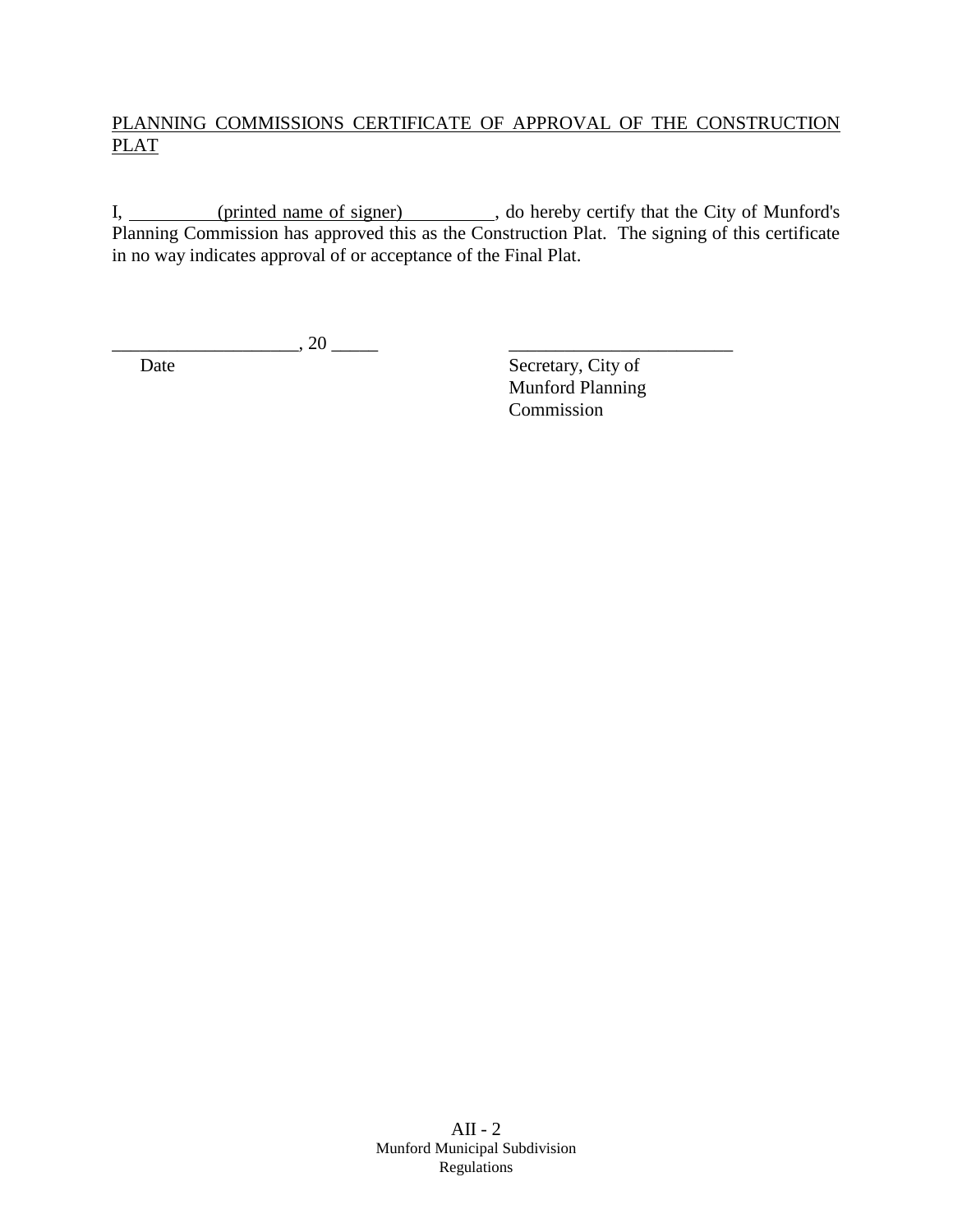### **APPENDIX III**

## **FINAL PLAT CERTIFICATES**

#### OWNER'S CERTIFICATE

I, (printed name of signer), the undersigned owner of the property shown hereon, hereby adopt this as my plan of subdivision and dedicate the streets, easements, rights-ofway, rights of access as shown and all utilities to the City of Munford forever, and hereby certify that I am the owner in fee simple, duly authorized so to act, and that said property is unencumbered by any taxes that have become due and payable.

Owner

### STATE OF TENNESSEE COUNTY OF TIPTON

\_\_\_\_\_\_\_\_\_\_\_\_\_\_\_\_\_\_\_\_\_\_\_\_\_\_\_\_\_\_\_\_\_

Before me, the undersigned, a notary public in and for the State and County aforesaid, duly commissioned and qualified, personally appeared (printed name of signer) with whom I am personally acquainted and who, upon oath, acknowledge himself to be owner of the (printed name of subdivision) Subdivision, and he as such owner, executed the foregoing instrument for the purpose therein contained by signing his name as owner.

In witness whereof, I hereunto set out my hand and affix my seal this \_\_\_\_\_\_\_\_\_\_\_\_\_\_ day of  $, 20$   $.$ 

Notary Public

My Commission expires:

\_\_\_\_\_\_\_\_\_\_\_\_\_\_\_\_\_\_\_\_\_\_\_\_\_\_\_\_\_\_\_\_\_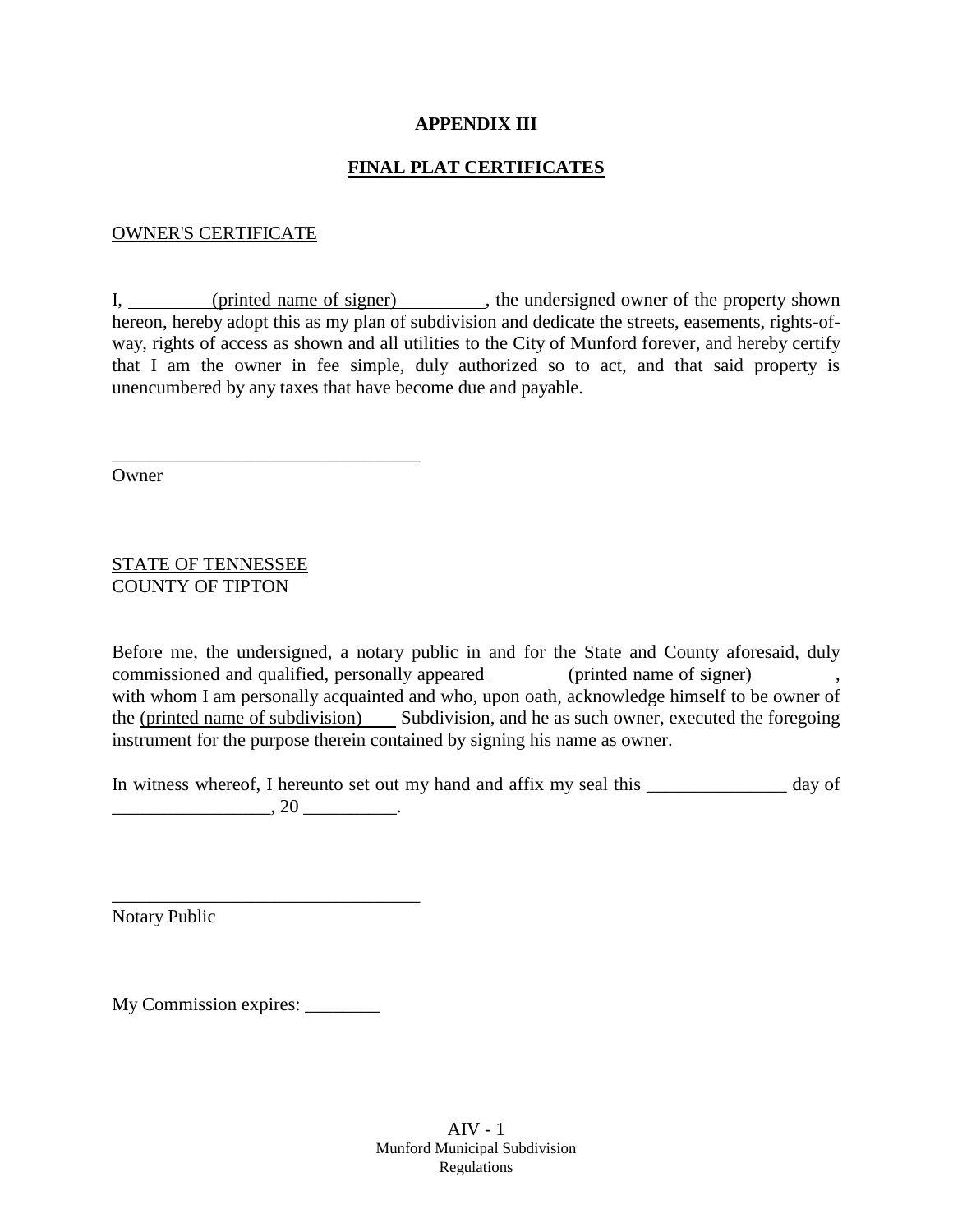### MORTGAGEE CERTIFICATE

We, the undersigned, (printed name of Mortgagee), Mortgagee of the property shown hereon, hereby adopt this plat as our plan of subdivision and dedicate the streets, rights-of-way, utilities, easements, and rights of access as shown to the City of Munford forever and hereby certify that we are the mortgagee duly authorized so to act and that said property is unencumbered by any taxes which have become due and payable.

Mortgagee

## STATE OF TENNESSEE COUNTY OF TIPTON

\_\_\_\_\_\_\_\_\_\_\_\_\_\_\_\_\_\_\_\_\_\_\_\_\_\_\_\_\_\_\_\_\_

Before me, the undersigned a notary public in and for the State and County aforesaid, duly commissioned and qualified, personally appeared (printed name) of (printed name of subdivision) Subdivision, and he as such representative executed the foregoing instrument for the purpose therein contained by signing his name as representative of the mortgagee.

In witness whereof, I hereunto set out my hand and affix my seal this \_\_\_\_\_\_\_\_\_\_\_\_\_ day of  $\frac{1}{20}$  , 20  $\frac{1}{20}$ .

Notary Public

My Commission expires: \_\_\_\_\_\_\_\_

\_\_\_\_\_\_\_\_\_\_\_\_\_\_\_\_\_\_\_\_\_\_\_\_\_\_\_\_\_\_\_\_\_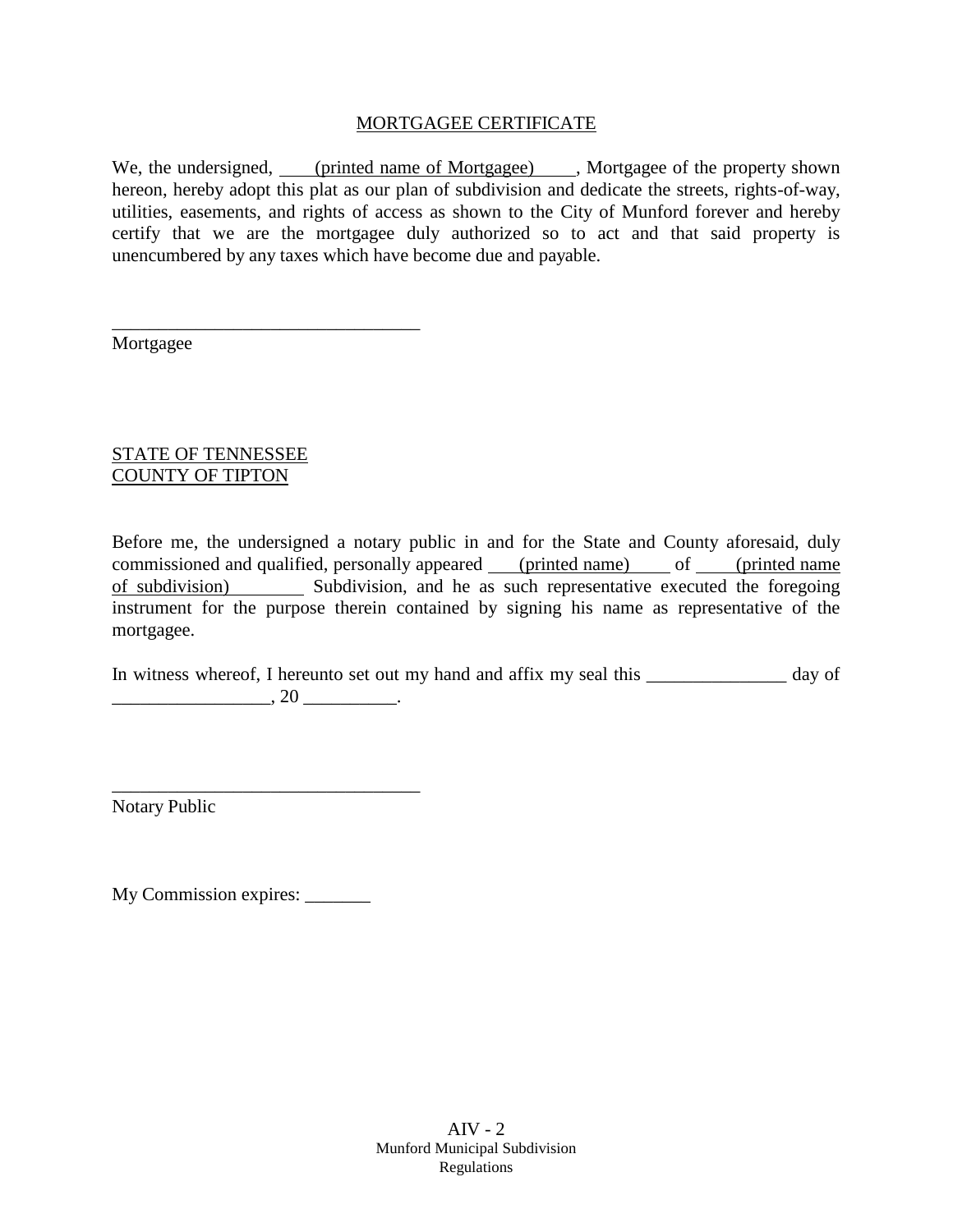#### CERTIFICATE OF SURVEY

I, (printed name of signer), do hereby certify that I am a registered Land Surveyor, and that I have surveyed the lands, embraced within the plat or map designated as the (name of subdivision) Subdivision, a subdivision lying within the corporate limits of the City of Munford, Tennessee; said plat or map is a true and correct plat or map of the lands embraced therein, showing the subdivision thereof in accordance with the Subdivision Regulations of the City of Munford, Tennessee; I further certify that the survey of the lands embraced within said plat or map have been correctly monumented in accordance with the Subdivision Regulations of the City of Munford, Tennessee.

In witness where of, I, (printed name of signer), the said Registered Land Surveyor, hereunto set out my hand and affix my seal this \_\_\_\_\_\_\_\_\_\_\_\_\_\_\_ day of \_\_\_\_\_\_\_\_\_\_\_\_\_\_\_\_\_\_\_\_\_\_\_, 20\_\_\_\_\_.

\_\_\_\_\_\_\_\_\_\_\_\_\_\_\_\_\_\_\_\_\_\_\_\_\_\_\_\_\_\_ Registered Land Surveyor State of Tennessee Certificate No.\_\_\_\_\_\_\_\_\_\_\_ (SEAL)

## CERTIFICATE OF APPROVAL OF WATER, SEWER AND DRAINAGE SYSTEMS PLANS

\_\_\_\_\_\_\_\_\_\_\_\_\_\_\_\_\_\_\_\_\_\_\_\_\_\_\_\_\_\_\_\_\_\_\_\_\_\_\_\_\_\_\_\_\_\_\_\_\_\_\_\_\_\_\_\_\_\_\_\_\_\_\_\_\_\_\_\_\_\_\_\_\_\_\_\_\_\_

I, (printed name of signer), do hereby certify that I have reviewed the water, sewer and drainage systems plans for this subdivision and certify that they meet the requirements of the Subdivision Regulations and Technical Specifications of the City of Munford and are hereby approved.

 $\frac{1}{20}$ Date City Engineer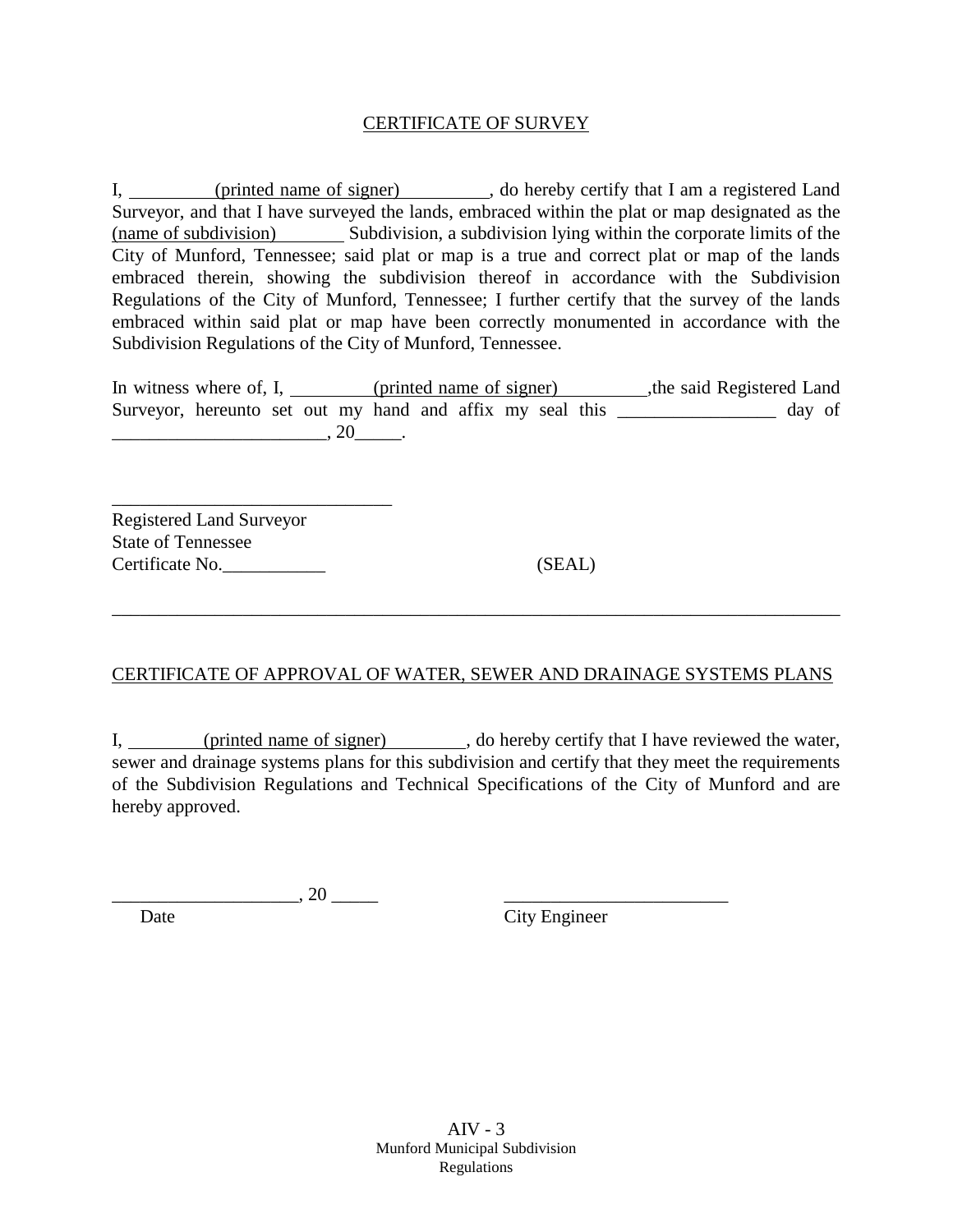#### CERTIFICATE OF ADEQUACY OF STORM DRAINAGE

I, (printed name of signer), do hereby certify that I am a registered Professional Civil Engineer, and that I have designed all storm water drainage for this subdivision in accordance with the City of Munford Subdivision Regulations to assure that in my professional opinion neither said subdivision or the adjoining properties will be damaged.

In witness where of, I, (printed name of signer), the said Professional Civil Engineer, hereunto set out my hand and affix my seal this \_\_\_\_\_\_\_\_\_\_\_\_\_\_\_\_ day of  $\frac{1}{2}$  , 20  $\frac{1}{2}$ .

\_\_\_\_\_\_\_\_\_\_\_\_\_\_\_\_\_\_\_\_\_\_\_\_\_\_\_\_ Professional Civil Engineer State of Tennessee Certificate No. (SEAL)

## CERTIFICATE OF ACCURACY OF ENGINEERING AND DESIGN

\_\_\_\_\_\_\_\_\_\_\_\_\_\_\_\_\_\_\_\_\_\_\_\_\_\_\_\_\_\_\_\_\_\_\_\_\_\_\_\_\_\_\_\_\_\_\_\_\_\_\_\_\_\_\_\_\_\_\_\_\_\_\_\_\_\_\_\_\_\_\_\_\_\_\_\_\_\_

I, (printed name of signer) ,, a professional Civil Engineer, do hereby certify that the plans, engineering and designs governing the construction of this subdivision are true and correct, and conform to the requirements set forth in the Subdivision Regulations and Technical Specifications of the City of Munford.

In witness where of, I, (printed name of signer), the said Professional Civil Engineer, hereunto set out my hand and affix my seal this \_\_\_\_\_\_\_\_\_\_\_\_\_\_\_\_\_ day of  $, 20$ 

Professional Civil Engineer State of Tennessee

\_\_\_\_\_\_\_\_\_\_\_\_\_\_\_\_\_\_\_\_\_\_\_\_\_\_\_\_\_\_

Certificate No.\_\_\_\_\_\_\_\_\_\_\_ (SEAL)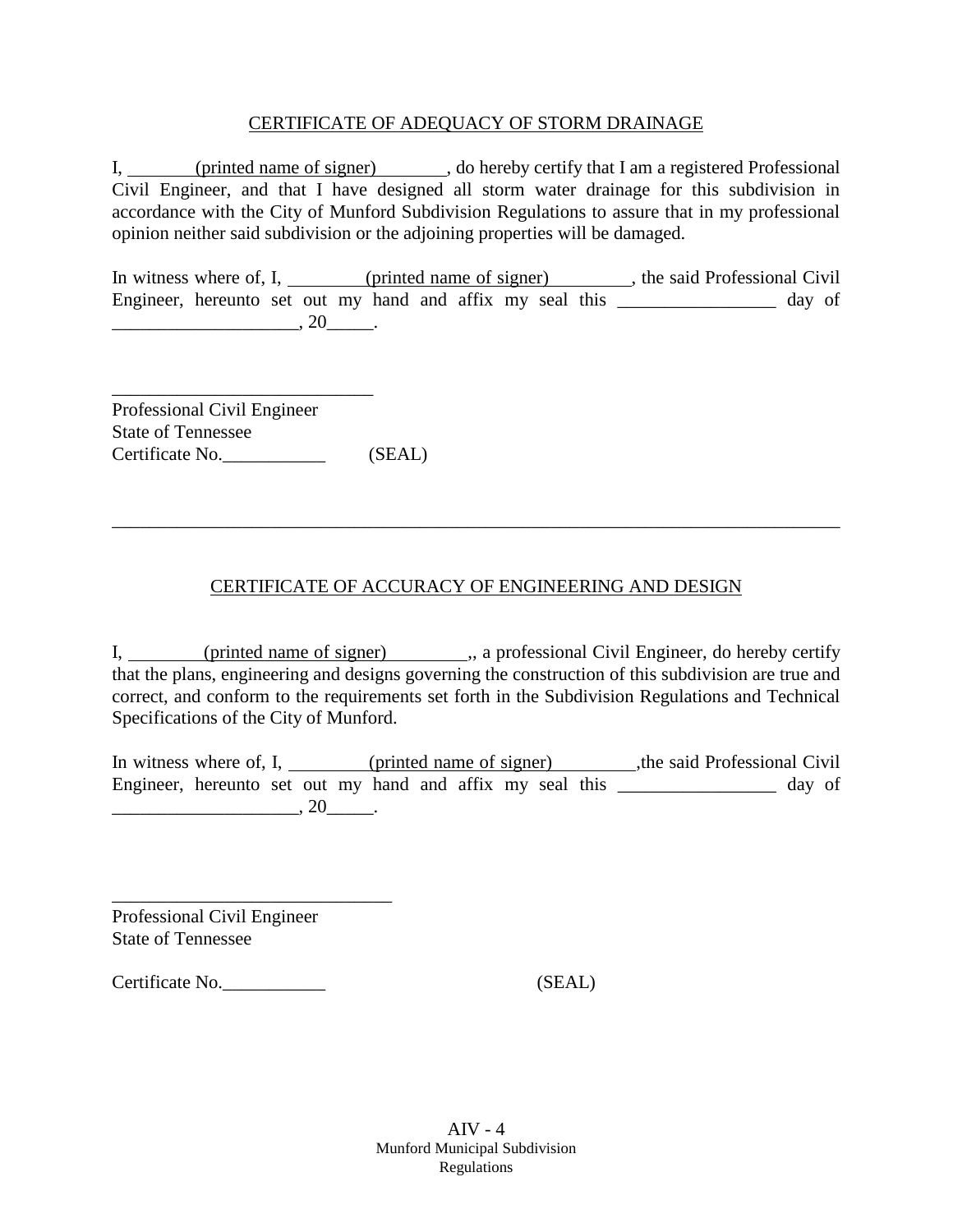## CERTIFICATE OF RECEIPT OF APPROVED WATER AND SEWAGE SYSTEMS PLANS

I, (printed name of signer), do hereby certify that a set of construction plans regarding the water supply and/or sanitary sewers for this subdivision bearing the seal of the Tennessee Department of Environment and Conservation which indicates said plans meet the Department's requirements, have been received.

Date City Engineer or Director of Public Works

## CERTIFICATE OF THE APPROVAL OF STREETS AND UTILITIES

\_\_\_\_\_\_\_\_\_\_\_\_\_\_\_\_\_\_\_\_\_\_\_\_\_\_\_\_\_\_\_\_\_\_\_\_\_\_\_\_\_\_\_\_\_\_\_\_\_\_\_\_\_\_\_\_\_\_\_\_\_\_\_\_\_\_\_\_\_\_\_\_\_\_\_\_\_\_

I hereby certify: (1) that the streets, utilities and drainage facilities have been installed in an acceptable manner and according to the cities specifications, or (2) that a surety instrument has been provided to the Planning Commission which would assure completion of all required improvements for this subdivision, in case of default.

 $\lambda$  20

 $\cdot$  20  $\cdot$ 

Date City Engineer or Public Works Director

## PLANNING COMMISSIONS CERTIFICATE OF APPROVAL OF THE FINAL PLAT

I, (printed name of signer), do hereby certify that the City of Munford's Planning Commission has approved this Final Plat of subdivision for recording.

\_\_\_\_\_\_\_\_\_\_\_\_\_\_\_\_\_\_\_\_\_\_\_\_\_\_\_\_\_\_\_\_\_\_\_\_\_\_\_\_\_\_\_\_\_\_\_\_\_\_\_\_\_\_\_\_\_\_\_\_\_\_\_\_\_\_\_\_\_\_\_\_\_\_\_\_\_\_

 $\cdot$  20

Date Planning Commission Secretary, City of Munford

> AIV - 5 Munford Municipal Subdivision Regulations